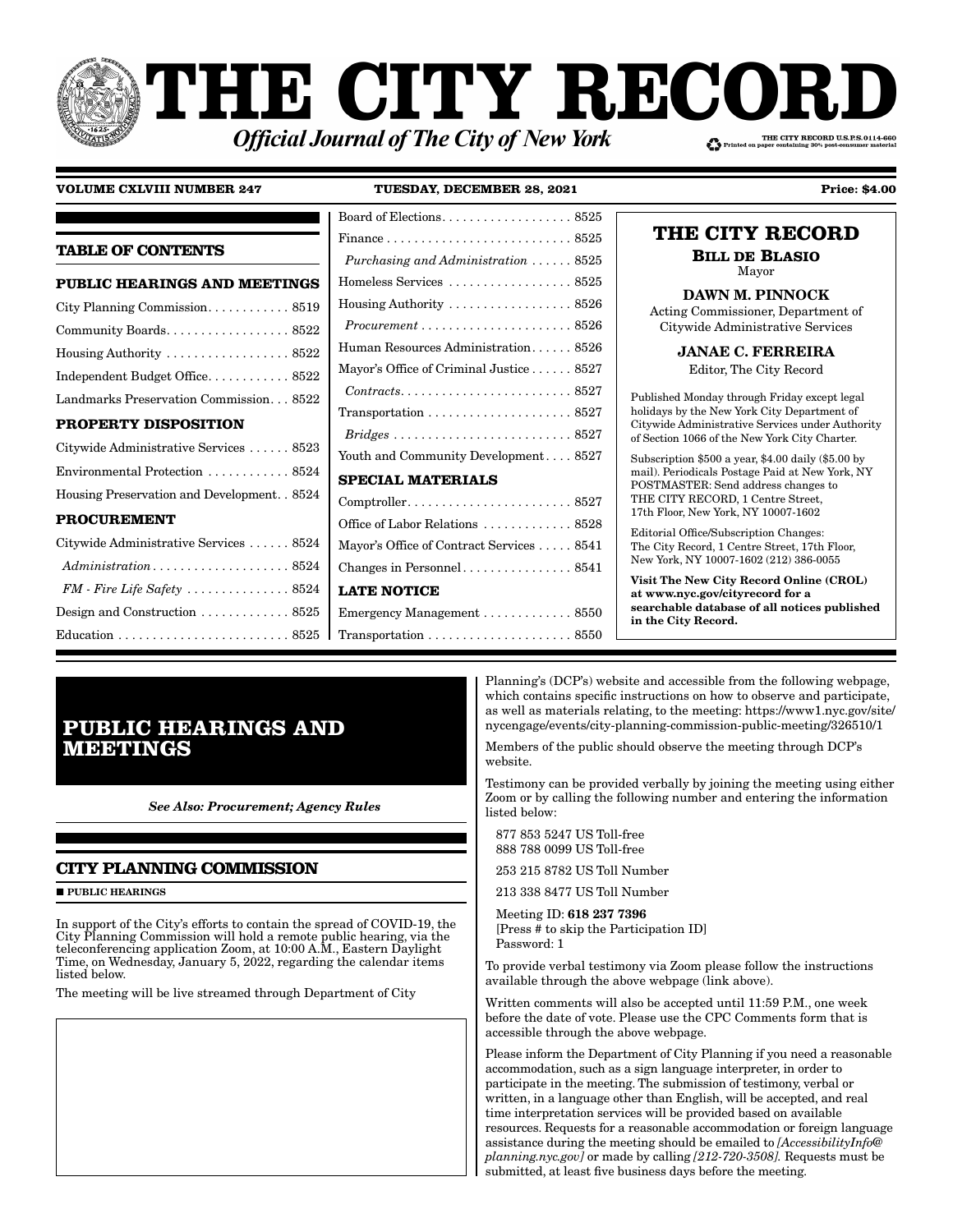#### BOROUGH OF THE BRONX No. 1 *660-668 EAST FORDHAM ROAD*

 $CD 6$   $C 220091 ZSX$ **IN THE MATTER OF** an application submitted by Shadi Development, LLC, pursuant to Sections 197-c and 201 of the New York City Charter for the grant of a special permit, pursuant to Section 74-533 of the Zoning Resolution to waive all required accessory off-street parking spaces for dwelling units in a development within a Transit Zone, that includes, at least 20 percent of all dwelling units as income-restricted housing units, in connection with a proposed mixed-use development, on property, located, at 660-668 East Fordham Road (Block 03091, Lots 20,  $22, 24, 26 \& 27$ ).

Plans for this proposal are on file with the City Planning Commission and may be seen, at 120 Broadway,  $31<sup>st</sup>$  Floor, New York, NY 10271-0001.

#### BOROUGH OF BROOKLYN Nos. 2 - 4 *1034 – 1042 ATLANTIC AVENUE REZONING* No. 2

CD 8 C 210386 ZMK

IN THE MATTER OF an application submitted by EMP Capital Group, pursuant to Sections 197-c and 201 of the New York City Charter for an amendment of the Zoning Map, Section No. 16c:

- 1. changing from an M1-1 District to an R7A District property, bounded by a line midway between, atlantic Avenue and Pacific Street, Classon Avenue, Pacific Street, and a line 315 feet northwesterly of Classon Avenue;
- 2. changing from an M1-1 District, to a C6-3A District property, bounded by the northeasterly boundary line of the Long Island Rail Road right-of-way (Atlantic Division), Classon Avenue, a line midway between, Atlantic Avenue and Pacific Street, and a line 315 feet northwesterly of Classon Avenue; and
- 3. establishing within the proposed R7A District a C2-4 District, bounded by a line midway between, Atlantic Avenue and Pacific Street, Classon Avenue, Pacific Street, and a line 315 feet northwesterly of Classon Avenue;

as shown on a diagram (for illustrative purposes only) dated September 20, 2021, and subject, to the conditions of CEQR Declaration E-637. No. 3

CD 8 N 210387 ZRK IN THE MATTER OF an application submitted by EMP Capital Group, pursuant to Section 201 of the New York City Charter, for an amendment of the Zoning Resolution of the City of New York, modifying Article III Chapter 5 for the purpose of amending street wall location regulations and modifying APPENDIX F for the purpose of establishing a Mandatory Inclusionary Housing area.

Matter underlined is new, to be added;

Matter struck out is to be deleted;

Matter within # # is defined in Section 12-10;  $*$  indicates where unchanged text appears in the Zoning Resolution

ARTICLE III

COMMERCIAL DISTRICT REGULATIONS

\* \* \*

Chapter 5 Bulk Regulations for Mixed Buildings in Commercial Districts \* \* \*

35-60 MODIFICATION OF HEIGHT AND SETBACK REGULATIONS \* \* \*

35-66

Special Height and Setback Provisions for Certain Areas \* \* \*

35-663

Special height and setback provisions in C6-3A Districts along, atlantic Avenue within Community District 8, Borough of Brooklyn

In C6-3A Districts in Community District 8, in the Borough of Brooklyn, for a #zoning lot# with frontage along, atlantic Avenue, the #street wall# provisions of paragraph (a) of Section 35-651 shall apply along the Atlantic Avenue #street# frontage.

\* \* \*

APPENDIX F Inclusionary Housing Designated Areas and Mandatory Inclusionary Housing Areas

\* \* \*

### Brooklyn Community District 8

Map 3 – [date of adoption]

[EXISTING]

\* \* \*

\* \* \*



Mandatory Inclusionary Housing Program Area see Section 23-154(d)(3) Area 3 - 5/8/19 MIH Program Option 1 and Option 2

Area 5 - 8/27/20 MIH Program Option 1



## ATLANTIC AVE.  $100$  $315'$ 5 PACIFIC ST. Ħ  $100$ 3  $440$ GRANDAVE DEAN ST.  $\bigotimes^{\mathsf{N}}$ Inclusionary Housing designated area

Mandatory Inclusionary Housing Area (see Section 23-154(d)(3)) Area 3 - 5/8/19 MIH Program Option 1 and Option 2 Area 5 - 8/27/20 MIH Program Option 1 Area # - [date of adoption] MIH Program Option 1 and Option 2

Portion of Community District 8, Brooklyn \* \* \*

### No. 4

 $CD 8$  C 210379 ZSK

IN THE MATTER OF an application submitted by EMP Capital Group, pursuant to Sections 197-c and 201 of the New York City Charter for the grant of a special permit, pursuant to Section 74-533 of the Zoning Resolution to reduce the required number of accessory off-street parking spaces to 20 for dwelling units in a development within a Transit Zone, that includes, at least 20 percent of all dwelling units as income-restricted housing units, in connection with a proposed mixed-use development on property, located, at 1034 -1042, atlantic Avenue (Block 1125, Lots 29 and 33) in R7A/C2-4\* and C6-3A\* Districts.

\* Note: The site is proposed to be rezoned by changing an existing M1-1 District to R7A/C2-4 and C6-3A Districts under a concurrent related application for a Zoning Map change (C 210386 ZMK).

Plans for this proposal are on file with the City Planning Commission and may be seen, at 120 Broadway,  $31^{st}$  Floor, New York, NY 10271-0001.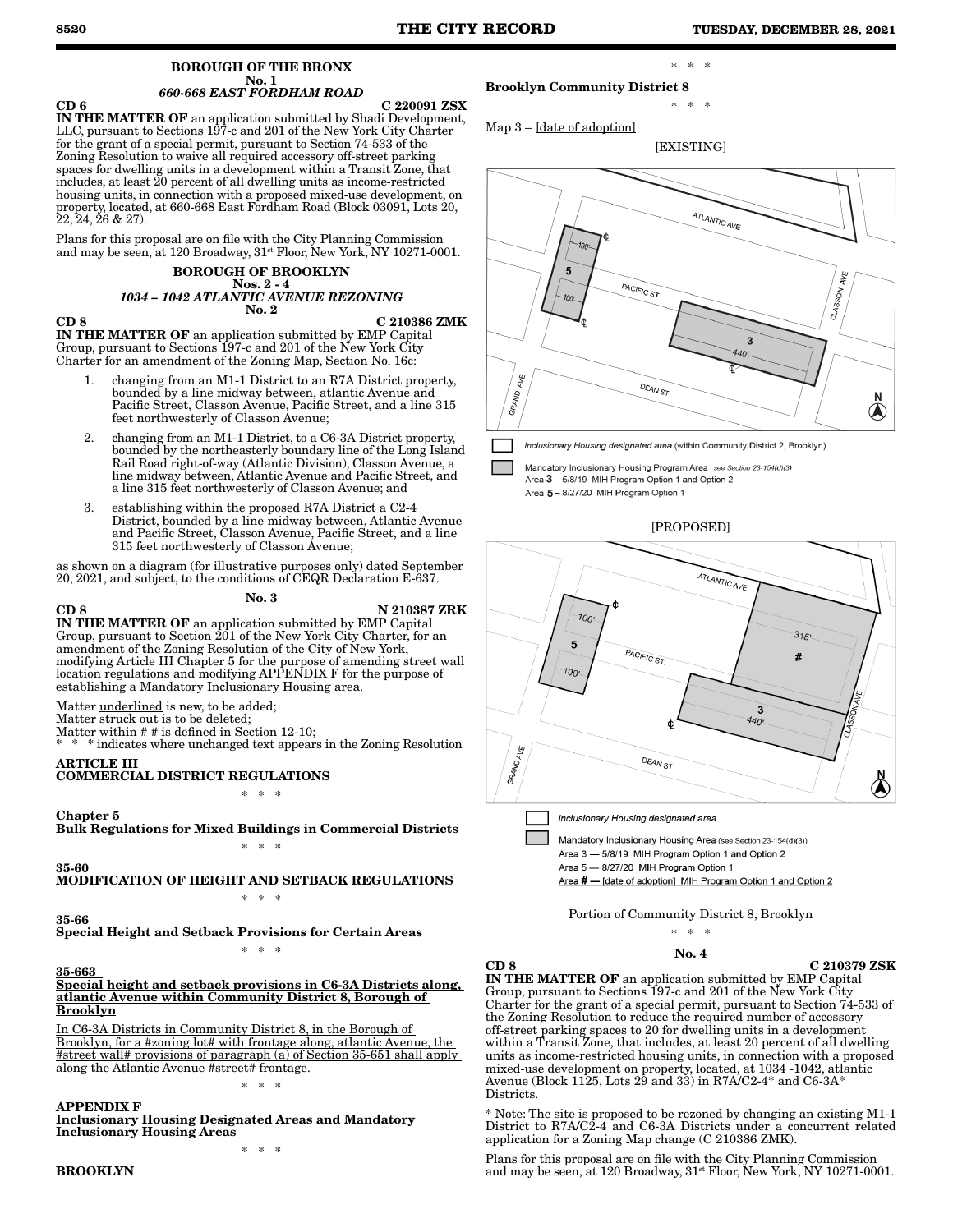### Nos. 5-7 *870 - 888 ATLANTIC AVENUE REZONING* No. 5

# CD 8 C 210335 ZMK IN THE MATTER OF an application submitted by Y & T

Development LLC, pursuant to Sections 197-c and 201 of the New York City Charter for an amendment of the Zoning Map, Section No. 16c, by changing from an existing M1-1 District to a C6-3A District, bounded by the northerly side of, atlantic Avenue, a line 200 feet westerly of Underhill Avenue, centerline of, atlantic Avenue and Pacific Street, and a line 200 feet westerly of Vanderbilt Avenue as shown on a diagram (for illustrative purposes only) dated September 20, 2021.

### No. 6

### CD 8 N 210336 ZRK

IN THE MATTER OF an application submitted by Y & T Development LLC, pursuant to Section 201 of the New York City Charter, for an amendment of the Zoning Resolution of the City of New York, modifying Article III Chapter 5 for the purpose of amending street wall location regulations and modifying APPENDIX F for the purpose of establishing a Mandatory Inclusionary Housing area.

Matter underlined is new, to be added;

Matter struck out is to be deleted:

Matter within # # is defined in Section 12-10;

\* \* \* indicates where unchanged text appears in the Zoning Resolution

### ARTICLE III COMMERCIAL DISTRICT REGULATIONS

\* \* \*

### Chapter 5

Bulk Regulations for Mixed Buildings in Commercial Districts

\* \* \*

### 35-60

MODIFICATION OF HEIGHT AND SETBACK REGULATIONS

\* \* \*

35-66

Special Height and Setback Provisions for Certain Areas

### 35-663

Special Height and Setback Provisions in C6-3A Districts along, Atlantic Avenue within Community District 8, Borough of Brooklyn

\* \* \*

In C6-3A Districts in Community District 8, in the Borough of Brooklyn, for a #zoning lot# with frontage along, atlantic Avenue, the #street wall# provisions of paragraph (a) of Section 35-651 shall apply along the, atlantic Avenue #street# frontage.

\* \* \*

### APPENDIX F

Inclusionary Housing Designated Areas and Mandatory Inclusionary Housing Areas

### BROOKLYN

\* \* \*

\* \* \*

Brooklyn Community District 8

\* \* \*



Mandatory Inclusionary Housing Program Area see Section 23-154(d)(3) Area 6 - 9/23/21 MIH Program Option 1 and Deep Affordability Option





Mandatory Inclusionary Housing Program Area see Section 23-154(d)(3) Area 6 - 9/23/21 MIH Program Option 1 and Deep Affordability Option

Area #- [date of adoption] MIH Program Option 2 and Workforce Option

Portion of Community District 8, Brooklyn

$$
\overset{*}{\mathbf{No}}.\overset{*}{\mathbf{7}}
$$

CD 8 C 210260 ZSK

IN THE MATTER OF an application submitted by Y & T Development LLC, pursuant to Sections 197-c and 201 of the New York City Charter for the grant of a special permit, pursuant to Section 74-533 of the Zoning Resolution to reduce the number of required accessory off-street parking spaces for dwelling units in a development within a Transit Zone, that includes, at least 20 percent of all dwelling units as income-restricted housing units, in connection with a proposed mixed-use development, on property generally, bounded by the northerly side of Atlantic Avenue, a line 200 feet westerly of Underhill Avenue, centerline of Atlantic Avenue and Pacific Street, and a line 200 feet westerly of Vanderbilt Avenue (Block 1122, Lots 21 & 26), in a C6-3A\* District.

\* Note: The development site is proposed to be rezoned by changing an existing M1-1 District to C6-3A District under a concurrent related application for a Zoning Map change (C 210335 ZMK).

Plans for this proposal are on file with the City Planning Commission and may be seen, at 120 Broadway, 31st Floor, New York, NY 10271-0001.

### No. 8 *ENY | URP 5TH AMENDMENT*

### $CD 5$  C 220102 HUK

IN THE MATTER OF an application submitted by the Department of Housing Preservation and Development (HPD), pursuant to Section 505 of Article 15 of the General Municipal (Urban Renewal) Law of

Map 4 – [Date of adoption]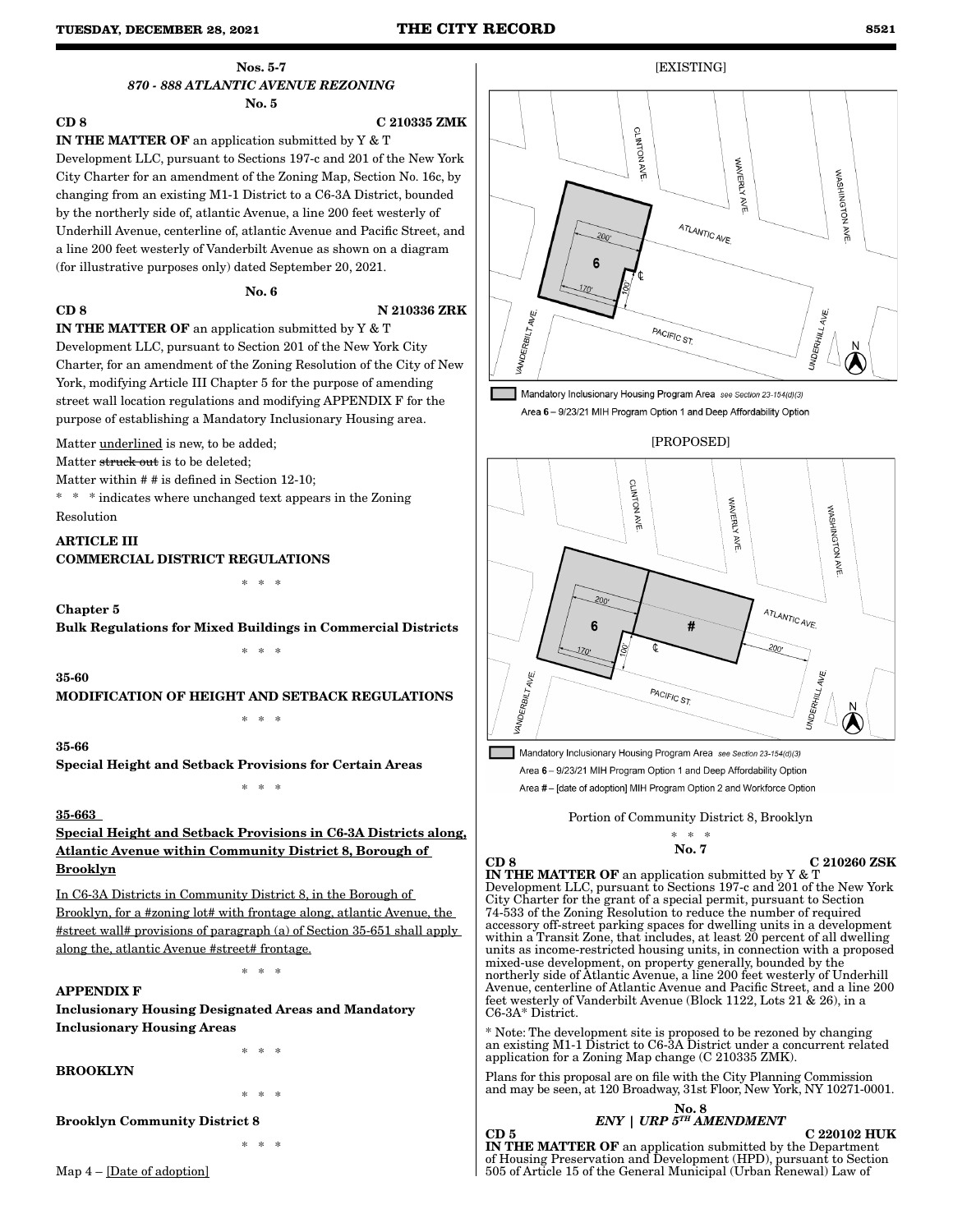New York State and Section 197-c of the New York City Charter, for the fifth amendment, to the East New York I Urban Renewal Plan for the East New York I Urban Renewal Area.

#### BOROUGH OF STATEN ISLAND No. 9

### *AMBOY ROAD RECONSTRUCTION*

 $CD$  3 C 200357 MMR IN THE MATTER OF an application submitted by The New York City Department of Transportation and The New York City Department of Design and Construction, pursuant to Sections 197-c and 199 of the New York City Charter for an amendment, to the City Map involving:

- 1) the establishment of a portion of Amboy Road between Richmond Avenue and Ridgecrest Avenue;
- 2) the adjustment of grades and block dimensions necessitated thereby;

including authorization for any acquisition or disposition of real property related thereto, in accordance with Map No. 4266 dated March 22, 2021 and signed by the Borough President.

## BOROUGH OF QUEENS

No. 10 *CLEARVIEW PUMP STATION REHABILITATION*  $CD7$  C 200122 MMQ

IN THE MATTER OF an application submitted by The New York City Department of Environmental Protection, pursuant to Sections 197-c and 199 of the New York City Charter and Section 5-430 et seq. of the New York City Administrative Code for an amendment, to the City Map involving:

- 1) the elimination, discontinuance and closing of a portion of the Clearview Expressway bounded by the Cross Island Parkway, Clearview Expressway and Roe Place;
- 2) the adjustment of grades and block dimensions necessitated thereby;

including authorization for any acquisition or disposition of real property related thereto, in accordance with Map No. 5035 dated December 23, 2020 and signed by the Borough President.

EDWIN MARSHALL, Calendar Officer City Planning Commission 120 Broadway, 31<sup>st</sup> Floor, New York, NY 10271 Telephone (212) 720-3370

Accessibility questions: (212) 720-3508, AccessibilityInfo@planning.nyc. gov, by: Thursday, December 30, 2021, 5:00 P.M.

### **COMMUNITY BOARDS**

**PUBLIC HEARINGS** 

 $\mathbf{a}$ 

NOTICE IS HEREBY GIVEN that the following matters have been scheduled for public hearing for Community Board:

### BOROUGH OF QUEEN

COMMUNITY BOARD NO. 11 - Monday, January 3, 2022, 7:30 P.M., via Zoom, https://us06web.zoom.us/j/85642474393 or call-in number 1-646-558-8656

#364-82BZ

An application to operate a SAF-T-SWIM program, at 245-24 Horace Harding Expressway, Douglaston, Queens

Capital Reconstruction of the Douglaston/Little Neck Library, 249-01 Northern Boulevard, Little Neck, Queens.

d27-j3

d20-j5

 $\mathbf{S}$ 

### **HOUSING AUTHORITY**

#### **MEETING**

Because of the on-going COVID-19 health crisis and in relation to Chapter 417 of the Laws of 2021, the Board Meeting of the New York City Housing Authority, scheduled for Wednesday, December 29, 2021, at 10:00 A.M., will be limited to viewing the live-stream or listening via phone instead of attendance in person.

For public access, the meeting will be streamed live on NYCHA's YouTube Channel, http://nyc.gov/nycha, and NYCHA's Website, http:// on.nyc.gov/boardmeetings, or can be accessed via Zoom by calling (646) 558-8656 using Webinar ID: 885 2810 8215 and Passcode: 9699097634.

For those wishing to provide public comment, pre-registration is required via email, to corporate.secretary@nycha.nyc.gov, or by contacting (212) 306-6088, no later than 5:00 P.M., on the day prior to the Board Meeting. When pre-registering, please provide your name, development, or organization name, contact information and item you wish to comment on. You will then be contacted with instructions for providing comment. Comments are limited to the items on the Calendar.

Speaking time will be limited to three (3) minutes. Speakers will provide comment in the order in which the requests to comment are received. The public comment period will comment will conclude upon all speakers being heard or at the expiration of thirty (30) minutes allotted for public comment, whichever occurs first.

Copies of the Calendar are available on NYCHA's Website, at http:// www1.nyc.gov/site/nycha/about/board-calendar.page, to the extent practicable, no earlier than 24 hours before the upcoming Board Meeting. Copies of the draft Minutes are available on NYCHA's Website, at http://www1.gov/site/nycha/about/board-calendar.page, no earlier than 3:00 P.M., on the Thursday following the Board Meeting.

Any changes to the schedule will be posted on NYCHA's Website, at http://www1.nyc.gov/site/about/board-calendar.page, and via social media, to the extent practicable, at a reasonable time before the meeting.

Any person requiring a reasonable accommodation in order to participate in the Board Meeting, should contact the Office of the Corporate Secretary by phone, at (212) 306-6088, or by email, at corporate.secretary@nycha.nyc.gov, no later than Wednesday, December 22, 2021, at 5:00 P.M.

For additional information regarding the Board Meeting, please contact the Office of the Corporate Secretary by phone, at (212) 306-6088, or by email, at corporate.secretary@nycha.nyc.gov.

d14-29

## **INDEPENDENT BUDGET OFFICE**

**PUBLIC HEARINGS** 

The NYC Independent Budget Office, will hold an Advisory Board Meeting on Thursday, January 6, 2022, beginning at 8:30 Å.M. This meeting will be held via Zoom. For log on information, please email iboenews@ibo.nyc.ny.us, by 8:00 A.M. 1/6/2022.

Accessibility questions: Lisa Neary, lisan@ibo.nyc.ny.us, by: Wednesday, January 5, 2022, 5:00 P.M.

d14-j6

### **LANDMARKS PRESERVATION COMMISSION**

#### **PUBLIC HEARINGS**

NOTICE IS HEREBY GIVEN that, pursuant to the provisions of Title 25, Chapter 3 of the Administrative Code of the City of New York (Sections 25-303, 25-307, 25-308, 25-309, 25-313, 25-318, 25-320) on Tuesday January 4, 2022, at 9:30 A.M., the Landmarks Preservation Commission (LPC or agency) will hold a public hearing by teleconference, with respect to the properties list below, and then followed by a public meeting.

The final order and estimated times for each application will be posted on the Landmarks Preservation Commission website, the Friday before the hearing. Please note that the order and estimated times are subject to change. The teleconference will be by the Zoom app and will be live streamed on the LPC's YouTube channel, www.youtube.com/nyclpc. Members of the public should observe the meeting on the YouTube channel and may testify on particular matters by joining the meeting using either the Zoom app or by calling in from any phone. Specific instructions on how to observe and testify, including the meeting ID and password, and the call-in number, will be posted on the agency's website, under the "Hearings" tab, https://www1.nyc.gov/site/lpc/ hearings/hearings.page, on the Monday before the public hearing. Any person requiring language assistance services or other reasonable accommodation in order to participate in the hearing or attend the meeting should contact the LPC by contacting Sasha Sealey, Community and Intergovernmental Affairs, at ssealey@lpc.nyc.gov, at least five (5) business days before the hearing or meeting.

Please note: Due to the City's response to COVID-19, this public hearing and meeting is subject to change and/or cancellation.

95 Horatio Street - Gansevoort Market Historic District LPC-22-04263 - Block 643 - Lot 1 - Zoning: C6-2A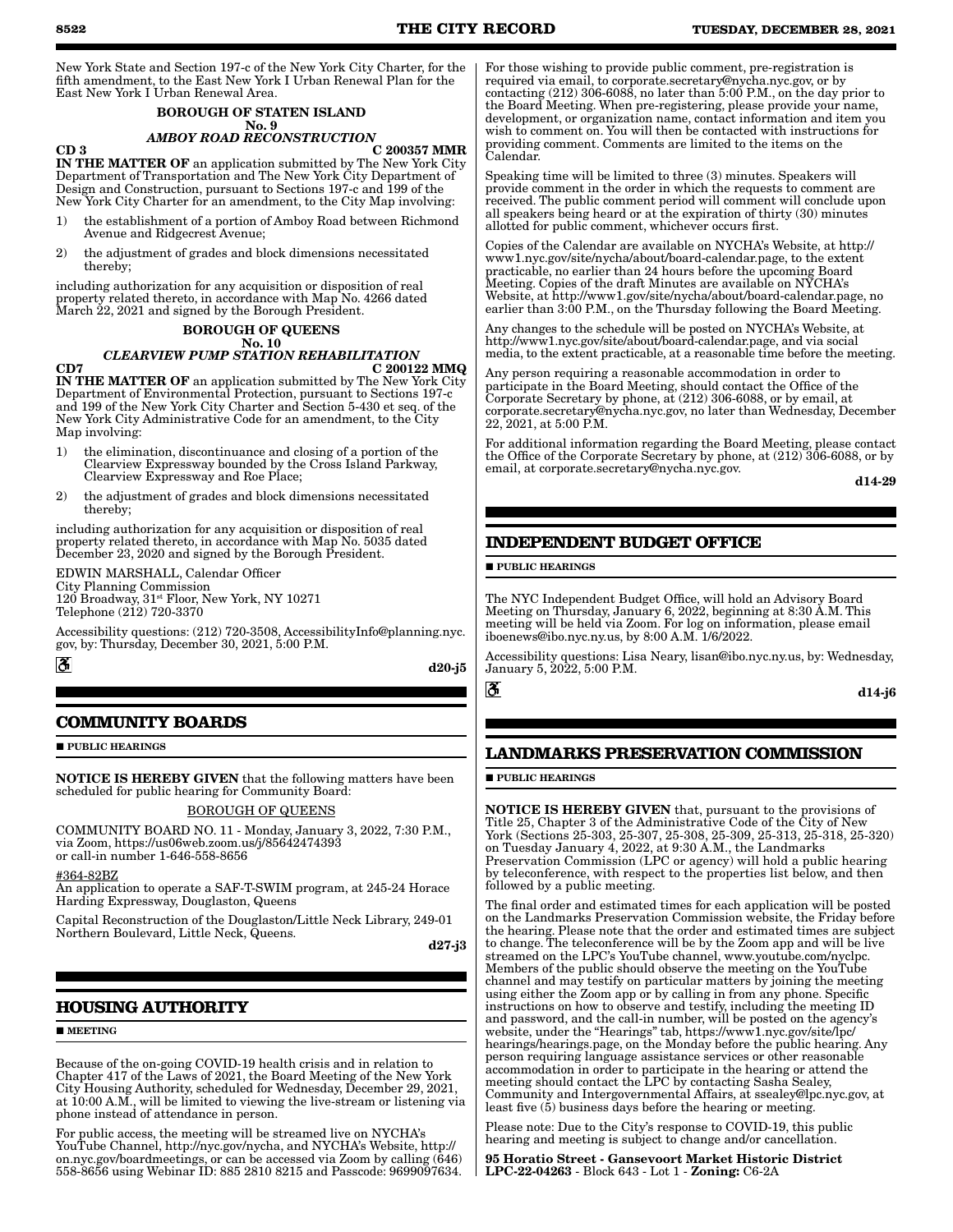### CERTIFICATE OF APPROPRIATENESS

A Neo-Classical style warehouse, designed by John B. Snook and Sons and built in 1931-35. Application is to establish a Master Plan governing the installation of artwork.

#### 55 North Moore Street - Tribeca West Historic District LPC-21-06718 - Block 188 - Lot 1 - Zoning: C6-2A CERTIFICATE OF APPROPRIATENESS

A Romanesque Revival style warehouse, built in 1890. Application is to replace storefront infill.

134 Spring Street - SoHo-Cast Iron Historic District LPC-22-04296 - Block 486 - Lot 11 - Zoning: M1-5A CERTIFICATE OF APPROPRIATENESS A Beaux-Arts style mercantile building, designed by Albert Wagner

and built in 1895-96. Application is to install a flagpole.

393 West End Avenue - West End - Collegiate Historic District Extension LPC-22-04139 - Block 1186 - Lot 83 - Zoning: R10A

CERTIFICATE OF APPROPRIATENESS A Colonial Revival style apartment building, designed by Goldner &

Goldner and built in 1927. Application is to install a marquee, modify masonry openings and install windows, and modify a rooftop addition.

45-47 2nd Avenue - East Village/Lower East Side Historic **District** LPC-22-03566 - Block 458 - Lot 27 - Zoning: C6-2A

CERTIFICATE OF APPROPRIATENESS

A pair of Italianate style tenement buildings, designed by John O'Neil and built in 1867. Application is to construct a rooftop addition.

1022 Lexington Avenue - Upper East Side Historic District Extension

LPC-22-01239 - Block 1407 - Lot 59 - Zoning: 8C

CERTIFICATE OF APPROPRIATENESS A Neo-Grec style rowhouse, designed by Thom and Wilson and built in

1880-1881. Application is replace storefront and entrance infill, modify openings and construct a rear addition.

d20-j4

NOTICE IS HEREBY GIVEN, that pursuant to the provisions of Title 25, Chapter 3 of the Administrative Code of the City of New York (Sections 25-303, 25-307, 25-308, 25-309, 25-313, 25-318, 25-320), on Tuesday, January 11, 2022, the Landmarks Preservation Commission (LPC or Preservation Commission (LPC or agency), will hold a public hearing by teleconference, with respect to the properties list below, and then followed by a public meeting.

The final order and estimated times for each application will be posted on the Landmarks Preservation Commission website, the Friday before the hearing. Please note that the order and estimated times are subject to change. The teleconference will be by the Zoom app and will be live streamed on the LPC's YouTube channel, www.youtube.com/nyclpc. Members of the public should observe the meeting on the YouTube channel and may testify on particular matters by joining the meeting using either the Zoom app or by calling in from any phone. Specific instructions on how to observe and testify, including the meeting ID and password, and the call-in number, will be posted on the agency's website, under the "Hearings" tab, https://www1.nyc.gov/site/lpc/ hearings/ hearings.page, on the Monday before the public hearing. Any person requiring language assistance services or other reasonable accommodation in order to participate in the hearing or attend the meeting, should contact the LPC, by contacting Sasha Sealey, Community and Intergovernmental Affairs, at ssealey@lpc.nyc.gov, at least five (5) business days before the hearing or meeting. Please note: Due to the City's response to COVID-19, this public hearing and meeting is subject to change and/or cancellation.

#### 403 Pacific Street - Boerum Hill Historic District LPC-22-04819 - Block 184 - Lot 7502 - Zoning: R6B CERTIFICATE OF APPROPRIATENESS A modified Italianate style rowhouse, designed by John Doherty &

Michael Murray and built in 1850-1855. Application is to construct a rear yard addition and alter the rear façade.

#### 204 Washington Park - Fort Greene Historic District LPC-22-04314 - Block 2089 - Lot 6 - Zoning: R6B CERTIFICATE OF APPROPRIATENESS

An Italianate style rowhouse, built c. 1870. Application is to remove a bay window and alter the rear extension and rear façade.

37-02 82nd Street - Jackson Heights Historic District LPC-21-02429 - Block 1292 - Lot 6 - Zoning: C4-3 CERTIFICATE OF APPROPRIATENESS A Neo-Tudor style commercial building, designed by Morrell Smith and built in 1928-29. Application is to install a barrier-free access

5 Crosby Street - SoHo-Cast Iron Historic District Extension LPC-22-04305 - Block 233 - Lot 30 - Zoning: M1-5B CERTIFICATE OF APPROPRIATENESS

A Neo-Grec style warehouse building, designed by Detlef Lienau and built in 1864-65. Application is to establish a Master Plan governing the future installation of painted wall signs.

### 114 Waverly Place - Greenwich Village Historic District LPC-22-05386 - Block 552 - Lot 51 - Zoning: R7-2 CERTIFICATE OF APPROPRIATENESS

A rowhouse originally built in 1826 and altered in the French Art Nouveau style by William Sanger in 1920. Application is to paint the façade.

165 Waverly Place - Greenwich Village Historic District LPC-22-04850 - Block 593 - Lot 51 - Zoning: R6 CERTIFICATE OF APPROPRIATENESS A vernacular style dispensary building, built in 1831, and altered in

1854. Application is to install a barrier-free access lift and reconstruct and modify the stoop.

### 315 Central Park West - Upper West Side/Central Park West Historic District

LPC-21-08769 - Block 1205 - Lot 29 - Zoning: R10A CERTIFICATE OF APPROPRIATENESS A Neo-Renaissance style apartment building, designed by Schwartz & Gross and built in 1911-12. Application is to install banner signs.

### 23 West 83rd Street - Upper West Side/Central Park West Historic District

LPC-22-03260 - Block 1197 - Lot 119 - Zoning: R8B CERTIFICATE OF APPROPRIATENESS A Romanesque Revival style rowhouse, designed by Charles H. Lindsley and built in 1891-92. Application is to replace a window.

256 West 88th Street - Riverside - West End Historic District LPC-22-01831 - Block 1235 - Lot 156 - Zoning: R10A CERTIFICATE OF APPROPRIATENESS

A Renaissance Revival style rowhouse, designed by Nelson M. Whipple and built in 1884, and altered by C. Jackson in 1911. Application is to construct rooftop and rear yard additions.

#### 173-175 Riverside Drive - Riverside - West End Historic District LPC-22-03297 - Block 1250 - Lot 67 - Zoning: R10A; R8 CERTIFICATE OF APPROPRIATENESS

A Neo-Renaissance style apartment building, designed by J.E.R. Carpenter and built in 1925-26. Application is to reconstruct and modify the rooftop parapet and balustrade.

### 980 Park Avenue - Park Avenue Historic District LPC-22-04473 - Block 1495 - Lot 132 - Zoning: R10 CERTIFICATE OF APPROPRIATENESS

A Second Empire/Gothic Revival style church parish hall and rectory, designed by Patrick Charles Keely and built in 1881-1883. Application is to install a canopy.

#### Jumel Terrace; West 162nd Street - Jumel Terrace Historic **District**

LPC-22-05047 - Block - Lot - Zoning: R7-2 BINDING REPORT

Two sites, located on concrete sidewalks within the historic district. Application is to install historical marker signs.

 $\bullet$  d28-j11

# **PROPERTY DISPOSITION**

## **CITYWIDE ADMINISTRATIVE SERVICES**

**SALE** 

The City of New York in partnership with PropertyRoom.com posts vehicle and heavy machinery auctions online every week, at: https://www.propertyroom.com/s/nyc+fleet

All auctions are open, to the public and registration is free.

Vehicles can be viewed in person, at: Kenben Industries Ltd., 1908 Shore Parkway, Brooklyn, NY 11214 Phone: (718) 802-0022

No previous arrangements or phone calls are needed to preview. Hours are Monday and Tuesday from 10:00 A.M. – 2:00 P.M.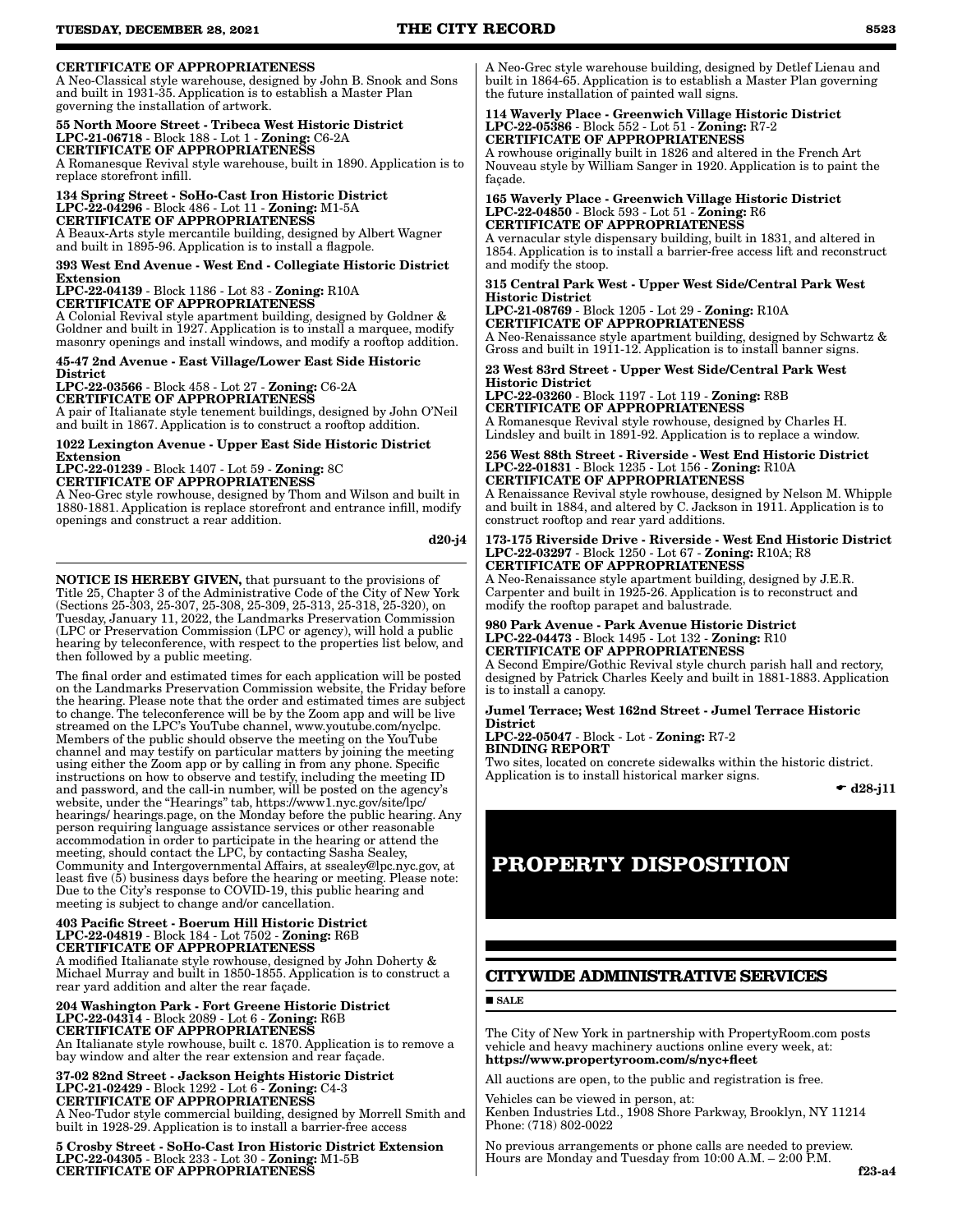### **ENVIRONMENTAL PROTECTION**

**SALE** 

### Forest Management Project # 5083 "Bailey Brook"

NOTICE OF PROJECT AVAILABILITY

Project Information/Description: Bid Solicitation for the Sale of Timber and Firewood in the Town of Kent, NY. The City of New York will sell approximately 108,570 board feet (International ¼" Rule) of sawtimber and 103 cords of hardwood cordwood through Forest Management Project ID #5083. The products included in this sale are located off of Cole Shears Court and Nimham Road, in Kent, NY.

Availability of Bid Information: Bid solicitation information and Bid Packages are available by calling Dan Lawrence, DEP Forester, at (845) 808-1764, or requesting via email, at dlawrence@dep.nyc.gov. Bid Packages can also be collected at one of the Bid Showings.

Show Dates: Prospective bidders are recommended to attend one of the public showings which will be held, on Thursday, January 13, 2022, at 2:00 P.M., and Friday, January 14, 2022, at 9:00 A.M. Participants should gather at the abandoned section of Smalley Corners Road where it intersects Cole Shears Court. Use 139 Cole Shears Court, Kent, NY, if navigating by GPS.

All prospective attendees must notify the DEP Forester of the representatives they will be sending to the showing at least 24 hours in advance.

Required Contractor Qualification: The Contractor must maintain the required Workers Compensation and Disability Benefits Coverage. 2. The Contractor shall furnish and maintain Commercial General Liability & Commercial Auto Insurance Policies. 3. The Contractor must have demonstrated experience, ability and equipment to assure removal of timber under terms of the agreement.

Bid Due Date: All bid proposals must be received by Dan Lawrence, NYCDEP, 1286 U.S. 6, Carmel, NY 10512 (845-808-1764), NO LATER THAN Thursday, January 27, 2022, at 4:00 P.M., local time.

Opening of Bids: Sealed bids will be publicly opened at the DEP Office, 1286 U.S. 6, Carmel, NY, on Friday, January 28, 2022, local time. The projected date for awarding the bid is on or about Friday, February 11, 2022.

 $\bullet$  d28

### **HOUSING PRESERVATION AND DEVELOPMENT**

**PUBLIC HEARINGS** 

All Notices Regarding Housing Preservation and Development Dispositions of City-Owned Property appear in the Public Hearing Section.

j4-d30



*"Compete To Win" More Contracts!* 

*Thanks to a new City initiative - "Compete To Win" - the NYC Department of Small Business Services offers a new set of FREE services to help create more opportunities for minority and Women-Owned Businesses to compete, connect and grow their business with the City. With NYC Construction Loan, Technical Assistance, NYC Construction Mentorship, Bond Readiness, and NYC Teaming services, the City will be able to help even more small businesses than before.*

*Win More Contracts, at nyc.gov/competetowin*

*"The City of New York is committed to achieving excellence in the design and construction of its capital program, and building on the tradition of innovation in architecture and* 

*engineering that has contributed, to the City's prestige as a global destination. The contracting opportunities for construction/construction services and construction-related services that appear in the individual agency listings below reflect that commitment to excellence."*

### HHS ACCELERATOR PREQUALIFICATION

To respond to human services Requests for Proposals (RFPs), in accordance with Section 3-16 of the Procurement Policy Board Rules of the City of New York ("PPB Rules"), vendors must first complete and submit an electronic HHS Accelerator Prequalification Application using the City's PASSPort system. The PASSPort system is a web-based system maintained by the City of New York for use by its Mayoral Agencies to manage procurement. Important business information collected in the Prequalification Application is required every three years. Documents related to annual corporate filings must be submitted on an annual basis to remain eligible to compete. Prequalification applications will be reviewed to validate compliance with corporate filings and organizational capacity. Approved organizations will be eligible to compete and would submit electronic proposals through the PASSPort system. The PASSPort Public Portal, which lists all RFPs, including HHS RFPs that require HHS Accelerator Prequalification, may be viewed, at https://passport. cityofnewyork.us/page.aspx/en/rfp/request\_browse\_public. All current and prospective vendors should frequently review information listed on roadmap to take full advantage of upcoming opportunities for funding. For additional information about HHS Accelerator Prequalification and PASSPort, including background materials, user guides and video tutorials, please visit https://www1.nyc.gov/site/mocs/systems/ about-go-to-passport.page.

### **CITYWIDE ADMINISTRATIVE SERVICES**

### **ADMINISTRATION**

**SOLICITATION** 

*Goods*

HVAC AIR FILTERS - Competitive Sealed Bids - PIN#85721B0223 - Due 2-2-22 at 10:30 A.M.

All bids are done on PASSPort. To review the details for this solicitation and participate, please use the following link below and use the keyword search fields, to find the solicitation: https://passport. cityofnewyork.us/page.aspx/en/rfp/request\_browse\_public.

If there are any issues with PASSPort, contact: help@mocs.nyc.gov.

*Use the following address* unless otherwise specified in notice, to secure, examine or submit bid/proposal documents, vendor prequalification and other forms; specifications/blueprints; other information; and for opening and reading of bids at date and time specified above.

*Citywide Administrative Services, 1 Centre Street, 18th Floor, New York, NY 10007. Fenglin Guo (212) 386-5024; feguo@dcas.nyc.gov*  $\bullet$  d28

**FM - FIRE LIFE SAFETY**

#### **INTENT TO AWARD**

*Services (other than human services)*

CENTRAL STATION FIRE ALARM SERVICES EPIN 85622N002 - Negotiated Acquisition - Other - PIN#85622N0002 - Due 1-4-22 at  $3:00$  P.M.

The NYC Department of Citywide Administrative Services ("DCAS"), intends to procure Central Station Operating and Monitoring services, to Transmit Fire Alarms to The New York City Fire Department ("FDNY"), from Various Facilities Managed by The Department of Citywide Administrative Services ("DCAS"), from Central Office Alarm Co., via a negotiated acquisition, pursuant to Section 3-04(b)(2)(i)(D)  $\&$ 3-04(b)(2)(ii) of the Procurement Policy Board ("PPB") rules. The estimated contract amount is \$213,760.00. The projected contract term is March 1, 2022 to February 28, 2025. There is compelling need for these services that cannot be timely met through competitive sealed bidding or competitive sealed proposals, pursuant to Section 3-04(b)(2) (i)(D) of the Procurement Policy Board ("PPB") Rules. Additionally, a determination has been made that there is a limited number of vendors available and able to perform the work, pursuant to Section 3-04(b)(2)(ii) of the PPB Rules.

This is a time-sensitive situation where a vendor must be retained quickly. The agency has a compelling need for these services that cannot be timely met through competitive sealed bidding or competitive sealed proposals, pursuant to Section 3-04(b)(2)(i)(D) of the Procurement Policy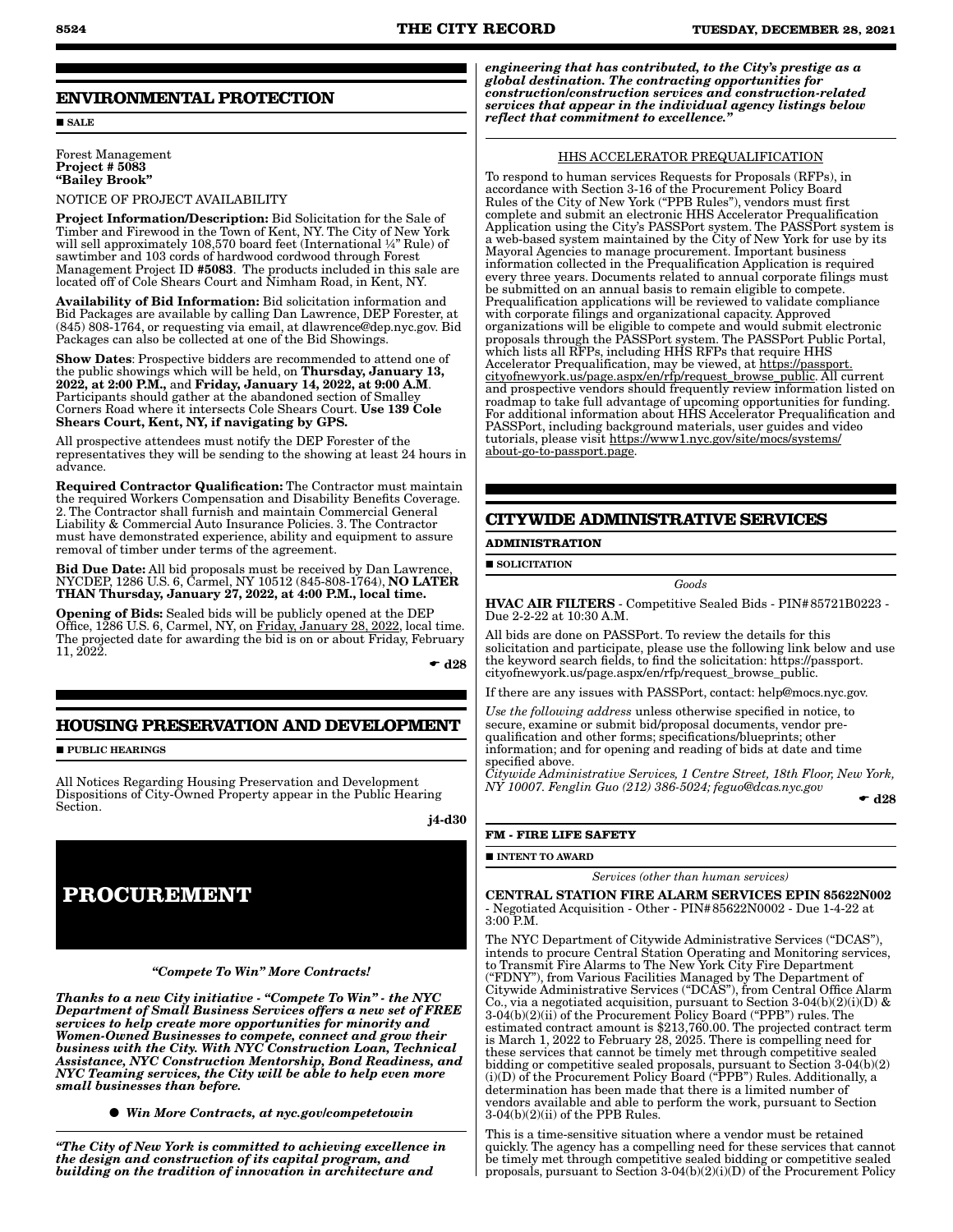Board ("PPB") Rules. Additionally, a determination has been made that there is a limited number of vendors available and able to perform the work, pursuant to Section 3-04(b)(2)(ii) of the PPB Rules.

*Use the following address* unless otherwise specified in notice, to secure, examine or submit bid/proposal documents, vendor prequalification and other forms; specifications/blueprints; other information; and for opening and reading of bids at date and time specified above.

*Citywide Administrative Services, 1 Centre Street. Jasmine Liceaga (212) 386-5018; jliceaga@dcas.nyc.gov*

 $\bullet$  d28-i4

### **DESIGN AND CONSTRUCTION**

**AWARD** 

*Construction/Construction Services*

BBJ-XSP, DESIGN-BUILD PROGRAM FOR THE NYC BOROUGH BASED JAILS SYSTEM, BRONX SITE PREPARATION - Innovative Procurement - Other - PIN#85022P0001001 - AMT: \$76,711,100.00 - TO: Yonkers Contracting Co Inc, 969 Midland Avenue, Yonkers, NY 10704.

 $\div$  d28

BBJ-MDSS, DESIGN-BUILD PROGRAM FOR THE NYC BOROUGH BASED JAILS SYSTEM, MANHATTAN DISMANTLE AND SWING SPACE - Innovative Procurement - Other - PIN#85022P0003001 - AMT: \$125,183,169.00 - TO: Gramercy Group Inc, 3000 Burns Avenue, Wantagh, NY 11793.

 $\bullet$  d28

BBJ-QDSS, DESIGN-BUILD PROGRAM FOR THE NYC BOROUGH BASED JAILS SYSTEM, QUEENS DISMANTLE AND SWING SPACE - Innovative Procurement - Other - PIN# 85022P0002001 - AMT: \$43,104,235.00 - TO: Hunter Roberts Construction Group, LLC, 55 Water Street, 51st Floor, New York, NY 10041.

 $\bullet$  d28

PV411ITC2: CHOICIRCIATI CULTURAL CENTER EXPANSION REBID-REBID 1 - Competitive Sealed Bids/Pre-Qualified List - PIN#85021B0122 - AMT: \$2,143,000.00 - TO: Jobco Incorporated, 277 Northern Boulevard, Great Neck, NY 11021.  $\bullet$  d28

EC-SEQS22 – RECONSTRUCTION OF EXISTING SEWERS, SOUTH QUEENS - Competitive Sealed Bids - PIN#85021B0143 - AMT: \$9,009,544.50 - TO: Maspeth Supply Co. LLC., 55-14 48th Street, Maspeth, NY 11378.

 $\bullet$  d28

### **EDUCATION**

 $\blacksquare$  SOLICITATION

*Goods and Services*

INVESTMENT MANAGER SEARCH FOR GLOBAL LISTED INFRASTRUCTURE EX FOSSIL FUELS - Request for Proposals - PIN# BER13041 - Due 1-19-22 at 5:00 P.M.

Investment Manager Search, for Global Listed Infrastructure Ex Fossil Fuels The New York City Board of Education Retirement System ("BERS"), is conducting this investment manager search (this "Search"), to identify and select investment management firms, or a pool of investment management firms, to create and manage one or more Global Listed Infrastructure (Ex Fossil Fuels) Equity Portfolio for BERS. How to Participate in this Search: To be considered, investment management firms must comply with the requirements  $(1) - (3)$  listed below: 1. All firms shall carefully review the Notice of Search and the Minimum Requirements described in Section 1.4 of the Investment Manager Notice of Search. Interested firms that meet the Minimum Requirements must enter their information in eVestment Alliance's database to be considered by Segal Marco Advisors, BERS' Investment Consultant. Information on requirements for entering information into these databases can be found at, https://www.evestment.com (click on "Submit My Data"). The Investment Consultant will review the database and provide BERS with a written report identifying the investment managers that meet the Minimum Requirements. 2. All firms must ensure that they completely identify their firm and product information in the aforementioned databases. Additionally, firms must ensure that the information (such as organization, product, returns, portfolio characteristics and AUM data) is current and accurate as of September 30, 2021. 3. There is no fee for entering information into the aforementioned database. Firms are advised that information in the

database may become part of any pool contract that results from this Search. Current and accurate data must be in the aforementioned databases by the deadline stated in Section I of this Notice of Search, at which time the Investment Consultant shall commence its review of the database. Consistent with the policies expressed by the City of New York, participation by Minority-Owned and Women-Owned businesses or partnering arrangements with Minority-Owned and Women-Owned investment firms are encouraged. Additionally, participation by small and New York City-based businesses is also encouraged. The Notice of Search which fully describes the scope of the search, minimum requirements, how to participate and the evaluation process, will be available for download from the BERS' website, https://www.bers.nyc. gov/site/bers/notices/requests-for-proposals.page, on or about December 15, 2021. To download the Notice of Search, from BERS' website, select "RFPs & Solicitations" then "Notice of Search for "Investment Manager Search for Global Listed Infrastructure Ex Fossil Fuels" and complete the form. Questions about the Notice of Search should be transmitted by email, to Sabrina Hayat, at BERSProcurement@bers.nyc.gov, by January 19, 2022, by 3:00 P.M. EST.

*Use the following address* unless otherwise specified in notice, to secure, examine or submit bid/proposal documents, vendor prequalification and other forms; specifications/blueprints; other information; and for opening and reading of bids at date and time specified above.

*Education, 55 Water Street, 50th Floor, New York, NY 10041. Sabrina Hayat (929) 305-3874; BERSProcurement@bers.nyc.gov*

d21-j19

### **BOARD OF ELECTIONS**

AWARD

*Goods*

ABSORBENT FLOOR MATTS - FOR ALL BOROUGH BOARD OF ELECTIONS OFFICES - Small Purchase - PIN#ct100320221410996 - AMT: \$34,700.00 - TO: Intivity Inc,

106 Despatch Drive, Suite 2, East Rochester, NY 14445.

Sorbent Floor Mat, Fluids Absorbed Universal, Size 3 ft x 100 ft.

 $\bullet$  d28

### **FINANCE**

**PURCHASING AND ADMINISTRATION**

**INTENT TO AWARD** 

*Services (other than human services)*

REAL ESTATE LOCKBOX - Negotiated Acquisition - Available only from a single source - PIN#83622N0007 - Due 1-7-22 at 3:00 P.M.

This is a notice of intent to enter into negotiations, for a one-year contract, with Deluxe Financial Services, LLC, for real estate tax lockbox services, to continue the collection of property tax revenue from mailed checks.

https://www1.nyc.gov/site/finance/about/procurements.page.

*Use the following address* unless otherwise specified in notice, to secure, examine or submit bid/proposal documents, vendor prequalification and other forms; specifications/blueprints; other information; and for opening and reading of bids at date and time specified above.

*Finance, 59 Maiden Lane, 32nd Floor, New York, NY 10038. Patricia Blaise (212) 291-4437; bids@finance.nyc.gov*

 $\bullet$  d28-j4

### **HOMELESS SERVICES**

#### AWARD

*Human Services/Client Services*

TO PROVIDE SHELTER FACILITIES FOR HOMELESS FWC - DEAN STREET - Competitive Sealed Proposals - Other - PIN#07122P0001001 - AMT: \$60,467,222.00 - TO: Highland Park Community Development Corp., 3236 Fulton Street, Brooklyn, NY 11208-1908.

 $\bullet$  d28

SHELTER FACILITIES FOR HOMELESS SINGLE AD.- BRIARWOOD - Competitive Sealed Proposals/Pre-Qualified List -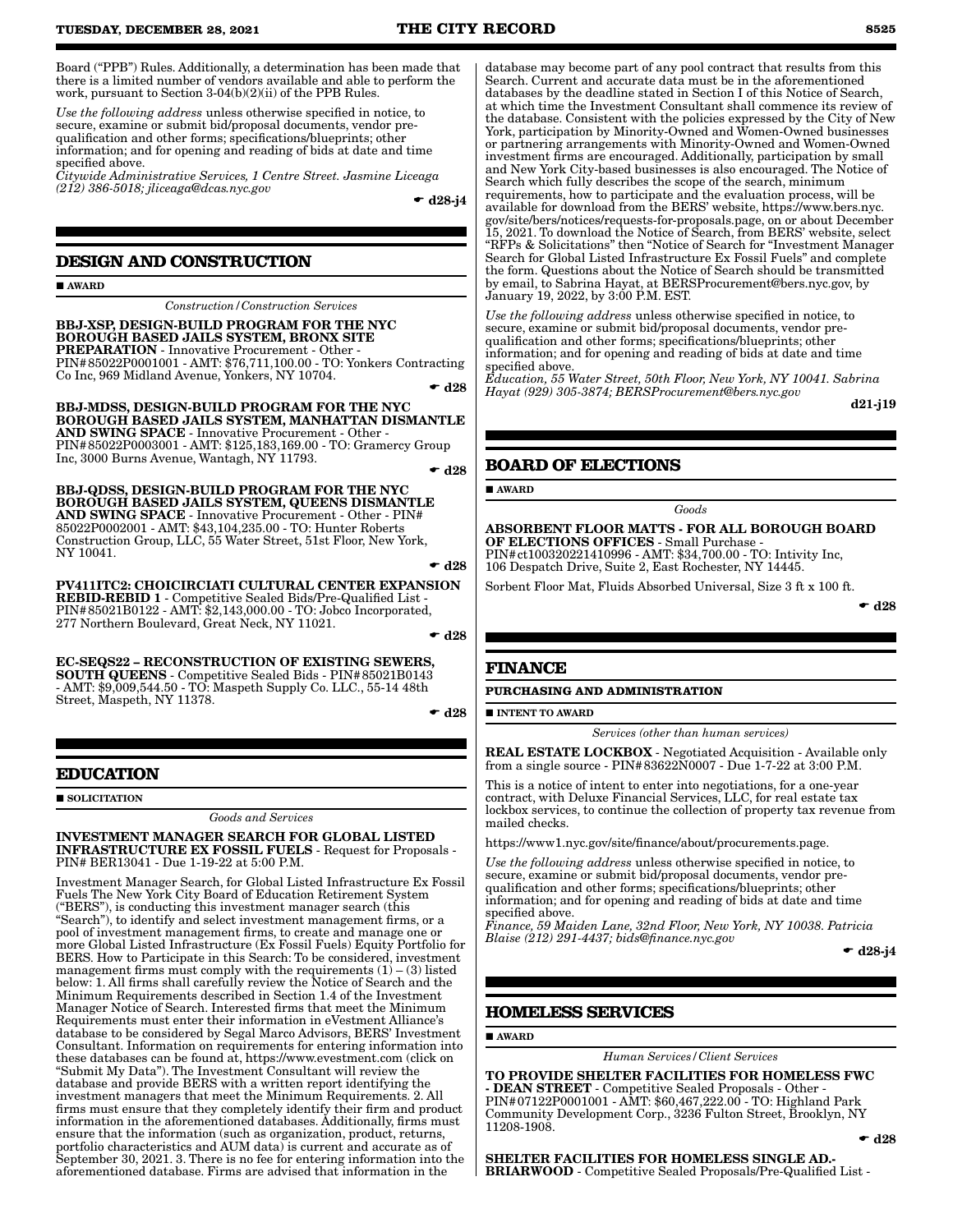PIN# 07119P0001024 - AMT: \$316,891,854.00 - TO: Westhab, Inc., 8 Bashford Street, Yonkers, NY 10701-7099.

Provision of Shelter Facilities for Homeless SA, at Briarwood Rapid Re-Housing Center, 138-50 Queens Boulevard, Jamaica, NY 11435.

 $\blacktriangleright$  d28

### **HOUSING AUTHORITY**

### **PROCUREMENT**

#### SOLICITATION

*Construction Related Services*

SMD\_SERVICES\_ROLL-IN SHOWER INSTALLATION LOCATED AT VARIOUS DEVELOPMENTS WITHIN THE BOROUGH OF THE BRONX - Competitive Sealed Bids - PIN#334892 - Due 1-25-22 at 10:00 A.M.

This Contract shall be subject to the New York City Housing Authority's Project Labor Agreement and, as part of its bid, the Bidder must submit (1) a Letter of Assent to the Project Labor Agreement signed by the Bidder and (2) Letters of Assent, signed by each of the Bidder's proposed Subcontractors. Bidders are strongly encouraged to submit all Letters of Assent, signed by the Bidder's proposed Subcontractors along with the Bidder's Bid.

The work of this Contract shall consist of providing all labor, materials, equipment, permits/licenses, and insurance for the demolition and removal of bathtubs and wall surrounds, performing all associated rough and finish plumbing work including all finishing work associated with the installation of new roll-in shower bases at various developments requested by the Bronx Property Management Department. Perform all demolition for the removal of bathtubs, wall surrounds, ceramic walls tiles, ceramic floor tiles and sanitary tiles, hot and cold-water shower valves, water diverter, shower head, tub spout, soap dish, grab bars and shower curtain rods etc.

Interested vendors are invited to obtain a copy of the opportunity, at NYCHA's website, by going to the http://www.nyc.gov/nychabusiness. On the left side, click on "iSupplier Vendor Registration/Login" link. (1) If you have an iSupplier account, then click on the "Login for registered vendors" link and sign into your iSupplier account. (2) If you do not have an iSupplier account you can Request an account by clicking on "New suppliers register in iSupplier" to apply for log-in credentials. Once you have accessed your iSupplier account, log into your account, then choose under the Oracle Financials home page, the menu option "Sourcing Supplier", then choose "Sourcing", then choose "Sourcing Homepage"; and conduct a search in the "Search Open Negotiations" box for the RFQ Number (s) 334892.

Note: In response to the COVID-19 outbreak, we are accepting only electronic bids submitted online via iSupplier. Paper bids will not be accepted or considered. Please contact NYCHA Procurement, at procurement@nycha.nyc.gov, for assistance.

*Use the following address* unless otherwise specified in notice, to secure, examine or submit bid/proposal documents, vendor prequalification and other forms; specifications/blueprints; other information; and for opening and reading of bids at date and time specified above.

*Housing Authority, 90 Church Street, 6th Floor, New York, NY 10007. Miriam Rodgers (212) 306-4718; miriam.rodgers@nycha.nyc.gov*

 $\blacktriangleright$  d28

## **HUMAN RESOURCES ADMINISTRATION**

**INTENT TO AWARD** 

*Human Services/Client Services*

06922Y0084-GOOD JOBS CHALLENGE - Request for Information - PIN# 06922Y0084 - Due 1-4-22 at 2:00 P.M.

The Human Resources Administration/Office of Employment & Support Administration, is seeking to award a sole source procurement with the Consortium for Worker Education for the Good Jobs Challenge. DSS/HRA will serve as the lead applicant in response to a recent Notice of Funding Opportunity (NOFO) from the Federal Economic Development Administration (EDA). The NOFO provides for grants of up to \$25 million each in support of sectoral partnerships designed to connect jobseekers to training and placement services, with employers in high-demand sectors of the local economy. The grant parameters specifically require applicants to identify a "backbone organization" for each proposed sectoral partnership. Backbone organizations offer well-established partnerships of employers from the same sector, who ally with stakeholders from government, education,

economic development, organized labor, and/or community groups to develop workforce solutions that meet the local talent needs of that industry.

The target sector for our proposal is Industrial/Transportation. We plan to use the grant funds, if awarded, to procure a contractor to provide career readiness, training, job development, and to create apprenticeship pathways specific to that industry, and to identify partners for training, union apprenticeships, and employment.

Based upon these criteria, as well as the application partners' comprehensive knowledge of the provider community in this area, DSS/ HRA has concluded that the only organization within New York City that fits the parameters of this grant is the Consortium for Worker Education (CWE), to provide curriculum design and access to employment and union jobs. The contract will be for three years with an estimated budget of 1,500,000.00. The EDA Good Jobs Challenge Notice of Funding Opportunity has indicated a competitive preference for union jobs and apprenticeships. CWE is the only provider organization in New York City remotely approaches this set of relationships, or could add as much, as quickly, to our application. No other provider in New York City has the demonstrated knowledge and experience in creating new registered apprenticeships in the transportation sector in partnership with the Department of Labor. Among the outcomes we expect CWE to provide are developing systems and processes to measure and track key outcomes and metrics; delivering quality skills training to place HRA clients into career-track jobs; and offering technical assistance for employers to retain and advance workers placed through this program.

Any firm or organization which believes they can also provide this service is invited to respond to the RFI "06922Y0084-SOLE SOURCE-GOOD JOBS CHALLENGE on PASSPort. If you have any questions, please email, "frazierjac@dss.nyc.gov", with the subject line "06922Y0084-SOLE SOURCE-GOOD JOBS CHALLENGE". Please indicate your interest by responding to the RFI EPIN: 06922Y0084 in PASSPort, no later than January 4, 2022, 2:00 P.M.

#### *Services (other than human services)*

06922Y0083-SOLE SOURCE-BUS AND SUBWAY ADS FOR FAIR FARES CAMPAIGN - Request for Information - PIN# 06922Y0083 - Due 1-4-22 at 2:00 P.M.

DSS/HRA, intends to enter into a Sole Source contract with Outfront Media Group, LLC, for placing the Fair Fares campaign ads on buses and subways from 9/13/2021 to 12/5/2021. Outfront is the current advertising licensee for the MTA subway, commuter rail and bus systems. Outfront has the exclusive right to post and display advertising on those systems.

Any firm or organization which believes they can also provide this service is invited to respond to the RFI "06922Y0083-SOLE SOURCE-BUS AND SUBWAY ADS FOR FAIR FARES CAMPAIGN" on PASSPort. If you have any questions, please email,"frazierjac@dss.nyc. gov", with the subject line "06922Y0083-SOLE SOURCE-BUS AND SUBWAY ADS FOR FAIR FARES CAMPAIGN ". Please indicate your interest by responding to the RFI EPIN: 06922Y0083 in PASSPort no later than January 4, 2022, 2:00 P.M.

d27-j3

#### AWARD

*Services (other than human services)*

ONE NUMBER CALL CENTER SOLUTION SERVICES - Intergovernmental Purchase - PIN# 06922G0010001 - AMT:

\$13,637,198.72 - TO: Convergeone Government Solutions LLC, 350 Clark Drive, Suite 120, Budd Lake, NJ 07828.

Through this procurement, DSS/HRA, aims to replace our outdated systems, consolidate public facing numbers to leverage a common phone number and menu structure, implement directed dialogue technology to streamline access to critical information, and take advantage of new IVRS capabilities such as robo-calls and text messaging. In addition, DSS/HRA will implement a new work force optimization tool to ensure efficient management of the staff that support Infoline, the Agency's main call center, and the On Demand call center. These changes will simplify how the public will access the information they need about agency services and benefits, improve language and disability access, and provide flexible and current technology to support the Agency's evolving needs.

d27-j3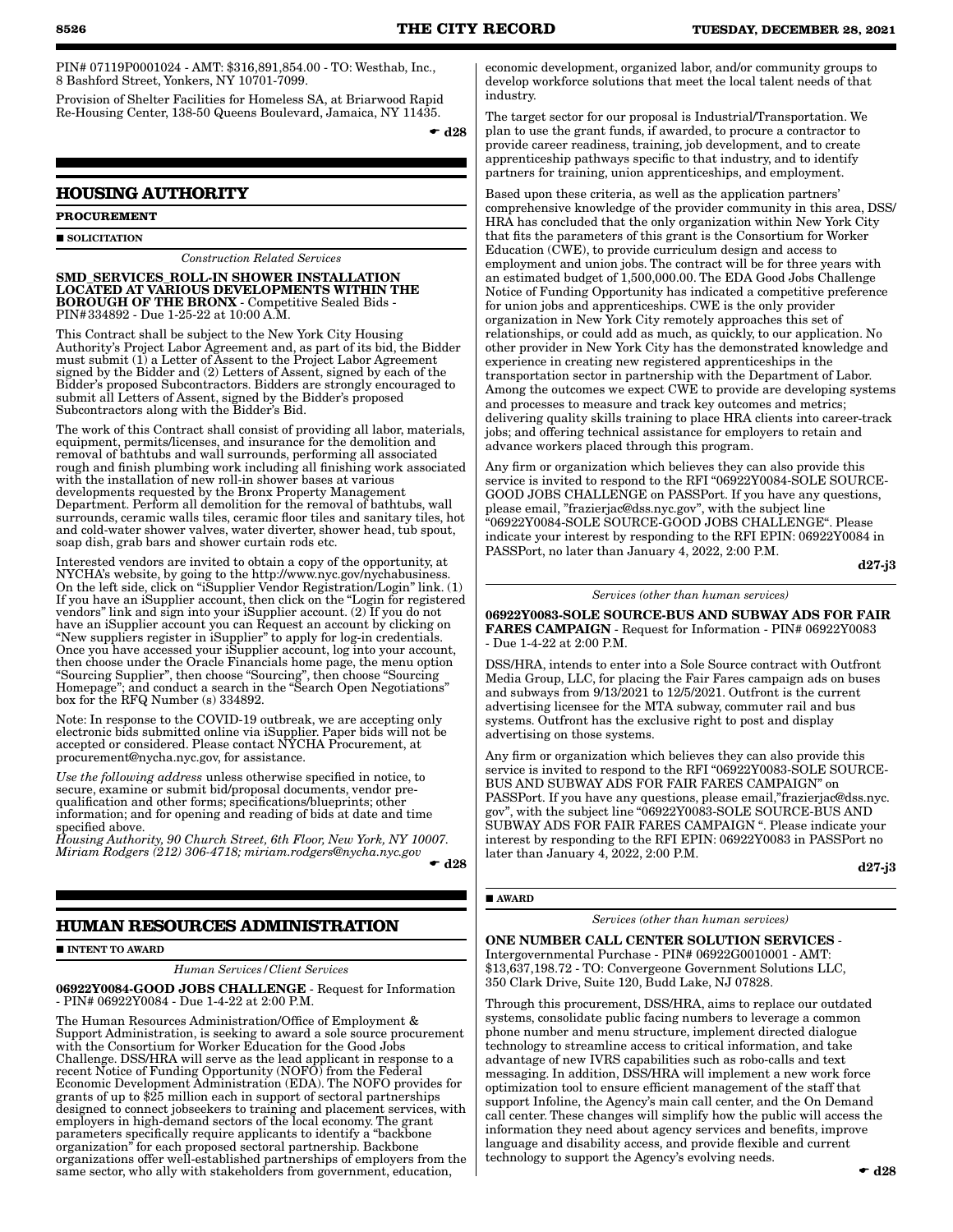### **MAYOR'S OFFICE OF CRIMINAL JUSTICE**

#### **CONTRACTS**

**INTENT TO AWARD** 

#### *Human Services/Client Services*

ADVANCE PEACE SOLE SOURCE - Sole Source - Available only from a single source - PIN# 00222S0003 - Due 12-28-21 at 5:00 P.M.

Pursuant to Section 3-05 of the PPB Rules, the Mayor Office of Criminal Justice, intends to enter into a sole source contract with Safe Passages, 250 Frank H Ogawa Plaza, Suite 6306, Oakland, CA 94612. The vendor will provide Advance Peace Model Training and technical assistance from 1/1/22 to 6/30/23 for \$600,000.

Any firm or organization which believes they can also provide these services, is invited to respond to the RFI " 00222Y0076-Advance Peace" by emailing, mocjprocurements@cityhall.nyc.gov, with the subject line "00222Y0076-Advance Peace" no later than December 28, 2021, 5:00 P.M.

*Use the following address* unless otherwise specified in notice, to secure, examine or submit bid/proposal documents, vendor prequalification and other forms; specifications/blueprints; other information; and for opening and reading of bids at date and time specified above.

*Mayor's Office of Criminal Justice, 1 Centre Street, 10th Floor, Room 1012, New York, NY 10007. Alison MacLeod (212) 416-5252; amacleod@cityhall.nyc.gov*

d21-28

CURE VIOLENCE GLOBAL TRAINING - Sole Source - Available only from a single source - PIN# 00222S0004 - Due 12-28-21 at 5:00 P.M.

Pursuant to Section 3-05 of the PPB Rules, the Mayor Office of Criminal Justice, intends to enter into a sole source contract with Cure Violence Global, 227 West Monroe Street, Chicago, IL 60606. The vendor will provide Violence Interruption and Reduction Training (VIRT) from 11/1/21 to 6/30/23 for \$1,000,000.

Any firm or organization which believes they can also provide these services, is invited to respond to the RFI " 00222Y0068-Cure Violence Global" by emailing, mocjprocurements@cityhall.nyc.gov, with the subject line "00222Y0068-Cure Violence Global" no later than December 28, 2021, 5:00 P.M.

*Use the following address* unless otherwise specified in notice, to secure, examine or submit bid/proposal documents, vendor prequalification and other forms; specifications/blueprints; other information; and for opening and reading of bids at date and time specified above.

*Mayor's Office of Criminal Justice, 1 Centre Street, 10th Floor, Room 1012, New York, NY 10007. Alison MacLeod (212) 416-5252; mocjprocurements@cityhall.nyc.gov*

d21-28

### **TRANSPORTATION**

#### **BRIDGES**

SOLICITATION

*Construction*/*Construction Services*

84121B0034-84121QUBR470 PROTECTIVE COATING OF VARIOUS BRIDGES IN QUEENS - Competitive Sealed Bids - PIN#84121B0034 - Due 2-4-22 at 11:00 A.M.

Protective Coating of Various Bridges in Queens. The work to be done under this contract includes all labor, materials, plant and equipment necessary and required to complete the work of cleaning existing steel structure and application of protective coating systems as well as all other incidental items of work as described in the specifications unless otherwise specified in the contract documents. The job locations and limits of work are to be checked and verified by the Contractor before starting of the construction operations.

### **YOUTH AND COMMUNITY DEVELOPMENT**

### **AWARD**

*Human Services/Client Services*

COMPASS PROGRAMMING AT P.S. 102 - Negotiated Acquisition - Other - PIN# 26022N0186001 - AMT: \$1,084,918.00 - TO: St. Vincent's Services Inc, 66 Boerum Place, Brooklyn, NY 11201.

COMPASS School Base NAE

### COMPASS NEGOTIATED ACQUISITION EXTENSION -

Negotiated Acquisition - Other - PIN# 26021N0686001 - AMT: \$635,592.00 - TO: Friends of Crown Heights Educational Centers Inc, 671 Prospect Place, Brooklyn, NY 11216.

SONYC Middle School Expansion NAE

 $\bullet$  d28

 $-128$ 

COMPASS NEGOTIATED ACQUISITION EXTENSION - Negotiated Acquisition - Other - PIN# 26021N0683001 - AMT:

\$396,282.00 - TO: Friends of Crown Heights Educational Centers Inc, 671 Prospect Place, Brooklyn, NY 11216.

COMPASS Center Based or Non Public School NAE

 $\bullet$  d28

# **SPECIAL MATERIALS**

### **COMPTROLLER**

**NOTICE** 

NOTICE OF ADVANCE PAYMENT OF AWARDS PURSUANT TO THE STATUTES IN SUCH cases made and provided, notice is hereby given that the Comptroller of the City of New York, will be ready to pay, at 1 Centre Street, Room 629, New York, NY 10007 on 12/29/2021 to the person or persons legally entitled an amount as certified to the Comptroller by the Corporation Counsel on damage parcels, as follows:

Damage

17A-3 ADJACENT TO 6146

Parcel No. Block<br>17A-3 ADJACENT TO 6146 ADJACENT TO 160

Acquired in the proceeding entitled: WEST CASTOR PLACE subject to any liens and encumbrances of record on such property. The amount advanced shall cease to bear interest on the specified date above.

> Scott M. Stringer Comptroller

d14-28

NOTICE OF ADVANCE PAYMENT OF AWARDS PURSUANT TO THE STATUTES IN SUCH cases made and provided, notice is hereby given that the Comptroller of the City of New York, will be ready to pay, at 1 Centre Street, Room 629, New York, NY 10007, on 1/6/2022, to the person or persons legally entitled an amount as certified to the Comptroller by the Corporation Counsel on damage parcels, as follows:

| Block                   | Lot                    |
|-------------------------|------------------------|
| ADJACENT TO 6146        | <b>ADJACENT TO 166</b> |
| <b>ADJACENT TO 6146</b> | <b>ADJACENT TO 183</b> |
| ADJACENT TO 6146        | ADJACENT TO 185        |
| <b>ADJACENT TO 6146</b> | <b>ADJACENT TO 186</b> |
| <b>ADJACENT TO 6146</b> | <b>ADJACENT TO 187</b> |
| <b>ADJACENT TO 6146</b> | <b>ADJACENT TO 188</b> |
|                         |                        |

Acquired in the proceeding entitled: WEST CASTOR PLACE subject to any liens and encumbrances of record on such property. The amount advanced shall cease to bear interest on the specified date above.

> Scott M. Stringer Comptroller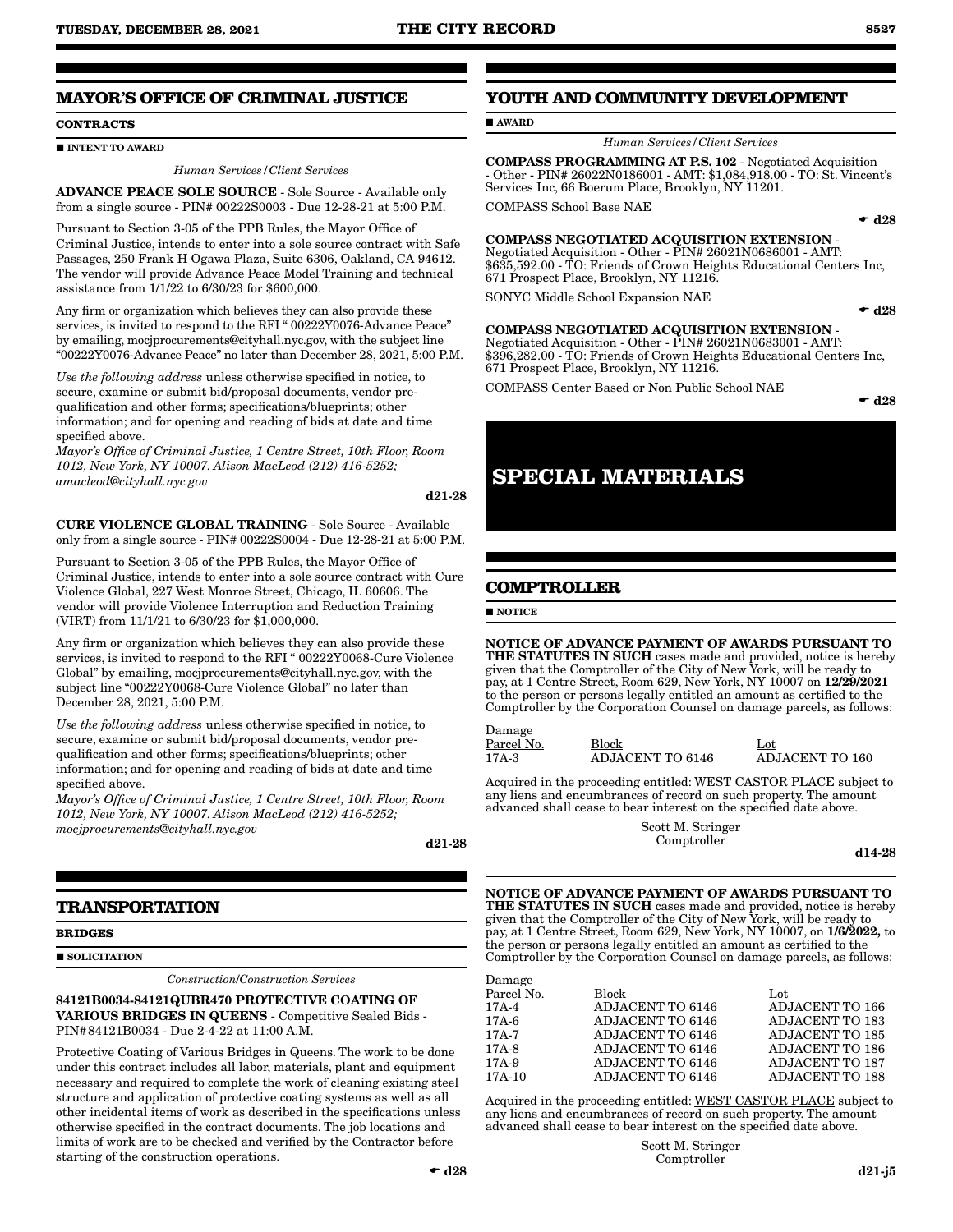#### NOTICE OF ADVANCE PAYMENT OF AWARDS PURSUANT TO THE STATUTES IN SUCH cases made and provided, notice is hereby given that the Comptroller of the City of New York, will be ready to pay, at 1 Centre Street, Room 629, New York, NY 10007, on 1/6/2022, to the person or persons legally entitled an amount as certified to the Comptroller by the Corporation Counsel on damage parcels, as follows:

| Damage         |                         |                |
|----------------|-------------------------|----------------|
| Parcel No.     | Block                   | Lot            |
| 1A AND 1B      | ADJACENT TO 8008        | ADJACENT TO 48 |
| 2A             | ADJACENT TO 8008        | ADJACENT TO 45 |
| 3 AND 3A       | PART OF AND             | PART OF AND    |
|                | <b>ADJACENT TO 8008</b> | ADJACENT TO 42 |
| $\overline{4}$ | <b>PART OF 8008</b>     | PART OF 28     |

Acquired in the proceeding entitled: AMBOY ROAD NORTHEAST AND SOUTHWEST OF PAGE AVENUE subject to any liens and encumbrances of record on such property. The amount advanced shall cease to bear interest on the specified date above.

> Scott M. Stringer Comptroller

d21-j5

NOTICE OF ADVANCE PAYMENT OF AWARDS PURSUANT TO THE STATUTES IN SUCH cases made and provided, notice is hereby given that the Comptroller of the City of New York, will be ready to pay, at 1 Centre Street, Room 629, New York, NY 10007 on 12/29/2021 to the person or persons legally entitled an amount as certified to the Comptroller by the Corporation Counsel on damage parcels, as follows:

| Damage     |              |               |
|------------|--------------|---------------|
| Parcel No. | <b>Block</b> | Lot           |
|            | 12095        | PART OF LOT 6 |

Acquired in the proceeding entitled: 142 ND STREET subject to any liens and encumbrances of record on such property. The amount advanced shall cease to bear interest on the specified date above.

> Scott M. Stringer Comptroller

d14-28

### **OFFICE OF LABOR RELATIONS**

**NOTICE** 

Detective Investigators 2019-2023 Agreement

AGREEMENT entered into this 1st day of <u>November</u>, 2021 by and between the City of New York and related public employers pursuant to and limited to their respective elections or statutory requirement to be covered by the New York City Collective Bargaining Law and their respective authorizations to the City to bargain on their behalf<br>(hereinafter referred to jointly as the **"Employer**"), and the **Detective** Investigator Association of the District Attorneys' Offices, City of New York Inc. (hereinafter referred to as the "Union"), for the period of June 19, 2019 through January 18, 2023.

### WITNESSETH:

*WHEREAS,* the parties hereto have entered into collective bargaining and desire to reduce the results thereof to writing,

### *NOW, THEREFORE,* it is mutually agreed as follows:

## ARTICLE I - UNION RECOGNITION AND UNIT DESIGNATION

#### Section 1.

The Employer recognizes the Union as the sole and exclusive collective bargaining representative for the bargaining unit set forth below, consisting of employees of the Employer, wherever employed, whether full-time, part-time per annum, hourly or per diem, in the below listed title(s), and in any successor title(s) that may be certified by the Board of Certification of the Office of Collective Bargaining to be part of the unit herein for which the Union is the exclusive collective bargaining representative and in any positions in Restored Rule X titles of the Classified Service the duties of which are or shall be equated by the City Personnel Director and the Director of the Budget for salary purposes to any of the below listed title(s):

| 30825 | County Detective 1          |
|-------|-----------------------------|
| 30826 | Detective Investigator      |
| 30830 | Rackets Investigator        |
| 06201 | Rackets Investigator (SNC)* |

### 'For present incumbents only

\*Rackets Investigator (SNC) (06201) and Senior Rackets Investigator (SNC) (06583) were officially deactivated from the DCAS Plan of Titles on February 17, 2019.

### Section 2.

The terms "employee" and "employees" as used in this Agreement shall mean only those persons in the unit described in Section 1 of this Article.

### ARTICLE II - DUES CHECKOFF

#### Section 1.

- The Union shall have the exclusive right to the checkoff and transmittal of dues on behalf of each employee in accordance with the Mayor's Executive Order No. 98, dated May 15, 1969, entitled "Regulations Relating to the Checkoff of Union Dues" and in accordance with the Mayors Executive Order No. 107, dated December 29, 1986, entitled "Procedures for Orderly Payroll Check-Off of Union Dues and Agency Shop Fees."
- b. Any employee may consent in writing to the authorization of the deduction of dues from the employee's wages and to the designation of the Union as the recipient thereof. Such consent, if given, shall be in a proper form acceptable to the City, which bears the signature of the employee.

### Section 2.

The parties agree to an agency shop to the extent permitted by applicable law, as described in a supplemental agreement hereby incorporated by reference into this **Agreement**.

### ARTICLE III - SALARIES

### Section 1.

- This Article III is subject to the provisions, terms and conditions of the Alternative Career and Salary Pay Plan Regulations, dated March 15, 1967 as amended, except that the specific terms and conditions of this Article shall supersede any provisions of such **Regulations** inconsistent with this **Agreement** subject to the limitations of applicable provisions of law.
- b. Unless otherwise specified, all salary provisions of this Agreement, including minimum and maximum salaries advancement or level increases, general increases, education differentials and any other salary adjustments, are based upon a normal work week of 40 hours. An employee who works on a part-time per annum basis and who is eligible for any salary adjustments provided in this **Agreement** shall be the appropriate pro-rata portion of such salary adjustment computed on the relationship between the number of hours regularly worked each week by such **employee** and the number of hours in the said normal work week unless otherwise specified.
- c. Employees who work on a per diem or hourly basis and who are eligible for any salary adjustment provided in this Agreement shall receive the appropriate pro-rata portion of such salary adjustment computed as follows, unless otherwise specified:

Per diem rate - 1/261 of the appropriate minimum basic salary.

- Hourly Rate 40-hour week basis 1/2088 of the appropriate minimum basic salary.
- d. The maximum salary for a title shall not constitute a bar to the payment of any salary adjustment or pay differentials provided for in this **Agreement** but the said increase above the maximum shall not be deemed a promotion.

#### Section 2.

Employees in the following title(s) shall be subject to the following specified salary(ies), salary adjustment(s), and/or salary range(s):

#### (a) Effective June 19, 2019:

|                        | Hired on<br>or after |                         |          |
|------------------------|----------------------|-------------------------|----------|
|                        | $6/19/19**$          | 6/19/19                 | 6/19/19  |
| <b>TITLE</b>           | <b>MIN</b>           | <b>INCUMBENT</b><br>MIN | MAX      |
| County Detective *     | \$43,553             | \$46,669                | \$66,023 |
| Detective Investigator | \$55,038             | \$58,980                | \$80,378 |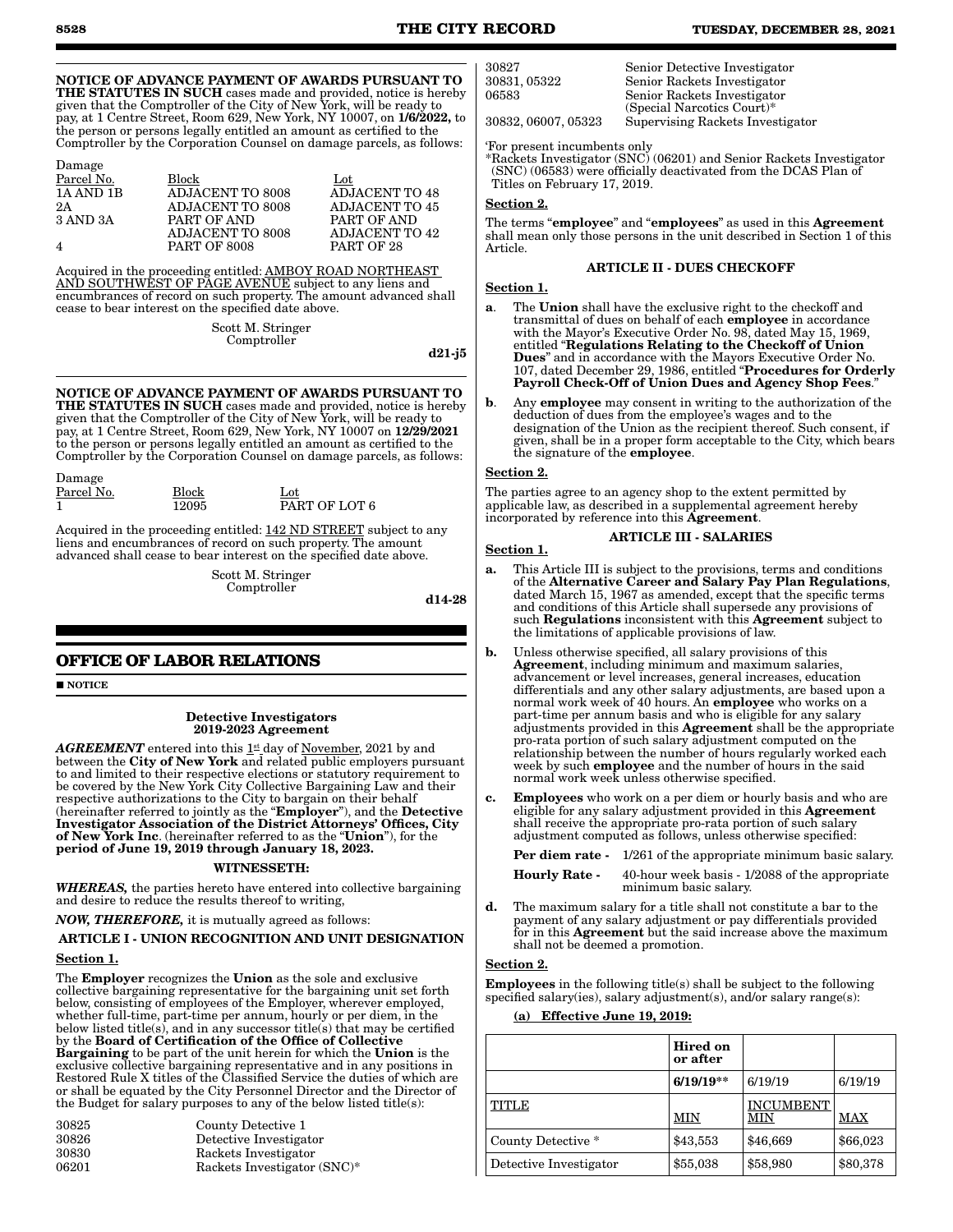### **TUESDAY, DECEMBER 28, 2021 THE CITY RECORD 8529**

| Rackets Investigator                 | See below | \$58,980 | \$80,378 |
|--------------------------------------|-----------|----------|----------|
| Rackets Investigator (SNC)           | See below | \$58,980 | \$80,378 |
| Senior Detective Investigator        | \$62,641  | \$67,131 | \$89,543 |
| Senior Rackets Investigator          | \$62,641  | \$67,131 | \$89,543 |
| Senior Rackets Investigator<br>(SNC) | \$62,641  | \$67,131 | \$89,543 |
| Supervising Rackets<br>Investigator  | \$65,942  | \$70,664 | \$92,352 |

|                            | Hired on or<br>after |          |
|----------------------------|----------------------|----------|
|                            | $6/19/19***$         |          |
| <b>TITLE</b>               | 1st 6 months         | \$51,000 |
| Rackets Investigator       | after 6 months       | \$53,040 |
| Rackets Investigator (SNC) | 2nd year             | \$54,060 |
|                            | 3rd year             | \$55,080 |
|                            | 4th year             | \$56,100 |
|                            | 5 <sup>th</sup> year | \$57,120 |
|                            | 6th year             | \$58,980 |

## (b) Effective June 19, 2020

|                                            | Hired on<br>or after |                         |          |
|--------------------------------------------|----------------------|-------------------------|----------|
|                                            | $6/19/20**$          | 6/19/20                 | 6/19/20  |
| TITLE                                      | MIN                  | <b>INCUMBENT</b><br>MIN | MAX      |
| County Detective*                          | \$44,533             | \$47,719                | \$67,509 |
| Detective Investigator                     | \$56,276             | \$60,307                | \$82,187 |
| Rackets Investigator                       | See below            | \$60,307                | \$82,187 |
| Rackets Investigator (SNC)                 | See below            | \$60,307                | \$82,187 |
| Senior Detective Investigator              | \$64,050             | \$68,641                | \$91,558 |
| Senior Rackets Investigator                | \$64,050             | \$68,641                | \$91,558 |
| Senior Rackets Investigator<br>(SNC)       | \$64,050             | \$68,641                | \$91,558 |
| <b>Supervising Rackets</b><br>Investigator | \$67,426             | \$72,254                | \$94,430 |

|                            | Hired on or<br>after |          |
|----------------------------|----------------------|----------|
|                            | $6/19/20***$         |          |
| TITLE                      | 1st 6 months         | \$52,148 |
| Rackets Investigator       | after 6 months       | \$54,233 |
| Rackets Investigator (SNC) | 2nd year             | \$55,276 |
|                            | 3rd year             | \$56,319 |
|                            | 4th year             | \$57,362 |
|                            | 5th year             | \$58,405 |
|                            | 6th year             | \$60,307 |

## (c) Effective April 19, 2021

| <b>Hired on</b><br>$\vert$ or after |         |         |  |
|-------------------------------------|---------|---------|--|
| $4/19/21**$                         | 4/19/21 | 4/19/21 |  |

| <b>TITLE</b>                               | MIN       | <b>INCUMBENT</b><br>МIN | MAX      |
|--------------------------------------------|-----------|-------------------------|----------|
| County Detective *                         | \$44,644  | \$47,838                | \$67,678 |
| Detective Investigator                     | \$56,417  | \$60,458                | \$82,392 |
| Rackets Investigator                       | See below | \$60,458                | \$82,392 |
| Rackets Investigator (SNC)                 | See below | \$60,458                | \$82,392 |
| Senior Detective Investigator              | \$64,210  | \$68,813                | \$91,787 |
| Senior Rackets Investigator                | \$64,210  | \$68,813                | \$91,787 |
| Senior Rackets Investigator<br>(SNC)       | \$64,210  | \$68,813                | \$91,787 |
| <b>Supervising Rackets</b><br>Investigator | \$67,595  | \$72,435                | \$94,666 |

| <b>TITLE</b>               | Hired on or after<br>$4/19/21***$ |          |
|----------------------------|-----------------------------------|----------|
| Rackets Investigator       | 1st 6 months                      | \$52,278 |
| Rackets Investigator (SNC) | after 6 months                    | \$54,369 |
|                            | 2nd year                          | \$55,414 |
|                            | 3rd year                          | \$56,460 |
|                            | 4th year                          | \$57,505 |
|                            | 5 <sup>th</sup> year              | \$58,551 |
|                            | 6th year                          | \$60,458 |

## (d) Effective July 19, 2021

|                                            | Hired on<br>or after |                         |          |
|--------------------------------------------|----------------------|-------------------------|----------|
|                                            | $7/19/21**$          | 7/19/21                 | 7/19/21  |
| <b>TITLE</b>                               | MIN                  | <b>INCUMBENT</b><br>МIN | MAX      |
| County Detective*                          | \$45,983             | \$49,273                | \$69,708 |
| Detective Investigator                     | \$58,110             | \$62,272                | \$84,864 |
| Rackets Investigator                       | See below            | \$62,272                | \$84,864 |
| Rackets Investigator (SNC)                 | See below            | \$62,272                | \$84,864 |
| Senior Detective Investigator              | \$66,136             | \$70,877                | \$94,541 |
| Senior Rackets Investigator                | \$66,136             | \$70,877                | \$94,541 |
| Senior Rackets Investigator<br>(SNC)       | \$66,136             | \$70,877                | \$94,541 |
| <b>Supervising Rackets</b><br>Investigator | \$69,623             | \$74,608                | \$97,506 |

|                            | Hired on or after    |          |
|----------------------------|----------------------|----------|
|                            | $7/19/21***$         |          |
| TITLE                      | 1st 6 months         | \$53,846 |
| Rackets Investigator       | after 6 months       | \$56,000 |
| Rackets Investigator (SNC) | 2nd year             | \$57,076 |
|                            | 3rd year             | \$58,154 |
|                            | 4th year             | \$59,230 |
|                            | 5 <sup>th</sup> year | \$60,308 |
|                            | 6th year             | \$62,272 |

NOTE:

\* For present incumbents only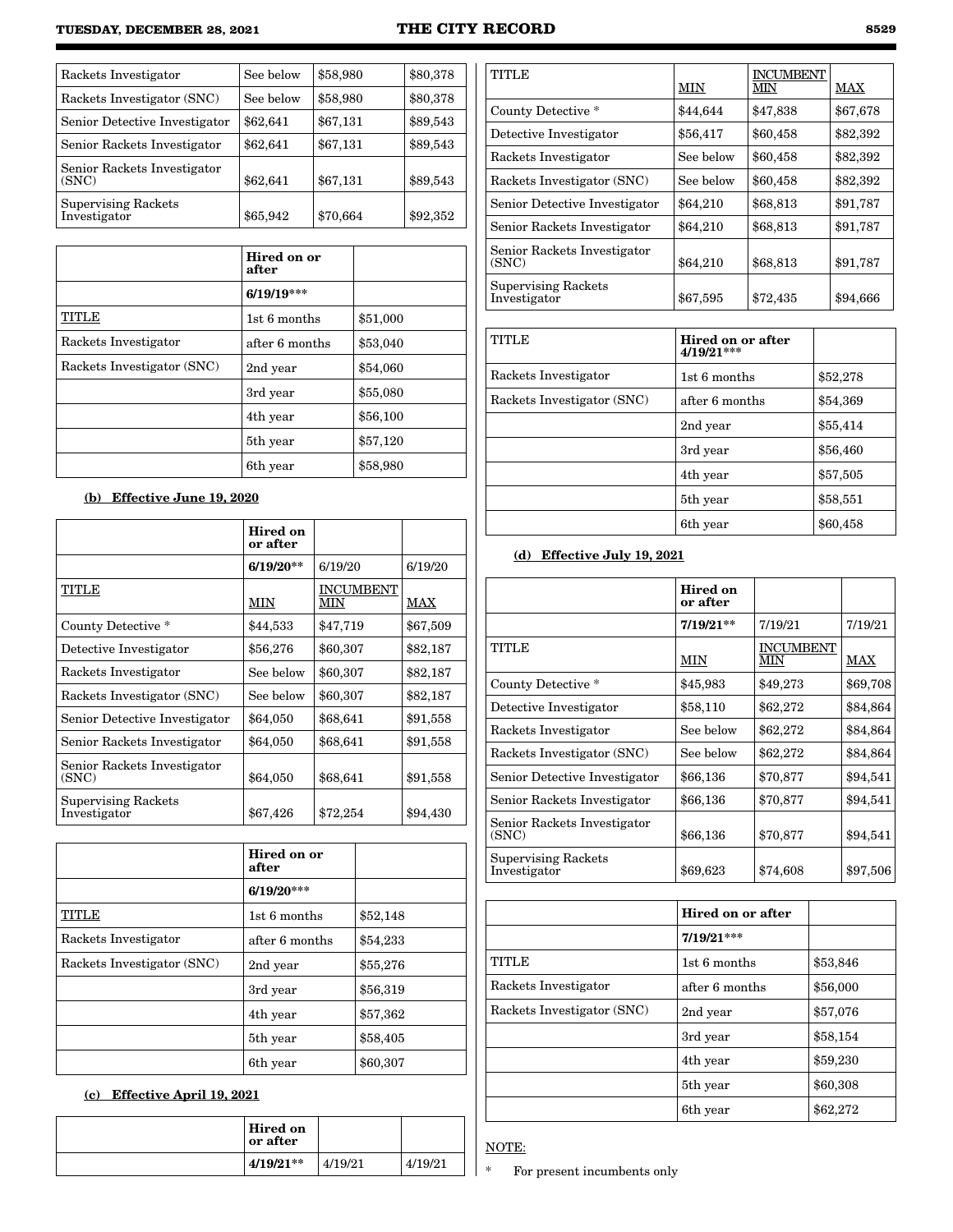\*\* Employees hired on or after 6/19/19, 6/19/20, 4/19/21 and 7/19/21 shall be paid the hiring rate effective 6/19/19, 6/19/20, 4/19/21 and 7/19/21.

Upon completion of one (1) year of active or qualified inactive service, such employee shall be paid the indicated "minimum" for the applicable title that is in effect on the one-year anniversary of their original appointment as set forth in the applicable Successor Separate Unit Agreement. In no case shall an employee receive less than the stated hiring rate.

\*\*\* Effective 6/19/19, 6/19/20, 4/19/21 and 7/19/21 the salaries for Rackets Investigator & Rackets Investigator (SNC) hired on or after 6/19/19, 6/19/20, 4/19/21 and 7/19/21 shall be governed by the salary schedule set forth above.

### Section 3. General Wage increases

a.

- (i) Effective June 19, 2019, employees shall receive a rate increase of 2.00 percent.
- (ii) Effective June 19, 2020, employees shall receive a rate increase of 2.25 percent compounded.
- (iii) Effective April 19, 2021, employees shall receive a rate increase of 0.25 percent compounded.
- (iv) Effective July 19, 2021, employees shall receive a rate increase of 3.00 percent compounded.
- b. The increases provided for in this Section 3 shall be calculated as follows:
	- (i) The increase in Section 3a(i) shall be based upon the base rates (which shall include salary or incremental schedules) of applicable titles in effect on June 18, 2019; and,
	- (ii) The increase in Section 3a(ii) shall be based upon the base rates (which shall include salary or incremental schedules) of the applicable titles in effect on June 18, 2020; and,
	- (iii) The increase in Section 3a(iii) shall be based upon the base rates (which shall include salary or incremental schedules) of the applicable titles in effect on April 18, 2021; and,
	- (iv) The increase in Section 3a(iv) shall be based upon the base rates (which shall include salary or incremental schedules) of the applicable titles in effect on July 18, 2021.
	- (v) Notwithstanding the provisions set forth in subsections 3a (i), (ii), (iii) and (iv), the appointment rate for any employee newly hired on or after April 1, 1995 shall be the applicable minimum "hiring rate" set forth in subsection 2 of this Article III. Upon completion of one year of service, such employee shall be paid the indicated minimum "incumbent rate" for the applicable title that is in effect on the one-year anniversary of the employee's original date of appointment as set forth in subsection 2 of this Article III.
- c. The general wage increases provided for in this Section 3 shall be applied to the base rates, incremental salary levels and the minimum and maximum rates (including levels), if any, fixed for the applicable titles.
- d. The general wage increases provided for in Section 3a (i), (ii) (iii) and (iv) shall **not** be applied to "additions to gross." "Additions to gross" shall be defined to include uniform allowances, equipment allowances, transportation allowances, uniform maintenance allowances, assignment differentials, service increments, longevity differentials, advancement increases, assignment (level) increases, and experience, certification, educational, license, evening, or night shift differentials.

#### Lump Sum Cash Payment Stemming from 2008-2010 Round

i Those continuously employed and active on the date of payment shall receive a portion of the lump sum cash payment stemming from the 2008-2010 round according to the following schedule:

| 12/16/15 | $12.50\%$ (1/8 of the balance as of this |
|----------|------------------------------------------|
|          | date)                                    |
| 12/16/17 | $12.50\%$ (1/7 of the balance as of this |
|          | date)                                    |
| 12/16/18 | $25.00\%$ (1/3 of the balance as of this |
|          | date)                                    |
| 12/16/19 | $25.00\%$ (1/3 of the balance as of this |
|          | date)                                    |
|          |                                          |

- 12/16/20 ------- 25.00% (representing the remainder of the balance)
- ii. Upon ratification of the 2010-2019 Detective Investigator Association Memorandum of Agreement, a Structured Retiree Claims Settlement Fund shall be established in the total amount of \$420,985 to settle all claims by retirees who have retired as Detective Investigator Association members between January 16, 2010 and June 30, 2014 concerning the wage increases arising out of the 2008-2010 round of bargaining. The fund will be distributed based upon an agreed upon formula.
- iii. Retirements on or after July 1, 2014 shall receive lump sum payments based on the same schedule as actives as set forth above in Article III, Section 3(d)(i).
- iv. Individuals who separate from service with twenty (20) or more years of service in a title covered by this agreement, who have received waivers under Section 211 of the New York State Retirement and Social Security Law, shall receive lump sum payments as set forth above in Article III, Section 3(e)(i).

#### Section 4.

Each general increase provided herein, effective as of each indicated date, shall be applied to the rate in effect on the date as specified in Section 3 of this Article. In the case of a promotion or other advancement to the indicated title on the effective date of the general increase specified in Section 3 of this Article, such general increase shall not be applied, but the general increase, if any, provided to be effective as of such date for the title formerly occupied shall be applied.

### Section 5.

In the case of an employee on leave of absence without pay the salary rate of such employee shall be changed to reflect the salary adjustments specified in Article III.

#### Section 6.

A person permanently employed by the Employer who is appointed or promoted on a permanent, provisional, or temporary basis in accordance with the Rules and Regulations of the New York City Personnel Director or, where the Rules and Regulations of the New York City Personnel Director are not applicable to a public employer, such other Rules or Regulations as are applicable to the public employer, without a break in service to any of the following title(s) from another title in the direct line of promotion or from another title in the Career and Salary Plan, the minimum rate of which is exceeded by at least 8 percent by the minimum rate of the title to which appointed or promoted, shall receive upon the date of such appointment or promotion either the minimum basic salary for the title to which such appointment or promotion is made, or the salary received or receivable in the lower title plus the specified advancement increase, whichever is greater:

### ADVANCEMENT INCREASES

### Effective 1/16/2010

# TITLE: Advancement Increase Senior Detective Investigator \$671

| belliul Detective Illvestigatul  | $\omega$ $\sigma$ $\mu$ |
|----------------------------------|-------------------------|
| Senior Rackets Investigator      | \$671                   |
| Supervising Rackets Investigator | \$804                   |
|                                  |                         |

### Section 7. Longevity Increments

- a. Effective February 16, 2016, the following longevity increments shall be, for all titles covered by this Agreement:
	- i. 10-year longevity increment: \$1,500<br>ii. 15-year longevity increment: \$2,500 (an additional \$1,000)
	- 15-year longevity increment: \$2,500 (an additional \$1,000)<br>20-year longevity increment: \$3,500 (an additional \$1,000) iii. 20-year longevity increment:
- b. Effective April 19, 2020, the following longevity increments shall be, for all titles covered by this Agreement:
	- i. 10-year longevity increment: \$2,059
	- ii. 15-year longevity increment: \$3,059 (an additional \$1,000)
	- iii. 20-year longevity increment: \$4,059 (an additional \$1,000)
- c. The rules for eligibility and pensionability of the longevity increment described in this subsection are set forth in Appendix A of this Agreement.

### ARTICLE IV - WORK WEEK

### Section 1.

The normal workweek for employees in each of the titles hereunder shall be 40 hours.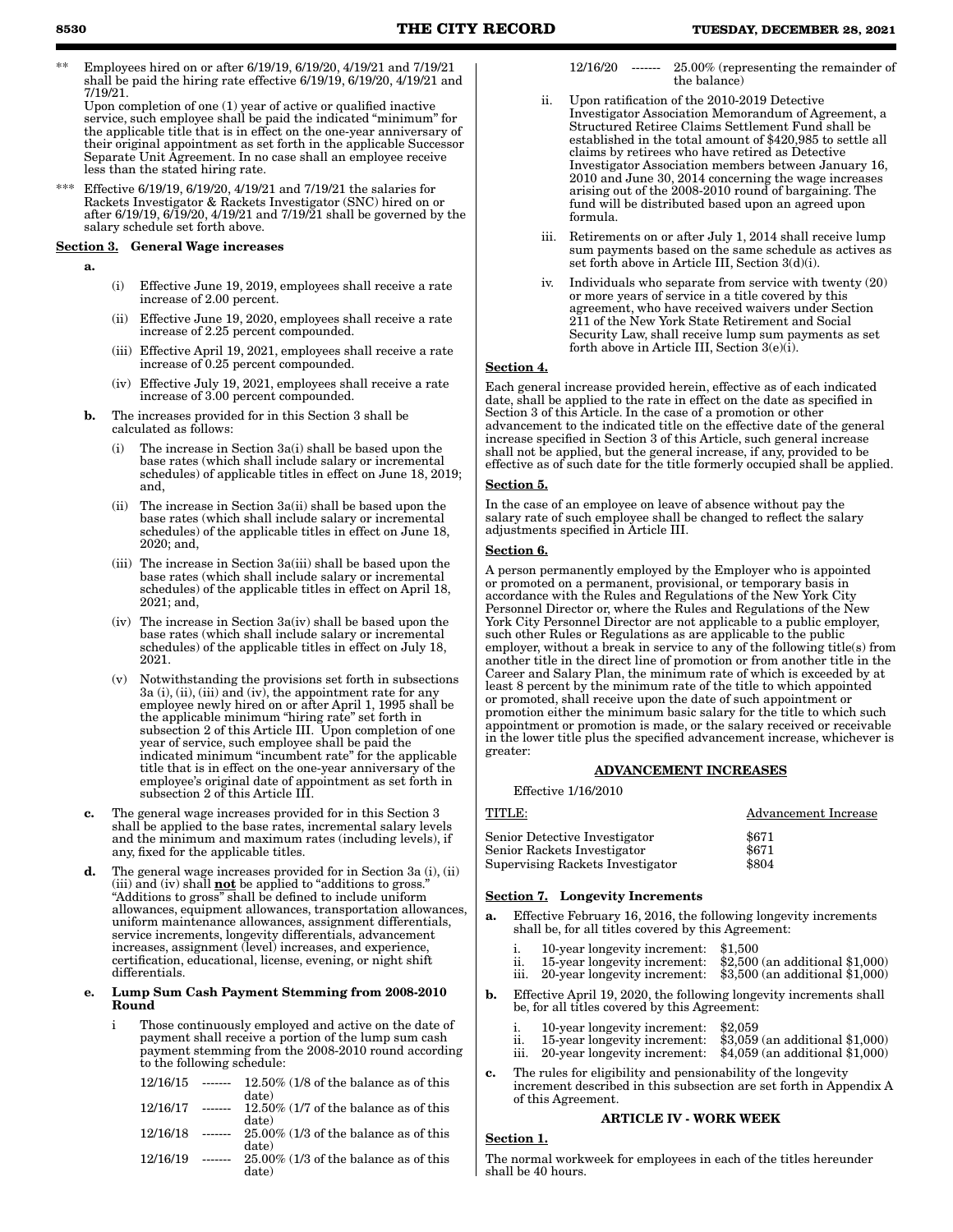#### Section 2.

Wherever practicable, the normal work week shall consist of five (5) consecutive working days separated by two (2) consecutive days off. This shall not, however, constitute a bar to the investigation and implementation by the Employer with the Union's participation and consent of flexible work weeks, days or other alternative work schedule(s).

### ARTICLE V - HOLIDAY PREMIUM

#### Section 1.

- a. If an employee is required to work on any of the holidays listed in Section 9 of Article X, the employee shall receive a fifty percent (50 %) cash premium for all hours worked on the holiday and shall, in addition, receive compensatory time off at the employee's regular rate of pay. Compensatory time off earned pursuant to this Section may be scheduled by the agency either prior to or after the day on which the holiday falls.
- b. If the holiday designated pursuant to this Agreement falls on a Saturday or a Sunday the following provisions shall apply:
	- The fifty percent  $(50\%)$  cash premium and compensatory time off at the employee's regular rate of pay shall be paid to all employees who work on the actual holiday only.
	- ii. Employees required to work on the Friday or Monday day of observance designated pursuant to Article X, Section 9 shall receive compensatory time only.
	- iii. For an employee scheduled to work on both the Saturday or Sunday holiday and the day designated for observance the following shall apply:
		- (1) If the employee is required to work on only one of such days, the employee shall be deemed to have received compensatory time off and shall receive the fifty percent  $(50 \%)$  cash premium only when required to work on the actual holiday.
		- (2) If the employee is required to work on both such days, the employee shall receive the fifty percent (50%) cash premium and compensatory time off at the employee's regular rate of pay only for all hours worked on the actual holiday.
- c. i. If an employee is required to work on a holiday which falls on the employee's scheduled day off, the employee may choose whether such holiday work is to be compensated by the fifty percent (50%) cash premium and compensatory time off provided for above, or if the employee is otherwise eligible, by the overtime provisions of Article IX.
	- ii. An employee shall not receive for the same hours of work both (1) overtime pay and (2) the fifty percent (50%) cash premium and compensatory time off.
	- iii. Regardless of whether the holiday falls on a regular working day or on a scheduled day off, if the number of hours worked on such holiday exceeds the employee's normal daily tour of duty, all hours of work in excess of such normal daily tour of duty shall be covered by the provisions of Article IX.
- d. Shifts which begin at 11 P.M. or later on the day before the holiday shall be deemed to have been worked entirely on the holiday, and shifts which begin at 11 P.M. or later on the holiday shall be deemed not to have been worked on the holiday.
- As an alternative to the methods of compensation provided in subsections 1(a), 1(b), and 1(c), an employee may elect in writing to receive compensation either entirely in cash or entirely in compensatory time for any such holiday worked. Such election shall be subject to the approval of the agency head or their designee and the decision shall be final. In no case shall the compensation under this provision exceed or be less than the value of the compensation provided under subsections 1(a), 1(b), or 1(c).

#### Section 2.

Holiday premium pay shall in all cases be computed on the individual employee's hourly rate of pay as determined in Section 6 of Article IX.

### ARTICLE VI - OCCUPATIONAL SAFETY AND HEALTH

### Section 1.

- a. Adequate, clean, structurally safe and sanitary working facilities shall be provided for all employees.
- b. Motor vehicles and power equipment which are in compliance with minimum standards of applicable law shall be provided to employees who are required to use such devises.
- c. Where necessary, first aid chests, adequately marked and stocked, shall be provided by the Employer in sufficient quantity for the

number of employees likely to need them and such chests shall be reasonably accessible to the employees.

- **d.** The sole remedy for alleged violations of this Section shall be a grievance pursuant to Article XVII of this Agreement. Any employee who withholds services as a means of redressing or otherwise protesting alleged violations of this Section shall be docked pay for any unauthorized non-performance of work and may be subject to any appropriate disciplinary action.
- e. In construing this Section, an arbitrator shall initially have the power only to decide whether the subject facilities meet the standards of subsection (a) of this Section but may not affirmatively direct how the Employer should comply with this Section. If the arbitrator determines that the Employer is in violation of this Section, the Employer shall take appropriate steps to remedy the violation. If in the opinion of the Union the Employer does not achieve compliance within a reasonable period of time, the Union may reassert its claim to the arbitrator. Upon such second submission, if the arbitrator finds that the Employer has had a reasonable time to comply with the terms of this Section and has failed to do so, then and only then, the arbitrator may order the Employer to follow a particular course of action which will effectuate compliance with the terms of this Section. However, such remedy shall not exceed appropriations available in the current budget allocation for the involved agency for such purposes.
- f. In any enclosed facility where employees are assigned to work, the Employer shall make reasonable efforts to provide for the personal security of employees while they are working.
- When the Employer becomes aware of a safety hazard, which the Employer considers an imminent physical danger to employees at a worksite, the Employer shall remove the employees from the affected area.

### ARTICLE VII - WELFARE FUND

#### Section 1.

- a. Effective January 16, 2010, the City shall continue to contribute the pro-rata annual amount of \$1, 428 for each active employee and \$1,458 for each retired employee to the New York City Detectives Endowment Association Health and Welfare Fund pursuant to the terms of a supplemental agreement to be reached by the parties subject to the approval of the Corporation Counsel.
- b. Effective February 16, 2016, the Employer shall reduce the prorata annual amount for each employee (active and retiree) by \$50 per annum.

### Section 2.

The Union agrees to provide welfare fund benefits to domestic partners of covered employees in the same manner as those benefits are provided to spouses of married covered employees.

#### Section 3.

This Agreement incorporates the terms of the May 5, 2014 and June 28, 2018 Letter Agreements regarding health savings and welfare fund contributions between the City of New York and the Municipal Labor Committee, as appended to this agreement.

### ARTICLE VIII - ANNUITY

#### Section 1.

- Effective April 13, 2003, the City shall continue to contribute for each employee, on a twenty-eight (28) day cycle basis, a pro-rata daily contribution for each working day for which such employee is paid by the City, which amount shall not exceed \$639.45 per annum for each employee in full pay status in the prescribed twelve (12) month period.
- b. Effective April 24, 2008 new hires shall not receive annuity contributions for the first 5 years of employment.
- c. Contributions hereunder shall be remitted by the City and the District Attorneys each twenty-eight (28) days to a mutually agreed upon annuity fund pursuant to the terms of a supplemental agreement to be reached by the parties subject to the approval of the Corporation Counsel.

#### ARTICLE IX - OVERTIME

In the event of any inconsistency between this Article and standards imposed by Federal or State Law, the Federal or State Law shall take precedence unless such Federal or State Law authorizes such inconsistency.

### Section 1.

For purpose of the overtime provisions of this Agreement, all time during which an employee is in full pay status, whether or not such time is actually worked, shall be counted in computing the number of hours worked during the week.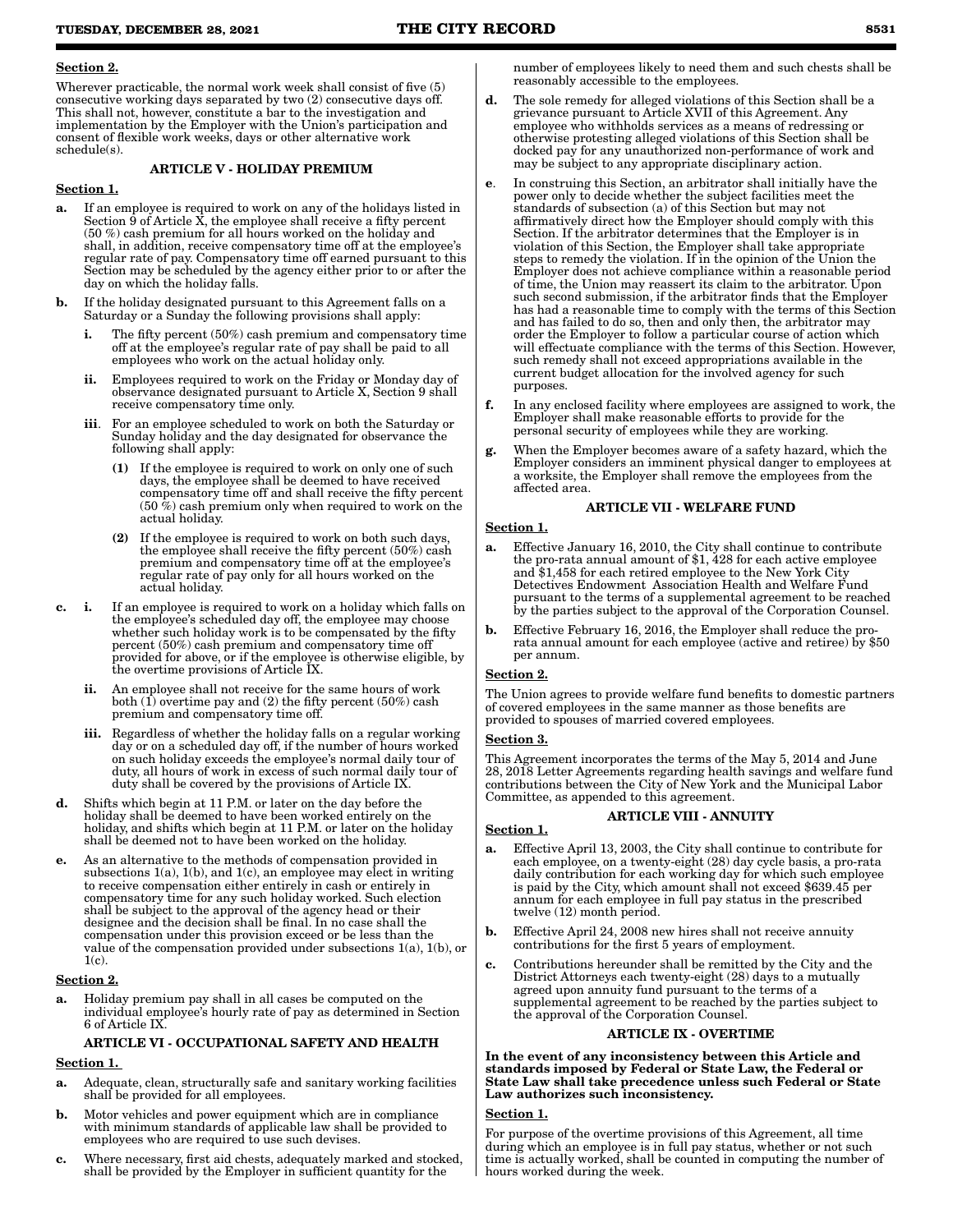### Section 2.

- a. "Authorized voluntary overtime" and "authorized voluntary standby time" shall be defined as overtime or standby time for work authorized by the agency head or the agency head's designee, which the employee is free to accept or decline.
- b. "Ordered involuntary overtime" and "ordered involuntary standby time" shall be defined as overtime or standby time which the employee is directed in writing to work and which the employee is therefore required to work. Such overtime or standby time may only be authorized by the agency head or a representative of the agency head who is delegated such authority in writing.

#### Section 3.

- a. Ordered involuntary overtime which results in an employee working in excess of forty (40) hours in any calendar week shall be compensated in cash at time and one half (1-1/2 times).
- b. For those employees whose normal work week is less than forty (40) hours, any ordered involuntary overtime worked between the maximum of that work week and forty (40) hours in any calendar week, shall be compensated in cash at straight time  $(1x)$ .
- c. Upon the written approval of an employee's request by the agency head or designee, an employee who works ordered involuntary overtime shall have the option of being compensated in time off at the applicable rates provided in Sections  $3(a)$  and  $3(b)$ .
- d. There shall be no rescheduling of days off and/or tours of duty to avoid the payment of overtime compensation. Any work performed on a scheduled day off shall be covered by this Article.
	- Effective February 16, 2016, this Article IX, Section 3(d) shall not apply to the first five rescheduled tours per employee per year.
- e. Employees who are paid in cash or who are compensated for overtime pursuant to subsection (c) of this Section may not credit such time for meal allowance.

#### Section 4.

Authorized voluntary overtime which results in any employee working in excess of the employee's normal workweek in any calendar week shall be compensated in time off at the rate of straight time (lx).

#### Section 5.

No credit shall be recorded for unauthorized overtime. Credit for all authorized overtime beyond the normal work week shall accrue in units of one-half  $(1/2)$  hour to the nearest one-half  $(1/2)$  hour and only after one (1) hour.

#### Section 6.

The hourly rate of pay shall be determined by taking the below indicated fractional part of the affected employee's annual regular salary:

a. For employees whose basic work week is forty (40) hours:

$$
\frac{1}{2088} \quad \text{or} \quad \frac{1}{261 \times 8}
$$

b. Payment shall be computed and paid on a basis of quarter hour units actually worked beyond the normal scheduled work week, provided at least one (1) full hour is compensable in a calendar week. "Annual regular salary" shall in addition to all payments included in an employee's basic salary include all educational, assignment, and longevity differentials.

### Section 7. Overtime Cap

- a. These overtime provisions, including recall and standby provisions, shall apply to all covered per annum employees including those working more than half-time, and with permanent, provisional or temporary status, whose annual gross salary including overtime, all differentials and premium pay is not in excess of the amount set forth in subsection  $\bar{7}$ (d) for eligibility for cash compensated overtime (the "cap").
- b. When an employee's annual gross salary including overtime, all differentials and premium pay is higher than the cap, compensatory time at the rate of straight time shall be credited for authorized overtime. The gross salary shall be computed on an annual calendar year basis and for the purposes of this Section shall mean basic annual salary plus any monies earned.
- c. Employees whose annual gross salary including overtime, all differentials and premium pay is in excess of the cap shall be required to submit periodic time reports at intervals of not less than one week, but shall not be required to follow daily time clock or sign-in procedures. The time report shall be in such form as is required by the Agency.
- d. Effective January 16, 2010, the cap shall be \$74,079 Effective September 3, 2011, the cap shall be  $$74,820$

Effective September 3, 2012, the cap shall be \$75,568 Effective September 3, 2013, the cap shall be \$76,324 Effective September 3, 2014, the cap shall be \$77,469 Effective September 3, 2015, the cap shall be  $$79,406$ Effective September 3, 2016, the cap shall be \$81,788 Effective September 26, 2017, the cap shall be \$83,424 Effective September 26, 2018, the cap shall be \$85,301 Effective October 26, 2019, the cap shall be \$87,860

Thereafter, unless otherwise agreed by the parties, the cap amount shall be adjusted by any adjustments made to the Citywide Agreement overtime cap.

### Section 8.

a. Effective December 1, 1999, employees who work authorized overtime, except authorized overtime compensated for in cash or pursuant to Section 3(c) of this Article, shall be entitled to the following meal allowances:

|                                          | Effective 12/1/99 |
|------------------------------------------|-------------------|
| For two continuous hours of overtime     | \$8.25            |
| For five continuous hours of overtime    | \$8.75            |
| For seven continuous hours of overtime   | \$10.75           |
| For ten continuous hours of overtime     | \$11.75           |
| For fifteen continuous hours of overtime | \$12.75           |

b. Time off for meals shall not be computed as overtime. However, such time off shall not affect the continuity requirement for the above meal allowances.

#### Section 9.

Employees recalled from home for authorized ordered involuntary overtime work, shall be guaranteed overtime payment in cash for at least four (4) hours, if eligible for cash payment under Section 7 of this Article. When an employee voluntarily responds to a request to come from home for voluntary authorized overtime work, such overtime shall be compensated in time off on an hour-for-hour basis but with minimum compensatory time of four (4) hours.

#### Section 10.

Compensatory time off for voluntary overtime work as authorized in this Article shall be scheduled at the discretion of the agency head but the agency head shall not schedule its use without the consent of the employee within the thirty (30) calendar days following its earning. However, all compensatory time off must be taken by the affected employee within the four (4) months following its earning. Any such compensatory time not so used by the employee's choice shall be added to the employee's sick leave balance. If the agency head call upon an employee not to take the compensatory time off or any part thereof within the four (4) months, that portion shall be carried over until such time as it can be liquidated.

### Section 11.

- a. Employees who volunteer to stand by in their homes, as authorized by competent authority, shall receive compensatory time credit on the basis of one-half  $(2)$  hour each hour of standby time.
- **b.** Employees who are required, ordered and/or scheduled on an involuntary basis to stand by in their homes subject to recall, as authorized by the agency head or the agency head's designated representative shall receive overtime payment in cash for such time on the basis of one-half (2) hour paid overtime for each hour of standby time. Employees who reside on the work premises or are in post-graduate training status shall not be included in this provision.

### Section 12.

Employees who are required to carry communication devices (or "beepers") shall not be restricted in ability to travel. Notwithstanding the above, they may be required to call in or may make other mutually agreeable accommodations with the agency.

### Section 13.

The Employer and the Union may agree to apply a variation of the overtime provisions of this Agreement.

### Section 14.

Except in an emergency situation, when authorized and ordered by an agency head, or a designated representative, no employee shall be required to actually work more than two (2) consecutive normal shifts in any twenty-four (24) hour period nor shall said employee be required to work more than two (2) consecutive work shifts for more than two (2) consecutive weeks.

### ARTICLE X - TIME AND LEAVE

### Section 1.

a. All provisions of the Resolution approved by the Board of Estimate on June 5, 1956 on "Leave Regulations for Employees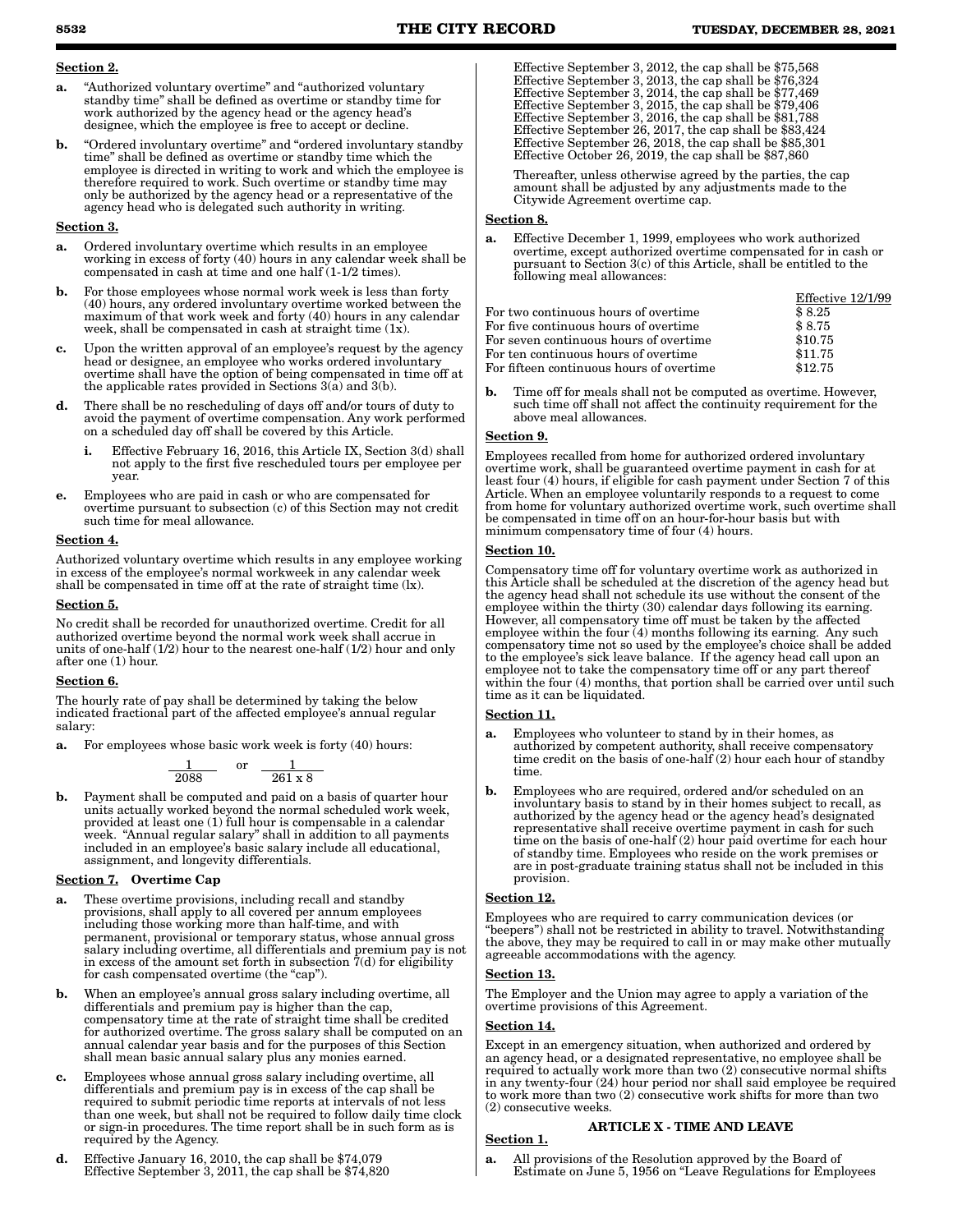Who Are Under the Career and Salary Plan" (hereinafter "Leave Regulations") and amendments, and official interpretations relating thereto, in effect on the effective date of this Agreement and amendments which may be required to reflect the provisions of this Agreement shall apply to all employees covered by the Agreement.

Interpretations shall be defined as those rulings issued by the City Personnel Director pursuant to Section 6.6 of the Leave Regulations and which are printed in the official Leave Regulations.

This Section shall not circumscribe the authority of the City Personnel Director to issue new interpretations subsequent to the effective date of this Agreement. Such new interpretations shall be subject to the grievance and arbitration provisions of this Agreement.

b. Effective July, 1, 1991, The annual leave allowance for Employees hired prior to July 1, 1985 shall accrue as follows:

| Work Week | <b>Years of Service</b>                                                     | Monthly<br>Accrual             | <b>Allowance</b>                                             |
|-----------|-----------------------------------------------------------------------------|--------------------------------|--------------------------------------------------------------|
| 40        | Beginning of $15th$ year<br>Beginning of 8 <sup>th</sup> year<br>First Year | $16:40$ hours<br>$13:20$ hours | 18:00 hours 216:00 hours<br>$200:00$ hours<br>$160:00$ hours |

The annual leave allowance for Employees who were hired on or after July 1, 1985; who have not served prior to July 1, 1985, in a title or an agency covered by the Leave Regulations; or who have not remained in continuous service in a title and agency subject to said Leave Regulations shall accrue as follows:

| Years In<br><b>Service</b>           | <b>Monthly Accrual</b>                                    | Allowance*                                                        |
|--------------------------------------|-----------------------------------------------------------|-------------------------------------------------------------------|
| At the beginning<br>of the 1st year  | 1 day after the first two<br>months                       | 10 work days (2 weeks)                                            |
| At the beginning<br>of the 2nd year  | 1 day plus 1 additional day<br>at end of the 2nd year     | 13 work days<br>(2 weeks and 3 days)                              |
| At the beginning<br>of the 3rd year  | 1 day plus 1 additional day<br>at end of the 3rd year     | 13 work days<br>(2 weeks and 3 days)                              |
| At the beginning<br>of the 4th year  | $1-1/4$ days                                              | 15 work days (3 weeks)                                            |
| At the beginning<br>of the 5th year  | $1-2/3$ days                                              | 20 work days (4 weeks)                                            |
| At the beginning<br>of the 8th year  | 2- days plus 1 additional day<br>at end of the leave year | 25 work days (5 weeks.)                                           |
| At the beginning<br>of the 15th year | 2-1/4 days per month                                      | 27 work days<br>(5 weeks and 2 days)                              |
|                                      |                                                           | * Total after one full<br>leave year at monthly<br>accrual rates. |

d. Effective July 1, 1991, the annual leave allowance for Employees who were hired on or after July 1, 1985; who have not served prior to July 1, 1985, in a title or an agency covered by the Leave Regulations; or who have not remained in continuous service in a title and agency subject to said Leave Regulations shall accrue pursuant as follows:

| <b>Work Week</b> | <b>Years of Service</b>                                                                            | Monthly<br>Accrual | Allowance                                                                  |
|------------------|----------------------------------------------------------------------------------------------------|--------------------|----------------------------------------------------------------------------|
| 40               | Beginning of 15 <sup>th</sup> year<br>Beginning of 8 <sup>th</sup> year<br>Beginning of $5th$ year | $16:40$ hours      | 18:00 hours 216:00 hours<br>$200:00$ hours<br>$13:20$ hours $160:00$ hours |

10:00 hours

120:00 hours

For employees hired on or after February 16, 2016, the annual leave allowance shall accrue as follows:

First Year

| Years In Service                           | <b>Monthly Accrual</b><br>$(hh;mm)^*$ | Annual<br>Allowance** |
|--------------------------------------------|---------------------------------------|-----------------------|
| At the beginning of the 1st year           | 8:00                                  | 12 work days          |
| At the beginning of the 2nd year           | 8:40                                  | 13 work days          |
| At the beginning of the 3rd year           | 9:20                                  | 14 work days          |
| At the beginning of the 5th year           | 12:40                                 | 19 work days          |
| At the beginning of the 8th year           | 16:00                                 | 24 work days          |
| At the beginning of the 15th year $ 17:20$ |                                       | 26 work days          |

| * (hh:mm) representing hours:<br>minutes                        |  |
|-----------------------------------------------------------------|--|
| ** Total after one full leave year<br>at monthly accrual rates. |  |

### Section 2.

Employee requests for annual leave made pursuant to agency policy or collective bargaining agreement, shall be in writing on a form supplied by the agency. Approval or disapproval of the request shall be made on the same form by a supervisor authorized to do so by the agency.

Decisions on requests for annual leave or for leave with pay shall be made within seven (7) working days of submission except for requests which cannot be approved at the local level or requests for leave during the summer peak vacation period or other such periods for which the Employer has established and promulgated a schedule for submission and decision of leave requests. Once a leave request has been approved, the approval may not be rescinded except in writing by the agency head.

If any agency head calls upon an employee to forego the employee's requested annual leave or any part thereof in any year, it must be in writing and that portion shall be carried over until such time as it can be liquidated.

- b. In order to allow employees to make advanced plans, decisions on requests for annual leave in amounts of at least 5 consecutive work days or tours falling during an agency's designated summer peak vacation period shall be made not less than thirty (30) days prior to the scheduled commencement of said peak vacation period. Such requests must be made no later than forty-five (45) days or tours prior to the commencement of the summer peak vacation period or by the designated submission date for such requests, whichever is earlier. The summer peak vacation period shall be the period designated by an Agency as such, provided such period does not commence prior to Memorial Day Weekend or extend past September 30th. Nothing contained herein shall preclude employees from making annual leave requests in accordance with the other provisions of this Agreement.
- c. Where an employee has an entitlement to accrued annual leave and/or compensatory time, and the City's fiscal condition requires employees who are terminated, laid off or who choose to retire in lieu of layoff, be removed from the payroll on or before a specific date, or where an employee cannot be considered for an extension of service past the mandatory retirement age because of budgetary considerations, the Employer shall provide the monetary value of accumulated and unused annual leave and/or compensatory time allowances standing to the employee's credit in a lump sum. Such payments shall be in accordance with the provisions of Executive Order 30, dated June 24, 1975.

### Section 3.

- Employees shall be credited with one (1) day of sick leave per month. Approved sick leave and annual leave may be used in units of one (1) hour. Any employee who has completed four (4) months of service may be permitted to take approved annual leave as it accrues. Approved sick leave may be used as it accrues. This section shall not alter the provisions of any existing unit agreement, which contains a more beneficial procedure.
- b. It shall be the policy of the employer to allow employees to use during their current leave year the amount of annual leave accruable during that year, provided they have sufficient available leave balances. This provision shall be subject to the leave regulations referenced in Section 1 of this Article and the needs of the agency. Exceptions to this policy shall be on a reasonable and case-by-case basis.

### Section 4.

By June 1st of each year all employees shall be given an annual statement of all leave balances as of the preceding April 30th (sick leave, annual leave, compensatory time, holiday leave credits).

### Section 5.

**a.** i. Except as provided in Section  $5(a)(ii)$ , sick leave shall be used only for personal illness of the employee. Approval of sick leave in accordance with the Leave Regulations is discretionary with the agency and proof of disability must be provided by the employee, satisfactory to the agency within five (5) working days of the employee's return to work. However, the employer may request proof of disability when an employee has been on sick leave for five or more consecutive working days. Such proof satisfactory to the agency must be submitted within five working days of such request.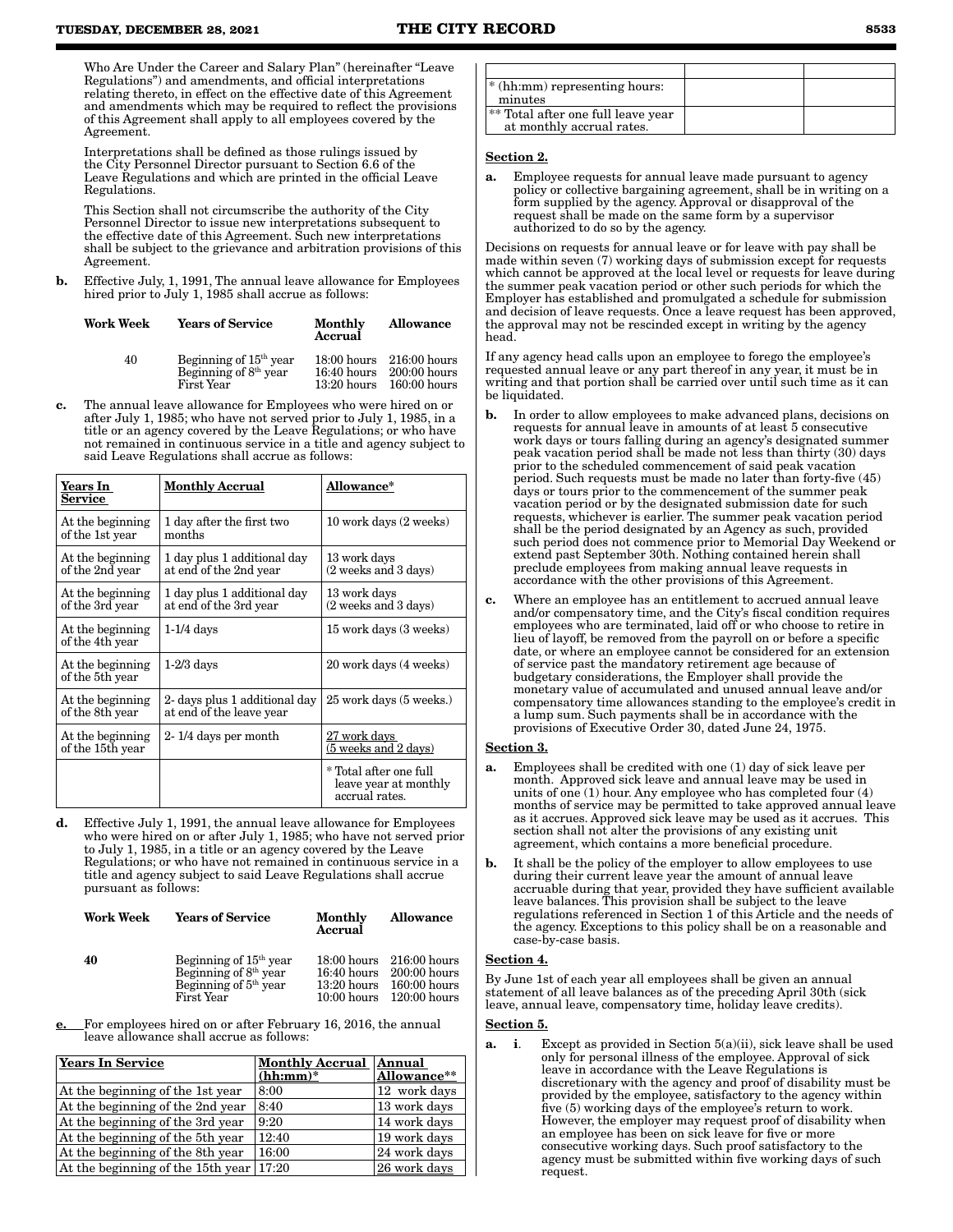- ii. Notwithstanding the provisions of Section  $5(a)(i)$ , Employees may use two days per year from their sick leave balances for the care of ill family members. Approval of such leave is discretionary with the agency and proof of disability must be provided by the Employee, satisfactory to the agency within five (5) working days of the employee's return to work.
- b. The provisions of Section 5(a) above notwithstanding, the agency may waive the requirement for proof of disability unless:
	- i. An employee requests sick leave for more than three (3) consecutive work days; or
	- ii. An employee uses undocumented sick leave more than five (5) times in a "sick leave period." Employees hired during a "sick leave period" shall be subject to the terms of this subsection commencing with the next complete "sick leave period"; or
	- iii. An employee uses undocumented sick leave more than four (4) times in a "sick leave period" on a day immediately preceding or following a holiday or a scheduled day off. Employees hired during a "sick leave period" shall be subject to the terms of this subsection commencing with the next complete "sick leave period."
- c. For the purposes of Sections 5(b)(ii) and 5(b)(iii) above, the calendar year shall be divided into two (2), six (6) month "sick leave periods." They shall be: (1) January 1 to June 30, inclusive; and (2) July 1 to December 31, inclusive. An employee who exceeds the allowable number of undocumented absences in any "sick leave period" pursuant to Sections 5(b)(ii) and 5(b)(iii) above shall thereafter, commencing with the next "sick leave period," be required to submit medical documentation, satisfactory to the agency head, before further sick leave may be approved. The requirement for such documentation shall continue in effect until the employee has worked a complete "sick leave period" without being on sick leave more than two (2) times.
- d. For the purposes of this Section 5 "one time" shall mean the consecutive use of one-half(1/2) or more work days for sick leave. Sick leave taken in units of less than one-half  $(1/2)$ work day shall be counted as "one time" on sick leave when the cumulative. total of such sick leave amounts to one-half(1/2) day.
- The provisions of Section  $5(b)$  above notwithstanding, the agency shall have the discretion to waive the medical documentation required pursuant to Sections 5(b)(ii), 5(b)(iii) and 5(c), for employees who have completed their third year of employment and thereafter have a current sick leave balance commensurate with the number of years of employment as follows:

| 3 years          | 21 days |
|------------------|---------|
| 4 years          | 28 days |
| 5 years          | 35 days |
| 6 years          | 42 days |
| 7 years          | 49 days |
| 8 years          | 56 days |
| 9 years          | 63 days |
| 10 years or more | 70 days |
|                  |         |

- f. It is not the intent of Sections 5(b) and 5(e) for an agency to regularly require proof of disability under normal circumstances.
- g. Any employee who anticipates a series of three (3) or more medical appointments, which will require a repeated use of sick leave in units of one day or less shall submit medical documentation indicating the nature of the condition and the anticipated schedule of treatment. Sick leave taken pursuant to said schedule of treatment shall be deemed documented.
- The medical documentation required by this Section shall be from a health practitioner licensed by the state in which she/he practices to diagnose and certify illness or disability. When an employee has been recommended for relief from duty by a medical practitioner acting in behalf of the Employer's Health Service, the time granted shall be considered documented sick leave for the day of the relief from duty only, unless otherwise specified by the Employer's practitioner.

### Section 6.

The number of sick leave allowance days permitted to accumulate shall be unlimited.

### Section 7.

- a. An employee's annual leave shall be changed to sick leave during a verified period of hospitalization. When an employee is seriously disabled but not hospitalized while annual leave, after the employee submits proof of such disability which is satisfactory to the agency head, such leave time may be charged to sick leave and not to annual leave at the employee's option.
- b. Employees on approved sick leave who have exhausted their sick leave balances shall be placed on annual leave unless otherwise

requested in writing for the duration of that absence, subject to continued proof of disability satisfactory to the agency.

### Section 8.

Employees who are on agency approved work-study paid leave of absence shall not have annual leave credits deducted unless they actually request and take such annual leave, provided that annual leave accruals do not exceed the maximum permitted in this Agreement.

### Section 9.

a. The regular holidays with pay shall be as follows:

| New Year's Day              | January 1                         |
|-----------------------------|-----------------------------------|
| Martin Luther King, Jr. Day | Third Monday in January           |
| Lincoln's Birthday          | February 12                       |
| Washington's Birthday       | Third Monday in February          |
| Memorial Day                | Last Monday in May                |
| Independence Day            | July 4                            |
| Labor Day                   | <b>First Monday in September</b>  |
| Columbus Day                | Second Monday in October          |
| Veterans' Day               | November 11 - or other date       |
|                             | established by NYS Legislature    |
| Election Day                | First Tuesday following the First |
|                             | Monday in November                |
| Thanksgiving Day            | Fourth Thursday in November       |
| Christmas Day               | December 25                       |

b. When a holiday falls on a Saturday, it shall be observed on the preceding Friday. When a holiday falls on a Sunday, it shall be observed on the following Monday. However, when an agency head deems it necessary to keep facilities open on both Monday and Friday, employees may be scheduled to take time off on either the Monday or Friday. When either the holiday, or the day designated for observance, occurs on an employee's scheduled day off and the employee does not work on such day, the employee shall be entitled to one compensatory day off in lieu of the holiday.

### Section 10. Line of Duty Injury Due to Assault

Upon the determination by the head of an agency that an employee has been physically disabled because of an assault arising out of and in the course of the employee's employment, the agency head will grant the injured employee a leave of absence with pay not to exceed eighteen (18) months. No such leave with pay shall be granted unless the Worker's Compensation Division of the Law Department advises the head of the agency in writing that the employee's injury has been accepted by the Division as compensable under the Worker's Compensation Law, or if such injury is not accepted by the Division as compensable under such law, unless the Worker's Compensation Board determines that such injury is compensable under such law.

If a permanent employee who has five (5) years or more of service does not have sufficient leave credit to cover the employee's absence pending a determination by the Worker's Compensation Division of the Law Department, the agency head shall advance the employee up to forty-five  $(45)$  calendar days of paid leave. In the event the Worker Compensation Division of the Law Department does not accept the injury as compensable under the law or the Worker's Compensation Board determines that such injury is not compensable under such law, the employee shall reimburse the City for the paid leave advance.

If an employee is granted a leave of absence with pay pursuant to this Section, the employee shall receive the difference between the employee's weekly salary and the employee's compensation rate without charge against annual leave or sick leave. The employee shall, as a condition of receiving benefits under this Section, execute an assignment of the proceeds of any judgment or settlement in any thirdparty action arising from such injury, in the amount of the pay received pursuant to this Section and medical disbursements, if any, made by the Employer, but not to exceed the amount of such proceeds. Such assignment shall be in the form prescribed by the Corporation Counsel. The injured employee shall undergo such medical examinations as are requested by the Worker's Compensation Division of the Law Department and the employee's agency, and when found fit for duty by the Worker's Compensation Board shall return to the employee's employment.

No benefits shall be paid while an employee is suspended pending disciplinary action, or if an employee is subsequently found culpable of having commenced the assault or unnecessarily continuing the assault. Benefits provided under this Section shall be in addition to but not concurrent with benefits provided under Section 7.0 and 7.1 of the Career and Salary Plan Leave Regulations.

### Section 11. Line of Duty Injury Other than Assault

For employees who do not come under the provisions of Section 10 of this Article but who are injured in the course of employment, upon determination by the head of an agency that an employee has been physically disabled because of an injury arising out of and in the course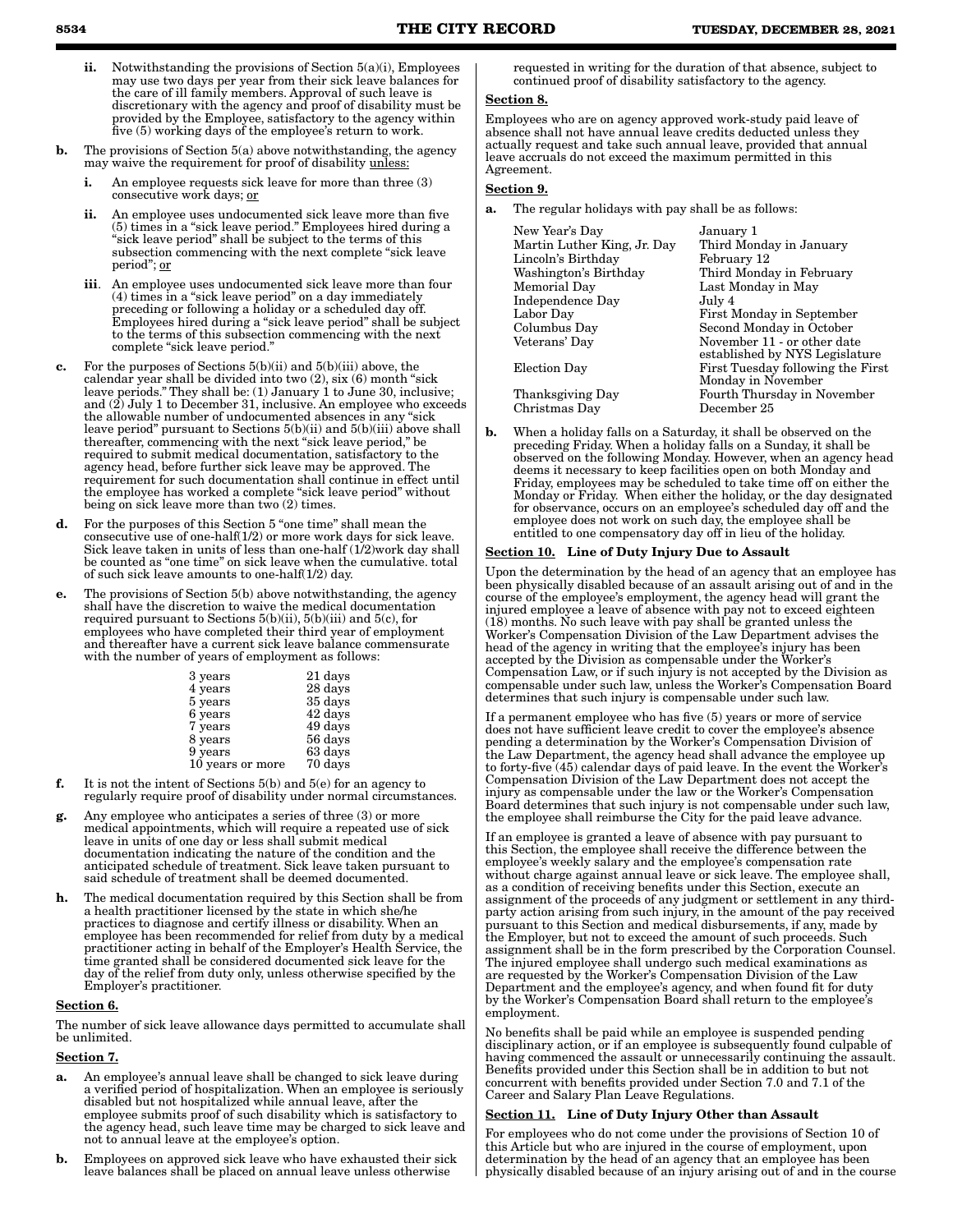of the employee's employment, through no fault of the employee, the agency head will grant the injured employee an extended sick leave with pay not to exceed three (3) months after all the employee's sick leave and annual leave balances have been exhausted. This additional leave must be taken immediately following the exhaustion of such balances. No such leave with pay shall be granted unless the Worker's Compensation Division of the Law Department advises the agency head in writing that the employee's injury has been accepted by the Division as compensable under the Worker's Compensation Law, or if such injury is not accepted by the Division as compensable under such law, unless the Worker's Compensation Board determines that such injury is compensable under such law. If an employee is granted extended sick leave with pay pursuant to this Section, the employee shall receive the difference between the employee's weekly salary and the employee's compensation rate for the period of time granted. The employee shall, as a condition of receiving benefits under this Section, execute an assignment of the proceeds of any judgment or settlement in any third party action arising from such injury, in the amount of the pay and medical disbursements received pursuant to this Section, but not to exceed the amount of such proceeds. Such assignment shall be in the form prescribed by the Corporation Counsel. The injured employee shall undergo such medical examinations as are requested by the Worker's Compensation Division of the Law Department and the employee's agency, and when found fit for duty by the Worker's Compensation Board shall return to the employee's employment.

Benefits provided under this Section shall be in addition to but not concurrent with benefits provided under Sections 7.0 and 7.1 of the Career and Salary Plan Leave Regulations.

### Section 12.

- a. Notwithstanding Sections 10 and 11 above, the parties reserve their rights pursuant to General Municipal Law Section 207-c. As a precondition to any action claiming an injury incurred in the line of duty, the Union agrees that it will elect that the action be brought under either General Municipal Law Section 207-c or under the procedures enumerated in Sections 10 and/or 11 of Article X of this Agreement.
- b. Line of Duty Appeal Panel:

In the event a claim for benefits under Section 207-c of the General Municipal Law (GML) is denied, the employee and the Union may appeal the Employer's initial determination of eligibility, in writing to the District Attorney, within 120 days of the determination. The appeal shall be heard in accordance with the following procedure:

- 1. The appeal shall be heard by a Tri-Partite panel comprised of the following members:
	- a. One impartial member, who shall be designated by agreement of the parties.
	- b. One Employer member, designated by the District Attorneys' Offices.
	- c. One Union member, as designated by the Union.
- 2. The Tri-Partite panel shall render a final determination with respect to the matter in question. The panel's order and award (if any) shall be limited to the application and interpretation of GML Section 207-c, pursuant to applicable law.

### Section 13.

Within forty-five (45) days of the receipt by the Worker's Compensation Division of the Law Department of a claim for Worker's Compensation, the City shall notify the claimant of the approval or disapproval of the claim.

Failure to notify the employee within the forty-five (45) day time limit may be grieved at Step III of the grievance procedure without resorting to previous steps.

### Section 14.

Pursuant to Executive Order No. 34, dated March 26, 1971, "Regulations Governing Cash Payments for Accrued Annual Leave and Accrued Compensatory Time on Death of an Employee while in the City's Employ," if an employee dies while in the **Employer's** employ, the employee's beneficiary or if no beneficiary is designated, then the employee's estate, shall receive payment in cash for the following:

- a. All unused accrued annual leave to a maximum of fifty-four (54) days credit.
- b. All unused accrued compensatory time earned subsequent to March 15, 1968 and retained pursuant to this Agreement, verifiable by official agency records, to a maximum of two hundred- $(200)$  hours.

### Section 15.

If an employee dies during the term of this Agreement because of an injury arising out of and in the course of the employee's employment through no fault of the employee, and in the proper performance of the employee's duties, a payment of twenty-five thousand dollars (\$25,000) will be made from funds other than those of the Retirement System in addition to any other payment which may be made as a result of such death. Such payment shall be made to the same beneficiary designated for the purposes of Section 14 of this Article, or if no beneficiary is so designated, payment shall be made to the employee's estate.

### Section 16.

If while in covered employment under the terms of this Agreement an employee dies, the Employer shall notify the beneficiary designated by the employee in the personnel folder as to what benefits may be available for the employee and as to where claims may be initiated for such benefits. If no beneficiary is designated, the public administrator of the county in which the employee last resided shall be notified.

The employing agency shall promptly notify the appropriate retirement system and request it communicate with the beneficiary designated in the system's records.

### Section 17.

- a. Every employee is obligated to report for work as scheduled.
- **b.** Except for the employees described in subsection (c) below, there shall be a grace period of five minutes at the beginning of the work shift. When an employee's lateness extends beyond the fiveminute grace period, the full period of time between the scheduled reporting time and the actual reporting time shall be charged against such employee (e.g. an employee whose starting time is 9:00 a.m. who reports to work at 9:05 a.m. would not be "late," but such an employee with such a starting time who reports to work at  $9:06$  a.m. would be charged with  $six(6)$  minutes of lateness)
- c. Lateness beyond the five-minute grace period shall be classified as "excused" or "not excused" and excused lateness shall not be charged against the employee. Lateness found by the agency head or the individual designated by the agency head to have been caused by unforeseen public transportation delays or other circumstances which arise after an employee leaves for work which cannot be anticipated (e.g. elevator breakdowns or private transportation breakdowns) which are beyond the ability of the tardy employee to control shall be excused. Such findings shall be reasonably made; and the tardy employee may be required to furnish proof satisfactory to the agency head of the cause of the lateness. A request for excusal shall not be unreasonably denied. A refusal to excuse a lateness may be appealed to the Commissioner of Labor Relations whose decision shall be final.
- d. Deduction for unexcused lateness shall be made on a minute for minute basis from any compensatory time standing to an employee's credit and then, if there is no such credited time, from the employee's annual leave balances.
- e. The City reserves the right and power appropriately and for just cause to discipline or to discharge an employee for excessive lateness.
- f. Lateness caused by a verified major failure of public transportation, such as a widespread or total power failure of significant duration or other catastrophe of similar severity, shall be excused.
- Each agency will prepare contingency plans for operation during a major failure of public transportation which would cause disabled employees, as defined in the Americans with Disabilities Act, great difficulty in reaching their regular work location. Such plans will include, where practicable and productive, provisions assigning disabled employees to report to agency locations closer to their homes. Such plans shall also include provisions for excusal by the agency head of absences on an individual basis for disabled employees. Decisions of the agency head with respect to absences under such plans shall not be subject to the grievance procedure.

### Section 18.

Effective January 1, 1975, the terminal leave provision for all employees except as provided in subsections b, and c., below shall be as follows:

Terminal leave with pay shall be granted prior to final separation to employees who have completed at least ten (10) years of service on the basis of one (1) day of terminal leave for each two (2) days of accumulated sick leave up to a maximum of one hundredtwenty (120) days of terminal leave. Such leave shall be computed on the basis of work days rather than calendar days.

b. In the case where an employee has exhausted all or most of the employee's accrued sick leave due to a major illness, the agency head, in the agency head's discretion, may apply two and one-fifth (2 1/5) work days for each year of paid service as the basis for computing terminal leave in lieu of any other terminal leave. An employee's request for the application of this subsection shall not be unreasonably denied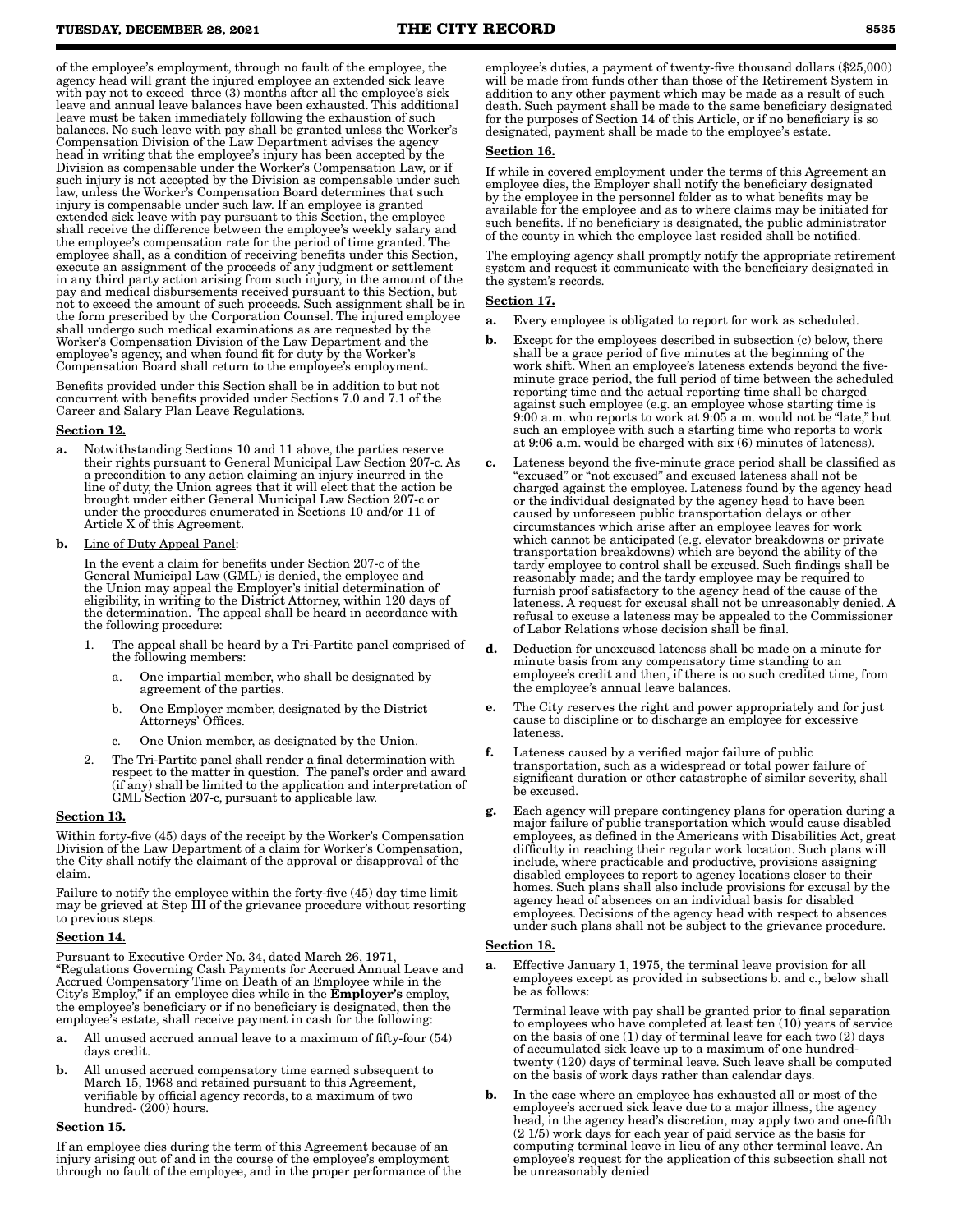c. Where an employee has an entitlement to terminal leave and the City's fiscal situation requires that employees who are terminated, laid off or retired be removed from the payroll on or before a specific date, or where an employee cannot be considered for an extension of service past the mandatory retirement age because of budgetary considerations, the Employer shall provide a monetary lump sum payment for terminal leave in accordance with the provisions of Executive Order 31, dated June 24, 1975.

### Section 19.

- a. A child care leave of absence without pay shall be granted to any employee (male or female) who becomes the parent of a child up to four years of age (or whose domestic partner registered pursuant to Executive Order 48, dated January 7, 1993, becomes the parent of a child up to four years of age), either by birth or by adoption, for a period of up to forty-eight (48) months. The use of this maximum allowance will be limited to one instance only. All other child care leaves of an employee shall be limited to a thirty-six (36) month maximum.
- b. Prior to the commencement of child care leave, an employee shall be continued in pay status for a period of time equal to all of the employee's unused accrued annual leave and compensatory time.
- c. Employees, who initially elect to take less than the forty-eight (48) month maximum period of leave or the thirty-six (36) months, may elect to extend such leave by up to two extensions, each extension to be a minimum of six (6) months. However, in no case may the initial leave period plus the one or two extensions total more than forty-eight (48) months or thirty-six (36) months.
- d. This provision shall not diminish the right of the Agency Head or the Personnel Director, as set forth in Rule 5.1 of the Leave Regulations, to grant a further leave of absence without pay for child care purposes.

### Section 20.

When a death in an employee's family occurs while the employee is on annual leave, such time as is excusable for death in the family shall not be charged to annual leave or sick leave. Family members are defined as follows: spouse; natural; foster or step – parent; child, brother, sister; father –in-law, mother-in-law; any relative residing in the household; domestic partner, provided such domestic partner is registered pursuant to the terms as defined in the New York Administrative Code section 1-112(21); grandchild.

### Section 21.

Individual employee grievants shall be granted leave with pay for such time as is necessary to testify at arbitration hearings.

Leave with pay shall be granted to three (3) employees who are named grievants in a group arbitration proceeding for such time as is necessary for them to testify at their group arbitration hearings.

Leave with pay for such time as is necessary to testify at their hearings shall be granted to employees who, after final adjudication of proceedings under Section 210 paragraph 2(h) of the Civil Service Law, are determined not to have been in violation of Section 210.

### Section 22.

Effective February 16, 2016, two days of firearms training shall occur on annual leave days. For each of these days, employees shall receive only a regular day's pay at the straight-time rate and eight (8) hours of annual leave shall be deducted from their leave bank for each day.

### ARTICLE XI - PRODUCTIVITY AND PERFORMANCE

### Introduction

Delivery of municipal services in the most efficient, effective and courteous manner is of paramount importance to the **Employer** and the Union. Such achievement is recognized to be a mutual obligation of both parties within their respective roles and responsibilities. To achieve and maintain a high level of effectiveness, the parties hereby agree to the following terms:

### Section 1. Performance Levels

a. The Union recognizes the Employer's right under the New York City Collective Bargaining Law to establish and/or revise performance standards for supervisory responsibility in achieving and maintaining performance or norms notwithstanding the existence of prior performance levels, norms or standards. Such standards, developed by usual work measurement procedures, may be used to determine acceptable performance levels, to prepare work schedules and to measure the performance of each employee or group of employees. Notwithstanding the above, questions concerning the practical impact that decisions on the above matters have on **employees** are within the scope of collective bargaining. The Employer will give the Union prior notice of the establishment and/or revision of performance standards or norms hereunder.

b. Employees who work at less than acceptable levels of performance may be subject to disciplinary measures in accordance with applicable law.

### Section 2. Supervisory Responsibility

- a. The Union recognizes the Employees right under the New York City Collective Bargaining Law to establish and/or revise standards for supervisory responsibility in achieving and maintaining performance levels of supervised **employees** for employees in supervisory positions listed in Article I, Section 1, of this Agreement. Notwithstanding the above, questions concerning the practical impact that decisions on the above matters have on employees are within the scope of collective bargaining. The Employer will give the Union prior notice of the establishment and/or revision of standards for supervisory responsibility hereunder.
- **b.** Employees who fail to meet such standards may be subject to disciplinary measures in accordance with applicable law.

### Section 3.

The Union acknowledges the Employer's right to pay additional compensation for outstanding performance.

The Employer agrees to notify the Union of its intent to pay such additional compensation.

### ARTICLE XII - HEALTH AND HOSPITALIZATION BENEFITS Section 1.

The Labor-Management Health Insurance Policy Committee, with representation from the Municipal Labor Committee and from the Employer, for the purpose of consultation on policy only shall be continued.

### Section 2.

- a. Retirees shall continue to have the option of changing their previous choice of Health Plans. This option shall be:
	- i. a one-time choice;
	- ii. exercisable only after one year of retirement; and
	- iii. exercisable at any time without regard to contract periods.

Such changes to a new plan shall be effectuated as soon as practicable but no later than the first day of the month three months after the month in which the application has been received by the New York City Employee Health Benefits Program.

**b.** Effective with the reopener period for health insurance subsequent to January 1, 1980 and every two years thereafter, retirees shall have the option of changing their previous choice of health plans. This option shall be exercised in accordance with procedures established by the Employer. The Union will assume the responsibility of informing retirees of this option.

### Section 3.

If an employee has filed for any disability retirement and, prior to the approval of the application makes direct payment pursuant to the Comprehensive Omnibus Budget Reconciliation Act ("COBRA") to prevent discontinuation of the basic health insurance coverage, upon approval of the disability application the Employer shall request the basic health insurance carrier to reimburse the employee in the amount of the direct premiums paid by the employee which premiums were also paid by the Employer. The Employer shall upon request provide the employee with a letter to the carrier indicating the effective dates of coverage under the New York City Employee Health Benefits Program.

### Section 4.

If an employee is laid off, on leave, or disabled, and has City contributions for basic health insurance discontinued, the Union may make direct COBRA payments on behalf of such employee to the New York City Employee Health Benefits Program carriers at 102 percent of the group rate for such coverage for a maximum period of thirty-six (36) months from the date of discontinuance.

### Section 5.

The Commissioner of Labor Relations and the City Personnel Director will recommend to the New York City Employee Health Benefits Program that retirees be permitted to add dependents to such retirees' coverage under the New York City Employee Health Benefits Program on the same terms and conditions as active employees.

### ection 6.

At the present time, the Employer is providing certain electronic data processing tapes and other relevant information necessary for the administration of certain supplemental health and welfare plans. The cost of supplying such tapes and information will be borne by the entity requesting same.

Section 7.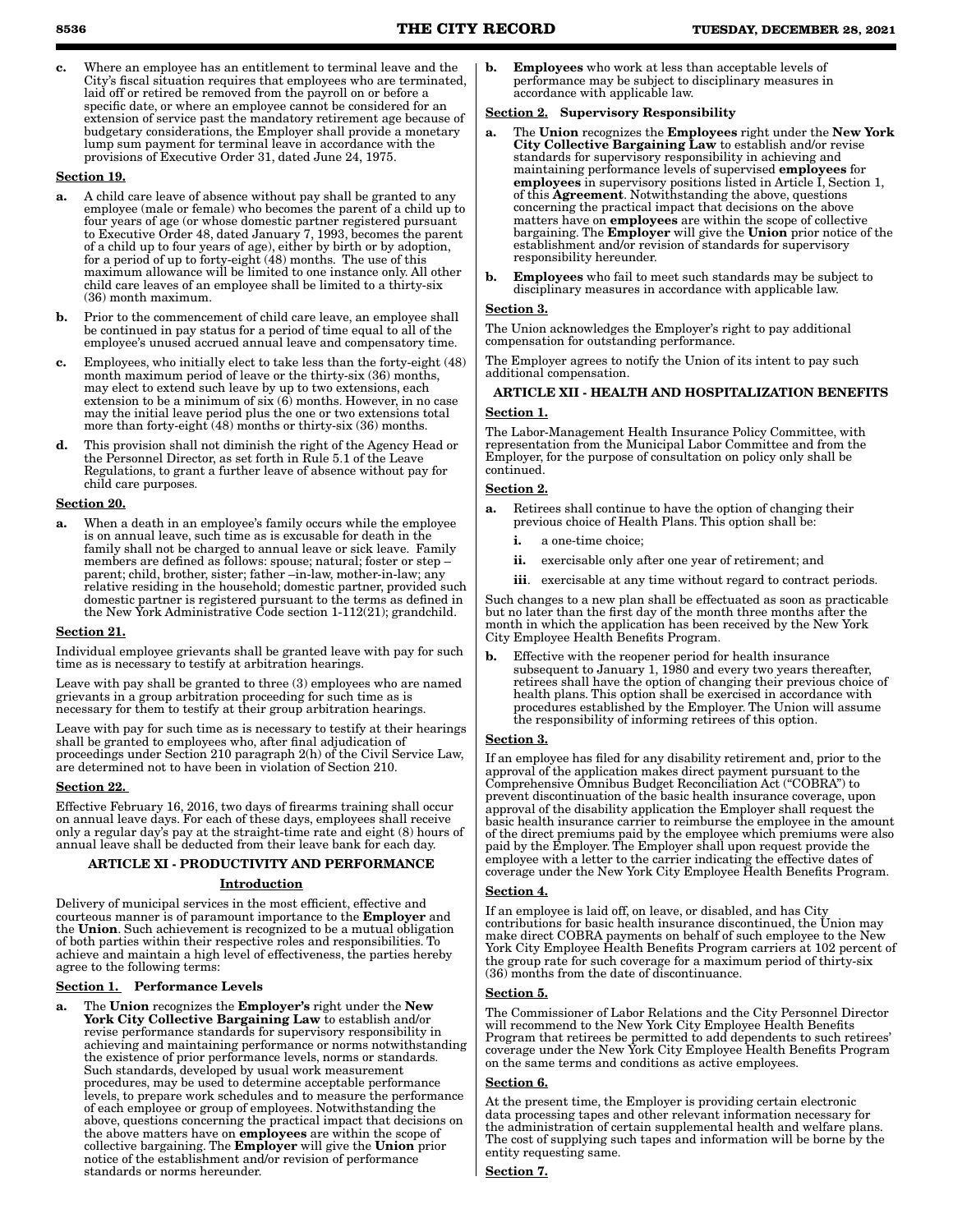The City shall continue to provide a fully paid choice of health and hospitalization insurance plans for each employee, not to exceed 100% of the full cost of HIP-HMO on a category basis. There will be an annual reopening period during the term of this Agreement for active employees to exercise their choice among medical plans, unless otherwise agreed to by the MLC.

### Section 8.

- a. Effective July 1, 1983 and thereafter, the City's cost for each employee and each retiree under age 65 coverage shall be equalized at the Community rated basic HIP/HMO plan payment rate as approved by the State Department of Insurance on a category basis of individual or family, e.g. the Blue Cross/ GHI-CBP payment for family coverage shall be equal to the HIP/ HMO payment for family coverage.
- **b.** If a replacement plan is offered to employees and retirees under age 65 which exceeds the cost of the HIP/HMO equalization provided in Section 3a, the City shall not bear the additional costs.
- c. The City (and other related Employers) shall continue to contribute on a City employee benefits program-wide basis the additional annual amount of \$30 million to maintain the health insurance stabilization reserve fund which shall be used to continue equalization and protect the integrity of health insurance benefits.

The health insurance stabilization reserve fund shall be used: to provide a sufficient reserve; to maintain to the extent possible the current level of health insurance benefits provided under the Blue Cross/GHI-CBP plan; and, if sufficient funds are available, to fund new benefits.

The health insurance stabilization reserve fund shall be credited with the dividends or reduced by the losses attributable to the Blue Cross/ GHI-CBP plan.

d. In the event that there is a Citywide or program-wide health insurance package which exceeds the cost of the equalization and stabilization fund described above, the parties (the MLC) may negotiate reconfiguration of this package which in no event will provide for costs in excess of the total costs of this Agreement as set forth herein. However, it is understood that the PBA of the DA will not be treated any better or any worse than any other Union participating in the Citywide or Program-wide Health Program with regard to increased health insurance costs.

### Section 9. Health Care Flexible Spending Account

- a. A flexible health care spending account shall be established after July 1993 pursuant to Section 125 of the IRS Code. Those employees eligible for New York City health plan coverage as defined on page 32, section 4(B) of the 1992 New York City Health Summary Program Description shall be eligible to participate in the account. Participating employees shall contribute at least \$260 per year up to a maximum of \$5,000 per year. Said contribution minimum and maximum levels may be modified by the MLC Health Advisory Committee based on experience of the plan. Any unfunded balance may be deducted from final salary payments due an employee.
- b. Expenses of the account shall include but not be limited to deductibles, co-insurance, co-payments, excess expenses beyond plan limits, physical exams and health related transportation costs for vision, dental, medical and prescription drug plans where the employee and dependents are covered. In no case will any of the above expenses include those non-deductible expenses defined as non-deductible in IRS Publication 502.
- c. An administrative fee of \$1.00 per week shall be charged for participation in the program. An employee's participation in the account is irrevocable during a plan year. At the close of the plan year any excess balance in an employee's account will not be refunded.

### ARTICLE XIII - CAR ALLOWANCES

### Section 1.

Employees who are receiving a per Diem allowance in lieu of a mileage allowance for authorized and actual use of their own cars may elect reimbursement on a standard mileage basis. Such election shall be irrevocable.

### Section 2.

Effective as of the dates set forth below compensation to employees for authorized and required use of their own cars shall be at the indicated rate. There shall be a minimum guarantee of thirty (30) miles for each day of authorized and actual use. Said mileage allowance is not to include payment for the distance traveled from the employee's home to the first work location in a given day or from the last work location to the employee's home unless the employee is authorized and required to carry special equipment or materials which cannot feasibly be transported via mass transit.

### Effective Date : Amount:

# May 1, 2000 \$0.28

## ARTICLE XIV – CIVIL LEGAL DEFENSE FUND

### Section 1.

- a. Effective April 13, 2003, the City shall continue to contribute \$50 per annum for each active Employee to a civil legal defense fund pursuant to the terms of a supplemental agreement between the City and Union as approved by the Corporation Counsel.
- b. Such payments shall be made pro-rata by the City every twentyeight (28) days.

### ARTICLE XV - PERSONNEL AND PAY PRACTICES

### Section 1.

All regular paychecks of employees shall be itemized to include overtime, additional wage benefits (including back pay), and differentials.

### Section 2.

Consistent with, and subject to security requirements, paychecks shall be released on the preceding day as soon as possible after 3:00 P.M. for all employees who would not normally receive their paychecks during their working hours on the scheduled payday.

### Section 3.

Authorized carfare and telephone expenses shall be reimbursed within one month of submission of an appropriate claim for reimbursement.

### Section 4.

- a. In the event of an overpayment to an employee which is agreed by both parties to be erroneous, the employer shall not make wage deductions for recoupment purposes in amounts greater than: 10% if the employee's gross pay is under \$17,500, 15% if the employee's gross pay is \$17,500 or over and under \$32,500, and 25% if the employee's gross pay is \$32,500 or more. In the event the employee disputes the alleged erroneous overpayment, the employee or the Union, except as provided in Section 8(b), may appeal to the Office of Labor Relations ("OLR") within 20 days of a notice by the employer of its intent to recoup the overpayment and no deduction for recoupment shall be made until OLR renders a decision, which decision shall be final. Nothing contained above shall preclude the parties or affected individuals from exercising any rights they may have under law.
- b. Any recoupment shall be limited to the period up to six years prior to the commencement of such proceedings for recoupment.

### Section 5.

Any employee who is required to take a medical examination to determine if the employee is physically capable of performing the employee's full duties, and who is found not to be so capable, shall, as far as practicable, be assigned to in-title and related duties in the same title during the period of the employee's disability. If a suitable position is not available, the Employer shall offer the employee any available opportunity to transfer to another title for which the employee may qualify by the change of title procedure followed by the New York City Department of Personnel pursuant to Rule 6. 1.1 of the City Personnel Director's Rules or by noncompetitive examination offered pursuant to Rule 6.1.9 of the City Personnel Director's Rules.

If such an employee has ten (10) years or more of retirement system membership service and is considered permanently unable to perform all the duties of the employee's title and no suitable in-title position is available, the employee shall be referred to the New York City Employee's Retirement System and recommended for ordinary disability retirement.

### Section 6.

- a. Interest on wage increases shall accrue at the rate of three percent (3%) per annum from one hundred-twenty (120) days after execution of the applicable agreement or one hundred-twenty (120) days after the effective date of the increase, whichever is later, to the date of actual payment.
- b. Interest on shift differentials, holiday and overtime pay, shall accrue at the rate of three percent (3%) per annum from one hundred twenty (120) days following their earning or one hundred twenty (120) days after the execution of this Agreement, whichever is later, to the date of actual payment.
- Interest accrued under subsections  $10(a)$  or  $10(b)$  shall be payable only if the amount of interest due to an individual employee exceeds five dollars (\$5.00).

### Section 7.

The Union shall be provided with a copy of the applicable personnel rules, regulations, policies and procedures as distributed by the agency.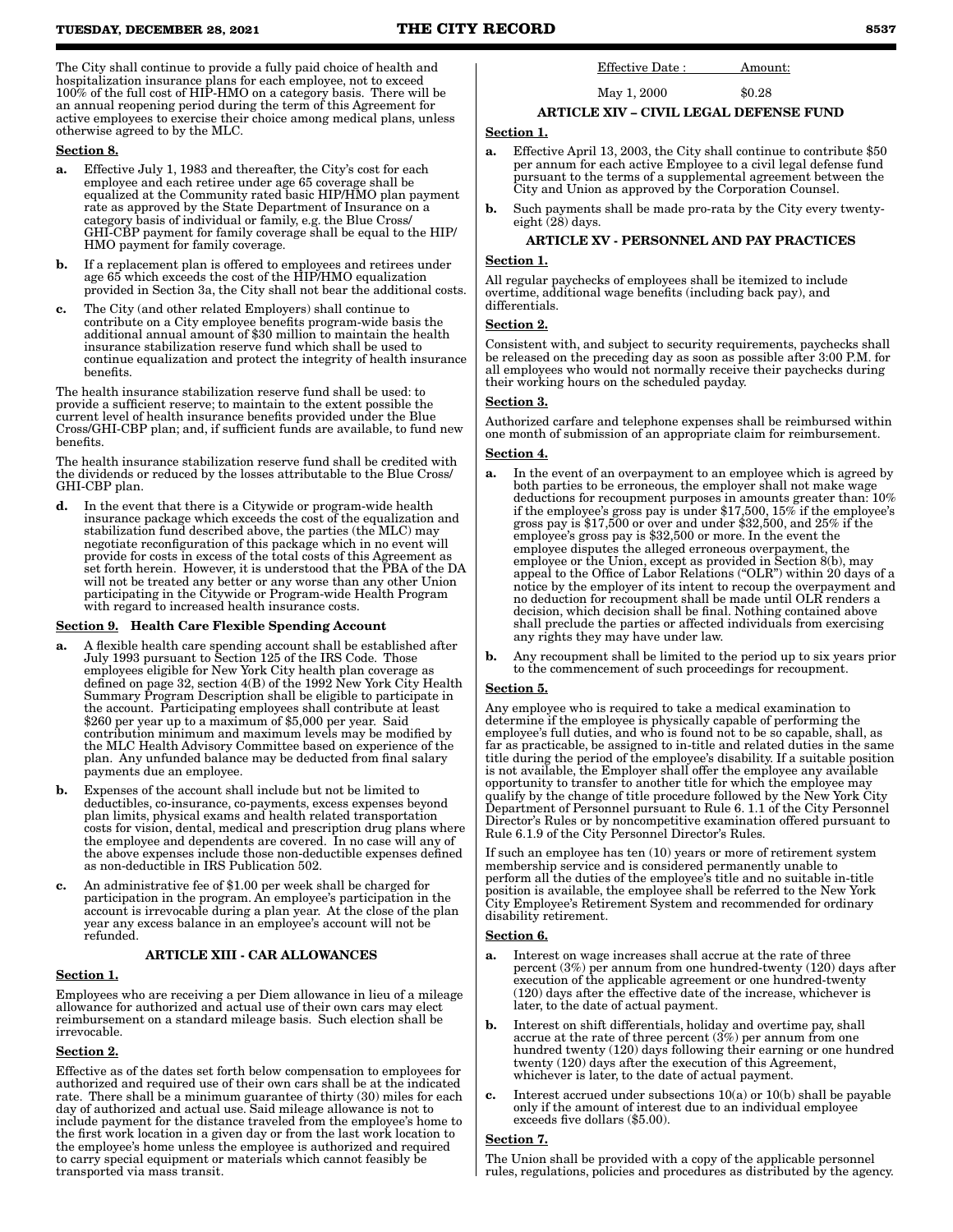### Section 8.

The Employer shall not withhold entire paychecks when an employee has no leave balance to cover absences without pay, due to illness, up to a maximum of five (5) days, provided the affected employee has five (5) years of service as a member of the New York City Employee's Retirement System. Appropriate deductions shall be made in a subsequent paycheck. Employees with a negative leave balance shall not be covered by this Section.

### Section 9.

- a. If an employee's paycheck is lost by the Employer, the Employer shall secure a handwritten replacement check for the employee within three (3) working days after receipt of an affidavit by the employee stating that he/she has not received the lost check or any proceeds from it.
- If the paycheck of an employee who is already on payroll is withheld as the result of an error which is solely the fault of the Employer, the Employer shall make payment in (4) four working days except when the large effort of paying retroactive monies is involved.

### Section 10.

Employees who have retired or left employment for other reasons shall be paid negotiated increases, premium pay, shift differential, overtime, and any other monies due them as soon as possible.

### Section 11.

Effective June 18, 2021, the Employer may require that all newly hired employees be paid exclusively through direct deposit or electronic funds transfer. For employees on direct deposit, the employer may provide pay stubs electronically except where the employee has requested in writing to receive a printed pay stub. Further, the parties shall work together regarding incumbent employees' enrollment in direct deposit, with the objective of 100% of employees being paid electronically.

### ARTICLE XVI - EVALUATIONS AND PERSONNEL FOLDERS

### Section 1.

An employee shall be required to accept a copy of any evaluatory statement of the employee's work performance or conduct prepared during the term of this Agreement if such statement is to be placed in the employee's permanent personnel folder whether at the central office of the agency or in another work location. Prior to being given a copy of such evaluatory statement, the employee must sign a form which shall indicate only that the employee was given a copy of the evaluatory statement but that the employee does not necessarily agree with its contents. The employee shall have the right to answer any such evaluatory statement filed and the answer shall be attached to the file copy. Any evaluatory statement with respect to the employee's work performance or conduct, a copy of which is not given to the employee, may not be used in any subsequent disciplinary actions against the employee. At the time disciplinary action is commenced, the Employer shall review the employee's personnel folder and remove any of the herein described material which has not been seen by the employee.

An employee shall be permitted to view the employee's personnel folder once a year and when an adverse personnel action is initiated against the employee by the Employer. The viewing shall be in the presence of a designee of the Employer and held at such time and place as the Employer may prescribe.

### Section 2.

If an employee finds in the employee's personnel folder any material relating to the employee's work performance or conduct in addition to evaluatory statements prepared after July 1, 1967 (or the date the agency came under the provisions of the Citywide Agreement, whichever is later), the employee shall have the right to answer any such material filed and the answer shall be attached to the file copy.

### ARTICLE XVII - UNION ACTIVITY AND RIGHTS

### Section 1.

Time spent by union officials and representatives in the conduct of labor relations shall be governed by the provisions of Mayor's Executive Order No. 75, as amended dated March 22, 1973, or any other applicable Executive Order or local law, or as otherwise provided in this Agreement. No employee shall otherwise engage in Union activities during the time the employee is assigned to the employees' regular duties.

### Section 2.

a. Where orientation kits are supplied to new employees, unions certified to represent such employees shall be permitted to have included in the kits union literature, provided such literature is first approved for such purpose by the Office of Labor Relations.

- **b.** The Employer shall distribute to all newly hired employees information regarding their union administered health and security benefits, including the name and address of the fund that administers said benefits, provided such fund supplies the Employer the requisite information printed in sufficient quantities.
- c. The Employer shall distribute information regarding the New York City Employee Health Benefits Program and enrollment forms to eligible employees prior to the completion of thirty (30) days of employment.

### Section 3.

The Union shall have reasonable access to its dues check-off authorization cards in the custody of the Employer

### Section 4.

The Employer shall furnish to a certified union, once a year between March 15 and July 1, a listing of employees by Job Title Code, home address when available, Social Security Number and Department Code Number, as of December 31st of the preceding year. This information shall be furnished to a certified union through the Municipal Labor Committee.

### ARTICLE XVIII - GRIEVANCE PROCEDURE Section 1.

The following grievance procedure shall be applicable to all employees covered by this Agreement.

The terms *Employer* and *Agency* as used in this Article XVII shall mean the Office of the District Attorney in which the grievant is employed.

The availability of grievance or arbitration procedures hereunder shall not justify a failure to follow orders.

### Section 2. Definition:

### The term "Grievance" shall mean:

- a. A dispute concerning the application or interpretation of the terms of this Agreement;
- b. A claimed violation, misinterpretation or misapplication of the rules or regulations, written policy or orders of the **Employer** applicable to the agency which employs the grievant affecting terms and conditions of employment; provided, disputes involving the Rules and Regulations of the New York City Personnel Director shall not be subject to the grievance procedure or arbitration;
- c. A claimed assignment of employees to duties substantially different from those stated in their job specifications.

### Section 3.

The Grievance Procedure shall be as follows:

All grievances must be presented in writing at all steps in the grievance procedure. For all grievances as defined in Section 2c, no monetary award shall in any event cover any period prior to the date of the filing of the Step I grievance unless such grievance has been filed within thirty (30) days of the assignment to alleged out-of-title work.

- STEP I The employee and/or the Union shall present the grievance in the form of a memorandum to the person designated for such purpose by the District Attorney no later than 120 days after the date on which the<br>grievance arose. The **employee** may also request an appointment to discuss the grievance and such request shall be granted. The person designated by the<br>**Employer** to hear the grievance shall take any steps necessary to a proper disposition of the grievance and shall issue a determination in writing within five (5) working days following the date of submission.
- STEP II An appeal from an unsatisfactory determination at **STEP I** where applicable, shall be presented in writing to the District Attorney or the District Attorney's designated representative who shall not be the same<br>person designated in **STEP I.** The appeal must be made within five (5) work days of the receipt of the  ${\rm STEP}$  I determination. The District Attorney or designated representative, if any, shall meet with the **employee** and/or the Union for review of the grievance and shall issue a determination in writing within ten (10) working days following the date on which the appeal was filed.
- **STEP III** An appeal from an unsatisfactory determination at STEP II shall be presented by the employee and/or the Union to the Commissioner of Labor Relations in writing within ten (10) work days of the receipt of the **STEP II** determination. The grievant or the **Union** should submit copies of **STEP I** and **STEP II** grievance filings and any agency responses thereto. Copies of such appeal shall be sent to the District Attorney. The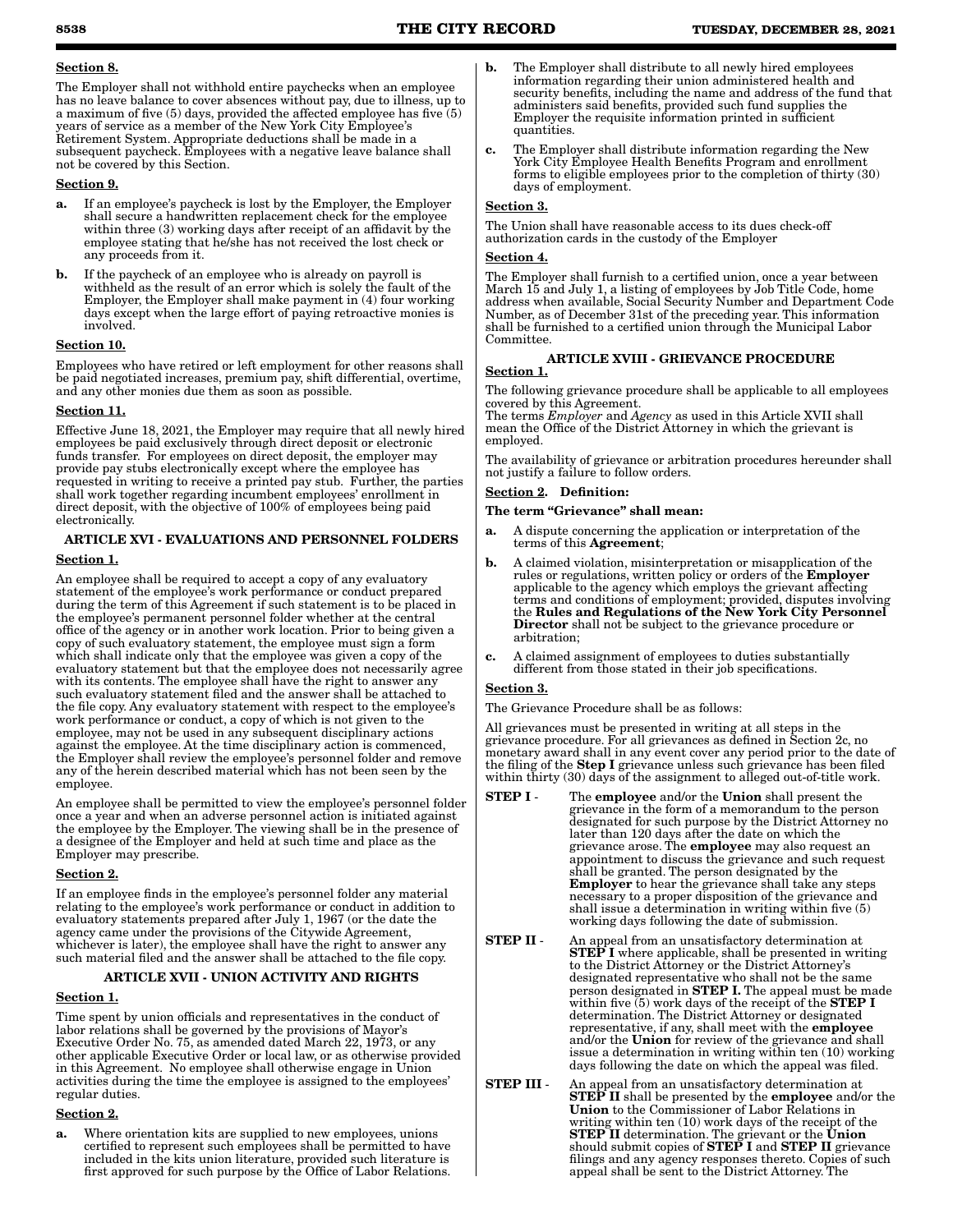Commissioner of Labor Relations or the Commissioner's designee shall review all appeals from STEP II determinations and shall issue a determination on such appeals within twenty (20) work days following the date on which the appeal was filed.

**STEP IV** - An appeal from an unsatisfactory determination at **STEP III** may be brought solely by the **Union** to the Office of Collective Bargaining for impartial arbitration within fifteen (15) work days of receipt of the **STEP III** determination. In addition, the Office of Labor Relations on behalf of the Employer shall have the right to bring directly to arbitration any dispute between the parties concerning any matter defined herein as a "grievance". The Office of Labor Relations on behalf of the Employer shall commence such arbitration by submitting a written request therefor to the Office of Collective Bargaining. A copy of the notice requesting impartial arbitration shall be forwarded to the opposing party. The arbitration shall be conducted in accordance with the Consolidated Rules of the Office of Collective Bargaining. The **Employer** and the Union shall each pay 50% of the fees and expenses of the arbitrator and of all other expenses incidental to such arbitration. The costs of one copy for each party and one copy for the arbitrator of the transcripts shall be borne equally by the parties.

> The arbitrator's decision, order or award (if any) shall be limited to the application and interpretation of the Agreement, and the arbitrator shall not add to, subtract from or modify the **Agreement** or any rule, regulation, written policy or order mentioned in Section 1 of this Article. The arbitrator's award shall be final and binding and enforceable in any appropriate tribunal in accordance with Article 75 of the Civil Practice Law and Rules. The arbitrator may provide for and direct such relief as the arbitrator deems necessary and proper, subject to the limitations set forth above and any applicable limitations of law.

### Section 4.

As a condition to the right of the Union to invoke impartial arbitration set forth in this Article, the employee or employees and the Union shall be required to file with the Director of the Office of Collective Bargaining a written waiver of the right, if any, of the **employee** and the Union to submit the underlying dispute to any other administrative or judicial tribunal except for the purpose of enforcing the arbitrator's award.

### Section 5.

A grievance concerning a large number of employees and which concerns a claimed misinterpretation, inequitable application, violation or failure to comply with the provisions of this Agreement may be filed directly at **STEP III** of the grievance procedure. A copy of such filing shall be sent by the Union or the grievant to the District Attorney. All other individual grievances in process concerning the same issue shall be consolidated with the "group" grievance.

### Section 6.

If a determination satisfactory to the Union at any level of the Grievance Procedure is not implemented within a reasonable time, the Union may re-institute the original grievance at STEP III of the Grievance Procedure; or if a satisfactory STEP III determination has not been so implemented, the Union may institute a grievance concerning such failure to implement at STEP IV of the Grievance Procedure.

#### Section 7.

If the Employer exceeds any time limit prescribed at any step in the Grievance Procedure, the grievant and/or the **Union** may invoke the next step of the procedure, except that only the Union may invoke impartial arbitration under STEP IV.

#### Section 8.

The Employer shall notify the Union in writing of all grievances filed by **employees**, all grievance hearings, and all determinations. The Union shall have the right to have a representative present at any grievance hearing and shall be given forty-eight (48) hours' notice of all grievance hearings.

### Section 9.

Each of the steps in the Grievance Procedure, as well as time limits prescribed at each step of this Grievance Procedure, may be waived by mutual agreement of the parties.

### Section 10.

The grievance and the arbitration procedure contained in this Agreement shall be the exclusive remedy for the resolution of disputes defined as "grievances" herein. This shall not be interpreted to preclude either party from enforcing the arbitrator's award in court. This Section shall not be construed in any manner to limit the statutory rights and obligations of the Employer under Article XIV of the Civil Service Law.

#### ection 11. Expedited Arbitration Procedure

- a. The parties agree that there is a need for an expedited arbitration process which would allow for the prompt adjudication of grievances as set forth below.
- b. The parties voluntarily agree to submit matters to final and binding arbitration pursuant to the New York City Collective Bargaining Law and under the jurisdiction of the Office of Collective Bargaining. An arbitrator or panel of arbitrators, as agreed to by the parties, will act as the arbitrator of any issue submitted under the expedited procedure herein.
- The selection of those matters which will be submitted shall include, but not limited to, out-of-title cases concerning all titles and other cases pursuant to mutual agreement by the parties. The following procedures shall apply:

#### SELECTION AND SCHEDULING OF CASES:

- (1) The Deputy Chairperson for Disputes of the Office of Collective Bargaining shall propose which cases shall be subject to the procedures set forth in this Section 14 and notify the parties of proposed hearing dates for such cases.
- (2) The parties shall have ten business days from the receipt of the Deputy Chairperson's proposed list of cases and hearing schedule(s) to raise any objections thereto.
- (3) If a case is not proposed by the Deputy Chairperson for expedited handling, either party may, at any time prior to the scheduling of an arbitration hearing date for such case, request in writing to the other party and to the Deputy Chairperson of Disputes of the Office of Collective Bargaining that said case be submitted to the expedited procedure. The party receiving such request shall have ten business days from the receipt of the request to raise any objections thereto.
- (4) No case shall be submitted to the expedited arbitration process without the mutual agreement of the parties.

### ii. CONDUCT OF HEARINGS:

- (1) The presentation of the case, to the extent possible, shall be made in the narrative form. To the degree that witnesses are necessary, examination will be limited to questions of material fact and cross-examination will be similarly limited. Submission of relevant documents, etc., will not be unreasonably limited and may be submitted as a "packet" exhibit.
- (2) In the event either party is unable to proceed with hearing a particular case, the case shall be rescheduled. However, only one adjournment shall be permitted. In the event that either party is unable to proceed on a second occasion, a default judgment may be entered against the adjourning party at the Arbitrator's discretion absent good cause shown.
- (3) The Arbitrator shall not be precluded from attempting to assist the parties in settling a particular case.
- (4) A decision will be issued by the Arbitrator within two weeks. It will not be necessary in the Award to recount any of the facts presented. However, a brief explanation of the Arbitrator's rationale may be included. Bench decisions may also be issued by the Arbitrator.
- (5) Decisions in this expedited procedure shall not be considered as precedent for any other case nor entered into evidence in any other forum or dispute except to enforce the Arbitrator's award.
- (6) The parties shall, whenever possible, exchange any documents intended to be offered in evidence at least one week in advance of the first hearing date and shall endeavor to stipulate to the issue in advance of the hearing date.

### ARTICLE XIX - BULLETIN BOARDS: EMPLOYER FACILITIES

The Union may post notices on bulletin boards in places and locations where notices usually are posted by the **Employer** for the **employees** to read. All notices shall be on Union stationery and shall be used only to notify employees of matters pertaining to Union affairs. Upon request to the responsible official in charge of a work location, the Union may use **Employer** premises for meetings during **employees'** meal periods, subject to availability of appropriate space and provided such meetings do not interfere with the **Employer's** business.

#### ARTICLE XX - NO STRIKE

The terms of the no strike provisions contained in separate collective bargaining agreements covering employees also covered under this Agreement are deemed fully incorporated at length herein.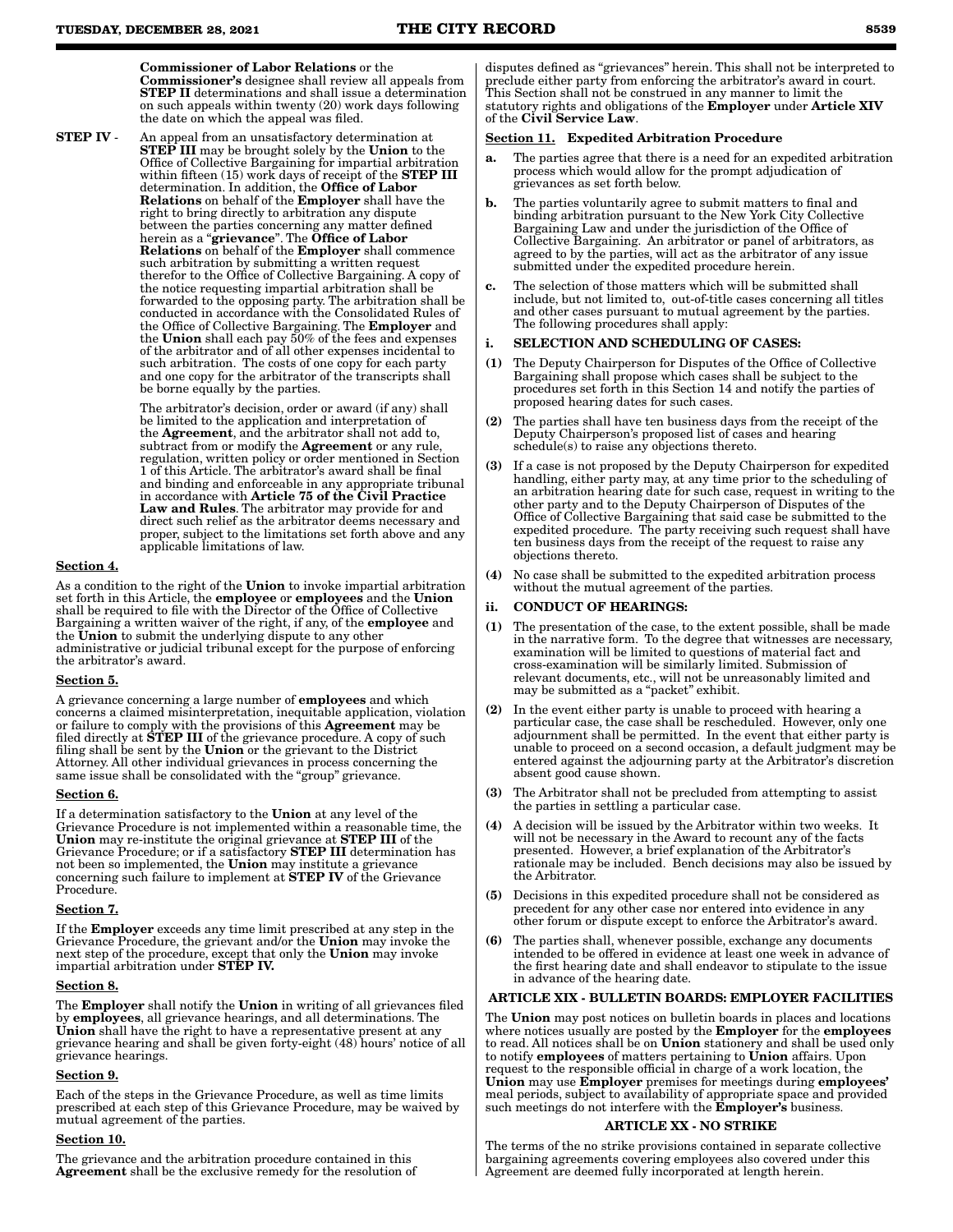ARTICLE XXI - RESOLUTION

This Agreement shall constitute and be deemed a complete adjustment and settlement of all demands and items presented, and as to all of such demands and items there shall be no further collective bargaining for effectiveness during the period of time from January 16, 2010 to June 18, 2019. Nor, during the foregoing period of time, shall the Union engage in any activity for the enactment of any law, the effect of which would increase the monetary cost to the Employer beyond the benefits granted under this Agreement.

#### ARTICLE XXII - LABOR- MANAGEMENT COMMITTEE

#### Section 1.

The Employer and the Union, having recognized that cooperation between management and, employees is indispensable to the accomplishment of sound and harmonious labor relations, shall jointly maintain and support a labor-management committee in each of the agencies having at least fifty employees covered by this Agreement.

#### Section 2.

Each labor-management committee shall consider and recommend to the agency head changes in the working conditions of the employees within the agency who are covered by this Agreement. Matters subject to the Grievance Procedure shall not be appropriate items for consideration by the labor-management committee.

#### Section 3.

Each labor-management committee shall consist of six members who shall serve for the term of this Agreement. The Union shall designate three members and the agency head shall designate three members. Vacancies shall be filled by the appointing party for the balance of the term to be served. Each member may designate one alternate. Each committee shall select a chairperson from among its members at each meeting. The chairpersonship of each committee shall alternate between the members designated by the agency head and the members designated by the Union. A quorum shall consist of a majority of the total membership of a committee. A committee shall make its recommendations to the agency head in writing.

#### Section 4.

The labor-management committee shall meet at the call of either the Union members or the Employer members at times mutually agreeable to both parties. At least one week in advance of a meeting the party calling the meeting shall provide, to the other party, a written agenda of matters to be discussed. Minutes shall be kept and copies supplied to all members of the committee.

#### Section 5

Pursuant to the terms of section 12 of the January 16, 2010 to March 18, 2019 MOA dated December 14, 2015, which was subsequently extended by 3 months to June 18, 2019, the parties agree that a labormanagement committee will be formed at each District Attorney's Office to discuss the issue of promotions from Rackets Investigator to Senior Rackets Investigator.

### ARTICLE XXIII – FINANCIAL EMERGENCY ACT

The provisions of this Agreement are subject to applicable provisions of law, including the New York State Financial Emergency Act for the City of New York, as amended.

#### ARTICLE XXIV – APPENDICES

The Appendix or Appendices, if any, attached hereto and initialed by the undersigned shall be deemed a part of this Agreement as if fully set forth herein.

### ARTICLE XXV - SAVINGS CLAUSE

In the event that any provision of this Agreement is found to be invalid, such invalidity shall not impair the validity and enforceability of the remaining provisions of this Agreement.

*WHEREFORE*, we have hereunto set our hands and seals this 1st day of November, 2021.

For the City of New York and the District Attorneys' Offices of the City of New York:

For Detective Investigators Association:

 $\text{By:}\_\_\_\text{s}$ Renee Campion Commissioner of Labor Relations

 $By:$   $|s|$ John Freck President

### APPROVED AS TO FORM:

BY:\_\_\_\_\_\_\_\_\_/s/\_\_\_\_\_\_\_\_\_\_\_\_\_\_\_\_ Eric Eichenholtz Acting Corporation Counsel

### CERTIFIED TO THE FINANCIAL CONTROL BOARD

### DATE:

UNIT: Detective Investigators, et al. TERM: June 19, 2019 through January 18, 2023

Appendix A

#### Longevity Increment Eligibility Rules

- 1. Only service in pay status shall be used to calculate the 10 years of service, except that for other than full time per annum employees a continuous year of service in pay status shall be used to calculate years of service. A continuous year of service shall be a full year of service without a break of more than 31 days. Where the regular and customary work year for a title is less than a twelve month year such as a school year, such regular and customary year shall be credited as a continuous year of service counting towards years of service. If the normal work year for an employee is less than the regular and customary work year for the employee's title, it shall be counted as a continuous year of service if the employee has customarily worked that length of work year and the applicable agency verifies that information.
- 2. Service in pay status prior to any breaks in service of more that one year shall not be used to calculate 10 years of service. Where an employee has less than seven years of continuous service in pay status, breaks in service of less than one year shall be aggregated. Where breaks in service aggregate to more than one year they shall be treated as a break in service of more than one year and the service prior to such breaks and the aggregated breaks shall not be used to calculate 10 years of service. No break used to disqualify service shall be used more than once.
- 3. The following time in which an employee is not in pay status shall not constitute a break in service as specified in the paragraph 2 above.
	- a. Time on a leave approved by the proper authority which is consistent the Rules and Regulations of the Personnel Director or the appropriate personnel authority of a covered organization.
	- b. Time prior to a reinstatement.
	- c. Time on a preferred list pursuant to Civil Service Law Sections  $80$  and  $81$  or any similar contractual provision.
	- d. Time not in pay status of 31 days or less.

Notwithstanding the above, such time as specified in subsection a, b and c above shall not be used to calculate the 10 years of service.

- 4. Once an employee has completed the 10 years of "City" service in pay status and is eligible to receive the 10-year longevity increment it shall become part of the employee's base rate for all purposes except as provided in paragraph 5 below.
- 5. The 10-year longevity increment shall not become pensionable until fifteen months after the employee becomes eligible to receive such increment. Fifteen months after the employee becomes eligible to receive the 10 year longevity increment, such longevity increment shall become pensionable and as part of the employee's base rate, shall be subject to the general increase provided in Section 3a of this agreement.
- 6. Members of the bargaining unit working under waivers will not have past service credited towards longevity increment.

The City of New York Office of Labor Relations 22 Cortlandt St, 14th Floor New York, NY 10007 http://nyc.gov/olr

October 20, 2021

Mr. John Freck President Detective Investigator Association c/o Michael A. Palladino, Esq. Pitta, LLP 120 Broadway, 28th Floor New York, NY 10271

Dear Mr. Freck:

The parties agree that if any of the titles in the Detective Investigator's collective bargaining unit should be deemed to be covered by the provisions of the Fair Labor Standards Act, the Overtime and Time and Leave articles of this agreement shall be amended to reflect the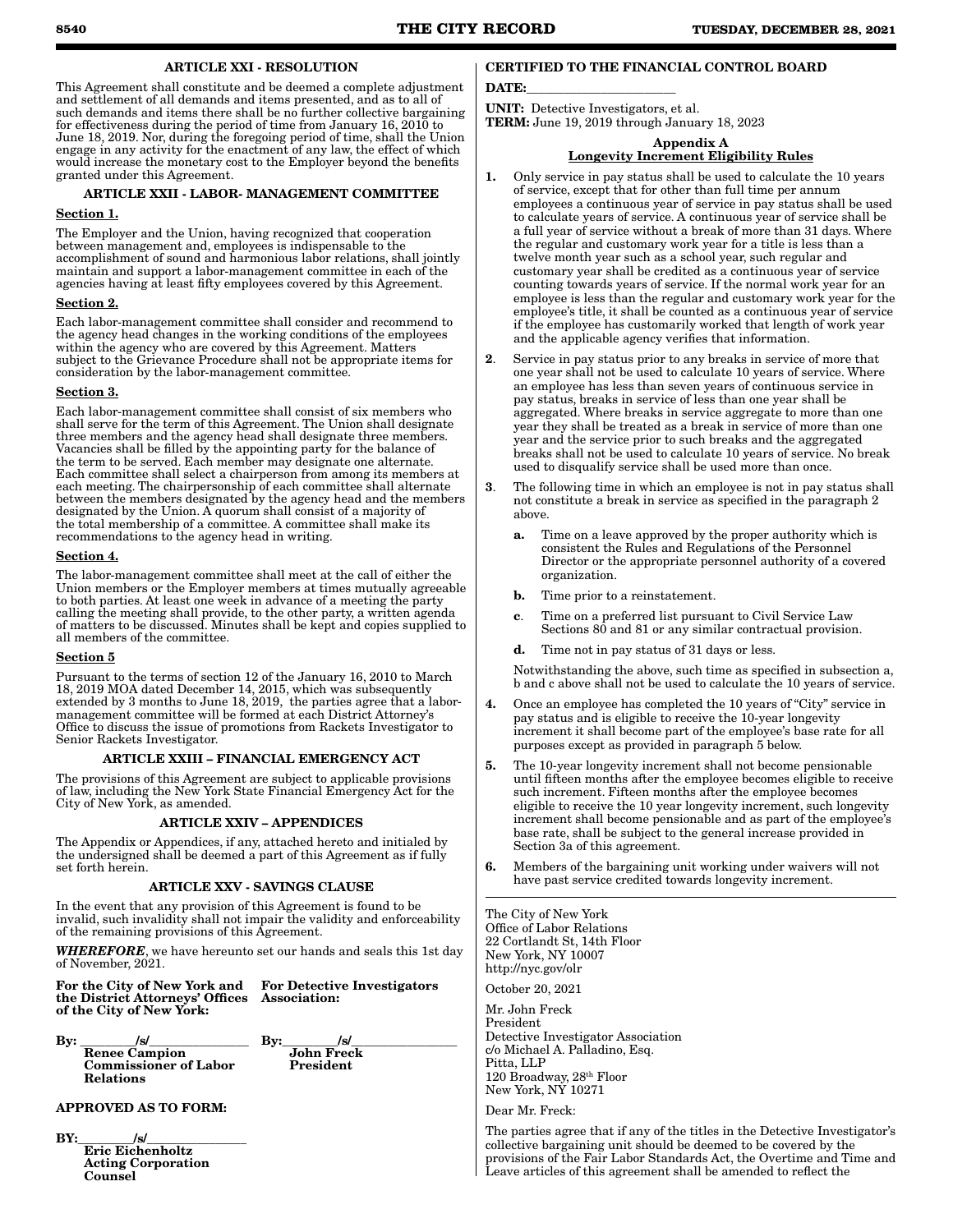**CHANGES IN PERSONNEL**

references to the Fair Labor Standards Act consistent with those in the 1995-2000 Citywide Agreement or its successors.

Please indicate your agreement with these terms by signing below.

Very truly yours,

 $/\mathrm{s}/$ Renee Campion

### AGREED and ACCEPTED:

 $\angle$ s/ $\angle$ Mr. John Freck President

The City of New York Office of Labor Relations 22 Cortlandt St, 14th Floor New York, NY 10007 http://nyc.gov/olr

October 20, 2021

Mr. John Freck President Detective Investigator Association c/o Michael A. Palladino, Esq. Pitta, LLP 120 Broadway, 28th Floor New York, NY 10271

RE: Paid Family Leave

Dear Mr. Freck:

The parties agree that the DIA shall have the option to enter into the New York State Paid Family Leave Benefit Program during the term of the collective bargaining agreement by serving written notice to the City of New York Office of Labor Relations that the DIA membership has ratified and agreed to opt into the State Program. Within thirty (30) days of service of the DIA ratification notice, the parties will meet to discuss the terms and conditions of entering the Paid Family Leave Program and the effective date of coverage.

Please indicate your agreement with these terms by signing below.

Very truly yours,

/s/ Renee Campion

### AGREED and ACCEPTED:

/s/\_\_\_\_\_\_\_\_\_\_\_\_\_\_\_\_\_\_\_\_\_\_\_\_\_\_\_\_\_\_\_\_\_\_\_\_\_\_\_\_\_\_\_\_\_\_\_\_\_\_

Mr. John Freck President

 $\bullet$  d28

### **MAYOR'S OFFICE OF CONTRACT SERVICES**

**NOTICE** 

Notice of Intent to Issue New Solicitation(s) Not Included in FY 2022 Annual Contracting Plan and Schedule

NOTICE IS HEREBY GIVEN that the Mayor will be issuing the following solicitation(s) not included in the FY 2022 Annual Contracting Plan and Schedule that is published, pursuant to New York City Charter § 312(a):

Agency: NYC Office of the Comptroller Description of services: Pension Asset Reconciliation and Investment System "PARIS" Maintenance Services Anticipated Procurement Method: Sole Source Anticipated Contract Start Date: July 1, 2022 Anticipated Contract End Date: June 30, 2025 Personnel in substantially similar titles within agency: None Headcount of personnel in substantially similar titles within agency: 0

|  | $\bullet$ |
|--|-----------|

|                          |                                   |        |                | DEPARTMENT OF BUSINESS SERV.<br>FOR PERIOD ENDING 10/15/21   |                              |                |                      |               |
|--------------------------|-----------------------------------|--------|----------------|--------------------------------------------------------------|------------------------------|----------------|----------------------|---------------|
| <b>NAME</b>              |                                   |        | TITLE<br>NUM   | <b>SALARY</b>                                                | <b>ACTION</b>                |                | PROV EFF DATE        | AGENCY        |
| <b>BERDUGO</b>           | <b>EDEN</b>                       | Е      | 56058          | \$81000.0000                                                 | <b>RESIGNED</b>              | YES            | 09/29/21             | 801           |
| <b>BROWN</b>             | <b>JASON</b>                      | Α      | 40563          | \$81600.0000                                                 | RESIGNED                     | YES            | 08/04/21             | 801           |
| HUYNH                    | TUAN                              |        | 56058          | \$65148.0000                                                 | RESIGNED                     | YES            | 09/30/21             | 801           |
| LEE                      | KRISTEN                           | W      | 13643          | \$94070.0000                                                 | <b>DECREASE</b>              | N <sub>O</sub> | 06/30/20             | 801           |
| <b>PARUCHURI</b>         | <b>RAMAKRIS C</b>                 |        | 13643          | \$100000.0000                                                | <b>DECREASE</b>              | NO.            | 07/01/21             | 801           |
| ROZEN                    | <b>LEEMOR</b>                     |        | 95005          | \$120000.0000                                                | INCREASE                     | YES            | 09/26/21             | 801           |
|                          |                                   |        | TITLE          | HOUSING PRESERVATION & DVLPMNT<br>FOR PERIOD ENDING 10/15/21 |                              |                |                      |               |
| NAME                     |                                   |        | NUM            | <b>SALARY</b>                                                | <b>ACTION</b>                |                | PROV EFF DATE        | AGENCY        |
| ALLEN                    | <b>JASON</b>                      | с      | 31670          | \$53563.0000                                                 | APPOINTED                    | YES            | 10/03/21             | 806           |
| <b>ARELLANO</b>          | VICENTE                           | ٥      | 56058          | \$73933.0000                                                 | <b>RESIGNED</b>              | YES            | 03/24/21             | 806           |
| ARMENTEROS PINI AYMEE    |                                   |        | 56058<br>56057 | \$54100.0000<br>\$38333.0000                                 | APPOINTED                    | YES            | 10/03/21             | 806           |
| BOUZY<br><b>BURNS</b>    | <b>ELVITA</b><br><b>JORDAN</b>    | т      | 22508          | \$85847.0000                                                 | APPOINTED<br><b>INCREASE</b> | YES<br>YES     | 10/03/21<br>09/26/21 | 806<br>806    |
| CABASSA                  | ISA                               |        | 56057          | \$38333.0000                                                 | RESIGNED                     | YES            | 09/15/21             | 806           |
| CANCEL                   | PABLO                             |        | 31670          | \$61598.0000                                                 | RESIGNED                     | NO             | 04/11/21             | 806           |
| CARDONE                  | <b>SHANNON</b>                    |        | 8297A          | \$98144.0000                                                 | APPOINTED                    | YES            | 05/30/21             | 806           |
| CATANIA                  | JOHN                              | P      | 34202          | \$85064.0000                                                 | RETIRED                      | N <sub>O</sub> | 10/06/21             | 806           |
| CAYETANO                 | MARELY                            | C      | 56057          | \$38333.0000                                                 | APPOINTED                    | YES            | 10/03/21             | 806           |
| CHEVALIER                | GLORIA                            |        | 56057          | \$44083.0000                                                 | RESIGNED                     | YES            | 10/02/21             | 806           |
| CHRISTIAN<br>COLLINS     | JOE<br>WENDY                      | R      | 34202<br>56057 | \$77921.0000<br>\$38333.0000                                 | <b>INCREASE</b><br>APPOINTED | YES<br>YES     | 10/03/21             | 806<br>806    |
| CUI                      | MENG                              |        | 56057          | \$59405.0000                                                 | APPOINTED                    | YES            | 10/03/21<br>10/03/21 | 806           |
| DELLITURRI               | PASQUALE                          |        | 34202          | \$82872.0000                                                 | INCREASE                     | NO             | 09/26/21             | 806           |
| DEMENT                   | AVERY                             | L      | 22508          | \$90000.0000                                                 | INCREASE                     | <b>YES</b>     | 09/06/21             | 806           |
| DYER                     | JAMAL                             | Α      | 31670          | \$53563.0000                                                 | RESIGNED                     | YES            | 06/10/21             | 806           |
| <b>EDWARDS</b>           | ANGELIQU C                        |        | 56057          | \$44083.0000                                                 | RESIGNED                     | YES            | 05/21/21             | 806           |
| <b>FLOWERS</b>           | А                                 | M      | 56058          | \$54100.0000                                                 | <b>APPOINTED</b>             | YES            | 10/03/21             | 806           |
| <b>FRANCISE</b>          | MINA                              | W      | 22092          | \$72204.0000                                                 | <b>INCREASE</b>              | YES            | 10/03/21             | 806           |
| FRIEDMAN                 | ALICE                             | M      | 22508          | \$90000.0000                                                 | INCREASE                     | YES            | 09/26/21             | 806           |
| FRIEND<br><b>GLOVER</b>  | THOMAS<br><b>JOVANNI</b>          | v      | 31670<br>10251 | \$53563.0000<br>\$36390.0000                                 | RESIGNED<br>APPOINTED        | YES<br>NO.     | 02/21/21<br>09/27/21 | 806<br>806    |
| <b>GOMEZ</b>             | <b>IOVANNA</b>                    | Μ      | 56057          | \$38333.0000                                                 | APPOINTED                    | YES            | 10/03/21             | 806           |
| HARPER                   | ERIC                              | G      | 31670          | \$53563.0000                                                 | <b>APPOINTED</b>             | YES            | 10/03/21             | 806           |
| <b>HERNANDEZ</b>         | <b>JOMAIRA</b>                    |        | 56057          | \$38333.0000                                                 | APPOINTED                    | YES            | 10/03/21             | 806           |
| HOSSAIN                  | MD                                | M      | 31670          | \$61598.0000                                                 | APPOINTED                    | YES            | 10/03/21             | 806           |
| <b>HUSSAIN</b>           | MD                                | J      | 31670          | \$53563.0000                                                 | APPOINTED                    | YES            | 10/03/21             | 806           |
| IWUAGWU                  | EDMUND                            | с      | 34202          | \$77921.0000                                                 | DISMISSED                    | NO.            | 09/22/21             | 806           |
| JAMES<br>KALDAS          | ALANA<br>YOUSSEF                  | v<br>I | 56057<br>31670 | \$38333.0000<br>\$61598.0000                                 | APPOINTED<br>RESIGNED        | YES<br>YES     | 10/03/21<br>09/19/21 | 806<br>806    |
| KAZI                     | MEZBHA                            | U      | 31670          | \$53563.0000                                                 | APPOINTED                    | YES            | 10/03/21             | 806           |
| KUBICKI                  | <b>JENNIFER A</b>                 |        | 95005          | \$137410.0000                                                | INCREASE                     | YES            | 09/26/21             | 806           |
| LALCHAN                  | LEANDROS D                        |        | 34202          | \$77921.0000                                                 | <b>INCREASE</b>              | YES            | 09/12/21             | 806           |
| LEON                     | <b>ALVARO</b>                     |        | 56057          | \$38333.0000                                                 | <b>APPOINTED</b>             | YES            | 10/03/21             | 806           |
|                          |                                   |        |                | HOUSING PRESERVATION & DVLPMNT<br>FOR PERIOD ENDING 10/15/21 |                              |                |                      |               |
| NAME                     |                                   |        | TITLE<br>NUM   | <b>SALARY</b>                                                | <b>ACTION</b>                |                | PROV EFF DATE        | <b>AGENCY</b> |
| LEVY                     | HELEN                             | с      | 30085          | \$64.1700                                                    | RETIRED                      | NO             | 10/07/21             | 806           |
| LI                       | HANG                              |        | 31670          | \$61598.0000                                                 | APPOINTED                    | <b>YES</b>     | 10/03/21             | 806           |
| LLANOS                   | <b>JOSEPH</b>                     |        | 31670          | \$61598.0000                                                 | <b>RESIGNED</b>              | YES            | 09/24/21             | 806           |
| LOCKARD                  | BRICE                             | F      | 56058          | \$66950.0000                                                 | RESIGNED                     | YES            | 09/30/21             | 806           |
| <b>MALDONADO</b>         | CHRIS                             | J      | 31167          | \$69266.0000                                                 | RESIGNED                     | YES            | 09/12/21             | 806           |
| MARIA<br>MCLAUGHLIN      | <b>NORISFER</b><br><b>BRENDAN</b> |        | 56057<br>22122 | \$38333.0000<br>\$89847.0000                                 | APPOINTED<br>APPOINTED       | YES<br>NO      | 10/03/21<br>08/22/21 | 806<br>806    |
| MOTA                     | <b>MELISSA</b>                    | Α      | 56057          | \$38333.0000                                                 | <b>RESIGNED</b>              | YES            | 09/12/21             | 806           |
| NORBERTO                 | ANTHONY                           | A      | 56058          | \$54100.0000                                                 | RESIGNED                     | YES            | 07/31/21             | 806           |
| PILLIA                   | KAMLARAM                          |        | 56057          | \$38334.0000 RESIGNED                                        |                              | YES            | 08/20/21             | 806           |
| RICCI                    | NINA                              | M      | 22508          | \$105000.0000                                                | <b>INCREASE</b>              | YES            | 08/22/21             | 806           |
| RODNEY                   | <b>JOSEPH</b>                     | A      | 31670          | \$53563.0000 APPOINTED                                       |                              | YES            | 10/03/21             | 806           |
| SAID                     | GEORGE                            | N      | 31670          | \$53563.0000 APPOINTED                                       |                              | YES            | 10/04/21             | 806           |
| SALAMEA<br><b>SARKER</b> | JULIO<br>ABU                      | s      | 31670          | \$53563.0000 RESIGNED<br>\$53563.0000 APPOINTED              |                              | YES<br>YES     | 09/04/21<br>10/03/21 | 806<br>806    |
| <b>SEARLES</b>           | FITZROY                           | R      | 31670<br>56057 | \$44083.0000 RESIGNED                                        |                              | YES            | 09/12/21             | 806           |
| SHAPON                   | ASAD                              | к      | 31670          | \$53563.0000                                                 | APPOINTED                    | YES            | 10/03/21             | 806           |
| <b>SHEHATA</b>           | <b>BESHOY</b>                     |        | 31670          | \$53563.0000 APPOINTED                                       |                              | YES            | 10/03/21             | 806           |
| SHIBLI                   | MAHMUDUL H                        |        | 31670          | \$53563.0000 APPOINTED                                       |                              | YES            | 10/03/21             | 806           |
| SIDDIQUE                 | MD                                | Α      | 31670          | \$53563.0000                                                 | APPOINTED                    | YES            | 10/03/21             | 806           |
| SIMONETTI                | FRANK                             | J      | 34202          | \$77921.0000 RESIGNED                                        |                              | YES            | 10/08/21             | 806           |
| <b>SMALLS</b>            | DANEYA                            | с      | 80112          | \$57191.0000 RESIGNED                                        |                              | YES            | 09/28/21             | 806           |
| SNAPE-JONES<br>SOTO      | MICHELLE N<br>JOSE                | Α      | 56057<br>31670 | \$38333.0000 APPOINTED<br>\$61598.0000 APPOINTED             |                              | YES<br>YES     | 10/03/21<br>10/03/21 | 806<br>806    |
| STASI                    | ANTHONY                           |        | 8300A          | \$112638.0000 RESIGNED                                       |                              | YES            | 09/26/21             | 806           |
| TAKLA                    | ZAHGAR                            | Μ      | 31670          | \$61598.0000                                                 | RESIGNED                     | YES            | 10/07/21             | 806           |
| TATE                     | TANYA                             | Α      | 1002C          | \$85939.0000 RETIRED                                         |                              | NO             | 09/01/21             | 806           |
| TRAN                     | ANDREW                            |        | 22508          | \$105000.0000                                                | <b>INCREASE</b>              | YES            | 09/05/21             | 806           |
| WANG                     | QINTIAN                           |        | 22507          | \$77250.0000 RESIGNED                                        |                              | YES            | 09/10/21             | 806           |
| WU                       | ANNIE                             | G      | 60888          | \$77250.0000                                                 | <b>RESIGNED</b>              | NO             | 09/29/21             | 806           |
| XU                       | ZHUO RAN                          |        | 31670          | \$53563.0000                                                 | APPOINTED                    | YES            | 10/03/21             | 806           |
| ZALAZNICK<br>ZHANG       | VALERIE<br><b>JINRU</b>           |        | 10124<br>40510 | \$69205.0000<br>\$50217.0000                                 | RETIRED<br>APPOINTED         | NO<br>NO       | 09/30/21<br>09/26/21 | 806<br>806    |
|                          |                                   |        |                | DEPARTMENT OF BUILDINGS<br>FOR PERIOD ENDING 10/15/21        |                              |                |                      |               |

**NAME NUM SALARY ACTION PROV EFF DATE AGENCY ADAMS JOSHUA E 56058 \$62215.0000 RESIGNED YES 09/19/21 810 AHMED SHAHRIA 10209 \$17.3000 RESIGNED YES 09/12/21 810**

 $$82275.0000$  INCREASE

E d28

 **TITLE**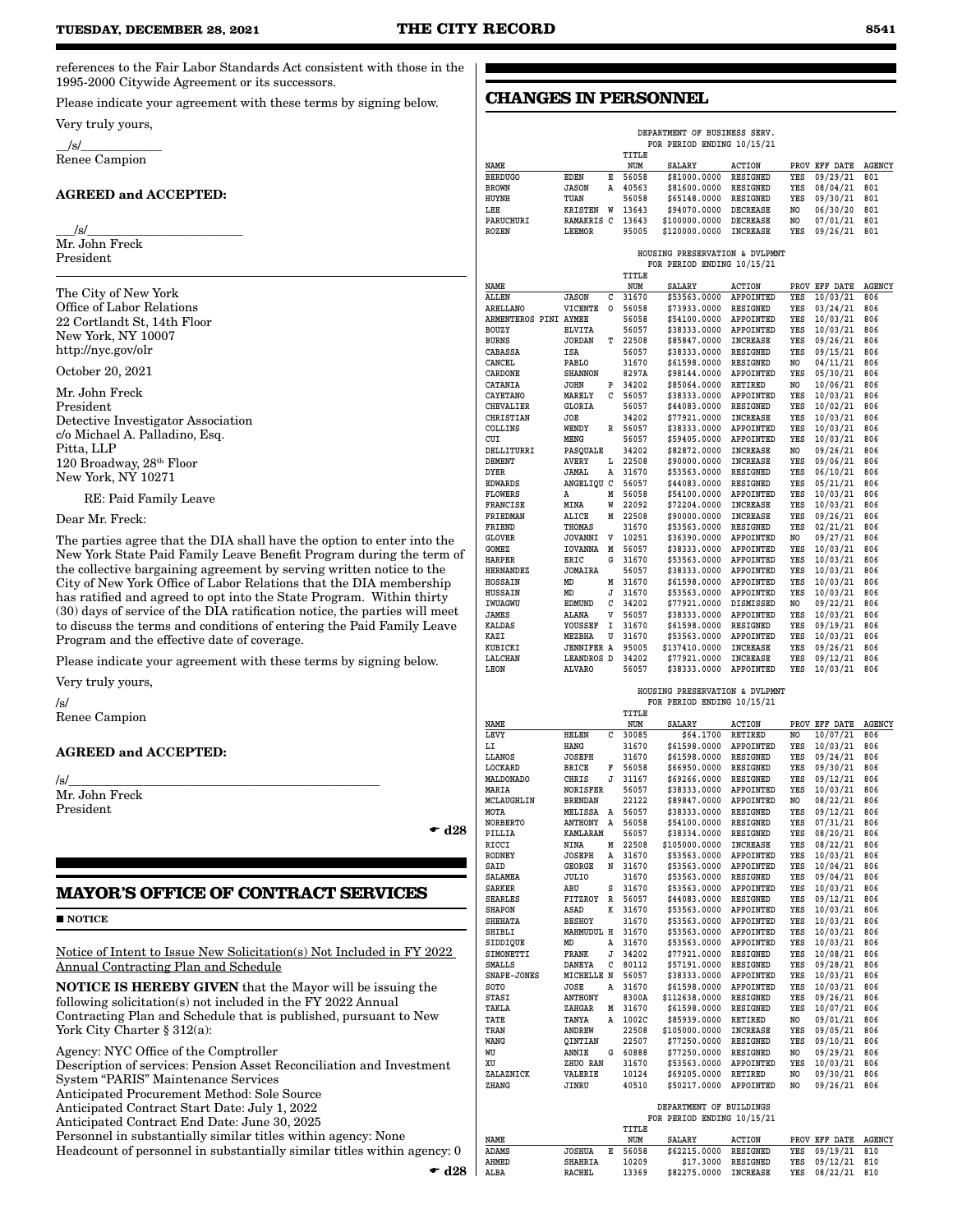| <b>ASHTERMAN</b>                |                                  |         |                               |                              |           |                              |               |                                   |                            |              |                                |                       |                |                              |               |
|---------------------------------|----------------------------------|---------|-------------------------------|------------------------------|-----------|------------------------------|---------------|-----------------------------------|----------------------------|--------------|--------------------------------|-----------------------|----------------|------------------------------|---------------|
|                                 | KANIKA                           | A 31105 | \$47705,0000                  | <b>RESIGNED</b>              | NO.       | 10/07/21 810                 |               |                                   |                            |              | DEPT OF HEALTH/MENTAL HYGIENE  |                       |                |                              |               |
| <b>BHUYAN</b>                   | MD IBRAH K                       | 20415   | \$75000.0000                  | APPOINTED                    | NO.       | 10/03/21                     | 810           |                                   |                            |              | FOR PERIOD ENDING 10/15/21     |                       |                |                              |               |
| <b>BOULESBAA</b>                | <b>KHALID</b>                    | 31622   | \$52000.0000                  | APPOINTED                    | YES       | 10/03/21                     | 810           |                                   |                            | TITLE        |                                |                       |                |                              |               |
| <b>CAPUTO</b>                   | ARIANA<br>N                      | 10209   | \$17.3000                     | RESIGNED                     | YES       | 09/12/21                     | 810           | NAME                              |                            | NUM          | <b>SALARY</b>                  | <b>ACTION</b>         |                | PROV EFF DATE                | <b>AGENCY</b> |
| CHARLES                         | VALERYEE C                       | 10209   | \$17.3000                     | RESIGNED                     | YES       | 09/10/21                     | 810           | MARAJH                            | LATCHMIE S                 | 31215        | \$45722.0000                   | APPOINTED             | YES            | 10/03/21                     | 816           |
| CONTI                           | CHRISTIN                         | 80184   | \$65640.0000                  | RESIGNED                     | NO        | 10/05/21                     | 810           | MARKOWITZ                         | <b>BARBARA</b>             | 10026        | \$99804.0000                   | RETIRED               | NO             | 10/01/21                     | 816           |
|                                 |                                  |         |                               |                              |           |                              |               | MATTISON                          | DIANA                      | 51022        | \$35.0200                      | APPOINTED             | YES            | 10/03/21                     | 816           |
| <b>HAIRSTON</b>                 | LIJING<br>s                      | 1000A   | \$115634.0000                 | PROMOTED                     | NO        | 09/26/21                     | 810           | <b>MCGOVERN</b>                   | ASHLEY<br>Е                | 13402        | \$135960.0000                  | RESIGNED              | YES            | 09/11/21                     | 816           |
| JOIN                            | REJA<br>Α                        | 10209   | \$17.3000                     | RESIGNED                     | YES       | 09/05/21                     | 810           |                                   | C                          |              |                                |                       |                |                              |               |
| <b>KUSCHATKA</b>                | <b>RYAN</b><br>М                 | 10209   | \$17.3000                     | RESIGNED                     | YES       | 09/05/21                     | 810           | MCKENZIE                          | MIGNON                     | 51195        | \$21,4100                      | APPOINTED             | NO             | 10/03/21                     | 816           |
| LIEW                            | <b>SHAWN</b>                     | 31622   | \$52000.0000                  | APPOINTED                    | YES       | 10/03/21                     | 810           | MCQUEEN                           | EUGENE<br>с                | 51193        | \$67568.0000                   | RETIRED               | NO             | 10/01/21                     | 816           |
| MOSTAFA                         | SHUHAIB A                        | 10209   | \$17.3000                     | RESIGNED                     | YES       | 09/12/21                     | 810           | MEDDERS                           | <b>NATALIE</b><br>M        | 52020        | \$44633.0000                   | APPOINTED             | YES            | 07/11/21                     | 816           |
| MUNOZ                           | <b>JENNIFER A</b>                | 31169   | \$69266.0000                  | <b>INCREASE</b>              | YES       | 10/03/21                     | 810           | MILLER                            | FAITH<br>М                 | 51022        | \$35.0200                      | RESIGNED              | YES            | 09/15/21                     | 816           |
| MUSOVIC                         | AGRON                            | 20310   | \$65640.0000                  | APPOINTED                    | YES       | 10/03/21                     | 810           | MITCHELL                          | LAMELL                     | 83052        | \$59400.0000                   | RESIGNED              | YES            | 09/09/21                     | 816           |
|                                 |                                  | 13632   |                               | APPOINTED                    |           |                              |               | MOLINA                            | OSCAR<br>R                 | 10209        | \$19.9000                      | APPOINTED             | YES            | 09/28/21                     | 816           |
| PAN                             | MAN<br>L                         |         | \$94244.0000                  |                              | NO.       | 08/01/21                     | 810           | MORRIS                            | <b>JULIETTA</b>            | 10260        | \$35083.0000                   | TERMINATED            | NO.            | 09/30/21                     | 816           |
| PATINO                          | <b>GUILLERM X</b>                | 94527   | \$219349.0000                 | <b>INCREASE</b>              | YES       | 09/15/21                     | 810           | MOSLEY                            | TOVAH<br>N                 | 52020        | \$21.2430                      | RESIGNED              | YES            | 09/23/21                     | 816           |
| <b>SAUNDERS</b>                 | ERICA<br>s                       | 10209   | \$19.9000                     | RESIGNED                     | YES       | 09/12/21                     | 810           | MUTALIB                           | AMINA                      | 10209        | \$16.3500                      | RESIGNED              | YES            | 09/26/21                     | 816           |
| SOTO                            | JOSE<br>A                        | 31105   | \$47705.0000                  | RESIGNED                     | NO        | 10/03/21                     | 810           | NADAL PONCE                       | JOSE                       | 91406        | \$19.3300                      | APPOINTED             | YES            | 10/03/21                     | 816           |
| SPIRIG                          | ELIZABET J                       | 1000A   | \$115634.0000                 | PROMOTED                     | NO        | 09/26/21                     | 810           |                                   | Е                          |              |                                |                       |                |                              |               |
| TANG                            | GONG                             | 10209   | \$17.9000                     | RESIGNED                     | YES       | 09/12/21                     | 810           | O' CONNOR                         | MARCIA<br>J                | 1006D        | \$118000.0000                  | <b>INCREASE</b>       | NO             | 09/19/21                     | 816           |
| TROVATO                         | MICHELLE A 31622                 |         | \$70161.0000                  | RESIGNED                     | YES       | 09/28/21                     | 810           | OCASIO                            | <b>ASHLEY</b><br>B         | 51001        | \$69152.0000                   | RESIGNED              | NO.            | 09/12/21                     | 816           |
|                                 |                                  |         |                               |                              |           |                              |               | PASCUA                            | THOMAS<br>s                | 51022        | \$35.0200                      | APPOINTED             | YES            | 10/03/21                     | 816           |
|                                 |                                  |         |                               |                              |           |                              |               | POLLARI                           | CRISTINA D                 | 21744        | \$97138.0000                   | <b>INCREASE</b>       | YES            | 07/25/21                     | 816           |
|                                 |                                  |         | DEPT OF HEALTH/MENTAL HYGIENE |                              |           |                              |               | QUIROZ                            | <b>JUAN</b><br>Α           | 21849        | \$55098.0000                   | APPOINTED             | YES            | 10/03/21                     | 816           |
|                                 |                                  |         | FOR PERIOD ENDING 10/15/21    |                              |           |                              |               | RAMIREZ SOLIS                     | LUIS<br>F                  | 51110        | \$60573.0000                   | RESIGNED              | YES            | 09/05/21                     | 816           |
|                                 |                                  | TITLE   |                               |                              |           |                              |               | <b>REAVES</b>                     | INDIKHA<br>т               | 81815        | \$17.6700                      | APPOINTED             | YES            | 10/03/21                     | 816           |
| NAME                            |                                  | NUM     | <b>SALARY</b>                 | ACTION                       |           | PROV EFF DATE                | <b>AGENCY</b> | REDDING                           | <b>SEAN</b><br>P           | 95492        | \$128000.0000                  | APPOINTED             | YES            | 09/26/21                     | 816           |
| ABEDNEGO                        | C<br><b>IYASHIA</b>              | 51001   | \$82086.0000                  | <b>INCREASE</b>              | NO.       | 09/19/21                     | 816           | <b>REGALADO</b>                   | TIFFANY                    | 51022        | \$35.0200                      | APPOINTED             | YES            | 09/19/21                     | 816           |
| ADIKA                           | DIVINE                           | 21744   | \$118000.0000                 | <b>INCREASE</b>              | YES       | 07/25/21                     | 816           | REPACI                            | RICHARD                    | 1006C        | \$102053.0000                  | RESIGNED              | N <sub>O</sub> | 10/08/21                     | 816           |
| AGUILAR                         | BELEN<br>D                       | 5100B   | \$34.7300                     | APPOINTED                    | YES       | 09/20/21                     | 816           | RHODEN                            | <b>KEITHA</b><br>А         | 51001        | \$75137.0000                   | RESIGNED              | NO.            | 09/26/21                     | 816           |
| AHMED                           | FARIHA<br>S                      | 60888   | \$20.4800                     | APPOINTED                    | YES       | 10/05/21                     | 816           | <b>ROBERTS</b>                    |                            | 51022        |                                | APPOINTED             |                | 09/19/21                     | 816           |
| ALFRED                          | C<br><b>BAMBINO</b>              | 91717   | \$409.7800                    | APPOINTED                    | YES       | 09/26/21                     | 816           |                                   | WESLEY<br>G                |              | \$35.0200                      |                       | YES            | 09/19/21                     |               |
|                                 |                                  |         |                               |                              |           |                              |               | ROMAN                             | MONICA<br>М                | 51195        | \$21,4100                      | APPOINTED             | NO             |                              | 816           |
| AMBRIS                          | J<br><b>KALEISH</b>              | 31215   | \$62533.0000                  | RESIGNED                     | NO.       | 09/29/21                     | 816           | <b>RYAN</b>                       | MARY<br>P                  | 51022        | \$35.0200                      | APPOINTED             | YES            | 09/19/21                     | 816           |
| ANDERSEN                        | JANE<br>Α                        | 51022   | \$35.0200                     | RETIRED                      | NO.       | 10/01/21                     | 816           | <b>SABUR</b>                      | <b>ANISAH</b><br>А         | 56058        | \$55000.0000                   | RESIGNED              | YES            | 09/14/21                     | 816           |
| ANNIBALE                        | ARIANA<br>N                      | 21744   | \$86830.0000                  | <b>INCREASE</b>              | YES       | 09/19/21                     | 816           | <b>SCANDUL</b>                    | TINA<br>L                  | 1006C        | \$67940.0000                   | RESIGNED              | NO.            | 09/10/21                     | 816           |
| <b>ARACENA</b>                  | <b>JOAQUIN</b>                   | 1326A   | \$155000.0000                 | <b>INCREASE</b>              | YES       | 09/19/21                     | 816           | SCOTT                             | CHRISTIN A                 | 10124        | \$66071.0000                   | RETIRED               | N <sub>O</sub> | 10/01/21                     | 816           |
| BALA                            | JAY<br>s                         | 21744   | \$120000.0000                 | <b>INCREASE</b>              | YES       | 10/03/21                     | 816           | <b>SEBRO</b>                      | SULIAMAN L                 | 52040        | \$54276.0000                   | RESIGNED              | YES            | 10/02/21                     | 816           |
| <b>BALLARD</b>                  | R<br><b>SIMONA</b>               | 51611   | \$72000.0000                  | TERMINATED                   | NO.       | 10/03/21                     | 816           | <b>SEKARAN</b>                    | JENCY<br>A                 | 21744        | \$75504.0000                   | <b>INCREASE</b>       | YES            | 09/19/21                     | 816           |
| BANOVIC                         | HELEN<br>s                       | 51022   | \$35.0200                     | APPOINTED                    | NO        | 09/19/21                     | 816           | SIRENS                            | MIRA                       | 5100B        | \$34,7300                      | APPOINTED             | YES            | 09/19/21                     | 816           |
| <b>BEDFORD</b>                  | AMOS                             | 51195   | \$24.6200                     | RESIGNED                     | NO.       | 09/28/21                     | 816           | <b>SIROTA</b>                     | IRINA<br>Ι.                | 21849        | \$97874.0000                   | RETIRED               | YES            | 10/08/21                     | 816           |
|                                 |                                  |         |                               |                              |           |                              |               | <b>SMALLS</b>                     | <b>KEESHA</b><br>A         | 10251        | \$46019.0000                   | APPOINTED             | YES            | 09/26/21                     | 816           |
| BENJAMIN                        | CHRISTOP K                       | 82994   | \$150000.0000                 | <b>INCREASE</b>              | NO        | 08/08/21                     | 816           |                                   |                            |              |                                |                       | NO             |                              |               |
| <b>BENNETT</b>                  | S<br><b>JEANINE</b>              | 31215   | \$45722.0000                  | APPOINTED                    | YES       | 10/03/21                     | 816           | <b>SMITHERMAN</b>                 | CHRYSTAN J                 | 10251        | \$44679.0000                   | <b>INCREASE</b>       |                | 02/24/19                     | 816           |
| <b>BIGING</b>                   | CLARE<br>Α                       | 21744   | \$86830.0000                  | <b>INCREASE</b>              | YES       | 09/26/21                     | 816           | <b>SNEED</b>                      | <b>JASMINE</b><br>G        | 5100B        | \$34.7300                      | APPOINTED             | YES            | 09/19/21                     | 816           |
| BRODY                           | ANNA<br>L                        | 10209   | \$17.3000                     | APPOINTED                    | YES       | 09/23/21                     | 816           | SPEIGHTS                          | DARLENE<br>A               | 51022        | \$35.0200                      | RESIGNED              | NO.            | 09/18/21                     | 816           |
| <b>BROWER</b>                   | $\mathbf{F}$<br>WILLIAM          | 5100B   | \$34.7300                     | RESIGNED                     | YES       | 10/03/21                     | 816           | STARCK-SNYDER                     | TERRIANN                   | 5100B        | \$34.7300                      | <b>RETIRED</b>        | YES            | 10/01/21                     | 816           |
|                                 |                                  |         |                               |                              |           |                              |               | SWIFT                             | MARGOT<br>R                | 21744        | \$86830.0000                   | <b>INCREASE</b>       | YES            | 09/19/21                     | 816           |
|                                 |                                  |         | DEPT OF HEALTH/MENTAL HYGIENE |                              |           |                              |               | THAKURDEEN                        | AMANDA<br>Α                | 5100B        | \$34.7300                      | APPOINTED             | YES            | 09/19/21                     | 816           |
|                                 |                                  |         | FOR PERIOD ENDING 10/15/21    |                              |           |                              |               | TILLMAN                           | <b>JASMINE</b><br>N        | 51195        | \$54228.0000                   | APPOINTED             | NO.            | 09/19/21                     | 816           |
|                                 |                                  |         |                               |                              |           |                              |               | UPADHYAY                          | <b>MISHALBE T</b>          | 5100B        | \$34.7300                      | APPOINTED             | YES            | 09/19/21                     | 816           |
|                                 |                                  | TITLE   |                               |                              |           |                              |               | URENA                             | LEANDRA                    | 21744        | \$64140.0000                   | APPOINTED             | YES            | 10/03/21                     | 816           |
| NAME                            |                                  | NUM     | <b>SALARY</b>                 | ACTION                       |           | PROV EFF DATE                | <b>AGENCY</b> | URRIBARRI                         | RADHA<br>м                 | 31215        | \$45722.0000                   | RESIGNED              | YES            | 09/26/21                     | 816           |
| CARABALLO                       | <b>RENE</b>                      | 90643   | \$38765.0000                  | RETIRED                      | YES       | 09/29/21                     | 816           | VALEPARAMBIL SE                   | BIJI                       | 5100B        | \$34.7300                      | APPOINTED             | YES            | 09/26/21                     | 816           |
| CAULCRICK                       | AKINBAYO                         | 21849   | \$51862.0000                  | <b>INCREASE</b>              | YES       | 10/03/21                     | 816           | VEGA                              | VERONICA                   | 5100C        | \$82086.0000                   | <b>INCREASE</b>       | NO             | 07/25/21                     | 816           |
| CAVANAUGH                       | MONICA                           | A 5100B | \$34.7300                     | RETIRED                      | YES       | 09/29/21                     | 816           | VERNETTI                          | M                          | 53040        |                                | RETIRED               |                |                              | 816           |
| CHASE                           | PAULA<br>Α                       | 12627   | \$92897.0000                  | RETIRED                      | NO        | 10/01/21                     | 816           |                                   | <b>ELAINE</b>              |              | \$84.8600                      |                       | YES            | 10/01/21                     |               |
| CHEN MA                         | <b>REBECA</b>                    | 51001   | \$69152.0000                  | <b>RESIGNED</b>              |           | 09/09/21                     | 816           | VINCENT                           | MARYSE                     | 51022        | \$35.0200                      | APPOINTED             | YES            | 10/03/21                     | 816           |
|                                 |                                  |         |                               |                              |           |                              |               |                                   |                            |              |                                |                       |                |                              |               |
|                                 |                                  |         |                               |                              | NO        |                              |               | WATSON                            | <b>SANDRE</b><br>J         | 51001        | \$75197.0000                   | RESIGNED              | NO             | 10/01/21                     | 816           |
| <b>CHOY-XIONG</b>               | LUCY                             | 51022   | \$35.0200                     | APPOINTED                    | YES       | 10/03/21                     | 816           |                                   |                            |              |                                |                       |                |                              |               |
| <b>CHRISTENSEN</b>              | с<br>DANA                        | 10232   | \$24.7300                     | RESIGNED                     | YES       | 10/01/21                     | 816           |                                   |                            |              | DEPT OF HEALTH/MENTAL HYGIENE  |                       |                |                              |               |
| <b>CHRISTOPHER</b>              | RUTH<br>н                        | 5100B   | \$34.7300                     | RETIRED                      | YES       | 10/09/21                     | 816           |                                   |                            |              | FOR PERIOD ENDING 10/15/21     |                       |                |                              |               |
| <b>CHUNG</b>                    | WAI TING                         | 51195   | \$25,0000                     | APPOINTED                    | NO.       | 09/19/21                     | 816           |                                   |                            | TITLE        |                                |                       |                |                              |               |
| COOPER                          | LINDSEY<br>R                     | 51022   | \$35.0200                     | <b>RESIGNED</b>              | YES       | 10/03/21                     | 816           | NAME                              |                            | NUM          | <b>SALARY</b>                  | <b>ACTION</b>         |                | PROV EFF DATE                | <b>AGENCY</b> |
| CRISS                           | <b>BENJAMIN E</b>                | 53859   | \$167261.0000                 | RESIGNED                     | YES       | 10/09/21                     | 816           |                                   |                            |              |                                |                       | YES            |                              |               |
| <b>CULLY-DUHART</b>             | CRYSTAL                          | 12652   | \$76522.0000                  | <b>RETIRED</b>               | YES       | 10/08/21                     | 816           | WELCH                             | THIANNA<br>с               | 51195        | \$24.6200                      | RESIGNED              |                | 09/04/21                     | 816           |
| DOMBROWSKI                      | MARC<br>в                        | 30087   | \$80374.0000                  | RESIGNED                     | YES       | 09/29/21                     | 816           | WILLIAMS                          | <b>NATASHA</b><br>Е        | 56058        | \$65360.0000                   | <b>INCREASE</b>       | YES            | 10/03/21                     | 816           |
|                                 |                                  |         |                               |                              |           |                              |               | WOJNICKI                          | <b>STANLEY</b><br>J        | 5100B        | \$34.7300                      | APPOINTED             | YES            | 09/19/21                     | 816           |
| DOMINGUEZ                       | CUAUHTEM                         | 95711   | \$105000.0000                 | <b>APPOINTEL</b>             | YES       | 10/03/21 816                 |               | WONDEMNEH                         | HERMELLA                   | 21514        | \$73423.0000                   | <b>INCREASE</b>       | YES            | 09/05/21                     | 816           |
| DOMOND                          | STEPHANI B                       | 52613   | \$62000.0000                  | RESIGNED                     | NO        | 09/08/21 816                 |               | WRIGHT                            | <b>JEANEFFE L 1002C</b>    |              | \$76230.0000                   | RETIRED               | NO             | 10/01/21 816                 |               |
| <b>EDMONDS</b>                  | SHEILA<br>G                      | 06776   | \$88780.0000                  | RESIGNED                     | YES       | 10/03/21 816                 |               | WU                                | JIE                        | 5100B        | \$34.7300                      | APPOINTED             | YES            | 09/19/21 816                 |               |
| <b>EDWARDS</b>                  | н<br>NANETT                      | 51022   | \$35.0200                     | APPOINTED                    | NO        | 09/26/21 816                 |               | YANG                              | LYDIA                      | 21538        | \$52255.0000                   | INCREASE              | YES            | 05/23/21 816                 |               |
| EID                             | DALAL<br>т                       | 5100B   | \$34.7300                     | APPOINTED                    | YES       | 09/19/21 816                 |               | YASMIN                            | SABINA                     | 10010        | \$105672.0000                  | INCREASE              | NO             | 07/25/21 816                 |               |
| <b>EVANGELISTA</b>              | DANIEL<br>Α                      | 91406   | \$19.3300                     | APPOINTED                    | YES       | 09/26/21 816                 |               | ZEPHIR                            | BERNADET R 5100B           |              | \$34.7300                      | APPOINTED             | YES            | 09/19/21 816                 |               |
| FAJARDO-NAULA                   | <b>JENNIFER</b>                  | 10209   | \$17.3000                     | RESIGNED                     | YES       | 05/28/21 816                 |               | ZHEN                              | ERICA<br>W                 | 21744        | \$64140.0000                   | APPOINTED             | YES            | 10/03/21 816                 |               |
| GAUL-WASHINGTON ROXANNE E 91406 |                                  |         | \$19.3300                     | APPOINTED                    | YES       | 09/26/21 816                 |               | ZUMMO                             | PAMELA                     | 5100B        | \$34.7300                      | APPOINTED             | YES            | 09/19/21 816                 |               |
| <b>GEORGE-EUGENE</b>            | LEA<br>G                         | 51011   | \$84252.0000                  | <b>INCREASE</b>              | NO        | 09/19/21 816                 |               |                                   |                            |              |                                |                       |                |                              |               |
| GIBBS                           | FARRAH<br>Е                      | 51022   | \$35.0200                     | RESIGNED                     | NO        | 09/29/21                     | 816           |                                   |                            |              | ADMIN TRIALS AND HEARINGS      |                       |                |                              |               |
|                                 |                                  |         |                               |                              |           |                              |               |                                   |                            |              | FOR PERIOD ENDING 10/15/21     |                       |                |                              |               |
| <b>GLOVER</b>                   | с<br>COREY<br>J                  | 31215   | \$45722.0000                  | APPOINTED                    | YES       | 09/26/21 816                 |               |                                   |                            | TITLE        |                                |                       |                |                              |               |
| GLOVER-COX                      | BARBARA                          | 82989   | \$120000.0000                 | <b>INCREASE</b>              | YES       | 09/19/21 816                 |               |                                   |                            |              |                                |                       |                |                              |               |
| GOMEZ                           | c<br>LAURA                       | 10232   | \$24.7300                     | RESIGNED                     | YES       | 09/01/21 816                 |               | NAME<br>ADAMS                     | <b>EMILY</b>               | NUM<br>56056 | SALARY                         | <b>ACTION</b>         | YES            | PROV EFF DATE AGENCY         | 820           |
| <b>GUNTHROPE</b>                | BERTRAND M 51022                 |         | \$35.0200                     | APPOINTED                    | YES       | 09/19/21 816                 |               |                                   |                            |              | \$17.8000                      | RESIGNED              |                | 09/17/21                     |               |
| <b>HENDERSON</b>                | YOLANDA I 5100B                  |         | \$34.7300                     | RESIGNED                     | YES       | 08/30/21 816                 |               | <b>BARNES-PRYAM</b>               | VIVIAN<br>Ι.               | 10251        | \$41848.0000                   | RETIRED               | NO             | 10/08/21 820                 |               |
| <b>HIDALGO</b>                  | ADRIANO                          | 95712   | \$100143.0000                 | APPOINTED                    | YES       | 09/26/21 816                 |               | DIPERNA                           | JOSEPH<br>М                | 95937        | \$53.7800                      | APPOINTED             | YES            | 09/10/21 820                 |               |
| HOFFMAN                         | MICHELLE S 21849                 |         | \$79802.0000                  | RESIGNED                     | YES       | 09/16/21 816                 |               | FARUQ                             | OMAR                       | 56057        | \$44083.0000                   | INCREASE              | YES            | 09/26/21                     | 820           |
| HUANG                           | DENNIS                           | 10251   | \$46019.0000                  | APPOINTED                    | YES       | 09/26/21 816                 |               | <b>FOLLETT</b>                    | DANIELLE                   | 95005        | \$97369.0000                   | <b>INCREASE</b>       | YES            | 08/22/21 820                 |               |
| HWANG                           | CHRISTIN S                       | 21744   | \$86830.0000                  | <b>INCREASE</b>              | YES       | 07/25/21 816                 |               | GOODMAN                           | <b>ROBYN</b>               | 95937        | \$53.7800                      | APPOINTED             | YES            | 09/10/21                     | 820           |
|                                 |                                  |         |                               |                              |           |                              |               | HELLMANN                          | LORIANN                    | 95005        | \$107000.0000                  | INCREASE              | YES            | 08/22/21                     | 820           |
| <b>HYLAND</b>                   | LUCILLE                          | 10251   | \$38134.0000                  | RETIRED                      | NO        | 10/01/21 816                 |               | JACOBOWITZ GALL MICHELLE          |                            | 95937        | \$57.9900                      | DECEASED              | YES            | 10/06/21                     | 820           |
| JACQUES                         | CYNDY                            | 51195   | \$48410.0000                  | APPOINTED                    | NO        | 09/19/21 816                 |               | MILLER                            | ILONA                      | 12800        | \$51209.0000                   | APPOINTED             | YES            | 10/03/21                     | 820           |
| <b>JOLIBOIS</b>                 | STEPHANI                         | 91406   | \$19.3300                     | APPOINTED                    | YES       | 09/26/21 816                 |               | PFEIFFER                          | ANDREA<br>J                | 95937        | \$57.9900                      | RETIRED               | YES            | 09/04/21 820                 |               |
| JONES                           | DANIELLE T 21744                 |         | \$86830.0000                  | APPOINTED                    | YES       | 09/26/21 816                 |               | PHIFER                            | ALIVIA<br>s                | 52406        | \$18.4800                      | RESIGNED              | YES            | 09/25/21 820                 |               |
| JOYNER                          | OTISA<br>L                       | 51191   | \$54228.0000                  | INCREASE                     | NO        | 09/19/21 816                 |               |                                   |                            |              |                                |                       | YES            |                              | 820           |
| JULES                           | EGBERT<br>$\mathbf{P}$           | 56057   | \$45000.0000                  | APPOINTED                    | YES       | 09/26/21 816                 |               | TSCHOLL                           | <b>JESSIKA H</b>           | 56058        | \$62215.0000                   | INCREASE              |                | 09/05/21                     |               |
| KELLY                           | <b>JOAN</b>                      | 1002D   | \$99586.0000                  | RETIRED                      | NO        | 10/07/21 816                 |               | TURILLI                           | MICHAEL                    | 30181        | \$161195.0000                  | APPOINTED             | YES            | 10/03/21 820                 |               |
| KHAN                            | MAKHLUKA R 31215                 |         | \$45722.0000                  | APPOINTED                    | YES       | 10/03/21 816                 |               | UDDIN                             | MOHAMMAD J 10001           |              | \$110216.0000                  | INCREASE              | YES            | 09/26/21 820                 |               |
|                                 |                                  |         |                               |                              |           |                              |               |                                   |                            |              |                                |                       |                |                              |               |
| KHODZHAYEVA                     | SHIFRO                           | 40510   | \$75197.0000                  | INCREASE                     | NO        | 10/03/21 816                 |               |                                   |                            |              | DEPT OF ENVIRONMENT PROTECTION |                       |                |                              |               |
| KIM                             | CHRISTIN S                       | 10232   | \$24.7300                     | RESIGNED                     | YES       | 09/30/21 816                 |               |                                   |                            |              | FOR PERIOD ENDING 10/15/21     |                       |                |                              |               |
| KINGSEPP                        | ALEXANDR A 21744                 |         | \$86830.0000                  | <b>INCREASE</b>              | YES       | $07/25/21$ 816               |               |                                   |                            | TITLE        |                                |                       |                |                              |               |
| KLAGER                          | MIRIAM                           | 5100B   | \$34.7300                     | RETIRED                      | YES       | 10/01/21 816                 |               | NAME                              |                            | NUM          | SALARY                         | <b>ACTION</b>         |                | PROV EFF DATE AGENCY         |               |
| KUMAR                           | NITEEN                           | 10050   | \$99536.0000                  | RESIGNED                     | YES       | 08/11/13 816                 |               | <b>ACOSTA</b>                     | ERIC<br>Α                  | 91308        | \$96390.0000                   | PROMOTED              | NO             | 10/03/21                     | 826           |
| LARSEN                          | <b>JENNA</b>                     | K 21744 | \$86830.0000                  | <b>INCREASE</b>              | YES       | 10/03/21 816                 |               | ADLER                             | DYLAN<br>J                 | 21744        | \$70554.0000                   | RESIGNED              | YES            | 09/22/21                     | 826           |
| LAWRENCE                        | SAMANTHA N                       | 21744   | \$86830.0000                  | <b>INCREASE</b>              | YES       | 09/26/21 816                 |               | ALFIERI                           | ALYSHA                     | M 21915      | \$81626.0000                   | INCREASE              | NO             | 09/26/21 826                 |               |
| LEIBOWITZ                       | ANDREW                           | 21849   | \$86520.0000                  | RESIGNED                     | YES       | 09/28/21 816                 |               |                                   |                            |              |                                |                       |                |                              |               |
|                                 |                                  |         |                               |                              |           |                              |               | AMABILE                           | <b>ANTHONY</b>             | 91308        | \$96390.0000                   | PROMOTED              | NO             | 09/05/21                     | 826           |
| LIEUFATT                        | NATAHKI                          | 31220   | \$77435.0000                  | <b>INCREASE</b>              | NO        | 07/25/21 816                 |               | ANZELONE                          | <b>JOSEPH</b>              | 91308        | \$96390.0000                   | PROMOTED              | NO             | 09/05/21                     | 826           |
| LIU<br>LUDHIANA                 | <b>JIAQIN</b><br>KAILASH Z 51022 | 31215   | \$54377.0000<br>\$35.0200     | <b>INCREASE</b><br>APPOINTED | YES<br>NO | 08/17/21 816<br>09/19/21 816 |               | <b>BARLETTA</b><br><b>BEACHER</b> | CHRISTIA A 10209<br>SAMUEL | M 91406      | \$15.7500<br>\$15.4500         | APPOINTED<br>RESIGNED | YES<br>YES     | 09/07/21 826<br>09/08/21 826 |               |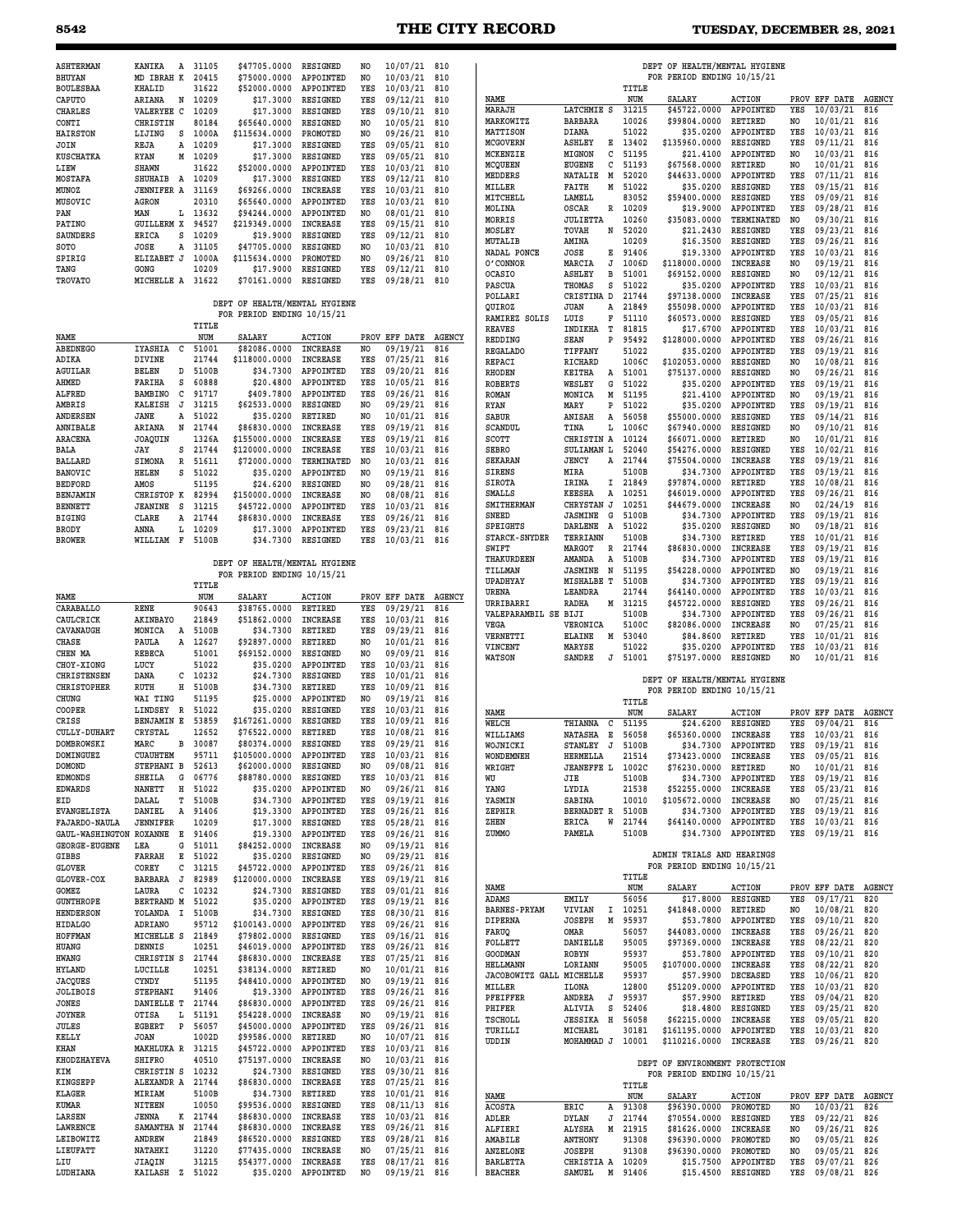| <b>BOGUSKI</b>           | MATEUSZ                      | 91406   | \$15,4500                              | RESIGNED        | YES            | 09/12/21                        | 826           | <b>BOOKMAN</b>        | TIERA<br>М                | 71681          | \$31320.0000                           | RESIGNED      | YES            | 10/07/21                     | 827           |
|--------------------------|------------------------------|---------|----------------------------------------|-----------------|----------------|---------------------------------|---------------|-----------------------|---------------------------|----------------|----------------------------------------|---------------|----------------|------------------------------|---------------|
| <b>BRADSHAW</b>          | TAI'HEID K                   | 56057   | \$24.1300                              | <b>INCREASE</b> | YES            | 09/26/21                        | 826           | <b>BORELLI</b>        | NICHOLAS                  | 70112          | \$40622.0000                           | APPOINTED     | NO             | 10/03/21                     | 827           |
| <b>BRIM</b>              | STEPHANI E                   | 20617   | \$65640.0000                           | INCREASE        | N <sub>O</sub> | 06/29/21                        | 826           | <b>BOSCH</b>          | AMANDA<br>н               | 56058          | \$62215.0000                           | APPOINTED     | YES            | 09/12/21                     | 827           |
| CABRERA, RODRIGU PEDRO   | М                            | 90733   | \$421.6800                             | APPOINTED       | NO.            | 09/26/21                        | 826           | <b>BRAUER</b>         | KEVIN<br>Α                | 70112          | \$40622.0000                           | APPOINTED     | NO             | 10/03/21                     | 827           |
| CADELINA                 | WILLIAM<br>L                 | 91639   | \$618.2400                             | RETIRED         | NO             | 10/01/21                        | 826           | <b>BROUGHTON</b>      | $\, {\bf R}$<br>MICHAEL   | 70112          | \$40622.0000                           | APPOINTED     | NO             | 10/03/21                     | 827           |
| CAGGINO                  | GARY<br>Α                    | 90739   | \$359.8400                             | RETIRED         | NO.            | 10/02/21                        | 826           | CAMBRIA               | <b>STEPHEN</b><br>A       | 70112          | \$40622.0000                           | APPOINTED     | NO             | 10/03/21                     | 827           |
| CALLIES JR               | <b>JOHN</b><br>J             | 22427   | \$78117.0000                           | <b>RETIRED</b>  | N <sub>O</sub> | 10/02/21                        | 826           | CAPOZIELLO            | TAYLOR<br>м               | 10232          | \$24.7300                              | RESIGNED      | YES            | 08/15/21                     | 827           |
| CAMMARATA IV             | <b>ANTHONY</b>               | 91308   | \$96390.0000                           | PROMOTED        | NO             | 09/05/21                        | 826           | CASTILLO              | <b>ROBERT</b><br>Α        | 80633          | \$15.4500                              | RESIGNED      | YES            | 09/16/21                     | 827           |
| CHAN                     | WILLIAM                      | 13632   | \$106023.0000                          | APPOINTED       | NO             | 09/27/21                        | 826           | CEDIE                 | MARCO<br>W                | 70112          | \$40622.0000                           | APPOINTED     | NO             | 10/03/21                     | 827           |
| COOPER                   | MICHAEL                      | 91308   | \$96390.0000                           | PROMOTED        | N <sub>O</sub> | 10/03/21                        | 826           | CENTENO JR            | MICHAEL<br>A              | 10209          | \$17,3000                              | RESIGNED      | YES            | 07/04/21                     | 827           |
|                          |                              |         |                                        |                 | YES            |                                 |               |                       |                           |                |                                        |               | YES            |                              |               |
| <b>CREAMER</b>           | CHRISTOP S                   | 91309   | \$101270.0000                          | RETIRED         |                | 10/01/21                        | 826           | CERCIELLO III         | <b>JOSEPH</b>             | 92510          | \$298.2400                             | RESIGNED      |                | 09/28/21                     | 827           |
| CREAMER                  | CHRISTOP S                   | 91308   | \$89803.0000                           | RETIRED         | NO             | 10/01/21                        | 826           | CHAN                  | <b>JEFFREY</b>            | 70112          | \$40622.0000                           | APPOINTED     | NO             | 10/03/21                     | 827           |
| DANISMAZ                 | <b>ABDULKER</b>              | 20210   | \$65640.0000                           | <b>INCREASE</b> | N <sub>O</sub> | 08/27/21                        | 826           | <b>CHAN</b>           | <b>VICTOR</b>             | 10234          | \$17.5000                              | RESIGNED      | YES            | 09/19/21                     | 827           |
| DERTINGER                | SARA<br>Е                    | 12158   | \$41395.0000                           | APPOINTED       | YES            | 09/26/21                        | 826           | CHITTUMURI            | ISABELLA R                | 10232          | \$24.7300                              | RESIGNED      | YES            | 08/29/21                     | 827           |
| <b>DIBARTOLO</b>         | JOHN<br>Α                    | 91308   | \$96390.0000                           | PROMOTED        | NO             | 09/05/21                        | 826           | CIANCIO               | CHRISTIA                  | 70112          | \$40622.0000                           | APPOINTED     | NO             | 10/03/21                     | 827           |
| FERNANDEZ                | <b>JOSUEL</b>                | 81310   | \$49922.0000                           | RESIGNED        | YES            | 09/14/21                        | 826           | CIPOLLONE             | $\mathbf{P}$<br>MATTHEW   | 10234          | \$17,5000                              | RESIGNED      | YES            | 09/02/21                     | 827           |
| GUNDERMANN               | ALEXANDR L                   | 70811   | \$68886.0000                           | RESIGNED        | NO             | 09/29/21                        | 826           | <b>CISTONE</b>        | <b>JOSEPH</b><br>Α        | 70112          | \$40622.0000                           | APPOINTED     | NO.            | 10/03/21                     | 827           |
| <b>HAIRSTON</b>          | LAURA                        | 10251   | \$46019.0000                           | <b>INCREASE</b> | NO             | 09/26/21                        | 826           | CLAUS                 | CHRISTOP<br>R             | 70112          | \$40622.0000                           | APPOINTED     | NO             | 10/03/21                     | 827           |
| HENRY                    | DARRIN                       | 91308   | \$96390.0000                           | PROMOTED        | NO             | 10/03/21                        | 826           | <b>CLEMENT</b>        | CHRISTOP M                | 70112          | \$40622.0000                           | APPOINTED     | NO.            | 10/03/21                     | 827           |
| HERBA                    | DOMINICK R                   | 91308   | \$96390.0000                           | PROMOTED        | N <sub>O</sub> | 09/05/21                        | 826           | <b>COLEMAN JR</b>     | LAWRENCE J                | 70112          | \$40622.0000                           | APPOINTED     | NO.            | 10/03/21                     | 827           |
|                          |                              |         |                                        |                 |                |                                 |               |                       |                           |                |                                        |               |                |                              |               |
| HUGGINS                  | KELLIS                       | 91308   | \$96390.0000                           | PROMOTED        | NO             | 09/05/21                        | 826           | COLON                 | LUIS<br>A                 | 70112          | \$40622.0000                           | APPOINTED     | NO.            | 10/03/21                     | 827           |
| JONAS                    | MICHAEL<br>F                 | 91516   | \$94070.0000                           | RETIRED         | N <sub>O</sub> | 09/30/21                        | 826           | CONKLIN               | с<br>ANDREW               | 70112          | \$40622.0000                           | APPOINTED     | NO             | 10/03/21                     | 827           |
| <b>KULCSAR</b>           | FRANK                        | 83008   | \$147343.0000                          | <b>INCREASE</b> | N <sub>O</sub> | 09/26/21                        | 826           | CONNOLLY              | MATTHEW<br>R              | 10209          | \$19.9000                              | RESIGNED      | YES            | 09/01/21                     | 827           |
| LAMARCHE                 | ALEJANDR                     | 10124   | \$85002.0000                           | RETIRED         | NO             | 09/30/21                        | 826           | CORA                  | LEAJIER<br>Μ              | 70112          | \$40622.0000                           | APPOINTED     | NO             | 10/03/21                     | 827           |
| LEUNG                    | <b>FRANCES</b><br>Y          | 10015   | \$134014.0000                          | <b>INCREASE</b> | NO             | 09/26/21                        | 826           | CORNEJO               | JORGE<br>Е                | 70112          | \$40622.0000                           | APPOINTED     | NO.            | 10/03/21                     | 827           |
| LOCHNER                  | ERIC<br>P                    | 10015   | \$161682.0000                          | <b>INCREASE</b> | N <sub>O</sub> | 09/26/21                        | 826           | CRUZ II               | DAVID<br>Α                | 70112          | \$40622.0000                           | APPOINTED     | NO.            | 10/03/21                     | 827           |
| LUCCA JR                 | Е<br>MICHAEL                 | 31315   | \$38216.0000                           | RESIGNED        | YES            | 10/07/21                        | 826           | DAVIS                 | TERIN<br>к                | 70112          | \$40622.0000                           | APPOINTED     | NO.            | 10/03/21                     | 827           |
| MADIGAN                  | THOMAS                       | 34190   | \$85409.0000                           | <b>RESIGNED</b> | YES            | 09/27/21                        | 826           | DECICCO               | A<br>MICHAEL              | 70112          | \$83465.0000                           | DISMISSED     | NO.            | 10/03/21                     | 827           |
| MANNA                    | JOHN                         | 91308   | \$96529.0000                           | RETIRED         | NO             | 09/30/21                        | 826           | <b>DEFALCO</b>        | <b>CHARLES</b><br>М       | 70112          | \$40622.0000                           | APPOINTED     | NO.            | 10/03/21                     | 827           |
| MARCHESE                 | <b>BLASE</b><br>J            | 91308   | \$96390.0000                           | PROMOTED        | N <sub>O</sub> | 09/05/21                        | 826           | DELLAMNICA JR         | <b>STEVEN</b><br>J        | 70112          | \$40622.0000                           | APPOINTED     | NO.            | 10/03/21                     | 827           |
| <b>MARTIN</b>            | DANIEL                       | 34202   | \$85646.0000                           | RESIGNED        | NO             | 09/28/21                        | 826           | <b>DEMATTEO</b>       | <b>EDWARD</b><br>N        | 70112          | \$40622.0000                           | APPOINTED     | NO             | 10/03/21                     | 827           |
| <b>MASTER</b>            | MANSI<br>н                   | 20210   | \$65640.0000                           | <b>INCREASE</b> | NO             | 08/27/21                        | 826           | DEMATTI               | MICHAEL                   | 70112          | \$45091.0000                           | APPOINTED     | NO             | 10/03/21                     | 827           |
|                          | LAWRENCE C                   | 91308   |                                        | PROMOTED        |                |                                 |               |                       |                           | 70112          |                                        | APPOINTED     |                |                              |               |
| MCCONNEUGHEY             |                              |         | \$96390.0000                           |                 | N <sub>O</sub> | 09/05/21                        | 826           | DI GIULIO             | DANA<br>N                 |                | \$40622.0000                           |               | NO             | 10/03/21                     | 827           |
| <b>MCKENNA</b>           | SEAN<br>c                    | 70811   | \$58969.0000                           | RESIGNED        | N <sub>O</sub> | 10/01/21                        | 826           | DOLLARD               | TROY<br>S                 | 70112          | \$40622.0000                           | APPOINTED     | NO.            | 10/03/21                     | 827           |
| MIKHAIL                  | <b>REFKA</b><br>М            | 13632   | \$81951.0000                           | APPOINTED       | NO             | 09/26/21                        | 826           | DUNCAN JR JR          | <b>DONALD</b><br>Е        | 70112          | \$40622.0000                           | APPOINTED     | NO             | 10/03/21                     | 827           |
| MOCOMBE                  | MICHAEL<br>D                 | 20210   | \$65640.0000                           | RESIGNED        | N <sub>O</sub> | 09/14/21                        | 826           | DUNN                  | ZACHARY<br>J              | 70112          | \$40622.0000                           | APPOINTED     | NO.            | 10/03/21                     | 827           |
| <b>NAIKEN</b>            | ROY<br>J                     | 90767   | \$396.4000                             | <b>RETIRED</b>  | NO             | 10/01/21                        | 826           | <b>DURON</b>          | <b>ALEXANDE</b>           | 70112          | \$40622.0000                           | APPOINTED     | NO.            | 10/03/21                     | 827           |
| <b>NEUMAN</b>            | <b>SHARON</b>                | 21744   | \$109314.0000                          | RETIRED         | YES            | 09/30/21                        | 826           | <b>EBANKS</b>         | <b>DWAN</b><br>G          | 70112          | \$40622.0000                           | APPOINTED     | NO             | 10/03/21                     | 827           |
| NEUMAN                   | <b>SHARON</b>                | 21538   | \$63865.0000                           | RETIRED         | N <sub>O</sub> | 09/30/21                        | 826           | <b>EPPINGER</b>       | KEITH<br>J                | 70112          | \$40622.0000                           | APPOINTED     | NO             | 10/03/21                     | 827           |
| <b>NORRIS</b>            | <b>RAHEEM</b><br>Е           | 91308   | \$96390.0000                           | PROMOTED        | NO             | 09/05/21                        | 826           | <b>ESPINAL</b>        | NOEL                      | 70112          | \$40622.0000                           | APPOINTED     | N <sub>O</sub> | 10/03/21                     | 827           |
| OEI                      | <b>ANGELA</b>                | 10246   | \$42127.0000                           | RESIGNED        | YES            | 09/17/21                        | 826           | <b>ESPOSITO</b>       | NICHOLAS J                | 70112          | \$40622.0000                           | APPOINTED     | NO             | 10/04/21                     | 827           |
| OLEARY                   | CAITLIN<br>Е                 | 30087   | \$82137.0000                           | <b>INCREASE</b> | YES            | 09/26/21                        | 826           | FELICIANO JR          | <b>IVAN</b>               | 70112          | \$40622.0000                           | APPOINTED     | NO.            | 10/03/21                     | 827           |
|                          |                              |         |                                        |                 |                |                                 |               |                       |                           | 70112          |                                        |               |                |                              |               |
| OLTON                    | DAVID<br>Α                   | 82989   | \$179592.0000                          | <b>INCREASE</b> | N <sub>O</sub> | 09/26/21                        | 826           | FERRAN JR             | WILFREDO                  |                | \$40622.0000                           | APPOINTED     | N <sub>O</sub> | 10/03/21                     | 827           |
| <b>OWENS</b>             | EMMET<br>М                   | 20215   | \$116815.0000                          | RESIGNED        | YES            | 10/07/21                        | 826           | FERREIRA              | JOEL<br>М                 | 70112          | \$40622.0000                           | APPOINTED     | NO             | 10/03/21                     | 827           |
|                          |                              |         |                                        |                 |                |                                 |               | FORD                  | CALEB<br>J                | 90647          | \$37364.0000                           | RESIGNED      | YES            | 09/26/21                     | 827           |
|                          |                              |         | DEPT OF ENVIRONMENT PROTECTION         |                 |                |                                 |               | <b>FUCCIO</b>         | <b>ANTONIO</b><br>G       | 70112          | \$40622.0000                           | APPOINTED     | NO             | 10/03/21                     | 827           |
|                          |                              |         | FOR PERIOD ENDING 10/15/21             |                 |                |                                 |               | <b>FULHAM</b>         | TIMOTHY                   | 70112          | \$40622.0000                           | APPOINTED     | NO.            | 10/03/21                     | 827           |
|                          |                              | TITLE   |                                        |                 |                |                                 |               | GALASSO JR.           | MICHAEL<br>A              | 70112          | \$83465.0000                           | DISMISSED     | NO.            | 10/03/21                     | 827           |
| NAME                     |                              | NUM     | SALARY                                 | <b>ACTION</b>   |                | PROV EFF DATE                   | <b>AGENCY</b> | <b>GEORGE</b>         | MATTHEW<br>G              | 70112          | \$40622.0000                           | APPOINTED     | NO.            | 10/03/21                     | 827           |
| PARUVAPARAMPIL           | <b>JUSTIN</b>                | 91001   | \$64997.0000                           | <b>INCREASE</b> | YES            | 09/26/21                        | 826           |                       |                           |                |                                        |               |                |                              |               |
| PATTON                   | <b>KEVIN</b>                 | 91308   |                                        |                 |                |                                 |               |                       |                           |                | DEPARTMENT OF SANITATION               |               |                |                              |               |
|                          |                              |         | \$96529.0000                           | RETIRED         | NO             | 09/01/21                        | 826           |                       |                           |                |                                        |               |                |                              |               |
|                          |                              |         |                                        |                 |                |                                 |               |                       |                           |                |                                        |               |                |                              |               |
| PERALTA-MOWEN            | COLLEEN<br>G                 | 13651   | \$74160.0000                           | RESIGNED        | NO.            | 10/03/21                        | 826           |                       |                           |                | FOR PERIOD ENDING 10/15/21             |               |                |                              |               |
| PERCIA                   | MICHAEL<br>A                 | 91645   | \$501.9200                             | RESIGNED        | YES            | 09/30/21                        | 826           |                       |                           | TITLE          |                                        |               |                |                              |               |
| PERCIA                   | MICHAEL<br>Α                 | 90767   | \$368.0800                             | RESIGNED        | NO             | 09/30/21                        | 826           | NAME                  |                           | NUM            | SALARY                                 | <b>ACTION</b> |                | PROV EFF DATE                | <b>AGENCY</b> |
| PETERS                   | <b>SHANE</b><br>G            | 91011   | \$54511.0000                           | RESIGNED        | NO             | 10/05/21                        | 826           | GODDARD               | DEREK<br>Α                | 70112          | \$40622.0000                           | APPOINTED     | NO             | 10/03/21                     | 827           |
| QUIGLEY                  | CHRISTOP T                   | 91308   | \$96390.0000                           | PROMOTED        | N <sub>O</sub> | 10/03/21                        | 826           | <b>GONSALVES</b>      | Н<br>RICHARD              | 70112          | \$40622.0000                           | APPOINTED     | NO             | 10/03/21                     | 827           |
| REID                     | ERIC<br>J                    | 91001   | \$64997.0000                           | APPOINTED       | YES            | 09/26/21                        | 826           | GONZALEZ              | Е<br><b>ASHLEY</b>        | 56058          | \$62215.0000                           | RESIGNED      | YES            | 09/26/21                     | 827           |
| RHODES                   | MELISSA                      | 10124   | \$83987.0000                           | <b>INCREASE</b> | NO             | 09/26/21                        | 826           | <b>GRASSO</b>         | <b>SALVATOR</b><br>V      | 70112          | \$40622.0000                           | APPOINTED     | NO             | 10/03/21                     | 827           |
| RIVERA JR.               | JOSE<br>Α                    | 91308   | \$96390.0000                           | PROMOTED        | N <sub>O</sub> | 09/05/21                        | 826           | <b>GREEN JR</b>       | <b>JEROME</b>             | 70112          | \$40622.0000                           | APPOINTED     | NO             | 10/03/21                     | 827           |
| <b>ROBBINS</b>           | <b>JOHN</b><br>Α             | 91308   | \$96390.0000                           | PROMOTED        | NO             | 10/03/21                        | 826           | HAAS                  | DAVID<br>Α                | 70112          | \$40622.0000                           | APPOINTED     | NO.            | 10/03/21                     | 827           |
| <b>RUSSELLO</b>          | <b>JOSEPH</b><br>V           | 91308   | \$96390.0000                           | PROMOTED        | NO             | 10/03/21                        | 826           | <b>HANNING</b>        | EILENE<br>P               | 70112          | \$40622.0000                           | APPOINTED     | NO             | 10/03/21                     | 827           |
|                          | MOHAMMAD A                   | 20113   | \$38930.0000                           | APPOINTED       | N <sub>O</sub> |                                 | 826           |                       |                           | 09963          |                                        | RESIGNED      | YES            |                              | 827           |
| SALAM                    |                              |         |                                        | PROMOTED        | NO             | 09/26/21                        |               | <b>HANSEN</b>         | MONIKA                    |                | \$102000.0000                          | RESIGNED      | N <sub>O</sub> | 09/29/21<br>09/29/21         |               |
| SCHIULAZ                 | DANIEL<br>J                  | 91308   | \$96390.0000                           |                 |                | 09/05/21                        | 826           | <b>HANSEN</b>         | MONIKA                    | 12626          | \$68875.0000                           |               |                |                              | 827           |
| SCHLOSSER                | <b>JANET</b>                 | 10124   | \$62232.0000                           | RETIRED         | NO             | 10/05/21 826                    |               | <b>HASAN</b>          | TAHMINA                   | 1020B          | \$20.7200                              | RESIGNED      | YES            | 09/22/21                     | 827           |
| SHUM                     | GORDON<br>С                  | 20210   | \$66774.0000 RESIGNED                  |                 | NO             | 09/12/21 826                    |               | <b>HASSAN</b>         | MOHAMAD                   | 10234          | \$17.5000                              | RESIGNED      | YES            | 09/19/21 827                 |               |
| SPANO                    | JOSEPH<br>L                  | 91308   | \$96390.0000                           | PROMOTED        | NO.            | 09/05/21 826                    |               | HEADLEY               | SHERARD                   | 71681          | \$41200.0000                           | RESIGNED      | NO             | 10/03/21 827                 |               |
| <b>STAABY</b>            | ROBIN<br>Ŀ                   | 10251   | \$45196.0000                           | RETIRED         | NO.            | 10/01/21 826                    |               | HENRY                 | <b>KENESHA</b>            | 70112          | \$40622.0000                           | APPOINTED     | NO             | 10/03/21                     | 827           |
| STANCZUK                 | Α<br>THOMAS                  | 92610   | \$347.2000                             | RETIRED         | NO.            | 09/30/21 826                    |               | HOLLEY                | JAQUANN A 70112           |                | \$40622.0000                           | APPOINTED     | NO             | 10/03/21 827                 |               |
| TAYLOR                   | DEMETRIU                     | 91722   | \$279.3000                             | RESIGNED        | NO             | 09/24/21 826                    |               | HOLLINGSWORTH         | ELIZABET M                | 70112          | \$40622.0000                           | APPOINTED     | NO             | 10/03/21 827                 |               |
| VANN                     | KIMBERLY                     | 1002A   | \$85244.0000                           | RETIRED         | NO             | 10/01/21 826                    |               | IANNIELLO             | DAVID<br>J                | 70112          | \$40622.0000                           | APPOINTED     | NO             | 10/03/21                     | 827           |
| VELEZ                    | <b>KENNETH</b>               | 91628   | \$478.0000                             | APPOINTED       | NO             | 09/10/21 826                    |               | <b>JEAN-BAPTISTE</b>  | CHRISTOP M                | 70112          | \$40622.0000                           | APPOINTED     | NO             | 10/03/21 827                 |               |
| VOLGARE                  | LAWRENCE T                   | 91309   | \$101350.0000                          | RETIRED         | NO             | 10/01/21                        | 826           | <b>JEAN-LOUIS</b>     | IAN<br>G                  | 70112          | \$40622.0000                           | APPOINTED     | NO             | 10/03/21                     | 827           |
| WICKENHAUSER             | <b>JASON</b><br>М            | 91308   | \$96390.0000                           | PROMOTED        | NO.            | 10/03/21 826                    |               | JIMENEZ               | RAFAEL                    | 70112          | \$40622.0000                           | APPOINTED     | NO             | 10/03/21                     | 827           |
| WILLIAMS                 | AARON                        | A 12626 | \$31.5200                              | INCREASE        | NO             | 08/22/21 826                    |               | <b>KAISER</b>         | <b>JEFFREY K</b>          | 70112          | \$40622.0000                           | APPOINTED     | NO             | 10/03/21 827                 |               |
| WILLIAMSEN               | JULIA<br>G                   | 10234   | \$15.0000                              | RESIGNED        | YES            | 10/03/21 826                    |               | KAM                   | KATHERIN S                | 10232          | \$24.7300                              | RESIGNED      | YES            | 09/26/21                     | 827           |
| YAGER                    | TIMOTHY<br>C                 | 91314   | \$75587.0000                           | RETIRED         | YES            | 09/01/21 826                    |               | <b>KEARNEY</b>        | JOSEPH<br>D               | 70112          | \$35116.0000                           | DECREASE      | NO             | 05/16/16                     | 827           |
|                          |                              |         |                                        |                 | NO             |                                 |               | KEEN                  |                           |                |                                        |               | NO             | 10/03/21 827                 |               |
| YAGER                    | TIMOTHY<br>$\mathbf{C}$      | 91011   | \$60017.0000                           | RETIRED         |                | 09/01/21 826                    |               |                       | VICTOR<br>L               | 70112          | \$40622.0000                           | APPOINTED     |                |                              |               |
| YANG                     | LANA                         | C 30087 | \$87763.0000 RESIGNED                  |                 |                | YES 09/26/21 826                |               | KIM                   | <b>BENJAMIN S</b>         | 70112          | \$40622.0000                           | APPOINTED     | NO             | 10/03/21                     | 827           |
|                          |                              |         |                                        |                 |                |                                 |               | KOLB                  | BRIAN<br>G                | 70112          | \$40622.0000                           | APPOINTED     | NO.            | 10/03/21                     | 827           |
|                          |                              |         | DEPARTMENT OF SANITATION               |                 |                |                                 |               | KOZLOWSKI             | J<br><b>STEVEN</b>        | 70112          | \$40622.0000                           | APPOINTED     | NO             | 10/03/21                     | 827           |
|                          |                              |         | FOR PERIOD ENDING 10/15/21             |                 |                |                                 |               | LASPINA               | JOSEPH                    | 70112          | \$40622.0000                           | APPOINTED     | NO             | 10/03/21                     | 827           |
|                          |                              | TITLE   |                                        |                 |                |                                 |               | LEID                  | URY<br>к                  | 70112          | \$40622.0000                           | APPOINTED     | NO.            | 10/03/21 827                 |               |
| NAME                     |                              | NUM     | SALARY                                 | <b>ACTION</b>   |                | PROV EFF DATE AGENCY            |               | LETT                  | RONALD                    | A 70112        | \$40622.0000                           | APPOINTED     | NO             | 10/03/21 827                 |               |
| AGNEW                    | s<br>ANDREW                  | 70112   | \$40622.0000                           | APPOINTED       | NO             | 10/03/21                        | 827           | LIVINGSTON            | <b>JERMAINE T</b>         | 70112          | \$40622.0000                           | APPOINTED     | NO             | 10/03/21                     | 827           |
| ALAIMO                   | s<br><b>ANGELO</b>           | 70112   | \$40622.0000                           | APPOINTED       | NO.            | 10/05/21 827                    |               | MALDONADO             | Α<br>JOSE                 | 70112          | \$40622.0000                           | APPOINTED     | NO             | 10/03/21                     | 827           |
| ALEMAN                   | DAMIEN                       | 70112   | \$40622.0000                           | APPOINTED       | NO             | 10/03/21 827                    |               | MALONE                | PATRICK B                 | 70112          | \$40622.0000                           | APPOINTED     | NO             | 10/03/21                     | 827           |
| ALOZIE                   | DAVID<br>0                   | 70112   | \$40622.0000                           | APPOINTED       | NO             | 10/03/21 827                    |               | MALTESE               | NICOLAS<br>C              | 10232          | \$24.7300                              | RESIGNED      | YES            | 09/19/21                     | 827           |
| ANDREJR                  | ARSENE                       | 70112   | \$40622.0000                           | APPOINTED       | NO             | 10/03/21 827                    |               | MANNA                 | MICHAEL                   | 70112          | \$40622.0000                           | APPOINTED     | NO.            | 10/03/21 827                 |               |
|                          |                              |         |                                        |                 |                |                                 |               |                       |                           |                |                                        |               |                |                              |               |
| AVENA                    | MARC                         | J 70112 | \$40622.0000                           | APPOINTED       | NO.            | 10/03/21 827                    |               | MANNINO               | ANTHONY J                 | 70112          | \$40622.0000                           | APPOINTED     | NO             | 10/03/21                     | 827           |
| AVILEZ                   | <b>IVAN</b><br>R             | 70112   | \$40622.0000                           | APPOINTED       | NO             | 10/05/21 827                    |               | MANUEL IV             | <b>BENNIE</b><br>с        | 70112          | \$40622.0000                           | APPOINTED     | NO             | 10/03/21                     | 827           |
| BAEZ                     | RAUL<br>Ι.                   | 70112   | \$40622.0000                           | APPOINTED       | NO             | 10/03/21 827                    |               | MARK                  | J<br>ODETTE               | 70112          | \$40622.0000                           | APPOINTED     | NO             | 10/03/21 827                 |               |
| <b>BALLESTER</b>         | <b>IVAN</b>                  | 70112   | \$40622.0000                           | APPOINTED       | NO             | 10/03/21 827                    |               | MARTYN                | PATRICK                   | 70112          | \$40622.0000                           | APPOINTED     | NO             | 10/03/21 827                 |               |
| <b>BARRERA</b>           | PABLO<br>с                   | 70112   | \$40622.0000                           | APPOINTED       | NO             | 10/03/21 827                    |               | MASSA                 | PAUL                      | 70112          | \$40622.0000                           | APPOINTED     | NO             | 10/03/21                     | 827           |
| BARRY                    | MARLIATO                     | 10232   | \$24.7300                              | RESIGNED        | YES            | 09/26/21 827                    |               | MATIAS                | RICHARD S                 | 70112          | \$40622.0000                           | APPOINTED     | NO             | 10/03/21 827                 |               |
| <b>BAUMAN</b>            | CHRISTOP J 70112             |         | \$40622.0000                           | APPOINTED       | NO             | 10/03/21 827                    |               | MATTHEWS              | CHARLES<br>Е              | 70112          | \$40622.0000                           | APPOINTED     | NO             | 10/03/21                     | 827           |
|                          |                              |         |                                        |                 |                |                                 |               | MCCRAE                | MARGARET A                | 70112          | \$40622.0000                           | DECREASE      | NO             | 10/03/21                     | 827           |
|                          |                              |         | DEPARTMENT OF SANITATION               |                 |                |                                 |               | MCGRISKEN             | DANIEL<br>P               | 70112          | \$40622.0000                           | APPOINTED     | NO             | 10/03/21 827                 |               |
|                          |                              |         | FOR PERIOD ENDING 10/15/21             |                 |                |                                 |               | MCGRISKEN             | <b>RYAN</b><br>м          | 70112          | \$40622.0000                           | APPOINTED     | NO             | 10/03/21                     | 827           |
|                          |                              | TITLE   |                                        |                 |                |                                 |               | MIRICAPILLO JR        | JOHN                      | 70112          | \$40622.0000                           | APPOINTED     | NO.            | 10/03/21 827                 |               |
| NAME                     |                              | NUM     |                                        |                 |                |                                 |               |                       |                           |                |                                        |               | YES            |                              |               |
|                          |                              |         | <b>SALARY</b>                          | <b>ACTION</b>   |                | PROV EFF DATE AGENCY            |               | MOHAMMED              | RHESA                     | R 91719        | \$298.2400                             | APPOINTED     |                | 10/01/21 827                 |               |
| <b>BEEHLER</b><br>BLUMER | GREGORY J<br>MICHAEL C 70112 | 70112   | \$40622.0000<br>\$40622.0000 APPOINTED | APPOINTED       | NO             | 10/03/21 827<br>NO 10/03/21 827 |               | MOLINA IV<br>MONTAGNA | GEORGE<br><b>GIROLAMO</b> | 70112<br>70112 | \$40622.0000<br>\$40622.0000 APPOINTED | APPOINTED     | NO<br>NO       | 10/03/21 827<br>10/03/21 827 |               |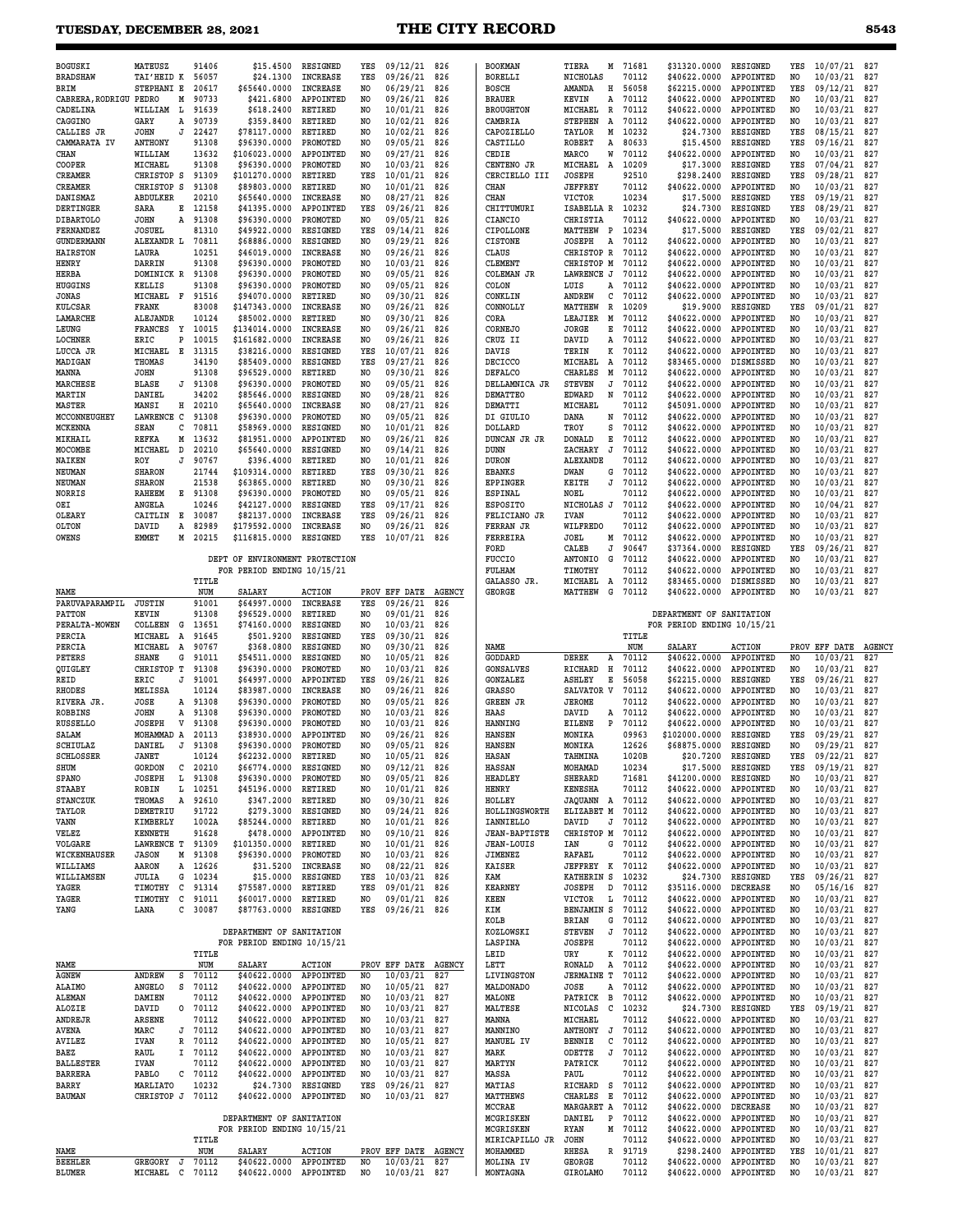### **8544 THE CITY RECORD TUESDAY, DECEMBER 28, 2021**

**SOLANO-REED JORDAN J 22316 \$57078.0000 APPOINTED YES 09/26/21 841**

\$95016.0000 RESIGNED

| MONTI<br><b>MORGAN</b>         | WILLIAM<br><b>MATTHEW</b>     | $\mathbf{F}$<br>т | 91769<br>70112 | \$474.0400<br>\$40622.0000                             | PROMOTED<br>APPOINTED        | NO<br>NO.  | 08/22/21<br>10/03/21         | 827<br>827    | <b>ESKREIS-NELSON</b><br><b>FREESE</b> | RAE<br>T.<br>OKSANA                 | 0667A<br>40523   | \$54.9300<br>\$76198.0000                           | RESIGNED<br>INCREASE               | YES<br>N <sub>O</sub> | 10/04/21<br>10/03/21         | 836<br>836           |
|--------------------------------|-------------------------------|-------------------|----------------|--------------------------------------------------------|------------------------------|------------|------------------------------|---------------|----------------------------------------|-------------------------------------|------------------|-----------------------------------------------------|------------------------------------|-----------------------|------------------------------|----------------------|
| MULROY                         | <b>JAMES</b>                  | J                 | 70112          | \$40622.0000                                           | APPOINTED                    | NO         | 10/03/21                     | 827           | FRIAS                                  | YANIA                               | 1002A            | \$97869.0000                                        | RESIGNED                           | NO                    | 10/03/21                     | 836                  |
|                                |                               |                   |                | DEPARTMENT OF SANITATION<br>FOR PERIOD ENDING 10/15/21 |                              |            |                              |               |                                        |                                     |                  | DEPARTMENT OF FINANCE<br>FOR PERIOD ENDING 10/15/21 |                                    |                       |                              |                      |
| NAME                           |                               |                   | TITLE<br>NUM   | <b>SALARY</b>                                          | <b>ACTION</b>                |            | PROV EFF DATE                | <b>AGENCY</b> | NAME                                   |                                     | TITLE<br>NUM     | <b>SALARY</b>                                       | <b>ACTION</b>                      |                       | PROV EFF DATE                | AGENCY               |
| MURPHY                         | <b>ROBERT</b>                 | W                 | 70112          | \$40622.0000                                           | APPOINTED                    | NO.        | 10/03/21                     | 827           | HAAG                                   | с<br>EDWARD                         | 0667A            | \$54.9300                                           | RESIGNED                           | YES                   | 10/04/21                     | 836                  |
| <b>MYERS</b>                   | LOGAN                         | Α                 | 70112          | \$40622.0000                                           | APPOINTED                    | NO         | 10/03/21                     | 827           | HIRSCH-HORLICK                         | LINDA                               | 0667A            | \$54.9300                                           | RESIGNED                           | YES                   | 10/04/21                     | 836                  |
| NOBRIGA                        | NICHOLAS J                    |                   | 70112          | \$40622.0000                                           | APPOINTED                    | NO         | 10/03/21                     | 827           | ISLAM                                  | NAZIR<br>U                          | 40523            | \$64415.0000                                        | RESIGNED                           | N <sub>O</sub>        | 10/01/21                     | 836                  |
| NOEL JR                        | MICHAEL                       | т                 | 70112          | \$40622.0000                                           | <b>DECREASE</b>              | NO         | 10/03/21                     | 827           | LAROSE                                 | TIMOTHY<br>J                        | 30085            | \$125681.0000                                       | RETIRED                            | NO                    | 09/28/21                     | 836                  |
| <b>NORIEGA</b>                 | MARGARIT M                    |                   | 70112          | \$40622.0000                                           | APPOINTED                    | NO         | 10/03/21                     | 827           | MAIELLANO                              | GIOIA<br>М                          | 0667A            | \$54.9300                                           | RESIGNED                           | YES                   | 10/04/21                     | 836                  |
| O' CONNOR<br>OPPEDISANO        | KEVIN<br><b>ROBERTO</b>       | P                 | 70112<br>70112 | \$40622.0000<br>\$40622.0000                           | APPOINTED<br>APPOINTED       | NO.<br>NO. | 10/03/21<br>10/03/21         | 827<br>827    | MELIS<br>MILBAUER                      | DEMETRIO G<br>PAUL                  | 0667A<br>0667A   | \$54.9300<br>\$54.9300                              | RESIGNED<br>RESIGNED               | YES<br>YES            | 10/04/21<br>10/04/21         | 836<br>836           |
| ORTIZ                          | ASHLEY                        | N                 | 10234          | \$17.5000                                              | RESIGNED                     | YES        | 08/19/21                     | 827           | <b>MYERS</b>                           | CIARA<br>S                          | 10251            | \$41848.0000                                        | RESIGNED                           | NO.                   | 10/08/21                     | 836                  |
| ORTIZ                          | MICHAEL                       | s                 | 70112          | \$40622.0000                                           | APPOINTED                    | NO         | 10/03/21                     | 827           | RAND                                   | G<br><b>ELEANOR</b>                 | 0667A            | \$54.9300                                           | RESIGNED                           | YES                   | 10/04/21                     | 836                  |
| PACHECO                        | FRANZ                         | s                 | 70112          | \$40622.0000                                           | APPOINTED                    | NO.        | 10/05/21                     | 827           | <b>RIVERA</b>                          | CHRIS<br>A                          | 1008B            | \$84254.0000                                        | DECEASED                           | YES                   | 10/03/21                     | 836                  |
| PALAIO JR                      | PAUL                          | G                 | 70112          | \$40622.0000                                           | APPOINTED                    | NO         | 10/03/21                     | 827           | <b>RIVERA</b>                          | CHRIS<br>A                          | 10251            | \$40629.0000                                        | <b>DECEASED</b>                    | NO.                   | 10/03/21                     | 836                  |
| PANNONE                        | <b>JESSICA A</b>              |                   | 10209          | \$16.3500                                              | RESIGNED                     | YES        | 09/26/21                     | 827           | <b>ROBINSON</b>                        | CASSANDR                            | 82994            | \$115008.0000                                       | RETIRED                            | NO                    | 04/30/21                     | 836                  |
| PANZUTO JR                     | <b>GIULIO</b>                 | F                 | 70112          | \$40622.0000                                           | APPOINTED                    | NO         | 10/03/21                     | 827           | ROTHSCHILD                             | RENEE<br>s                          | 0667A            | \$54.9300                                           | RESIGNED                           | YES                   | 10/04/21                     | 836                  |
| PARKER                         | REGINALD J                    |                   | 70112          | \$40622.0000                                           | APPOINTED                    | NO         | 10/03/21                     | 827           | RUMALA                                 | <b>DOROTHY</b>                      | 40523            | \$81826.0000                                        | <b>RESIGNED</b>                    | NO.                   | 10/05/21                     | 836                  |
| PAUL                           | PRIYANKA K                    |                   | 10209          | \$17.3000                                              | RESIGNED                     | YES        | 09/01/21                     | 827           | <b>SILVER</b>                          | MADELINE                            | 0667A            | \$54.9300                                           | RESIGNED                           | YES                   | 10/04/21                     | 836                  |
| PEGUERO<br>PEREZ               | <b>JUAN</b><br>MICHAEL        | М<br>$\mathbf{A}$ | 70112<br>70112 | \$40622.0000<br>\$40622.0000                           | RESIGNED<br>APPOINTED        | NO<br>NO.  | 09/12/21<br>10/03/21         | 827<br>827    | TAVERAS<br>THOMAS                      | ANGIE<br><b>SHARAH</b><br>K         | 40523<br>0667A   | \$76198.0000<br>\$54.9300                           | <b>INCREASE</b><br>RESIGNED        | NO.<br>YES            | 10/03/21<br>10/04/21         | 836<br>836           |
| PERINUZZI                      | SEAN                          | Е                 | 70112          | \$40622.0000                                           | APPOINTED                    | NO         | 10/03/21                     | 827           | TORRES                                 | TERCELIN A                          | 30315            | \$108784.0000                                       | <b>INCREASE</b>                    | NO                    | 09/26/21                     | 836                  |
| PINEIRO                        | <b>STEVEN</b>                 |                   | 70112          | \$40622.0000                                           | APPOINTED                    | NO         | 10/03/21                     | 827           | VIRUET                                 | <b>SHANET</b>                       | 0667A            | \$53.9400                                           | RESIGNED                           | YES                   | 10/04/21                     | 836                  |
| PINK                           | GIRBAUD                       | J                 | 70112          | \$40622.0000                                           | APPOINTED                    | NO.        | 10/03/21                     | 827           |                                        |                                     |                  |                                                     |                                    |                       |                              |                      |
| POTAPOVA                       | MARGARIT                      |                   | 10232          | \$24.7300                                              | RESIGNED                     | YES        | 08/22/21                     | 827           |                                        |                                     |                  | DEPARTMENT OF TRANSPORTATION                        |                                    |                       |                              |                      |
| <b>RAMOS</b>                   | <b>RICARDO</b>                |                   | 70112          | \$40622.0000                                           | APPOINTED                    | NO         | 10/03/21                     | 827           |                                        |                                     |                  | FOR PERIOD ENDING 10/15/21                          |                                    |                       |                              |                      |
| RAUH                           | <b>JOHN</b>                   | м                 | 70112          | \$40622.0000                                           | APPOINTED                    | NO.        | 10/03/21                     | 827           |                                        |                                     | TITLE            |                                                     |                                    |                       |                              |                      |
| REID                           | <b>BRIAN</b><br><b>DEXTER</b> | c                 | 70112<br>70112 | \$40622.0000                                           | APPOINTED<br><b>DECREASE</b> | NO         | 10/03/21<br>10/03/21         | 827           | NAME                                   |                                     | NUM              | <b>SALARY</b><br>\$125000.0000                      | <b>ACTION</b><br>APPOINTED         |                       | PROV EFF DATE<br>10/03/21    | <b>AGENCY</b><br>841 |
| REID<br><b>RESTIVO</b>         | THEONE                        |                   | 70112          | \$40622.0000<br>\$40622.0000                           | <b>DECREASE</b>              | NO<br>NO.  | 10/03/21                     | 827<br>827    | AHMED<br>AHMED                         | ABIR<br>RABBI                       | 95713<br>95710   | \$125000.0000                                       | APPOINTED                          | YES<br>YES            | 10/03/21                     | 841                  |
| RHEA                           | VAUGHN                        |                   | 70112          | \$40622.0000                                           | APPOINTED                    | NO.        | 10/03/21                     | 827           | ALOCCI                                 | <b>STEFANO</b>                      | 91529            | \$59253.0000                                        | <b>RETIRED</b>                     | NO.                   | 10/01/21                     | 841                  |
| RIVERA                         | AL                            | M                 | 70112          | \$40622.0000                                           | APPOINTED                    | NO         | 10/03/21                     | 827           | ANTONY                                 | ABRAHAM                             | 90642            | \$36184.0000                                        | APPOINTED                          | YES                   | 09/26/21                     | 841                  |
| RIVERA                         | DANIEL                        |                   | 70112          | \$40622.0000                                           | APPOINTED                    | NO.        | 10/03/21                     | 827           | ARANA                                  | <b>BERNARDO</b>                     | 90692            | \$22.7342                                           | APPOINTED                          | YES                   | 09/30/21                     | 841                  |
| RODITI                         | LIRAN                         |                   | 70112          | \$40622.0000                                           | APPOINTED                    | NO.        | 10/03/21                     | 827           | <b>AVVENTO</b>                         | PETER<br>L                          | 31626            | \$55000.0000                                        | <b>INCREASE</b>                    | YES                   | 09/26/21                     | 841                  |
| RODRIGUEZ                      | ANWAR                         | Α                 | 70112          | \$40622.0000                                           | APPOINTED                    | NO         | 10/03/21                     | 827           | BAITY                                  | RUTH                                | 22316            | \$90039.0000                                        | RETIRED                            | NO.                   | 10/01/21                     | 841                  |
| RODRIGUEZ                      | <b>BERNARDO N</b>             |                   | 70112          | \$40622.0000                                           | APPOINTED                    | NO         | 10/03/21                     | 827           | <b>BARRETT</b>                         | IKIJAH<br>s                         | 90692            | \$22.7342                                           | APPOINTED                          | YES                   | 09/30/21                     | 841                  |
| RODRIGUEZ                      | DANIEL                        | $\mathbf{P}$      | 70112          | \$40622.0000                                           | APPOINTED                    | NO.        | 10/03/21                     | 827           | <b>BASTERI</b>                         | FRANCO                              | 90692            | \$54549.0000                                        | <b>INCREASE</b>                    | YES                   | 03/14/21                     | 841                  |
| ROMEO                          | <b>VICTOR</b>                 |                   | 70112          | \$40622.0000                                           | APPOINTED                    | NO         | 10/03/21                     | 827           | <b>BERMUDEZ</b>                        | PHILLIP                             | 90642            | \$36184.0000                                        | APPOINTED                          | YES                   | 10/03/21                     | 841                  |
| <b>ROSADO</b>                  | ARMANDO L                     |                   | 70112          | \$40622.0000                                           | APPOINTED                    | NO         | 10/03/21                     | 827           | <b>BLAKE</b>                           | WESLEY<br>A                         | 90642            | \$36184.0000                                        | APPOINTED                          | YES                   | 09/26/21                     | 841                  |
| <b>RUBERTO</b><br><b>RUSSO</b> | RAFFAELE A<br><b>ALFONSE</b>  |                   | 70112<br>70112 | \$40622.0000<br>\$40622.0000                           | APPOINTED<br>RESIGNED        | NO<br>NO   | 10/03/21<br>09/15/21         | 827<br>827    | <b>BLYDEN</b><br><b>BOYD</b>           | HIPOLITO<br>TIFINY                  | 90692<br>90692   | \$54549.0000<br>\$54549.0000                        | <b>INCREASE</b><br><b>INCREASE</b> | YES<br>YES            | 03/14/21<br>09/23/21         | 841<br>841           |
| <b>RUSSO</b>                   | VINCENT                       | F                 | 70112          | \$40622.0000                                           | APPOINTED                    | NO         | 10/03/21                     | 827           | CASALDUC                               | <b>JERRY</b>                        | 90692            | \$26.1500                                           | <b>DECREASE</b>                    | YES                   | 10/03/21                     | 841                  |
| SAVOCA                         | <b>JAMES</b>                  | v                 | 70112          | \$40622.0000                                           | APPOINTED                    | NO         | 10/03/21                     | 827           | CATAPANO                               | ANDRE                               | 22316            | \$65640.0000                                        | RETIRED                            | NO.                   | 10/01/21                     | 841                  |
| SCOTTO D'ABUSCO                | VINCENZO                      |                   | 70112          | \$40622.0000                                           | APPOINTED                    | NO.        | 10/03/21                     | 827           | CHATMON                                | KHALILAH F                          | 31715            | \$45210.0000                                        | APPOINTED                          | YES                   | 09/26/21                     | 841                  |
| <b>SEAGRIFF</b>                | <b>STEPHEN</b>                |                   | A 70112        | \$40622.0000                                           | APPOINTED                    | NO         | 10/03/21                     | 827           | CHO                                    | ALEX                                | 92472            | \$399.6800                                          | RETIRED                            | NO                    | 10/05/21                     | 841                  |
| SELLITTI                       | <b>STEVEN</b>                 | Α                 | 70112          | \$40622.0000                                           | APPOINTED                    | NO         | 10/03/21                     | 827           | <b>DEFANO</b>                          | <b>JOHN</b><br>Е                    | 90904            | \$73812.0000                                        | DECEASED                           | NO.                   | 09/27/21                     | 841                  |
| SIMINERI                       | <b>STEVEN</b>                 | G                 | 70112          | \$40622.0000                                           | APPOINTED                    | NO.        | 10/03/21                     | 827           | <b>DOWETT</b>                          | <b>ANTHONY</b>                      | 90692            | \$22.7342                                           | APPOINTED                          | YES                   | 09/30/21                     | 841                  |
| SINGH                          | MANDIP                        |                   | 70112          | \$40622.0000                                           | APPOINTED                    | NO         | 10/03/21                     | 827           | <b>DRAPER</b>                          | <b>JOHN</b><br>R                    | 92472            | \$399.6800                                          | RETIRED                            | NO.                   | 10/09/21                     | 841                  |
| SKIPPER                        | TONY                          | A<br>J            | 70112          | \$40622.0000                                           | APPOINTED                    | NO         | 10/03/21                     | 827           | DUAN                                   | YONGLI                              | 10050            | \$176146.0000                                       | PROMOTED                           | NO<br>YES             | 08/22/21                     | 841                  |
| SMALLS<br><b>STEELE</b>        | EDWARD<br>LAVEROUI            |                   | 70112<br>70112 | \$40622.0000<br>\$40622.0000                           | APPOINTED<br>APPOINTED       | NO.<br>NO. | 10/03/21<br>10/03/21         | 827<br>827    | FARACI                                 | <b>SALVATOR</b>                     | 90692            | \$22.7342                                           | APPOINTED                          |                       | 09/30/21                     | 841                  |
| <b>STRANO</b>                  | KEITH                         | Α                 | 70112          | \$40622.0000                                           | APPOINTED                    | NO         | 10/03/21                     | 827           |                                        |                                     |                  | DEPARTMENT OF TRANSPORTATION                        |                                    |                       |                              |                      |
| <b>SUAREZ</b>                  | <b>JAMIEN</b>                 | N                 | 70112          | \$40622.0000                                           | APPOINTED                    | NO         | 10/03/21                     | 827           |                                        |                                     |                  | FOR PERIOD ENDING 10/15/21                          |                                    |                       |                              |                      |
| SUM                            | WING                          | F                 | 70112          | \$40622.0000                                           | APPOINTED                    | NO.        | 10/03/21                     | 827           |                                        |                                     | TITLE            |                                                     |                                    |                       |                              |                      |
| TANG                           | DAVID                         |                   | 70112          | \$40622.0000                                           | APPOINTED                    | NO         | 10/03/21                     | 827           | NAME                                   |                                     | NUM              | SALARY                                              | <b>ACTION</b>                      |                       | PROV EFF DATE                | <b>AGENCY</b>        |
|                                |                               |                   |                |                                                        |                              |            |                              |               | FORD                                   | CALEB<br>J                          | 90692            | \$26.1500                                           | APPOINTED                          | YES                   | 09/26/21                     | 841                  |
|                                |                               |                   |                | DEPARTMENT OF SANITATION                               |                              |            |                              |               | FRANCIS                                | ALLAN                               | 90642            | \$36184.0000                                        | APPOINTED                          | YES                   | 10/03/21                     | 841                  |
|                                |                               |                   |                | FOR PERIOD ENDING 10/15/21                             |                              |            |                              |               | FRANCOIS                               | MATHIEU<br>R                        | 40910            | \$64415.0000                                        | <b>RESIGNED</b>                    | NO.                   | 08/04/21                     | 841                  |
|                                |                               |                   | TITLE          |                                                        |                              |            |                              |               | FRAZER                                 | <b>JENNETTE M</b>                   | 10124            | \$73006.0000                                        | <b>INCREASE</b>                    | NO.                   | 08/22/21                     | 841                  |
| NAME<br>TARAN                  | MICHAEL J                     |                   | NUM<br>70112   | SALARY<br>\$40622.0000                                 | <b>ACTION</b><br>APPOINTED   | PROV<br>NO | EFF DATE<br>10/03/21 827     | <b>AGENCY</b> | FUENTES<br>GOMEZ                       | <b>KAREN</b><br>М<br><b>ALFREDO</b> | 10124<br>35007   | \$71674.0000<br>\$33019.0000                        | INCREASE<br>RESIGNED               | NO<br>YES             | 09/26/21<br>10/02/21         | 841<br>841           |
| TAYLOR                         | CHARLES                       | J                 | 70112          | \$83465.0000                                           | DISMISSED                    | NO         | 09/29/21 827                 |               | <b>GUERRIERO</b>                       | JAMES                               | $J$ 91352        | \$114869.0000                                       | RETIRED                            | NO                    | 10/01/21 841                 |                      |
| TAYLOR                         | ROSS                          |                   | 70112          | \$40622.0000                                           | APPOINTED                    | NO         | 10/03/21 827                 |               | GUSKIND                                | SCOTT<br>Е                          | 91556            | \$57875.0000                                        | DISMISSED                          | N0                    | 10/01/21 841                 |                      |
| <b>TESORIERO</b>               | STEPHEN A                     |                   | 70112          | \$40622.0000                                           | APPOINTED                    | NO         | 10/03/21 827                 |               | HAMADA                                 | ABDEL                               | 1002D            | \$104350.0000                                       | RETIRED                            | NO.                   | 10/01/21                     | 841                  |
| THOMPSON                       | JOHN                          | J                 | 70112          | \$40622.0000                                           | APPOINTED                    | NO         | 10/03/21 827                 |               | HOQUE                                  | TASNUVA                             | 10209            | \$17.3000                                           | RESIGNED                           | YES                   | 06/20/21 841                 |                      |
| TORTORELLA                     | CHRISTOP C                    |                   | 70112          | \$40622.0000                                           | APPOINTED                    | NO         | 10/03/21 827                 |               | HUTCHINSON                             | <b>BLAIR</b>                        | A 56058          | \$62215.0000                                        | RESIGNED                           | YES                   | 09/21/21 841                 |                      |
| TREIJS                         | <b>JESSICA T</b>              |                   | 10232          | \$24.7300                                              | RESIGNED                     | YES        | 09/26/21 827                 |               | <b>JAMES</b>                           | MELITA<br>R                         | 8300B            | \$119129.0000                                       | RETIRED                            | N <sub>O</sub>        | 10/02/21                     | 841                  |
| TUCKER<br>VASQUEZ              | OMAR<br>JOSEPH                | s                 | 70112<br>70112 | \$40622.0000<br>\$40622.0000                           | APPOINTED<br>APPOINTED       | NO         | 10/03/21 827<br>10/03/21 827 |               | <b>JOHNSON</b><br>JOSEPH-HAMILTON      | DEVIN<br>Α<br>MONIQUE               | 90692<br>1002D   | \$22.7342<br>\$99917.0000                           | APPOINTED<br>INCREASE              | YES                   | 09/30/21 841<br>09/26/21 841 |                      |
| VELAZQUEZ                      | FRANKIE                       | L<br>J            | 70112          | \$40622.0000                                           | APPOINTED                    | NO<br>NO   | 10/03/21 827                 |               | <b>KANEVSKY</b>                        | A<br>LEE<br>R                       | 90910            | \$51317.0000                                        | TERMINATED                         | NO<br>N0              | 10/02/21 841                 |                      |
| VELEZ                          | <b>IVAN</b>                   | J                 | 70112          | \$40622.0000                                           | APPOINTED                    | NO         | 10/03/21 827                 |               | KAUR                                   | <b>SANDEEP</b>                      | 95712            | \$125000.0000                                       | APPOINTED                          | YES                   | 10/06/21 841                 |                      |
| VENTURINO-HOLLE JAMES          |                               | J                 | 70112          | \$40622.0000                                           | APPOINTED                    | NO         | 10/03/21 827                 |               | KHALID                                 | HASEEB                              | 22306            | \$49328.0000                                        | APPOINTED                          | YES                   | 10/03/21 841                 |                      |
| WALSH                          | EDWARD                        | M                 | 70112          | \$40622.0000                                           | APPOINTED                    | NO.        | 10/03/21 827                 |               | KOBETS                                 | MICHAEL                             | 20310            | \$75780.0000                                        | RETIRED                            | NO                    | 10/05/21 841                 |                      |
| <b>WATKINS</b>                 | <b>JENNIFER C</b>             |                   | 80633          | \$15.4500                                              | RESIGNED                     | YES        | 09/18/21 827                 |               | KUANG                                  | YI ZONG                             | 13633            | \$63860.0000                                        | INCREASE                           | YES                   | 08/22/21 841                 |                      |
| WEST                           | ERIC                          |                   | 70112          | \$40622.0000                                           | APPOINTED                    | NO         | 10/05/21 827                 |               | LEE                                    | SANDRA                              | 1002C            | \$86757.0000                                        | INCREASE                           | NO                    | 09/26/21 841                 |                      |
| YASUOKA                        | ANNA                          |                   | 10234          | \$17.5000                                              | RESIGNED                     | YES        | 09/19/21 827                 |               | LIBERT                                 | KYONA                               | A 90692          | \$22.7300                                           | APPOINTED                          | YES                   | 10/08/21 841                 |                      |
| ZORRILLA                       | EDWIN                         |                   | 70112          | \$40622.0000                                           | APPOINTED                    | NO.        | 10/03/21 827                 |               | LOPICCOLO                              | ANDREW                              | L 31626          | \$55000.0000                                        | <b>INCREASE</b>                    | YES                   | 09/26/21 841                 |                      |
|                                |                               |                   |                |                                                        |                              |            |                              |               | LORENZO JR                             | <b>JOSEPH</b>                       | 22316            | \$81809.0000                                        | RETIRED                            | NO.                   | 10/01/21 841                 |                      |
|                                |                               |                   |                | BUSINESS INTEGRITY COMMISSION                          |                              |            |                              |               | LORENZO JR                             | <b>JOSEPH</b>                       | 31715            | \$53930.0000                                        | RETIRED                            | NO.                   | 10/01/21 841                 |                      |
|                                |                               |                   | TITLE          | FOR PERIOD ENDING 10/15/21                             |                              |            |                              |               | MAGENTA<br>MAGESH                      | DANIEL<br><b>BANUREKH</b>           | A 90692<br>1005D | \$54549.0000<br>\$143422.0000                       | INCREASE<br>PROMOTED               | YES<br>NO.            | 03/14/21 841<br>08/22/21 841 |                      |
| NAME                           |                               |                   | NUM            | SALARY                                                 | <b>ACTION</b>                |            | PROV EFF DATE AGENCY         |               | MARTINO                                | с<br>RYAN                           | 90910            | \$51317.0000                                        | APPOINTED                          | YES                   | 10/03/21 841                 |                      |
| <b>BAUER</b>                   | JACQUELI T 56057              |                   |                | \$38333.0000                                           | RESIGNED                     | YES        | 10/01/21 831                 |               | MCCABE                                 | CHRISTIN L                          | 12158            | \$58618.0000                                        | INCREASE                           | NO.                   | 09/26/21 841                 |                      |
|                                |                               |                   |                |                                                        |                              |            |                              |               | MCKENZIE II                            | THOMAS<br>Е                         | 92406            | \$380.6400                                          | DISMISSED                          | NO.                   | 09/24/21                     | 841                  |
|                                |                               |                   |                | DEPARTMENT OF FINANCE                                  |                              |            |                              |               | ORNAS                                  | R<br>JOHN                           | 12200            | \$41697.0000                                        | RESIGNED                           | NO.                   | 09/30/21 841                 |                      |
|                                |                               |                   |                | FOR PERIOD ENDING 10/15/21                             |                              |            |                              |               | ORTIZ                                  | <b>STEVE</b>                        | 90910            | \$51317.0000                                        | APPOINTED                          | YES                   | 10/03/21 841                 |                      |
|                                |                               |                   | TITLE          |                                                        |                              |            |                              |               | PHIPPS                                 | ZEPHANIA F                          | 10124            | \$58893.0000                                        | APPOINTED                          | YES                   | 10/03/21                     | 841                  |
| NAME                           |                               |                   | NUM            | SALARY                                                 | <b>ACTION</b>                |            | PROV EFF DATE AGENCY         |               | PIERRE-CANEL                           | <b>BELLONNE</b>                     | 30087            | \$95000.0000                                        | APPOINTED                          | YES                   | 09/19/21 841                 |                      |
| AMOROSO JR.                    |                               | D                 | 0667A          | \$54.9300                                              | RESIGNED<br>RETIRED          | YES        | 10/04/21                     | 836           | POWELL                                 | ROMONEY F                           | 90692            | \$22.7300                                           | APPOINTED                          | YES                   | 09/26/21 841                 |                      |
|                                | <b>STEPHEN</b>                |                   |                |                                                        |                              | NO         | 09/28/21 836                 |               | RAMIREZ                                | <b>JESSICA L</b>                    | 90692            | \$26.1500                                           | RESIGNED                           | YES                   | 03/14/21 841                 |                      |
| <b>ANDREWS</b>                 | BERTYL                        |                   | A 1004C        | \$112270.0000                                          |                              |            |                              |               |                                        |                                     |                  |                                                     |                                    |                       |                              |                      |
| <b>BARNES</b>                  | ALEATHIA L 10251              |                   |                | \$46340.0000                                           | RETIRED                      | NO         | 09/30/21 836                 |               | RIVERA                                 | TABITHA A                           | 90692            | \$26.1500                                           | APPOINTED                          | YES                   | 09/26/21 841                 |                      |
| <b>BUCKINS</b>                 | <b>JOSHUA</b>                 | $\circ$           | 40523          | \$52242.0000                                           | RESIGNED                     | NO         | 10/03/21 836                 |               | <b>RODGERS</b>                         | ROBERT<br>R                         | 92510            | \$347.2000                                          | RETIRED                            | NO                    | 09/29/21 841                 |                      |
| <b>BUTLER</b>                  | SHANNON L 40523               |                   |                | \$64415.0000                                           | RESIGNED                     | NO         | 10/06/21 836                 |               | RODRIGUEZ                              | JOSEPH                              | 91529            | \$59253.0000                                        | RESIGNED                           | NO.                   | 09/19/21 841                 |                      |
| <b>CHARKEY</b><br>CROWLEY      | STACEY<br><b>ANNETTE</b>      | Е                 | 0667A<br>0667A | \$54.9300<br>\$54.9300                                 | RESIGNED<br>RESIGNED         | YES<br>YES | 10/04/21 836<br>10/04/21 836 |               | SAMPUGNARO<br>SHAKYA                   | VICTOR<br>KRIPA                     | 92406<br>95711   | \$380.6400<br>\$140000.0000                         | RETIRED<br>APPOINTED               | NO<br>YES             | 10/02/21 841<br>10/03/21 841 |                      |

**I** 

**DESHONG-DEFOUR VALERIE 10124 \$61115.0000 RETIRED NO 10/01/21 836**

 $$125584.0000$  RETIRED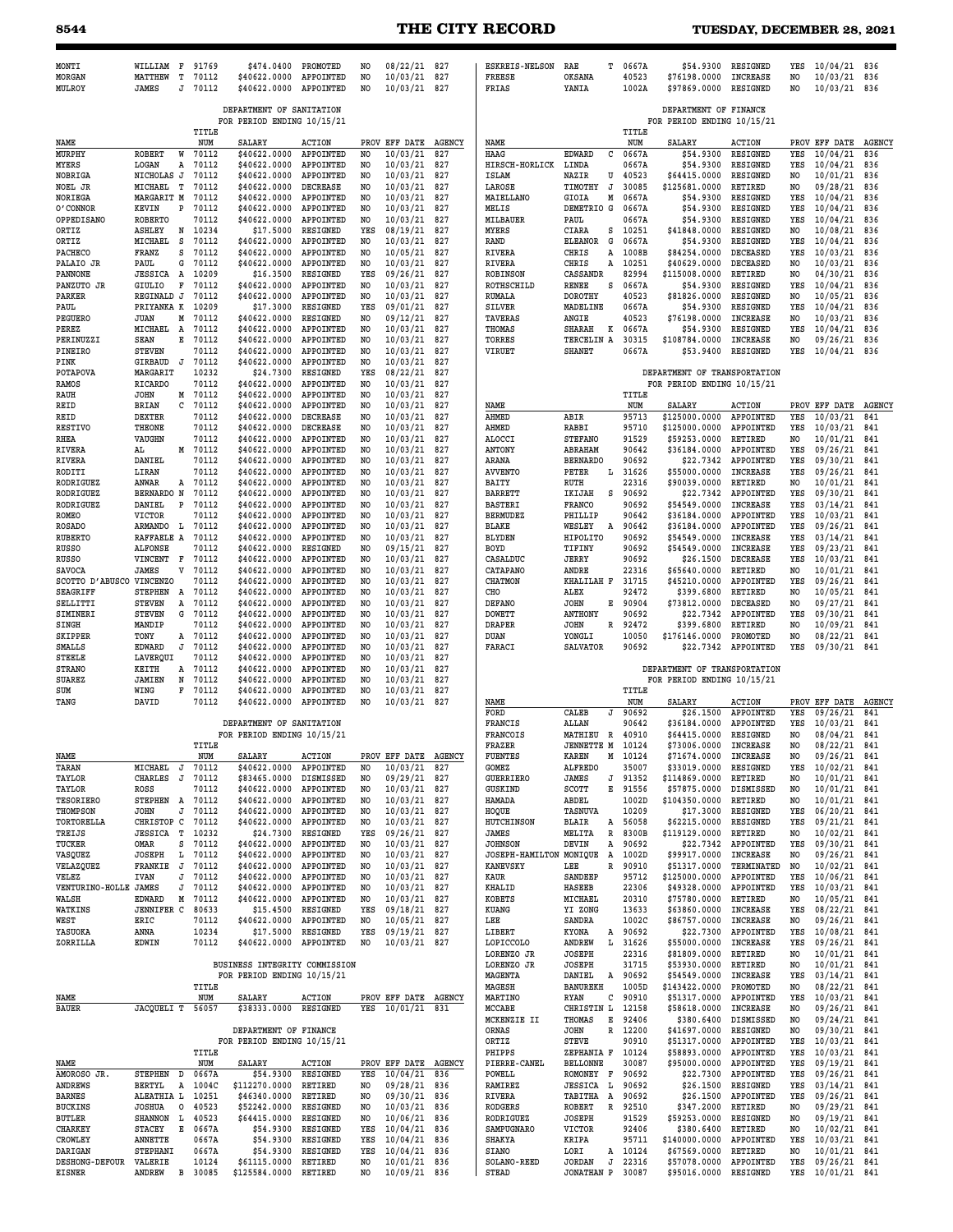| <b>TARLETON</b>                          | <b>JAMES</b><br>н<br>TIFFANY- Y                 | 95712<br>22316 | \$125000.0000<br>\$102485.0000 | APPOINTED<br>RESIGNED        | YES<br>YES            | 09/26/21<br>10/07/21      | 841<br>841           | GRIFFIN<br>HALL             | STEPHANI<br><b>VICTOR</b>               | 90641<br>90510 | \$16.6264<br>\$53632.0000                                | RESIGNED<br><b>INCREASE</b>        | YES                   | 10/01/21                         | 846           |
|------------------------------------------|-------------------------------------------------|----------------|--------------------------------|------------------------------|-----------------------|---------------------------|----------------------|-----------------------------|-----------------------------------------|----------------|----------------------------------------------------------|------------------------------------|-----------------------|----------------------------------|---------------|
| TAYLOR<br>TODZIA                         | <b>RONALD</b><br>к                              | 90910          | \$51317.0000                   | APPOINTED                    | YES                   | 10/03/21                  | 841                  | <b>HAYDEN</b>               | JANINE<br>D                             | 80633          | \$15.4500                                                | <b>DECEASED</b>                    | NO<br>YES             | 09/26/21<br>09/14/21             | 846<br>846    |
| TRIA<br>TURETSKY                         | GIAN ANG C                                      | 10209          | \$17.3000                      | RESIGNED                     | YES                   | 09/05/21                  | 841                  | <b>HAYNES</b>               | NIYANNI                                 | 91406<br>71205 | \$18,1000                                                | RESIGNED<br><b>DECREASE</b>        | YES                   | 09/17/21                         | 846           |
| <b>USECHE</b>                            | <b>JACOB</b><br>R<br>JULIO<br>с                 | 13388<br>10050 | \$167684.0000<br>\$176146.0000 | INCREASE<br>PROMOTED         | YES<br>N <sub>O</sub> | 09/26/21<br>08/22/21      | 841<br>841           | HEL<br><b>HENDERSON</b>     | DOMINIC<br>Е<br><b>STEPHEN</b><br>A     | 06070          | \$19,4600<br>\$21.6500                                   | RESIGNED                           | YES<br>YES            | 09/25/21<br>10/04/21             | 846<br>846    |
| UTULU                                    | <b>JUSTIN</b><br>U                              | 35007          | \$31320.0000                   | APPOINTED                    | YES                   | 10/06/21                  | 841                  | <b>HYMAN</b>                | ANTOINET D                              | 56058          | \$62215.0000                                             | <b>INCREASE</b>                    | YES                   | 09/19/21                         | 846           |
| WARREN                                   | SIMONE<br>Α                                     | 31305          | \$73000.0000                   | RESIGNED                     | YES                   | 09/26/21                  | 841                  | IBIKUNLE<br>JAGER           | IDRIS<br>о<br>EMILY<br>Α                | 90641<br>81361 | \$16.6264<br>\$28.3180                                   | RESIGNED<br>APPOINTED              | YES<br>YES            | 09/24/21<br>10/03/21             | 846<br>846    |
|                                          |                                                 |                | DEPARTMENT OF TRANSPORTATION   |                              |                       |                           |                      | <b>JENKINS</b>              | TACHONA<br>M                            | 80633          | \$15,4500                                                | RESIGNED                           | YES                   | 09/21/21                         | 846           |
|                                          |                                                 | TITLE          | FOR PERIOD ENDING 10/15/21     |                              |                       |                           |                      | <b>JOHNSON</b><br>JONES     | TIEHIEM<br>с<br>V<br><b>JOANN</b>       | 90641<br>80633 | \$16.6264<br>\$15.4500                                   | RESIGNED<br>RESIGNED               | YES<br>YES            | 09/08/21<br>09/30/21             | 846<br>846    |
| NAME                                     |                                                 | NUM            | <b>SALARY</b>                  | <b>ACTION</b>                |                       | PROV EFF DATE             | <b>AGENCY</b>        | KADO                        | MASAYO                                  | 06070          | \$21.6500                                                | APPOINTED                          | YES                   | 10/06/21                         | 846           |
| WASHINGTON<br>WEISMULLER                 | <b>EDWARD</b><br><b>SEAN</b>                    | 92406<br>90692 | \$380.6400<br>\$22.7300        | RETIRED<br>APPOINTED         | NO<br>YES             | 09/26/21<br>09/26/21      | 841<br>841           |                             |                                         |                | DEPT OF PARKS & RECREATION                               |                                    |                       |                                  |               |
| <b>WRIGHT</b>                            | <b>KATRINA</b>                                  | 35007          | \$51891.0000                   | RESIGNED                     | YES                   | 08/24/21                  | 841                  |                             |                                         |                | FOR PERIOD ENDING 10/15/21                               |                                    |                       |                                  |               |
| ZEGARRA-SOJA<br>ZIMMERMAN                | MERCEDES<br>ALEXANDR E                          | 12626<br>90692 | \$60470.0000<br>\$22,7300      | DISMISSED<br>APPOINTED       | NO<br>YES             | 09/29/21<br>09/29/21      | 841<br>841           | NAME                        |                                         | TITLE<br>NUM   | <b>SALARY</b>                                            | <b>ACTION</b>                      |                       | PROV EFF DATE                    | <b>AGENCY</b> |
| ZUMHAGEN                                 | <b>BRIAN</b><br>C                               | 54738          | \$88000.0000                   | RESIGNED                     | YES                   | 10/03/21                  | 841                  | <b>KETEMA</b>               | <b>ASMEROM</b><br>W                     | 90641          | \$16.6264                                                | RESIGNED                           | YES                   | 10/05/21                         | 846           |
|                                          |                                                 |                | DEPT OF PARKS & RECREATION     |                              |                       |                           |                      | KIM<br>KOONCE               | BO<br>к<br>PAUL                         | 56057<br>80633 | \$47393.0000<br>\$15.4500                                | <b>RESIGNED</b><br>RESIGNED        | YES<br>YES            | 09/26/21<br>09/17/21             | 846<br>846    |
|                                          |                                                 |                | FOR PERIOD ENDING 10/15/21     |                              |                       |                           |                      | KYEI                        | <b>EVANS</b><br>0                       | 81361          | \$59497.0000                                             | <b>INCREASE</b>                    | NO                    | 10/03/21                         | 846           |
|                                          |                                                 | TITLE          |                                |                              |                       |                           |                      | LEUNG                       | KATIE<br>G<br>z                         | 10251          | \$48341.0000                                             | RESIGNED                           | NO.                   | 10/07/21                         | 846           |
| NAME<br>ABOURICHEH                       | ANNA                                            | NUM<br>71205   | <b>SALARY</b><br>\$19.4700     | <b>ACTION</b><br>RESIGNED    | YES                   | PROV EFF DATE<br>09/26/21 | <b>AGENCY</b><br>846 | LEWIS<br>LIANG              | ZZZY<br>TIEN LI                         | 91406<br>22427 | \$18.7200<br>\$77921.0000                                | RESIGNED<br>RESIGNED               | YES<br>YES            | 09/14/21<br>09/26/21             | 846<br>846    |
| <b>AGRAMONTE</b>                         | EDWIN                                           | 71205          | \$19.5900                      | <b>DECREASE</b>              | YES                   | 09/25/21                  | 846                  | LIU                         | XINYI                                   | 81361          | \$28.3180                                                | APPOINTED                          | YES                   | 10/04/21                         | 846           |
| AGUILAR<br><b>AITOUMGHAR</b>             | HARRY<br>Е<br>RACHID                            | 60421<br>60421 | \$24.2505<br>\$50635.0000      | APPOINTED<br>RESIGNED        | YES<br>YES            | 09/26/21<br>09/27/21      | 846<br>846           | LONG<br>LOVELL              | <b>JAWAN</b><br>Е<br>т<br><b>JASIAH</b> | 91406<br>60421 | \$15.4500<br>\$24.2505                                   | RESIGNED<br>APPOINTED              | YES<br>YES            | 10/02/21<br>09/26/21             | 846<br>846    |
| ALEXANDER                                | KURT<br>N                                       | 71205          | \$19.5000                      | DECREASE                     | YES                   | 09/25/21                  | 846                  | LUCES                       | <b>KATHERIN</b>                         | 60421          | \$24.2505                                                | APPOINTED                          | YES                   | 09/26/21                         | 846           |
| ALVERIO<br>ANDERSON                      | <b>JOSSEIN</b><br>v<br>JOHN<br>R                | 90641<br>81106 | \$16.6264<br>\$21.7600         | RESIGNED<br>RESIGNED         | YES<br>YES            | 09/24/21<br>09/18/21      | 846<br>846           | MACK<br><b>MAECKER</b>      | JAMELA<br>М<br>GRACE<br>v               | 91406<br>81361 | \$15,4500<br>\$51737.0000                                | RESIGNED<br>APPOINTED              | YES<br>NO             | 09/28/21<br>10/03/21             | 846<br>846    |
| AUBEL                                    | <b>RAYMOND</b>                                  | 92071          | \$397.6000                     | RETIRED                      | YES                   | 09/29/21                  | 846                  | MALDONADO                   | <b>RAFAEL</b>                           | 71205          | \$19.6400                                                | <b>DECREASE</b>                    | YES                   | 09/25/21                         | 846           |
| AUBEL<br><b>BEN RAJAB</b>                | <b>RAYMOND</b><br>YVETTE                        | 92005<br>81111 | \$375.0600<br>\$75674.0000     | RETIRED<br>DECREASE          | N <sub>O</sub><br>NO  | 09/29/21<br>10/03/21      | 846<br>846           | MARCIONA<br>MARTINEZ        | SUZAN<br><b>JENNIFER L</b>              | 21315<br>60421 | \$103631.0000<br>\$24,2500                               | RETIRED<br>RESIGNED                | N <sub>O</sub><br>YES | 10/01/21<br>09/26/21             | 846<br>846    |
| <b>BENNETT</b>                           | <b>CHRISTOP</b>                                 | 60421          | \$24.2500                      | INCREASE                     | YES                   | 10/03/21                  | 846                  | MARTINEZ                    | <b>JOANNE</b>                           | 60440          | \$28.2091                                                | APPOINTED                          | YES                   | 10/06/21                         | 846           |
| <b>BERNSTEIN</b><br><b>BETSCH</b>        | <b>ARTHUR</b><br><b>BRANDON</b><br>$\mathbf{P}$ | 71210<br>90641 | \$25.0700<br>\$15.4800         | DECREASE<br>RESIGNED         | YES<br>YES            | 09/25/21<br>07/05/17      | 846<br>846           | MARTINEZ<br>MARTINEZ        | NICOLE<br><b>STALIN</b><br>V            | 80633<br>71210 | \$15,4500<br>\$31.3700                                   | RESIGNED<br><b>DECREASE</b>        | YES<br>YES            | 10/08/21<br>09/25/21             | 846<br>846    |
| <b>BHATIA KHULLAR</b>                    | BONA                                            | 06070          | \$21.6500                      | APPOINTED                    | YES                   | 10/06/21                  | 846                  | MATHIS                      | <b>HUNTER</b><br>R                      | 60421          | \$24.2505                                                | APPOINTED                          | YES                   | 09/26/21                         | 846           |
| <b>BISHOP</b>                            | WILBERT D                                       | 71210          | \$25.0000                      | DECREASE                     | YES                   | 09/25/21                  | 846                  | MATSUMOTO                   | TADAYOSH                                | 71205          | \$19.5900                                                | <b>DECREASE</b>                    | YES                   | 09/25/21                         | 846           |
| BLAIR<br>BLAKE                           | NEIL<br>A<br><b>RASHAD</b><br>Μ                 | 91926<br>60421 | \$41.2500<br>\$24.2505         | <b>INCREASE</b><br>APPOINTED | YES<br>YES            | 09/26/21<br>09/26/21      | 846<br>846           | <b>MCCANTS</b><br>MCDERMOTT | <b>BENNE</b><br>М<br>HELEN              | 90641<br>71205 | \$16.6264<br>\$19.6600                                   | <b>INCREASE</b><br><b>DECREASE</b> | YES<br>YES            | 07/07/21<br>09/25/21             | 846<br>846    |
| <b>BORRELL</b>                           | KRISTOFF A                                      | 71205          | \$19.4600                      | <b>DECREASE</b>              | YES                   | 09/25/21                  | 846                  | MCGEE                       | FANTASHI                                | 80633          | \$15.4500                                                | RESIGNED                           | YES                   | 09/03/21                         | 846           |
| <b>BOURNE</b><br><b>BOURNE</b>           | <b>ROBERT</b><br><b>ROBERT</b>                  | 56057<br>90641 | \$63780.0000<br>\$52247.0000   | RETIRED<br>RETIRED           | YES<br>YES            | 10/07/21<br>10/07/21      | 846<br>846           | MEDINA<br>MENA              | ANNY<br>G<br><b>SHANTEL</b>             | 80633<br>60421 | \$15.4500<br>\$24.2505                                   | RESIGNED<br>APPOINTED              | YES<br>YES            | 09/22/21<br>09/26/21             | 846<br>846    |
| <b>BRADLEY</b>                           | CASSANDR A                                      | 91406          | \$15.4500                      | RESIGNED                     | YES                   | 09/07/21                  | 846                  | MEZIK                       | VICTORIA A                              | 60421          | \$50635.0000                                             | APPOINTED                          | YES                   | 10/04/21                         | 846           |
| <b>BRITO</b><br><b>BROWN</b>             | JOSE<br>o<br>MONAY<br>Α                         | 91406<br>90641 | \$15.4500<br>\$16.6264         | RESIGNED<br>RESIGNED         | YES<br>YES            | 09/24/21<br>09/30/21      | 846<br>846           | MILES<br>MONGER             | WINSOME<br>MICHELLE                     | 1002C<br>06316 | \$100000.0000<br>\$69000.0000                            | <b>INCREASE</b><br><b>INCREASE</b> | NO.<br>YES            | 09/26/21<br>09/19/21             | 846<br>846    |
| <b>BRYAN</b>                             | <b>SHERAE</b><br>Μ                              | 91406          | \$15.4500                      | RESIGNED                     | YES                   | 09/26/21                  | 846                  | MOORE                       | <b>NYASHA</b><br>Μ                      | 91406          | \$15.4500                                                | RESIGNED                           | YES                   | 08/20/21                         | 846           |
| CABAN<br>CARRERA                         | JOSHWELL J<br>DAVID                             | 90641<br>71205 | \$16.6264<br>\$19.5300         | RESIGNED<br>DECREASE         | YES<br>YES            | 09/25/21<br>09/25/21      | 846<br>846           | MOSELEY<br>MURPHY           | MICHAEL<br>c<br>TARA<br>D               | 90641<br>56057 | \$16.6264<br>\$48341.0000                                | RESIGNED<br>RESIGNED               | YES<br>YES            | 06/24/21<br>09/30/21             | 846<br>846    |
| CARSWELL                                 | VONECIA L                                       | 06664          | \$17.7200                      | APPOINTED                    | YES                   | 10/06/21                  | 846                  | MURPHY                      | TARA<br>D                               | 10251          | \$33906.0000                                             | RESIGNED                           | NO                    | 09/30/21                         | 846           |
| CASTILLO<br><b>CASTRO</b>                | LUIS<br>Α<br>LUIS<br>Е                          | 90641<br>71205 | \$16.6264<br>\$19.8200         | RESIGNED<br><b>DECREASE</b>  | YES<br>YES            | 09/26/21<br>09/25/21      | 846<br>846           | MURUGESAN<br><b>NIEVES</b>  | <b>NEELAVAT</b><br>JOSE                 | 91406<br>80633 | \$15.4500<br>\$15.4500                                   | RESIGNED<br>RESIGNED               | YES<br>YES            | 09/26/21<br>09/24/21             | 846<br>846    |
| CATANIA                                  | MICHELLE A                                      | 60421          | \$50635.0000                   | APPOINTED                    | YES                   | 10/05/21                  | 846                  | NOOR MOHAMED                | ZARINA B                                | 06070          | \$21.6500                                                | APPOINTED                          | YES                   | 10/06/21                         | 846           |
| CAVAZOS<br>CERECEDA                      | VINCENT<br>CLAUDIA                              | 90641<br>95836 | \$16.6264<br>\$125000.0000     | RESIGNED<br>APPOINTED        | YES<br>YES            | 09/29/21<br>09/26/21      | 846                  | NUNEZ<br>PAIGE              | KIMBERLY M<br>FRANKLYN                  | 80633<br>71205 | \$15.4500<br>\$19.6400                                   | RESIGNED<br><b>DECREASE</b>        | YES<br>YES            | 09/27/21                         | 846<br>846    |
| <b>CHARLES</b>                           | C<br><b>JOHANNES</b>                            | 56058          | \$65529.0000                   | RESIGNED                     | YES                   | 09/26/21                  | 846<br>846           | PELZER                      | ANTHONY S                               | 90641          | \$16.6264                                                | RESIGNED                           | YES                   | 09/25/21<br>10/03/21             | 846           |
| CHASE                                    | LAILA<br>D                                      | 91406          | \$15.4500                      | RESIGNED                     | YES                   | 10/05/21                  | 846                  | PENA                        | s<br>ANDREW                             | 60421          | \$24.2505                                                | APPOINTED                          | YES                   | 09/26/21                         | 846           |
| CHATTERPAUL                              | <b>JOSEPH</b><br>ь                              | 81901          | \$17.2200                      | <b>RESIGNED</b>              | YES                   | 09/26/21                  | 846                  | PENA<br>PENA                | ROSA<br>VLADIMIR                        | 71205<br>71205 | \$19,5000<br>\$19.6400                                   | <b>DECREASE</b><br><b>DECREASE</b> | YES<br>YES            | 09/25/21<br>09/25/21             | 846<br>846    |
|                                          |                                                 |                | DEPT OF PARKS & RECREATION     |                              |                       |                           |                      | PEREZ                       | <b>JUSTIN</b>                           | 60421          | \$24.2505                                                | APPOINTED                          | YES                   | 09/26/21                         | 846           |
|                                          |                                                 | TITLE          | FOR PERIOD ENDING 10/15/21     |                              |                       |                           |                      | PETERS<br>PIERRE            | <b>JONATHAN R</b><br>MALACHI M          | 60421<br>90641 | \$24.2500<br>\$16.6264                                   | <b>INCREASE</b><br>RESIGNED        | YES<br>YES            | 10/03/21<br>09/17/21             | 846<br>846    |
| NAME                                     |                                                 | NUM            | SALARY                         | <b>ACTION</b>                |                       | PROV EFF DATE AGENCY      |                      | PINETTE                     | <b>JAIMIE</b><br>Е                      | 81310          | \$20.7900                                                | RESIGNED                           | YRS                   | 09/28/21                         | 846           |
| <b>CHESTER</b><br>COLLADO                | ARMELLE<br>J<br>MARTIN                          | 80633<br>90641 | \$15.4500<br>\$40319.0000      | RESIGNED<br>RETIRED          | YES<br>YES            | 07/28/21<br>09/29/21      | 846<br>846           | POLANCO JR<br>PONS          | JOSE<br>Α<br>MILEDYS M                  | 71205<br>1002C | \$19.4600<br>\$53.7100                                   | DECREASE<br>RESIGNED               | YES<br>YES            | 10/08/21<br>09/24/21             | 846<br>846    |
| CONABLE                                  | <b>BENJAMIN J</b>                               | 20215          | \$103631.0000                  | <b>INCREASE</b>              | NO.                   | 09/19/21                  | 846                  | PORTER                      | NICHOLAS S                              | 80633          | \$15,4500                                                | RESIGNED                           | YES                   | 10/01/21                         | 846           |
| CONHEENEY<br>CONHEENEY                   | <b>JASON</b><br>P<br><b>JASON</b><br>P          | 1007C<br>81361 | \$97850.0000<br>\$59497.0000   | RESIGNED<br>RESIGNED         | NO<br>N0              | 10/03/21<br>10/03/21      | 846<br>846           | POVEDA<br>POWELL            | <b>KENNETH</b><br><b>BRITTANY</b>       | 60421<br>91406 | \$24.2505<br>\$15.4500 RESIGNED                          | APPOINTED                          | YES<br>YES            | 09/28/21<br>08/26/21 846         | 846           |
| DAVIS                                    | <b>JARELL</b><br>R                              | 91406          | \$15.4500                      | RESIGNED                     | YES                   | 09/29/21                  | 846                  |                             |                                         |                |                                                          |                                    |                       |                                  |               |
| DEAN<br>DEJESUS                          | DOMINIQU E<br><b>DOMINGO</b>                    | 80633<br>71210 | \$15.4500<br>\$25.2400         | RESIGNED<br>DECREASE         | YES<br>YES            | 09/24/21<br>09/25/21      | 846<br>846           |                             |                                         |                | DEPT OF PARKS & RECREATION<br>FOR PERIOD ENDING 10/15/21 |                                    |                       |                                  |               |
| DELKS COGDELL                            | LATRELL E                                       | 90641          | \$16.6264                      | RESIGNED                     | YES                   | 10/06/21                  | 846                  |                             |                                         | TITLE          |                                                          |                                    |                       |                                  |               |
| DENG<br>DENT                             | SIMON<br>Α<br>CHAURDAN E                        | 71205<br>91406 | \$19.4900<br>\$15.4500         | DECREASE<br>RESIGNED         | YES<br>YES            | 09/25/21<br>08/29/21      | 846<br>846           | NAME<br>QUIROZ              | KATIA<br>в                              | NUM<br>71210   | SALARY<br>\$24.9400                                      | ACTION<br>DECREASE                 | YES                   | PROV EFF DATE AGENCY<br>09/25/21 | 846           |
| DOMINGUEZ MATEO GRISELL                  |                                                 | 90641          | \$16.6264                      | RESIGNED                     | YES                   | 08/07/21                  | 846                  | RAYNOR                      | KIANA<br>Α                              | 80633          | \$15.4500                                                | RESIGNED                           | YES                   | 10/06/21                         | 846           |
| <b>DRESSEL</b><br>DRISCOLL JR            | MICHAEL H<br><b>JOHN</b><br>J                   | 56058<br>90641 | \$29.6114<br>\$16.6264         | RESIGNED<br>RESIGNED         | YES<br>YES            | 09/11/21<br>10/01/21      | 846<br>846           | <b>REEVES</b><br>REYNOLDS   | MICHAEL<br>A<br>YVETTE<br>V             | 90641<br>60421 | \$16.6264<br>\$24.2500                                   | RESIGNED<br>RESIGNED               | YES<br>YES            | 09/13/21<br>09/25/21             | 846<br>846    |
| DUBAS                                    | ELENA<br>M                                      | 56058          | \$62215.0000                   | INCREASE                     | YES                   | 10/03/21                  | 846                  | <b>RIVERS</b>               | <b>JARRETT</b><br>J                     | 91406          | \$15.4500                                                | RESIGNED                           | YES                   | 09/25/21                         | 846           |
| <b>DUNCAN</b>                            | TERRY                                           | 80633<br>56058 | \$15.4500<br>\$62215.0000      | RESIGNED<br><b>INCREASE</b>  | YES                   | 08/11/21                  | 846<br>846           | <b>ROBLES</b>               | ANN<br>М                                | 60421<br>71210 | \$50635.0000                                             | RESIGNED<br><b>DECREASE</b>        | YES                   | 09/26/21                         | 846<br>846    |
| <b>DUNNINGTON</b><br><b>DURAN-LAWSON</b> | BABBIE<br>F<br>KARLA<br>s                       | 80633          | \$15.4500                      | RESIGNED                     | YES<br>YES            | 10/03/21<br>09/26/21      | 846                  | RODRIGUEZ<br>ROE            | VLADIMIR T<br>MARIA<br>т                | 56058          | \$24.9200<br>\$34.0500                                   | INCREASE                           | YES<br>YES            | 09/25/21<br>09/19/21             | 846           |
| DURANT                                   | <b>KEEANU</b><br>M                              | 91406          | \$15.4500                      | RESIGNED                     | YES                   | 08/20/21                  | 846                  | SAM                         | THIHA                                   | 81361          | \$64177.0000                                             | APPOINTED                          | NO.                   | 10/03/21                         | 846           |
| <b>ECHELMAN</b><br>EMMANUEL KALAPP JOHNY | <b>ALEXANDE E</b>                               | 56057<br>20410 | \$38333.0000<br>\$65640.0000   | APPOINTED<br>APPOINTED       | YES<br>YES            | 09/26/21<br>09/26/21      | 846<br>846           | <b>SANTANA</b><br>SANTOS    | JOSE<br>MEAGHAN I                       | 71210<br>91406 | \$25.0200<br>\$15.4500                                   | <b>DECREASE</b><br>RESIGNED        | YES<br>YES            | 09/25/21<br>09/04/21             | 846<br>846    |
| <b>ESPINAL</b>                           | NOEL                                            | 56057          | \$61084.0000                   | RESIGNED                     | YES                   | 10/03/21                  | 846                  | <b>SARGENT</b>              | AQUAILAH                                | 80633          | \$15.4500                                                | RESIGNED                           | YES                   | 10/06/21                         | 846           |
| FERNANDEZ<br>FERRELL                     | <b>NIYAH</b><br>WILLIAM J                       | 60421<br>90641 | \$24.2500<br>\$39923.0000      | INCREASE<br>RESIGNED         | YES<br>YES            | 09/26/21<br>09/14/21      | 846<br>846           | SARMIENTO<br>SCHOENSTEIN    | VICTOR<br>н<br>MATTHEW                  | 91925<br>06070 | \$385.0000<br>\$21.6500                                  | RETIRED<br>APPOINTED               | NO<br>YES             | 10/01/21<br>10/06/21             | 846<br>846    |
| FIALKOFF                                 | <b>GABRIELL K</b>                               | 94312          | \$243171.0000                  | APPOINTED                    | YES                   | 09/26/21                  | 846                  | SILVA                       | DAVID<br>Е                              | 81310          | \$20.7902                                                | RESIGNED                           | YES                   | 09/21/21                         | 846           |
| FILIPPONE<br>FOREHAND-JENKIN TAISHAUN F  | SOPHIA<br>M                                     | 56058<br>06070 | \$77250.0000<br>\$24.9000      | RESIGNED<br>RESIGNED         | YES<br>YES            | 10/01/21<br>09/25/21      | 846<br>846           | SIMMONS<br>SMALLWOOD        | <b>JUSTIN</b><br>R<br>RICHARD<br>W      | 56058<br>90641 | \$69010.0000<br>\$16.6264                                | RESIGNED<br>RESIGNED               | YES<br>YES            | 10/03/21<br>09/25/21             | 846<br>846    |
| FORTE                                    | <b>STEVEN</b>                                   | M 81361        | \$28.3180                      | APPOINTED                    | YES                   | 10/04/21                  | 846                  | SMITH                       | TEISHA<br>M                             | 81106          | \$52247.0000                                             | DISMISSED                          | NO.                   | 10/07/21                         | 846           |
| FRIAS<br>FRYER                           | <b>JOSHUA</b><br>CASSANDR                       | 71205<br>90641 | \$19.4700<br>\$39923.0000      | DECREASE<br>RESIGNED         | YES<br>YES            | 09/25/21<br>09/28/21      | 846<br>846           | SMITH<br>SOBEL              | TUESDAY<br>A<br>SAMUEL<br>0             | 90641<br>91406 | \$16.6264<br>\$15.4500                                   | RESIGNED<br>RESIGNED               | YES<br>YES            | 10/08/21<br>08/14/21             | 846<br>846    |
| <b>GALLOWAY</b>                          |                                                 | 90641          | \$16.6264                      | RESIGNED                     | YES                   | 09/29/21                  | 846                  | SPARNROFT                   | ROBERT<br>P                             | 71210          | \$24.8600                                                | DECREASE                           | YES                   | 09/25/21                         | 846           |
|                                          | JOHNATHA J                                      |                |                                |                              |                       |                           | 846                  | SQUIRE                      | RICHARD<br>M                            | 81111          | \$72687.0000                                             | INCREASE                           | YES                   | 09/12/21                         | 846           |
| GANZ                                     | SHAWN<br>Ι.                                     | 81361          | \$51737.0000                   | APPOINTED                    | N0                    | 10/03/21                  |                      |                             |                                         |                |                                                          |                                    |                       |                                  |               |
| GARAY<br>GARCIA                          | MIRIAM<br><b>IVAN</b>                           | 06664<br>90641 | \$17.7200<br>\$16.6264         | RESIGNED<br>RESIGNED         | YES<br>YES            | 09/25/21<br>10/01/21      | 846<br>846           | STOWE<br>TAINOW             | <b>SHANNON</b><br>M<br>W<br>DANIEL      | 60440<br>56058 | \$28.2091<br>\$80000.0000                                | APPOINTED<br><b>INCREASE</b>       | YES<br>YES            | 10/06/21<br>10/03/21             | 846<br>846    |
| GEORGE                                   | NOELLE                                          | M 60421        | \$24.2505                      | APPOINTED                    | YES                   | 10/04/21                  | 846                  | TAN                         | DI FENG                                 | 56058          | \$62215.0000                                             | INCREASE                           | YES                   | 09/19/21                         | 846           |
| GIBBS<br>GIBBS                           | ELIJAH<br>KIRTH<br>GREGORY A 90641              | 91406<br>71205 | \$15.4500<br>\$19.6100         | RESIGNED<br>DECREASE         | YES<br>YES            | 09/10/21<br>09/25/21      | 846<br>846           | TAYLOR<br>TAYLOR            | DANIELLE L<br>MEKHY<br>т                | 06664<br>06664 | \$17.7200<br>\$17.7200                                   | RESIGNED<br>RESIGNED               | YES<br>YES            | 08/21/21<br>09/24/21             | 846<br>846    |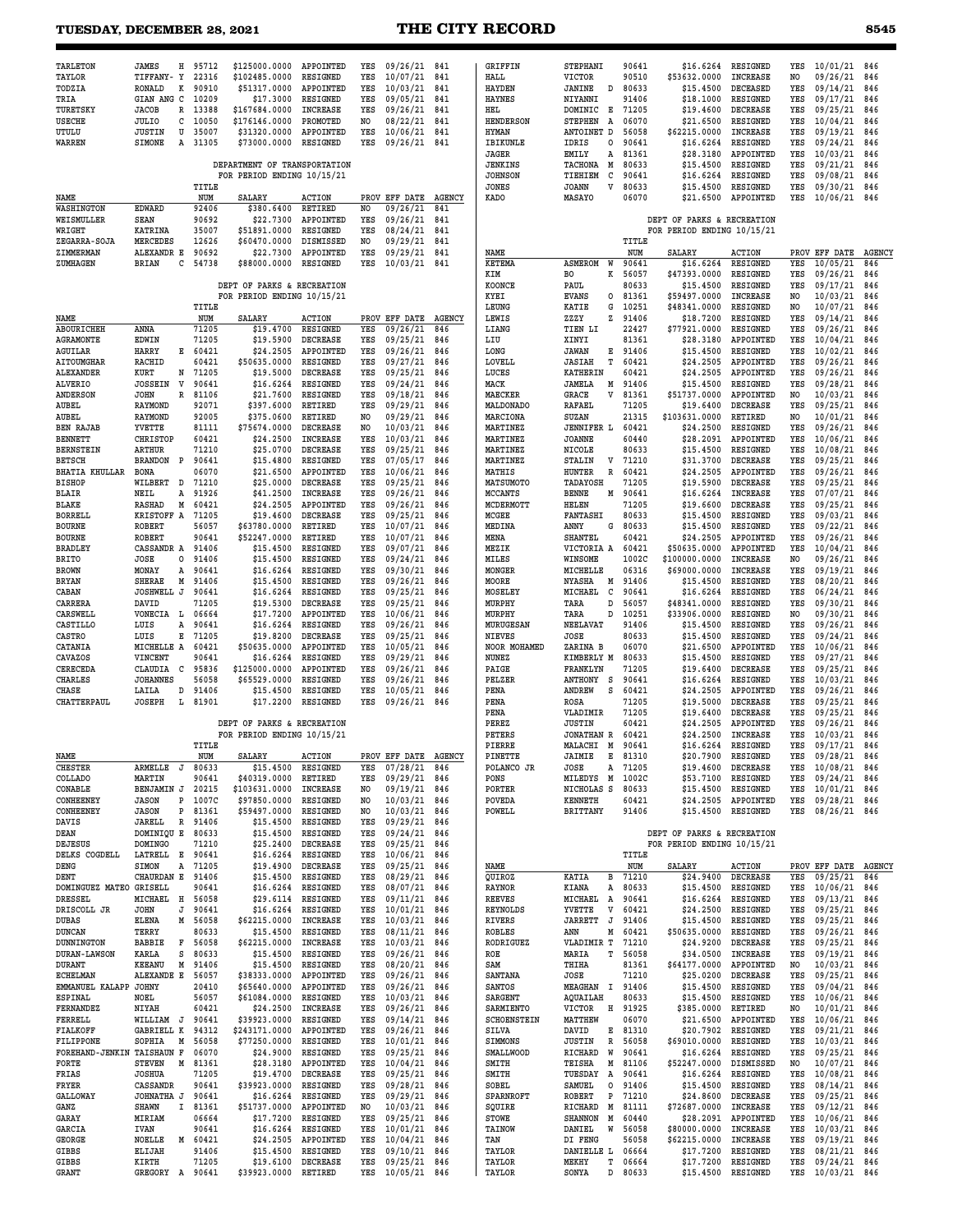| <b>TERRERO</b>                   | MICHAEL                    | 71205            | \$19,5600                                                | <b>DECREASE</b>              | YES        | 09/25/21                     | 846           |                                 |                                            |                  | DEPT OF CITYWIDE ADMIN SVCS                           |                                    |                                  |                      |                      |
|----------------------------------|----------------------------|------------------|----------------------------------------------------------|------------------------------|------------|------------------------------|---------------|---------------------------------|--------------------------------------------|------------------|-------------------------------------------------------|------------------------------------|----------------------------------|----------------------|----------------------|
| THAMES                           | <b>JERMAINE T</b>          | 91406<br>91406   | \$15.4500<br>\$15,4500                                   | RESIGNED<br>RESIGNED         | YES        | 09/17/21                     | 846           |                                 |                                            | TITLE            | FOR PERIOD ENDING 10/15/21                            |                                    |                                  |                      |                      |
| THOMPSON<br><b>THORNES</b>       | <b>SHAWNA</b><br>STARLET S | 80633            | \$15.4500                                                | RESIGNED                     | YES<br>YES | 10/02/21<br>09/10/21         | 846<br>846    | NAME                            |                                            | NUM              | SALARY                                                | <b>ACTION</b>                      | PROV                             | EFF DATE             | <b>AGENCY</b>        |
| TYLER                            | <b>JAYDON</b><br>А         | 91406            | \$15.4500                                                | RESIGNED                     | YES        | 08/08/21                     | 846           | ABUBAKAR                        | HAUWA<br>м                                 | 10247            | \$30.2800                                             | RESIGNED                           | YES                              | 10/03/21             | 868                  |
| VALENTIN                         | <b>KAYLENE</b><br>A        | 91406            | \$17.7600                                                | RESIGNED                     | YES        | 09/22/21                     | 846           | <b>ACOSTA</b>                   | RUTH                                       | 90644            | \$36958.0000                                          | RETIRED                            | YES                              | 10/06/21             | 868                  |
| VALLES JR                        | GIOVANNI                   | 71205            | \$19.5000                                                | <b>DECREASE</b><br>RESIGNED  | YES        | 09/25/21                     | 846           | <b>ALVAREZ</b>                  | ANGELO<br>F                                | 91644<br>80609   | \$508.8000                                            | RETIRED                            | N <sub>O</sub>                   | 09/28/21<br>09/24/21 | 868                  |
| VANDERHURST JR<br>VELAZQUEZ      | PETER<br><b>JASON</b>      | 90641<br>71205   | \$16.6264<br>\$19,4800                                   | <b>DECREASE</b>              | YES<br>YES | 09/16/21<br>09/25/21         | 846<br>846    | ASSENT<br><b>BAKER</b>          | KELLY<br>0<br>SHAQUNDA M                   | 70810            | \$38749.0000<br>\$50207.0000                          | RESIGNED<br>DISMISSED              | N <sub>O</sub><br>N <sub>O</sub> | 08/19/21             | 868<br>868           |
| VELEZ                            | DAVID                      | 90641            | \$16.6264                                                | RESIGNED                     | YES        | 09/25/21                     | 846           | <b>BASHEER</b>                  | DILSHAD                                    | 10124            | \$66034.0000                                          | INCREASE                           | NO                               | 09/26/21             | 868                  |
| VELEZ                            | LESLIE A F                 | 91406            | \$15.4500                                                | RESIGNED                     | YES        | 09/23/21                     | 846           | <b>BERLINER</b>                 | ROCHELLE S                                 | 95005            | \$140000.0000                                         | APPOINTED                          | YES                              | 09/26/21             | 868                  |
| VERA JR                          | <b>ROBERT</b>              | 8300B            | \$110584.0000                                            | RESIGNED                     | YES        | 09/28/21                     | 846           | <b>BONAPARTE</b>                | ERNST                                      | 30087            | \$104097.4000                                         | <b>INCREASE</b>                    | YES                              | 05/23/21             | 868                  |
| VERA JR<br>VIRELLA               | <b>ROBERT</b><br>LUIS      | 12627<br>71210   | \$75591.0000<br>\$25.0500                                | RESIGNED<br><b>DECREASE</b>  | NO<br>YES  | 09/28/21<br>09/25/21         | 846<br>846    | <b>BRADFORD</b><br><b>BROWN</b> | <b>SHALUX</b><br><b>JOAN</b><br>в          | 80609<br>95005   | \$38785.0000<br>\$140000.0000                         | RESIGNED<br>APPOINTED              | N <sub>O</sub><br>YES            | 09/26/21<br>09/26/21 | 868<br>868           |
| <b>VOLCHOK</b>                   | ELIZABET O                 | 56058            | \$73130.0000                                             | RESIGNED                     | YES        | 10/03/21                     | 846           | CHANCE                          | KIMBERLY C                                 | 10251            | \$48198.0000                                          | RESIGNED                           | NO.                              | 09/26/21             | 868                  |
| WALLS                            | ANTOINET                   | 80633            | \$15.4500                                                | RESIGNED                     | YES        | 09/28/21                     | 846           | <b>CHARLES</b>                  | PHYLICIA M                                 | 30087            | \$104097.0000                                         | <b>INCREASE</b>                    | N <sub>O</sub>                   | 07/11/21             | 868                  |
| WASHINGTON                       | CHAAZAQ                    | 91406            | \$15.4500                                                | RESIGNED                     | YES        | 09/27/21                     | 846           | CHAVEZ                          | FABIAN<br>Е                                | 56058            | \$62215.0000                                          | RESIGNED                           | YES                              | 09/29/21             | 868                  |
| WIGGINS                          | TRACEY<br>D                | 90641            | \$16.6264                                                | RESIGNED                     | YES        | 10/01/21                     | 846           | CHAVEZ                          | <b>STEVEN</b>                              | 95005            | \$140000.0000                                         | APPOINTED                          | YES                              | 09/26/21             | 868                  |
| WILLIAMS<br>WILLIAMS             | CRYSTAL<br>DIMON<br>s      | 80633<br>80633   | \$12,1400<br>\$15.4500                                   | RESIGNED<br>RESIGNED         | YES<br>YES | 09/21/16<br>09/26/21         | 846<br>846    | CURRY<br>DADAILLE               | CEDRIC<br>MATTHEW                          | A 10050<br>10234 | \$142121.0000<br>\$15.0000                            | <b>INCREASE</b><br>RESIGNED        | NO.<br>YES                       | 08/29/21<br>08/27/21 | 868<br>868           |
| WILLIAMS                         | J<br><b>SHANICE</b>        | 60421            | \$24.2505                                                | RESIGNED                     | YES        | 09/22/21                     | 846           | DAVIS                           | TYRIF<br>J                                 | 12200            | \$37803.0000                                          | RESIGNED                           | YES                              | 09/24/21             | 868                  |
| WISE                             | TIFFANY<br>S               | 90641            | \$16.6264                                                | RESIGNED                     | YES        | 09/25/21                     | 846           | <b>EDMUNDSON</b>                | ERIC<br>т                                  | 90644            | \$36916.0000                                          | RESIGNED                           | YES                              | 09/28/21             | 868                  |
| WONG                             | <b>CHRISTOP</b>            | 06070            | \$21.6500                                                | RESIGNED                     | YES        | 08/22/21                     | 846           | GONZALEZ                        | <b>SERAFIN</b>                             | 10035            | \$130374.0000                                         | <b>INCREASE</b>                    | YES                              | 01/03/21             | 868                  |
|                                  |                            |                  |                                                          |                              |            |                              |               | GREIFF                          | KEITH                                      | 13632            | \$121938.0000                                         | <b>INCREASE</b>                    | N <sub>O</sub>                   | 08/29/21             | 868                  |
|                                  |                            |                  | DEPT OF PARKS & RECREATION<br>FOR PERIOD ENDING 10/15/21 |                              |            |                              |               | <b>GUTIERREZ</b><br>HOLBROOK    | <b>ESTATIO</b><br>J<br><b>BRIAN</b>        | 34202<br>95005   | \$87000.0000<br>\$100000.0000                         | RESIGNED<br>APPOINTED              | YES<br>YES                       | 09/26/21<br>10/03/21 | 868<br>868           |
|                                  |                            | TITLE            |                                                          |                              |            |                              |               | KAZIOR                          | JAKUB<br>z                                 | 30087            | \$71423.0000                                          | APPOINTED                          | YES                              | 09/26/21             | 868                  |
| NAME                             |                            | NUM              | <b>SALARY</b>                                            | <b>ACTION</b>                |            | PROV EFF DATE                | <b>AGENCY</b> | KERR JR                         | FRANKLYN J                                 | 70817            | \$64190.0000                                          | RESIGNED                           | N <sub>O</sub>                   | 09/14/21             | 868                  |
| WRIGHT                           | <b>ANTHONY</b>             | 80633            | \$15.4500                                                | RESIGNED                     | YES        | 08/19/21                     | 846           | LEE                             | <b>BRIAN</b>                               | 12158            | \$69012.0000                                          | <b>INCREASE</b>                    | NO                               | 09/26/21             | 868                  |
| WRIGHT<br>ZABEGAYLO              | LEROY<br>A<br>NIKITA       | 90641<br>71205   | \$40073.0000<br>\$19,4600                                | RETIRED<br><b>DECREASE</b>   | YES<br>YES | 08/26/21<br>09/25/21         | 846<br>846    | LICEAGA<br>LUCERO SIMON         | <b>JASMINE</b><br><b>EVELYN</b>            | R 12158<br>12158 | \$69012.0000<br>\$69012.0000                          | <b>INCREASE</b><br><b>INCREASE</b> | NO<br>N <sub>O</sub>             | 09/26/21<br>09/26/21 | 868<br>868           |
| ZAPATA                           | CARLOS<br>м                | 71205            | \$19.5500                                                | <b>DECREASE</b>              | YES        | 09/25/21                     | 846           | <b>MATTHEWS</b>                 | MONIQUE<br>J                               | 1005D            | \$113300.0000                                         | RESIGNED                           | YES                              | 07/09/21             | 868                  |
| ZAVALA                           | MELISSA                    | 56057            | \$20.9800                                                | RESIGNED                     | YES        | 08/08/21                     | 846           | <b>MCCARTHY</b>                 | DENIS                                      | 91644            | \$508.8000                                            | APPOINTED                          | NO                               | 09/26/21             | 868                  |
|                                  |                            |                  |                                                          |                              |            |                              |               | NG                              | <b>JONATHAN K</b>                          | 12626            | \$70200.0000                                          | <b>INCREASE</b>                    | N <sub>O</sub>                   | 08/01/21             | 868                  |
|                                  |                            |                  | DEPT. OF DESIGN & CONSTRUCTION                           |                              |            |                              |               | PINTO                           | <b>CRISTO</b><br>Α                         | 12200            | \$41895.0000                                          | RESIGNED                           | N <sub>O</sub>                   | 09/30/21             | 868                  |
|                                  |                            | TITLE            | FOR PERIOD ENDING 10/15/21                               |                              |            |                              |               | PRASAD<br>RAYAN                 | GARY<br>G<br>FARDIN                        | 10124<br>H 10234 | \$77799.0000<br>\$15,0000                             | <b>INCREASE</b><br>RESIGNED        | N <sub>O</sub><br>YES            | 09/26/21<br>09/05/21 | 868<br>868           |
| NAME                             |                            | NUM              | SALARY                                                   | <b>ACTION</b>                |            | PROV EFF DATE                | AGENCY        | RIVERA                          | JOSE<br>Ŀ                                  | 10124            | \$66034.0000                                          | <b>INCREASE</b>                    | NO                               | 09/26/21             | 868                  |
| <b>ADEGUN</b>                    | PAMELA<br>Е                | 10124            | \$83003.0000                                             | <b>INCREASE</b>              | NO.        | 10/03/21                     | 850           | SAMAD                           | AMIRA<br>М                                 | 10124            | \$66034.0000                                          | <b>INCREASE</b>                    | N <sub>O</sub>                   | 09/26/21             | 868                  |
| AJIROTUTU                        | OLUWATOS O                 | 20210            | \$65640.0000                                             | <b>INCREASE</b>              | NO         | 09/21/21                     | 850           | SLATER                          | к<br>MILCAH                                | 10124            | \$54531.0000                                          | <b>INCREASE</b>                    | YES                              | 09/26/21             | 868                  |
| ANTOLIJAO                        | <b>JULIE MA S</b>          | 10251            | \$41848.0000                                             | RESIGNED                     | NO         | 10/03/21                     | 850           | SMALL                           | <b>STACYANN</b><br>N                       | 10124            | \$76842.0000                                          | <b>INCREASE</b>                    | NO                               | 08/29/21             | 868                  |
| <b>BELANCOURT</b><br><b>CHEN</b> | YVES<br>QINGSHEN           | 8299A<br>20210   | \$97850.0000<br>\$65640.0000                             | RETIRED<br><b>INCREASE</b>   | YES<br>NO. | 09/29/21<br>10/03/21         | 850<br>850    | SMITH<br>SMITH                  | <b>DAWN</b><br>s<br>DENNARD<br>R           | 12158<br>95615   | \$69012.0000<br>\$96305.0000                          | <b>INCREASE</b><br><b>INCREASE</b> | N <sub>O</sub><br>YES            | 09/26/21<br>09/26/21 | 868<br>868           |
| DUNN                             | <b>RYAN</b><br>М           | 20210            | \$65640.0000                                             | RESIGNED                     | YES        | 09/30/21                     | 850           | <b>SUKHDEO</b>                  | SEEROJNI                                   | 90644            | \$36958.0000                                          | RESIGNED                           | YES                              | 10/07/21             | 868                  |
| KIM                              | <b>GIWOO</b>               | 20202            | \$62260.0000                                             | RESIGNED                     | YES        | 10/03/21                     | 850           | SUKONNIK                        | MARINA<br>L                                | 30087            | \$104097.0000                                         | <b>INCREASE</b>                    | YES                              | 07/11/21             | 868                  |
| LAFLEUR                          | ABRAHAM J                  | 20122            | \$77673.0000                                             | DISMISSED                    | NO         | 10/01/21                     | 850           | TABASSUM                        | <b>ISRAT</b>                               | 12158            | \$69012.0000                                          | <b>INCREASE</b>                    | NO.                              | 09/26/21             | 868                  |
| LEE KIM                          | <b>SUZANNE</b>             | 22427            | \$101216.0000                                            | <b>INCREASE</b>              | NO.<br>YES | 10/03/21                     | 850           | URRIBARRI                       | RADHA<br>м                                 | 31305            | \$47390.0000                                          | APPOINTED                          | YES<br>N <sub>O</sub>            | 09/26/21             | 868                  |
| LOWERY<br>MILLER                 | ELIZABET A<br>AMBER<br>с   | 22425<br>12626   | \$51535.0000<br>\$57590.0000                             | APPOINTED<br><b>INCREASE</b> | NO         | 10/03/21<br>04/01/21         | 850<br>850    | VELEZ<br>VEST                   | <b>JEANNETT</b><br>TOMI<br>с               | 10124<br>95005   | \$77236.0000<br>\$135000.0000                         | RESIGNED<br>APPOINTED              | YES                              | 09/28/21<br>09/26/21 | 868<br>868           |
| MORRIS                           | JODI-ANN K                 | 12626            | \$57590.0000                                             | <b>INCREASE</b>              | NO.        | 04/01/21                     | 850           | ZHANG                           | <b>EUCLID</b>                              | 12626            | \$57590.0000                                          | APPOINTED                          | NO.                              | 09/26/21             | 868                  |
|                                  |                            |                  |                                                          |                              |            |                              |               |                                 |                                            |                  |                                                       |                                    |                                  |                      |                      |
| PERCY                            | WILBUR                     | 10050            | \$141824.0000                                            | <b>INCREASE</b>              | YES        | 10/03/21                     | 850           |                                 |                                            |                  |                                                       |                                    |                                  |                      |                      |
| <b>REDMAN</b>                    | INGRID<br>D                | 10124            | \$60204.0000                                             | RETIRED                      | YES        | 10/01/21                     | 850           |                                 |                                            |                  | DISTRICT ATTORNEY-MANHATTAN                           |                                    |                                  |                      |                      |
| SHAPIRO                          | GABRIELL                   | 12626            | \$74479.0000                                             | RESIGNED                     | NO.        | 02/28/21                     | 850           |                                 |                                            |                  | FOR PERIOD ENDING 10/15/21                            |                                    |                                  |                      |                      |
| SIEBS                            | MICHELE<br>A               | 10050            | \$123522.0000                                            | PROMOTED<br><b>INCREASE</b>  | NO.        | 09/26/21<br>09/20/21         | 850           |                                 |                                            | TITLE            |                                                       |                                    |                                  | EFF DATE             |                      |
| SURTI<br>TAPIA                   | AFROZ<br>н<br>KEVIN<br>J   | 20210<br>20210   | \$65640.0000<br>\$65640.0000                             | <b>INCREASE</b>              | NO<br>NO   | 09/19/21                     | 850<br>850    | NAME<br><b>BOSCH</b>            | AMANDA<br>н                                | NUM<br>56057     | SALARY<br>\$59861.0000                                | <b>ACTION</b><br>RESIGNED          | PROV<br>YES                      | 09/11/21             | <b>AGENCY</b><br>901 |
| TEJEDA                           | CLAUDIA A 22427            |                  | \$92700.0000                                             | RESIGNED                     | YES        | 09/30/21                     | 850           | CANTARERO                       | <b>JONATHAN</b>                            | 30114            | \$76000.0000                                          | RESIGNED                           | YES                              | 09/25/21             | 901                  |
| TSOY                             | <b>ROZA</b>                | 13632            | \$94244.0000                                             | RETIRED                      | NO.        | 10/01/21                     | 850           | COURTNEY                        | DANIEL<br>M                                | 56057            | \$65000.0000                                          | APPOINTED                          | YES                              | 09/26/21             | 901                  |
| WILLIAMSEN                       | JULIA<br>G                 | 22425            | \$51535.0000                                             | APPOINTED                    | YES        | 10/03/21                     | 850           | <b>DROFIAK</b>                  | SAMANTHA I                                 | 30853            | \$68884.0000                                          | APPOINTED                          | YES                              | 09/26/21             | 901                  |
|                                  |                            |                  | DEPT OF INFO TECH & TELECOMM                             |                              |            |                              |               | <b>EDOKWE</b><br><b>FENELON</b> | MARIEL<br>V<br><b>ALYSON</b><br>N          | 56057<br>56057   | \$46939.0000<br>\$44800.0000                          | RESIGNED<br>APPOINTED              | YES<br>YES                       | 10/09/21             | 901<br>901           |
|                                  |                            |                  | FOR PERIOD ENDING 10/15/21                               |                              |            |                              |               | <b>JENKINS</b>                  | ELLA<br>М                                  | 56057            | \$42860.0000                                          | RESIGNED                           | YES                              | 09/27/21<br>10/02/21 | 901                  |
|                                  |                            | TITLE            |                                                          |                              |            |                              |               | KAHN                            | ALEXANDE V                                 | 30114            | \$83000.0000                                          | <b>RESIGNED</b>                    | YES                              | 09/28/21             | 901                  |
| NAME                             |                            | NUM              | SALARY                                                   | <b>ACTION</b>                |            | PROV EFF DATE                | <b>AGENCY</b> | MARINO                          | $\mathtt{ALY}$                             | 56057            | \$61198.0000                                          | RESIGNED                           | YES                              | 10/08/21             | 901                  |
| <b>BEROFF</b>                    | CAROLE                     | 30085            | \$103784.0000                                            | RETIRED                      | NO         | 10/03/21                     | 858           | MEJIA                           | KELLEE                                     | 56057            | \$39120.0000                                          | RESIGNED                           | YES                              | 09/25/21             | 901                  |
| <b>BRYANT</b><br>CALLEJA         | MYESHA<br>A<br>LUIS        | 10260<br>95710   | \$38856.0000<br>\$92700.0000                             | RESIGNED<br>RESIGNED         | NO.<br>YES | 09/29/21 858<br>09/24/21     | 858           | OSSIP<br>PEREZ                  | MURIEL<br>F<br>V<br>SABRINA                | 56057<br>56057   | \$45693.0000<br>\$75000.0000                          | APPOINTED<br>RESIGNED              | YES<br>YES                       | 09/26/21<br>10/07/21 | 901<br>901           |
| DECKARD                          | MILDRED                    | 10260            | \$40345.0000                                             | RESIGNED                     | NO         | 09/28/21                     | 858           | SMITH                           | <b>RYAN</b><br>P                           | 30853            | \$68884.0000                                          | APPOINTED                          | YES                              | 09/26/21             | 901                  |
| DUMAS                            | QUIANA                     | M 10260          | \$38856.0000                                             | RESIGNED                     | NO         | 09/28/21 858                 |               | SOOKNARINE                      | <b>STACY</b>                               | N 56057          | \$44253.0000                                          | APPOINTED                          | YES                              | 09/26/21 901         |                      |
| KIM                              | PAUL<br>J                  | 82984            | \$220000.0000                                            | APPOINTED                    | YES        | 09/26/21 858                 |               |                                 |                                            |                  |                                                       |                                    |                                  |                      |                      |
| MACLEOD IV<br>MARCH              | <b>EDWARD</b><br>PATRICK E | 10074<br>10050   | \$149437.0000<br>\$169610.0000                           | INCREASE<br><b>INCREASE</b>  | NO<br>NO   | 08/29/21<br>08/29/21 858     | 858           |                                 |                                            |                  | BRONX DISTRICT ATTORNEY<br>FOR PERIOD ENDING 10/15/21 |                                    |                                  |                      |                      |
| MCKENZIE                         | LEONARD                    | 90436            | \$78047.0000                                             | RETIRED                      | NO         | 10/08/21                     | 858           |                                 |                                            | TITLE            |                                                       |                                    |                                  |                      |                      |
| MITCHELL                         | ANDREA                     | 10050            | \$180000.0000                                            | INCREASE                     | NO.        | 08/29/21 858                 |               | NAME                            |                                            | NUM              | SALARY                                                | <b>ACTION</b>                      |                                  | PROV EFF DATE        | <b>AGENCY</b>        |
| NYUNT                            | THURAIN                    | M 13631          | \$112111.0000                                            | <b>INCREASE</b>              | NO         | 08/29/21                     | 858           | <b>BEAGUE</b>                   | DIANA<br>M                                 | 30114            | \$67000.0000                                          | APPOINTED                          | YES                              | 10/03/21             | 902                  |
| OWENS                            | SYLVIA<br>s                | 95622            | \$139050.0000                                            | INCREASE                     | YES        | 08/29/21                     | 858           | CARUSO                          | MARGARET K                                 | 30114            | \$67000.0000                                          | APPOINTED                          | YES                              | 10/03/21             | 902                  |
| PEREZ RICART<br>SANTANGELO       | YADIEL<br>Е<br>т<br>FRANK  | 13633<br>06828   | \$75000.0000<br>\$115000.0000                            | RESIGNED<br>APPOINTED        | YES<br>YES | 09/26/21 858<br>09/26/21     | 858           | CHAU<br>CIRILLO VALENTE         | <b>DOUGLAS</b><br>JENNA                    | 30114<br>R 30114 | \$67000.0000<br>\$67000.0000                          | APPOINTED<br>APPOINTED             | YES<br>YES                       | 10/03/21<br>10/03/21 | 902<br>902           |
| SHAH                             | MOHAMMAD A                 | 95711            | \$150000.0000                                            | APPOINTED                    | YES        | 09/26/21                     | 858           | COLE                            | LA SHUAN R 30114                           |                  | \$67000.0000                                          | APPOINTED                          | YES                              | 10/03/21             | 902                  |
| STRYDOM                          | HENDRIK P 1005D            |                  | \$163589.0000                                            | RETIRED                      | NO         | 10/01/21 858                 |               | ESPINAL                         | JOE                                        | 30114            | \$67000.0000                                          | APPOINTED                          | YES                              | 10/04/21             | 902                  |
| TRIVEDI                          | FALGUNI                    | K 13632          | \$128750.0000                                            | RESIGNED                     | NO         | 10/01/21 858                 |               | FISCHER                         | SIERRA<br>L                                | 30114            | \$67000.0000                                          | APPOINTED                          | YES                              | 10/03/21             | 902                  |
| YAP                              | EILEEN                     | 95005            | \$140000.0000                                            | APPOINTED                    | YES        | 10/03/21 858                 |               | <b>FLEISHER</b><br>FORD         | JORDYN<br>c<br>в<br>ALBERT                 | 30114<br>30114   | \$67000.0000<br>\$67000.0000                          | APPOINTED<br>APPOINTED             | YES<br>YES                       | 10/03/21<br>10/03/21 | 902<br>902           |
|                                  |                            |                  | <b>CONSUMER AFFAIRS</b>                                  |                              |            |                              |               | GREGORIC                        | ZACHARY<br>Е                               | 30114            | \$67000.0000                                          | APPOINTED                          | YES                              | 10/03/21             | 902                  |
|                                  |                            |                  | FOR PERIOD ENDING 10/15/21                               |                              |            |                              |               | GRIFFITH                        | Α<br>ROBERT                                | 30114            | \$67000.0000                                          | APPOINTED                          | YES                              | 10/03/21             | 902                  |
|                                  |                            | TITLE            |                                                          |                              |            |                              |               | <b>GROSSBAUER</b>               | M<br>KAITLIN                               | 30114            | \$67000.0000                                          | APPOINTED                          | YES                              | 10/03/21             | 902                  |
| NAME                             |                            | NUM              | SALARY                                                   | <b>ACTION</b>                | YES        | PROV EFF DATE AGENCY         |               | <b>GUARINO</b><br>HINES         | TARA<br>М                                  | 30114<br>30114   | \$67000.0000                                          | APPOINTED                          | YES<br>YES                       | 10/03/21             | 902<br>902           |
| ADEKOLA<br>AITOUMGHAR            | AMINAT<br>M<br>RACHID      | 33997<br>33997   | \$42507.0000<br>\$48883.0000                             | APPOINTED<br>APPOINTED       | YES        | 10/03/21<br>09/27/21 866     | 866           | <b>JACKSON-TERRELL</b>          | SAMUEL<br>н<br><b>RHAYVAN</b><br>M         | 56058            | \$67000.0000<br>\$62215.0000                          | APPOINTED<br>RESIGNED              | YES                              | 10/03/21<br>10/03/21 | 902                  |
| AUSBY                            | DANEEN                     | 10026            | \$96000.0000                                             | APPOINTED                    | YES        | 10/03/21                     | 866           | JOVIC                           | SANDRA                                     | 30114            | \$67000.0000                                          | APPOINTED                          | YES                              | 10/03/21             | 902                  |
| BRITT II                         | JEFFREY D 33997            |                  | \$48883.0000                                             | APPOINTED                    | YES        | 10/05/21 866                 |               | <b>KEMP NEAL</b>                | cc<br>W                                    | 30114            | \$67000.0000                                          | APPOINTED                          | YES                              | 10/03/21             | 902                  |
| COLLADO                          | YERISON                    | A 33997          | \$42507.0000                                             | APPOINTED                    | YES        | 09/27/21                     | 866           | KENNEDY                         | <b>JILLIAN</b><br>M                        | 30114            | \$67000.0000                                          | APPOINTED                          | YES                              | 10/03/21             | 902                  |
| DAVIS<br>GIDDINGS                | NICHOLE C<br>LISA          | 13232<br>60910   | \$139222.0000<br>\$52242.0000                            | INCREASE<br>APPOINTED        | YES<br>NO  | 09/26/21<br>05/09/21         | 866<br>866    | KHEDMATI<br>KURTZ               | н<br>AMIR<br>M<br><b>JESSICA</b>           | 30114<br>56057   | \$67000.0000<br>\$46192.0000                          | APPOINTED<br>RESIGNED              | YES<br>YES                       | 10/03/21<br>10/03/21 | 902<br>902           |
| HURST                            | JAMES                      | 10026            | \$144612.0000                                            | INCREASE                     | NO         | 09/26/21                     | 866           | LAMBERT                         | R<br>JILLIAN                               | 30114            | \$67000.0000                                          | APPOINTED                          | YES                              | 10/03/21             | 902                  |
| JUBEL                            | MOHAMMED                   | 33997            | \$42507.0000                                             | RESIGNED                     | YES        | 09/17/21 866                 |               | LEE                             | J<br>GRACE                                 | 30114            | \$67000.0000                                          | APPOINTED                          | YES                              | 10/03/21             | 902                  |
| KILLADA                          | MURUGAN G                  | 10050            | \$142900.8000                                            | INCREASE                     | NO         | 09/26/21                     | 866           | LISCIO                          | CAROLE A                                   | 30114            | \$67000.0000                                          | APPOINTED                          | YES                              | 10/03/21             | 902                  |
| PERRY                            | JONATHAN J                 | 30087            | \$72712.0000                                             | RESIGNED                     | YES        | 10/06/21                     | 866           | MANZANO                         | M<br>AMANDA                                | 30114            | \$67000.0000                                          | APPOINTED                          | YES                              | 10/03/21             | 902                  |
| REID<br>SPICER                   | RICARDO O<br>KANDIS        | 60910<br>M 33997 | \$52242.0000<br>\$48883.0000                             | APPOINTED<br>RESIGNED        | NO<br>YES  | 08/22/21 866<br>10/06/21 866 |               | MUJUMDER<br><b>NAUGHTON</b>     | RASHAD<br>s<br>MICHAEL<br>STEPHANI L 30114 | A 30114<br>30114 | \$67000.0000<br>\$67000.0000                          | APPOINTED<br>APPOINTED             | YES<br>YES                       | 10/03/21<br>10/03/21 | 902<br>902           |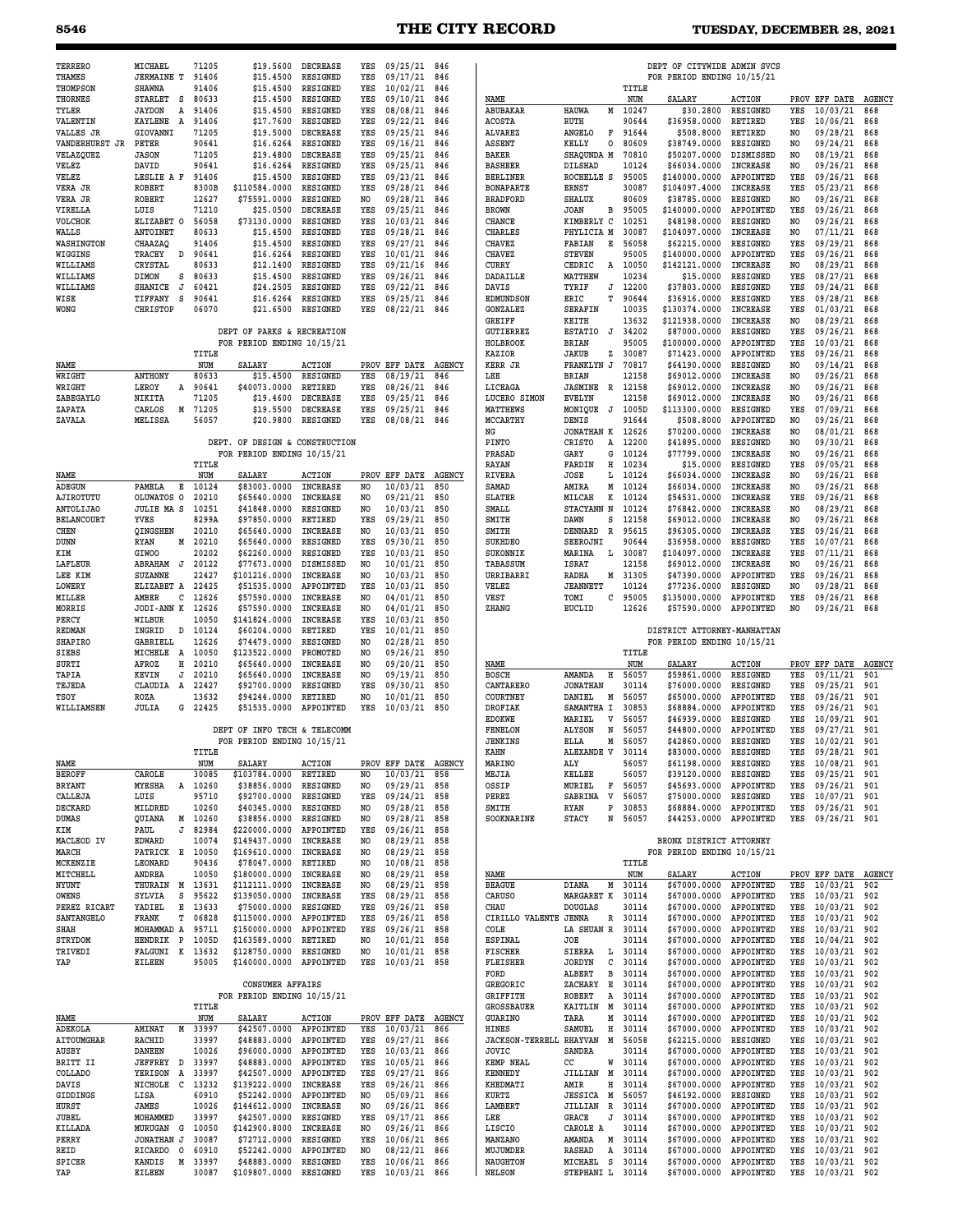|                                                      |                                               |                  | BRONX DISTRICT ATTORNEY                                      |                              |            |                              |               |                           |                                                    |                | BOARD OF ELECTION                                      |                                    |            |                                  |                      |
|------------------------------------------------------|-----------------------------------------------|------------------|--------------------------------------------------------------|------------------------------|------------|------------------------------|---------------|---------------------------|----------------------------------------------------|----------------|--------------------------------------------------------|------------------------------------|------------|----------------------------------|----------------------|
|                                                      |                                               | TITLE            | FOR PERIOD ENDING 10/15/21                                   |                              |            |                              |               |                           |                                                    | TITLE          | FOR PERIOD ENDING 10/29/21                             |                                    |            |                                  |                      |
| NAME                                                 |                                               | NUM              | <b>SALARY</b>                                                | <b>ACTION</b>                |            | PROV EFF DATE AGENCY         |               | NAME<br><b>BROWN</b>      | <b>BRADLEY</b><br>Е                                | NUM<br>94210   | <b>SALARY</b><br>\$45000.0000                          | <b>ACTION</b><br>RESIGNED          | YES        | PROV EFF DATE AGENCY<br>10/17/21 | 003                  |
| PLAZA<br><b>RAMASWAMY</b>                            | <b>IZAMAR</b><br>DIVYA                        | 30114<br>30114   | \$67000.0000<br>\$83300.0000                                 | APPOINTED<br>RESIGNED        | YES<br>YES | 10/03/21<br>09/26/21         | 902<br>902    | <b>BROWNE</b>             | PAUL<br>к                                          | 94207          | \$50595.0000                                           | <b>INCREASE</b>                    | YES        | 10/17/21                         | 003                  |
| REID                                                 | ZACHARY A 30114                               |                  | \$67000.0000                                                 | APPOINTED                    | YES        | 10/03/21                     | 902           | CASTILLO                  | JONHATTA J                                         | 94367          | \$15.4500                                              | APPOINTED                          | YES        | 10/17/21                         | 003                  |
| REILLY                                               | STEPHANI M                                    | 30114            | \$90900.0000                                                 | RESIGNED                     | YES        | 10/03/21                     | 902           | COLTON                    | MARY                                               | 94524          | \$54974.0000                                           | <b>INCREASE</b>                    | YES        | 10/17/21                         | 003                  |
| <b>RUSSELL</b><br>SALATINO JR                        | MARC<br>J<br>NICHOLAS J                       | 30114<br>30114   | \$67000.0000<br>\$67000.0000                                 | APPOINTED<br>APPOINTED       | YES<br>YES | 10/03/21<br>10/03/21         | 902<br>902    | FABIAN<br><b>HEANEY</b>   | KIARA<br>A<br>JAMES<br>м                           | 94210<br>94367 | \$45000.0000<br>\$15,4500                              | APPOINTED<br>APPOINTED             | YES<br>YES | 10/17/21<br>10/10/21             | 003<br>003           |
| SIERRA                                               | XIOMARA                                       | 56057            | \$44083.0000                                                 | RESIGNED                     | YES        | 09/30/21                     | 902           | LAMONT                    | WAYNE<br>Α                                         | 94207          | \$50595.0000                                           | <b>INCREASE</b>                    | YES        | 10/17/21                         | 003                  |
| SNAY                                                 | DANA                                          | M 30114          | \$67000.0000                                                 | APPOINTED                    | YES        | 10/03/21                     | 902           | LARSEN                    | JAKE<br>М                                          | 94210          | \$45000.0000                                           | RESIGNED                           | YES        | 10/17/21                         | 003                  |
| SPADA                                                | M<br><b>SHANNON</b>                           | 30114            | \$67000.0000                                                 | APPOINTED                    | YES        | 10/03/21                     | 902           | LINNING                   | <b>JOANN</b>                                       | 94524          | \$28.6600                                              | APPOINTED                          | YES        | 10/17/21                         | 003                  |
| THOMPSON                                             | <b>RYAN</b><br>P                              | 30114            | \$67000.0000                                                 | APPOINTED                    | YES        | 10/03/21                     | 902           | MAYORGA<br>MCCAULEY       | <b>STEVEN</b><br>W<br><b>JAMES</b><br><sub>D</sub> | 94367<br>94216 | \$15,4500<br>\$18.1300                                 | APPOINTED<br>INCREASE              | YES<br>YES | 10/17/21<br>10/17/21             | 003<br>003           |
| THORNHILL<br><b>TRACEY</b>                           | ZAKIYA<br>P<br>GARRETT N                      | 56057<br>30114   | \$44083.0000<br>\$67000.0000                                 | RESIGNED<br>APPOINTED        | YES<br>YES | 09/26/21<br>10/03/21         | 902<br>902    | NEMARIC-LYDON             | LUCY<br>М                                          | 94216          | \$18,1300                                              | <b>INCREASE</b>                    | YES        | 10/17/21                         | 003                  |
| TRIPP                                                | <b>KASEIM</b><br>F                            | 30114            | \$67000.0000                                                 | APPOINTED                    | YES        | 10/03/21                     | 902           |                           |                                                    |                |                                                        |                                    |            |                                  |                      |
| YOUNT                                                | VERONICA I 30114                              |                  | \$67000.0000                                                 | APPOINTED                    | YES        | 10/03/21 902                 |               |                           |                                                    |                | CAMPAIGN FINANCE BOARD                                 |                                    |            |                                  |                      |
|                                                      |                                               |                  |                                                              |                              |            |                              |               |                           |                                                    | TITLE          | FOR PERIOD ENDING 10/29/21                             |                                    |            |                                  |                      |
|                                                      |                                               |                  | DISTRICT ATTORNEY KINGS COUNTY<br>FOR PERIOD ENDING 10/15/21 |                              |            |                              |               | NAME                      |                                                    | NUM            | SALARY                                                 | <b>ACTION</b>                      |            | PROV EFF DATE AGENCY             |                      |
|                                                      |                                               | TITLE            |                                                              |                              |            |                              |               | <b>BARDASH</b><br>DE CAMP | MARINA<br>SHANULDA                                 | 06602<br>0660A | \$102050.0000<br>\$75000.0000                          | <b>RETIRED</b><br>APPOINTED        | YES<br>YES | 10/01/21<br>10/10/21             | 004<br>004           |
| NAME                                                 |                                               | NUM              | <b>SALARY</b>                                                | <b>ACTION</b>                |            | PROV EFF DATE AGENCY         |               | GOLDSTEIN                 | NATALIA M                                          | 0660A          | \$68000.0000                                           | APPOINTED                          | YES        | 10/10/21                         | 004                  |
| <b>ANTOLIJAO</b><br><b>BROWN</b>                     | <b>JULIE MA S</b><br>SONI-KAY T               | 56057<br>56057   | \$54615.0000<br>\$44083.0000                                 | APPOINTED<br>RESIGNED        | YES<br>YES | 10/03/21<br>09/29/21         | 903<br>903    | PATEL                     | <b>GAUREE</b>                                      | 0660A          | \$80000.0000                                           | APPOINTED                          | YES        | 10/10/21                         | 004                  |
| CHAPMAN                                              | DEJA<br>Α                                     | 56057            | \$44083.0000                                                 | RESIGNED                     | YES        | 09/24/21                     | 903           | TOTO                      | CAITLIN J                                          | 30087          | \$80000.0000                                           | APPOINTED                          | YES        | 10/17/21                         | 004                  |
| <b>DOUGLAS</b>                                       | CHRISTOP A                                    | 56056            | \$37398.0000                                                 | APPOINTED                    | YES        | 09/26/21                     | 903           |                           |                                                    |                | NYC EMPLOYEES RETIREMENT SYS                           |                                    |            |                                  |                      |
| <b>EATON</b>                                         | CHRISTOP A                                    | 30114            | \$105000.0000                                                | RESIGNED                     | YES        | 09/24/21                     | 903           |                           |                                                    |                | FOR PERIOD ENDING 10/29/21                             |                                    |            |                                  |                      |
| FARKASH                                              | SHELLEY J                                     | 56057            | \$53844.0000                                                 | <b>INCREASE</b>              | YES        | 07/01/21                     | 903           |                           |                                                    | TITLE          |                                                        |                                    |            |                                  |                      |
| <b>FAVEUR</b><br><b>HARARY</b>                       | RUTH<br><b>CHARLES</b>                        | 56057<br>30114   | \$44083.0000<br>\$73300.0000                                 | APPOINTED<br>RESIGNED        | YES<br>YES | 09/26/21<br>10/06/21         | 903<br>903    | <b>NAME</b>               |                                                    | NUM            | SALARY                                                 | <b>ACTION</b>                      |            | PROV EFF DATE AGENCY             |                      |
| <b>JACKSON</b>                                       | SARA<br>Е                                     | 30114            | \$75000.0000                                                 | RESIGNED                     | YES        | 10/03/21                     | 903           | AGUILAR<br>COLLADO        | SOFIA<br>I.<br>ADELINE                             | 40493<br>40493 | \$54528.0000<br>\$87453.0000                           | APPOINTED<br>APPOINTED             | NO<br>NO   | 10/03/21<br>10/03/21             | 009<br>009           |
| LAVOIE                                               | RACHEL<br>м                                   | 56057            | \$44083.0000                                                 | RESIGNED                     | YES        | 01/16/20                     | 903           | <b>DISANTO</b>            | MARIO<br>J                                         | 10001          | \$159650.0000                                          | <b>INCREASE</b>                    | NO         | 10/03/21                         | 009                  |
| LOPEZ                                                | G<br>MARITZA                                  | 56057            | \$44083.0000                                                 | <b>INCREASE</b>              | YES        | 09/26/21                     | 903           | FLOYD                     | R<br>LAIQUON                                       | 60888          | \$55364.0000                                           | APPOINTED                          | YES        | 10/03/21                         | 009                  |
| LOW                                                  | NATASHA<br>к<br><b>DESTINEE</b>               | 30114<br>56057   | \$135369.0000                                                | RESIGNED                     | YES        | 09/28/21                     | 903           | HUTCHINSON                | SCOTT<br>L                                         | 40491          | \$41389.0000                                           | <b>RESIGNED</b>                    | YES        | 10/19/21                         | 009                  |
| MCKENZIE<br>NEILSEN                                  | WESLEY<br>в                                   | 56057            | \$44083.0000<br>\$44083.0000                                 | APPOINTED<br><b>INCREASE</b> | YES<br>YES | 09/26/21<br>09/26/21         | 903<br>903    | IFILL-LOWE                | R<br>GALE                                          | 40493          | \$65500.0000                                           | APPOINTED                          | NO         | 10/17/21                         | 009                  |
| NEVILLE                                              | CHRISTOP F                                    | 56057            | \$44083.0000                                                 | APPOINTED                    | YES        | 09/26/21                     | 903           | LONTOS<br>PARK SR         | DAVID<br>OREN<br>L                                 | 10050<br>60888 | \$141831.0000<br>\$55364.0000                          | RESIGNED<br><b>INCREASE</b>        | NO<br>NO.  | 02/28/21<br>10/17/21             | 009<br>009           |
| RAPISARDA                                            | MARK<br>J                                     | 30114            | \$83000.0000                                                 | RESIGNED                     | YES        | 09/28/21                     | 903           | <b>SPENCER</b>            | <b>STACEY</b><br>F                                 | 40493          | \$73000.0000                                           | <b>INCREASE</b>                    | NO         | 10/10/21                         | 009                  |
| <b>REYES</b>                                         | <b>IVETTE</b>                                 | 30114            | \$83000.0000                                                 | RESIGNED                     | YES        | 10/06/21                     | 903           |                           |                                                    |                |                                                        |                                    |            |                                  |                      |
| RIOS<br>SIGNA-AYRES                                  | NATALIE L<br>ALYSSA<br>N                      | 30114<br>56056   | \$75000.0000<br>\$20.4700                                    | <b>RESIGNED</b><br>RESIGNED  | YES<br>YES | 09/26/21<br>10/03/21         | 903<br>903    |                           |                                                    |                | PRESIDENT BOROUGH OF MANHATTAN                         |                                    |            |                                  |                      |
| SMITH                                                | <b>JOSEPH</b><br>т                            | 56056            | \$37398.0000                                                 | RESIGNED                     | YES        | 09/24/21                     | 903           |                           |                                                    | TITLE          | FOR PERIOD ENDING 10/29/21                             |                                    |            |                                  |                      |
| <b>TROIANOS</b>                                      | ANDREW<br>т                                   | 30114            | \$90000.0000                                                 | <b>RESIGNED</b>              | YES        | 09/26/21                     | 903           | NAME                      |                                                    | NUM            | <b>SALARY</b>                                          | <b>ACTION</b>                      |            | PROV EFF DATE                    | <b>AGENCY</b>        |
| VARGAS                                               | DAVID<br>Α                                    | 30114            | \$92000.0000                                                 | RESIGNED                     | YES        | 09/29/21                     | 903           | DIOP                      | <b>ALASSANE</b>                                    | 56057          | \$58131.0000                                           | RESIGNED                           | YES        | 10/21/21                         | 010                  |
| WACHS                                                | MELISSA                                       | 30114            | \$118000.0000                                                | APPOINTED                    | YES        | 09/19/21                     | 903           |                           |                                                    |                |                                                        |                                    |            |                                  |                      |
|                                                      |                                               |                  | DISTRICT ATTORNEY ONS COUNTY                                 |                              |            |                              |               |                           |                                                    |                | BOROUGH PRESIDENT-QUEENS<br>FOR PERIOD ENDING 10/29/21 |                                    |            |                                  |                      |
|                                                      |                                               |                  | FOR PERIOD ENDING 10/15/21                                   |                              |            |                              |               |                           |                                                    | TITLE          |                                                        |                                    |            |                                  |                      |
| NAME                                                 |                                               | TITLE<br>NUM     | SALARY                                                       | <b>ACTION</b>                |            | PROV EFF DATE                | <b>AGENCY</b> | NAME<br>RAMPRASAD         | <b>ASHLEY</b><br>s                                 | NUM<br>56057   | SALARY<br>\$50000.0000                                 | <b>ACTION</b><br>APPOINTED         | YES        | PROV EFF DATE<br>10/10/21        | AGENCY<br>013        |
| ALVAREZ-CALDERO AURORA                               | Α                                             | 30114            | \$95047.0000                                                 | RESIGNED                     | YES        | 10/02/21                     | 904           |                           |                                                    |                |                                                        |                                    |            |                                  |                      |
| <b>BOEHME</b>                                        | <b>KATHLEEN R</b>                             | 56058            | \$75000.0000                                                 | APPOINTED                    | YES        | 10/03/21                     | 904           |                           |                                                    |                | OFFICE OF THE COMPTROLLER                              |                                    |            |                                  |                      |
| <b>BOYLE</b>                                         | <b>SEAN</b>                                   | K 56057          | \$38333.0000                                                 | RESIGNED                     | YES        | 10/02/21                     | 904           |                           |                                                    |                | FOR PERIOD ENDING 10/29/21                             |                                    |            |                                  |                      |
| CHURCHILL<br>FELIZ JIMENEZ                           | CODY<br>YADELIS N                             | 30114<br>56057   | \$75091.0000<br>\$38333.0000                                 | RESIGNED<br>APPOINTED        | YES<br>YES | 10/01/21<br>09/29/21         | 904<br>904    | NAME                      |                                                    | TITLE<br>NUM   | <b>SALARY</b>                                          | <b>ACTION</b>                      | PROV       | EFF DATE                         | <b>AGENCY</b>        |
| FREIRE POZO                                          | Е<br>ARMANDO                                  | 56056            | \$32520.0000                                                 | APPOINTED                    | YES        | 10/03/21                     | 904           | AU                        | NANCY                                              | 40502          | \$85086.0000                                           | <b>DECREASE</b>                    | NO         | 03/06/18                         | 015                  |
| GITIN                                                | NEIL<br>F                                     | 30114            | \$153304.0000                                                | RETIRED                      | YES        | 10/01/21                     | 904           | <b>DESIMONE</b>           | <b>NICHOLAS</b>                                    | 40925          | \$96682.0000                                           | <b>RESIGNED</b>                    | YES        | 10/15/21                         | 015                  |
| HENRY                                                | L.<br>SOPHIA                                  | 30830            | \$56000.0000                                                 | RESIGNED                     | YES        | 10/09/21                     | 904           | FINE                      | SARAH                                              | 30087<br>06710 | \$75000.0000                                           | APPOINTED                          | YES        | 10/12/21                         | 015                  |
| HOLLAND-RUDD                                         | ANAIS                                         | 30114<br>30114   | \$73722.0000                                                 | RESIGNED                     | YES        | 10/08/21                     | 904           | HIKIND<br>KHAN            | <b>NOSSON</b><br>HARIS                             | 56058          | \$50217.0000<br>\$60471.0000                           | <b>RESIGNED</b><br><b>RESIGNED</b> | YES<br>YES | 10/20/21<br>10/04/21             | 015<br>015           |
| <b>IOCCO</b><br>KORB                                 | MARGARET<br><b>JORDAN</b><br>P                | 30114            | \$75091.0000<br>\$71575.0000                                 | RESIGNED<br><b>INCREASE</b>  | YES<br>YES | 10/02/21<br>09/26/21         | 904<br>904    | NIANG                     | KHADIM                                             | 56058          | \$65309.0000                                           | <b>INCREASE</b>                    | YES        | 05/13/21                         | 015                  |
| MCCLAIN                                              | CHRISTOP J                                    | 30114            | \$75091.0000                                                 | RESIGNED                     | YES        | 10/01/21 904                 |               | PIERRE                    | JOSUE                                              | 56058          | \$65000.0000                                           | APPOINTED                          | YES        | 10/12/21 015                     |                      |
| QUINN                                                | к<br>MARY                                     | 30114            | \$138804.0000                                                | INCREASE                     | YES        | 09/20/20 904                 |               | SIMMS                     | JUDDIE<br>s                                        | 1002A          | \$77903.0000 RETIRED                                   |                                    | NO         | 10/13/21 015                     |                      |
| RAMDIAL                                              | TEJWANTI                                      | 56056            | \$37398.0000                                                 | <b>INCREASE</b>              | YES        | 09/16/21 904                 |               | THOMPSON                  | IZIAH<br>A                                         | 54740          | \$75000.0000                                           | RESIGNED                           |            | YES 10/21/21 015                 |                      |
| REILLY                                               | ELEANOR M                                     | 30114<br>30114   | \$71575.0000                                                 | INCREASE                     | YES        | 09/22/21 904                 |               |                           |                                                    |                | OFFICE OF EMERGENCY MANAGEMENT                         |                                    |            |                                  |                      |
| <b>RIORDAN</b><br>WHITE                              | $\mathbf{F}$<br><b>SHANNON</b><br>SKYLER<br>A | 56057            | \$75091.0000<br>\$44083.0000                                 | RESIGNED<br>INCREASE         | YES<br>YES | 09/26/21 904<br>10/06/21 904 |               |                           |                                                    |                | FOR PERIOD ENDING 10/29/21                             |                                    |            |                                  |                      |
| ZAREMBA                                              | TENAJ<br>s                                    | 56057            | \$38333.0000                                                 | APPOINTED                    |            | YES 09/26/21 904             |               |                           |                                                    | TITLE          |                                                        |                                    |            |                                  |                      |
|                                                      |                                               |                  |                                                              |                              |            |                              |               | NAME<br>HOLMES            | <b>ASHLEIGH M</b>                                  | NUM<br>06766   | SALARY<br>\$70000.0000                                 | <b>ACTION</b><br>APPOINTED         | YES        | PROV EFF DATE AGENCY<br>10/17/21 | 017                  |
|                                                      |                                               |                  | DISTRICT ATTORNEY RICHMOND COU<br>FOR PERIOD ENDING 10/15/21 |                              |            |                              |               | KOO                       | ANGIE                                              | 06766          | \$64500.0000 APPOINTED                                 |                                    | YES        | 10/17/21 017                     |                      |
|                                                      |                                               | TITLE            |                                                              |                              |            |                              |               | RAMIREZ                   | <b>JENNIFER M</b>                                  | 06766          | \$64500.0000 APPOINTED                                 |                                    | YES        | 10/17/21 017                     |                      |
| NAME                                                 |                                               | NUM              | SALARY                                                       | <b>ACTION</b>                |            | PROV EFF DATE AGENCY         |               | RIVERA-PEREZ              | SOFIA                                              | A 06766        | \$64500.0000 APPOINTED                                 |                                    |            | YES 10/12/21 017                 |                      |
| STEPENSKY III<br>SUZUKI                              | <b>JOHN</b><br>BEATRIZ T 30114                | 30114            | \$69616.0000<br>\$71722.0000                                 | APPOINTED<br><b>INCREASE</b> | YES<br>YES | 09/26/21 905<br>09/02/21 905 |               |                           |                                                    |                | OFFICE OF MANAGEMENT & BUDGET                          |                                    |            |                                  |                      |
|                                                      |                                               |                  |                                                              |                              |            |                              |               |                           |                                                    | TITLE          | FOR PERIOD ENDING 10/29/21                             |                                    |            |                                  |                      |
|                                                      |                                               |                  | DISTRICT ATTORNEY-SPECIAL NARC                               |                              |            |                              |               | NAME                      |                                                    | NUM            | SALARY                                                 | <b>ACTION</b>                      |            | PROV EFF DATE AGENCY             |                      |
|                                                      |                                               |                  | FOR PERIOD ENDING 10/15/21                                   |                              |            |                              |               | CHOUDHURY                 | MEHRAB<br>R                                        | 06088          | \$62480.0000                                           | APPOINTED                          | YES        | 10/17/21                         | 019                  |
| NAME                                                 |                                               | TITLE<br>NUM     | <b>SALARY</b>                                                | <b>ACTION</b>                |            | PROV EFF DATE AGENCY         |               | <b>DOWLING</b>            | ANDREW<br>G                                        | 06088          | \$89.9600                                              | APPOINTED                          | YES        | 10/17/21                         | 019                  |
| <b>BRODOWSKI</b>                                     | JAKUB<br>D                                    | 30114            | \$74500.0000                                                 | RESIGNED                     | YES        | 09/26/21 906                 |               | <b>GREENBERG</b><br>LEUNG | MICHAEL L<br>ELIZABET                              | 0608A<br>06088 | \$141766.0000<br>\$46856.0000                          | INCREASE<br>APPOINTED              | YES<br>YES | 10/10/21<br>10/17/21 019         | 019                  |
| HADDAD                                               | MICHELLE E 30114                              |                  | \$92000.0000                                                 | RESIGNED                     |            | YES 10/03/21 906             |               | MARCHANT                  | CHARLES C                                          | 10026          | \$81245.0000                                           | PROMOTED                           | NO         | 08/23/16 019                     |                      |
|                                                      |                                               |                  |                                                              |                              |            |                              |               | RAMDAT                    | DEVINDRA                                           | 0608A          | \$130810.0000                                          | INCREASE                           | YES        | 10/10/21                         | 019                  |
|                                                      |                                               |                  | OFFICE OF THE MAYOR<br>FOR PERIOD ENDING 10/29/21            |                              |            |                              |               | RHO                       | RACHEL<br>E                                        | 06088          | \$66230.0000                                           | APPOINTED                          | YES        | 10/17/21 019                     |                      |
|                                                      |                                               | TITLE            |                                                              |                              |            |                              |               | SALIHAJ                   | DIELLEZA<br>R NICOLA                               | 06088          | \$46856.0000                                           | <b>INCREASE</b><br>RESIGNED        | YES        | 10/12/21 019                     |                      |
| NAME                                                 |                                               | NUM              | SALARY                                                       | <b>ACTION</b>                |            | PROV EFF DATE AGENCY         |               | STORELLICASTRO<br>WELSH   | <b>JOAN</b>                                        | 0608A<br>0608A | \$196950.0000<br>\$115820.0000                         | <b>INCREASE</b>                    | YES<br>YES | 01/19/21<br>10/17/21 019         | 019                  |
| <b>BRABHAM</b>                                       | CHARON<br>R                                   | 0527A            | \$77250.0000                                                 | APPOINTED                    | YES        | $10/12/21$ 002               |               | ZHUANG                    | PETER                                              | 06088          | \$70291.0000                                           | RESIGNED                           |            | YES 10/10/21 019                 |                      |
| CAPLAN                                               | ARIANA<br>W                                   | 0668A            | \$161136.0000                                                | RESIGNED                     | YES        | 05/09/21 002                 |               |                           |                                                    |                |                                                        |                                    |            |                                  |                      |
| CHAU                                                 | <b>ELAINE</b>                                 | 0527A            | \$71000.0000                                                 | APPOINTED                    | YES        | 10/10/21                     | 002           |                           |                                                    |                | LAW DEPARTMENT                                         |                                    |            |                                  |                      |
| KIRKPATRICK                                          | NICOLA<br>R                                   | 05277<br>M 10025 | \$53000.0000<br>\$49346.0000                                 | RESIGNED<br>RETIRED          | YES<br>NO. | 10/10/21 002<br>09/01/21     | 002           |                           |                                                    | TITLE          | FOR PERIOD ENDING 10/29/21                             |                                    |            |                                  |                      |
|                                                      |                                               |                  |                                                              |                              |            |                              |               |                           |                                                    | NUM            |                                                        | <b>ACTION</b>                      |            |                                  | PROV EFF DATE AGENCY |
|                                                      | DIANE<br>MOROUNRA A                           | 0527A            | \$85000.0000                                                 | APPOINTED                    |            | YES 10/17/21 002             |               |                           |                                                    |                |                                                        |                                    |            |                                  |                      |
|                                                      | FIONA<br>J                                    | 0527A            | \$121711.0000                                                | <b>INCREASE</b>              | YES        | 10/17/21                     | 002           | NAME<br><b>AROUBAS</b>    | SHLOMIT                                            | 30112          | SALARY<br>\$111595.0000                                | RESIGNED                           | YES        | 09/30/21                         | 025                  |
|                                                      | ANDRE<br>F                                    | 0668A            | \$75000.0000                                                 | RESIGNED                     | YES        | 05/30/21                     | 002           | <b>BRATIN</b>             | ROSS<br>F                                          | 30112          | \$94883.0000                                           | RESIGNED                           | YES        | 10/08/21 025                     |                      |
| LEONARD<br>OGUNLEYE<br>PEACH<br>PUGLIE<br>ROTHENBERG | JACLYN H                                      | 6087A            | \$167890.0000                                                | RESIGNED                     | YES        | 04/28/21 002                 |               | <b>BROWN</b>              | <b>BRIAN</b><br>с                                  | 30112          | \$83440.0000                                           | RESIGNED                           | YES        | 10/14/21                         | 025                  |
| SANTOS GORIS<br>TSULTRIM                             | <b>EVANELLY</b><br>KARMA                      | 0527A<br>06393   | \$81954.0000<br>\$54765.0000                                 | APPOINTED<br>RESIGNED        | YES        | 10/12/21<br>YES 09/12/21 002 | 002           | DUNN<br>FEQUIERE          | ERIN<br>KARLYNE                                    | 30112<br>3011B | \$84651.0000<br>\$185019.0000 INCREASE                 | RESIGNED                           | YES        | 10/17/21<br>YES 10/17/21 025     | 025                  |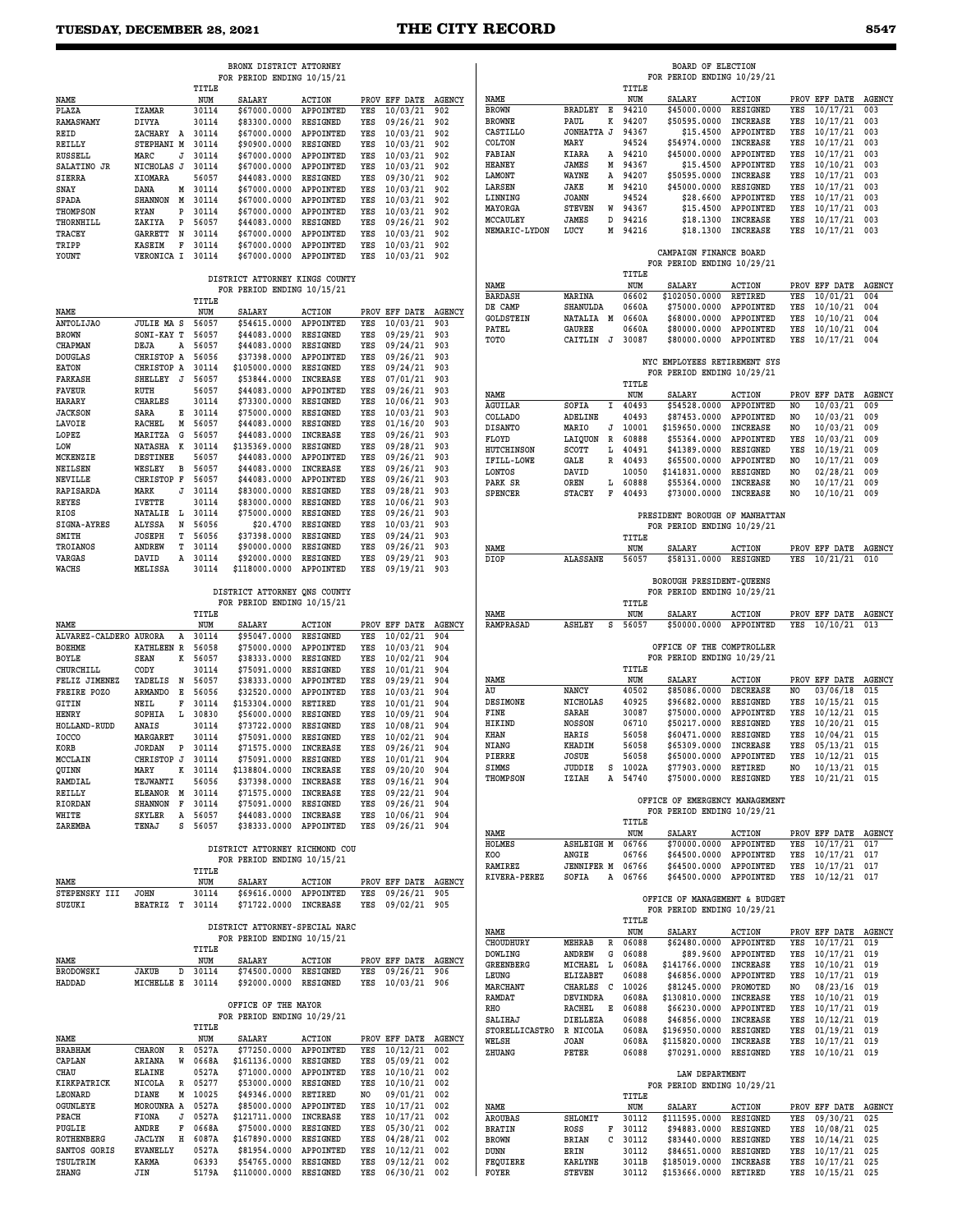### **8548 THE CITY RECORD TUESDAY, DECEMBER 28, 2021**

| HUI<br>KAO                               |                                  |                       |                                                           |                              |                |                                  |               |                                        |                                        |                  |                                                 |                             |                                  |                              |            |
|------------------------------------------|----------------------------------|-----------------------|-----------------------------------------------------------|------------------------------|----------------|----------------------------------|---------------|----------------------------------------|----------------------------------------|------------------|-------------------------------------------------|-----------------------------|----------------------------------|------------------------------|------------|
|                                          | <b>JEANNE</b><br>J               | 40482                 | \$43519,0000                                              | RESIGNED                     | YES            | $10/19/21$ 025                   |               | BAY                                    | NICHOLAS A 70210                       |                  | \$85292,0000                                    | RETIRED                     | N <sub>O</sub>                   | $10/15/21$ 056               |            |
| LEACH                                    | CYNTHIA<br>KELLIE<br>N           | 30112<br>30080        | \$122933.0000<br>\$49677.0000                             | RESIGNED<br>RESIGNED         | YES<br>NO      | 10/23/21<br>10/08/21             | 025<br>025    | <b>BELL</b>                            | <b>JATEKQUA S</b>                      | 90202            | \$37180.0000                                    | <b>DECREASE</b>             | YES                              | 08/25/21                     | 056        |
| LEAR                                     | LEWIS                            | 30112<br>R            | \$153666.0000                                             | RESIGNED                     | YES            | 10/07/21                         | 025           |                                        |                                        |                  | POLICE DEPARTMENT                               |                             |                                  |                              |            |
| LEE                                      | <b>RONALD</b>                    | 30112                 | \$83440.0000                                              | RESIGNED                     | YES            | 09/26/21                         | 025           |                                        |                                        |                  | FOR PERIOD ENDING 10/29/21                      |                             |                                  |                              |            |
| LOUIS<br>MENDEZ                          | RAMY<br>IRENE                    | 30112<br>M 30112      | \$94883.0000<br>\$94883.0000                              | APPOINTED<br>RESIGNED        | YES<br>YES     | 10/17/21<br>10/15/21             | 025<br>025    | NAME                                   |                                        | TITLE<br>NUM     | <b>SALARY</b>                                   | <b>ACTION</b>               |                                  | PROV EFF DATE                | AGE        |
| MITCHELL                                 | <b>ALISON</b><br>s               | 30112                 | \$94883.0000                                              | RESIGNED                     | YES            | 10/16/21                         | 025           | <b>BESHARA</b>                         | VICTORIA A                             | 60817            | \$38287.0000                                    | RESIGNED                    | N <sub>O</sub>                   | 10/16/21                     | 056        |
| NEELY<br>PARTRIDGE                       | MICHAEL<br>в<br>PHLEISHA M       | 10251<br>10209        | \$41848.0000<br>\$15.7500                                 | <b>RESIGNED</b><br>RESIGNED  | NO.<br>YES     | 10/03/21<br>01/26/20             | 025<br>025    | <b>BEST</b><br><b>BISRAM</b>           | <b>STEVE</b><br>SHERIDA<br><b>S</b>    | 71022<br>71012   | \$58020.0000<br>\$40636.0000                    | RESIGNED<br>RESIGNED        | YES<br>NO                        | 09/01/21<br>10/16/21         | 056<br>056 |
| PASKA                                    | CHRISTIN M                       | 30112                 | \$153666.0000                                             | RESIGNED                     | YES            | 10/08/21                         | 025           | <b>BLACKWELL</b>                       | <b>JASMINE</b><br>s                    | 71651            | \$42947.0000                                    | RESIGNED                    | N <sub>O</sub>                   | 10/03/21                     | 056        |
| RAY                                      | STEPHANI                         | 30726                 | \$47705.0000                                              | RETIRED                      | NO.            | 10/23/21                         | 025           | <b>BLADES</b>                          | ANN<br>с                               | 71651            | \$46393.0000                                    | RESIGNED                    | NO.                              | 10/21/21                     | 056        |
| <b>SAPSON</b><br>SIEBEL                  | YEKATERI<br><b>JUSTIN</b><br>L   | 30112<br>30112        | \$76206.0000<br>\$101077.0000                             | <b>RESIGNED</b><br>RESIGNED  | YES<br>YES     | 10/09/21<br>10/08/21             | 025<br>025    | <b>BLOUNT</b><br><b>BODEN</b>          | M<br>MELISSA<br><b>BRYAN</b><br>т      | 71651<br>70210   | \$43334.0000<br>\$42500.0000                    | RESIGNED<br>RESIGNED        | N <sub>O</sub><br>N <sub>O</sub> | 09/30/21<br>10/20/21         | 056<br>056 |
| <b>STECURA</b>                           | CHRISTIN M                       | 30112                 | \$133040.0000                                             | RESIGNED                     | YES            | 10/17/21                         | 025           | <b>BORJA REVELO</b>                    | PEDRO<br>G                             | 70210            | \$42500.0000                                    | RESIGNED                    | NO.                              | 08/28/21                     | 056        |
| TAMAYO                                   | <b>KIRSTEN</b><br>J              | 30112                 | \$76206.0000                                              | <b>RESIGNED</b>              | YES            | 10/08/21                         | 025           | <b>BOTTA</b>                           | <b>JEANINE</b>                         | 56056            | \$32520.0000                                    | APPOINTED                   | YES                              | 10/01/21                     | 056        |
| WAGNER<br>WATSON                         | ROSS<br><b>AISHA</b>             | s<br>30112<br>M 30112 | \$73579.0000<br>\$73579.0000                              | APPOINTED<br>APPOINTED       | YES<br>YES     | 10/17/21<br>10/17/21             | 025<br>025    | <b>BRATHWAITE</b><br><b>BREWINGTON</b> | KATRESSI D<br>REGINA<br>R              | 90202<br>10144   | \$42757.0000<br>\$36390.0000                    | <b>DECREASE</b><br>RESIGNED | YES<br>NO.                       | 08/25/21<br>09/05/21         | 056<br>056 |
|                                          |                                  |                       |                                                           |                              |                |                                  |               | <b>BROCK</b>                           | DANTE<br>J                             | 70205            | \$15.4500                                       | RESIGNED                    | YES                              | 10/05/21                     | 056        |
|                                          |                                  |                       | DEPARTMENT OF CITY PLANNING                               |                              |                |                                  |               | <b>BROWN</b>                           | KIARA<br>с                             | 70210            | \$45000.0000                                    | RESIGNED                    | NO.                              | 10/16/21                     | 056        |
|                                          |                                  | TITLE                 | FOR PERIOD ENDING 10/29/21                                |                              |                |                                  |               | <b>BROWN</b><br><b>BROWN</b>           | NAJAE<br>М<br>TIERA                    | 70210<br>60817   | \$42500.0000<br>\$50207.0000                    | RESIGNED<br>RESIGNED        | N <sub>O</sub><br>NO.            | 09/04/21<br>10/09/21         | 056<br>056 |
| NAME                                     |                                  | NUM                   | <b>SALARY</b>                                             | <b>ACTION</b>                | PROV           | EFF DATE AGENCY                  |               | <b>BROWN ABDALLA</b>                   | <b>STACY</b><br>A                      | 71651            | \$42377.0000                                    | RESIGNED                    | NO.                              | 10/14/21                     | 056        |
| GUZEI                                    | LOUBOV<br>Ι.                     | 21744                 | \$94761.0000                                              | <b>INCREASE</b>              | YES            | 09/19/21                         | 030           | <b>BURKE</b><br><b>BUTLER</b>          | <b>CATHERIN G</b><br>KAYLA<br>z        | 70205<br>56056   | \$15.4500<br>\$32520.0000                       | RESIGNED<br>APPOINTED       | YES<br>YES                       | 10/01/21<br>10/01/21         | 056<br>056 |
| HOCHBAUM<br>KOO                          | DAVID<br>L<br>ANGIE              | 40910<br>22306        | \$90008.0000<br>\$62740.0000                              | <b>INCREASE</b><br>RESIGNED  | NO.<br>YES     | 09/19/21<br>10/17/21             | 030<br>030    | <b>BYRNES</b>                          | ERIN<br>Μ                              | 70210            | \$42500.0000                                    | RESIGNED                    | NO.                              | 10/13/21                     | 056        |
| ORTIZ                                    | <b>FERNANDO</b>                  | 56058                 | \$66000.0000                                              | RESIGNED                     | YES            | 10/22/21                         | 030           | CARRERO                                | <b>JENNIFER M</b>                      | 60817            | \$37136.0000                                    | <b>RESIGNED</b>             | N <sub>O</sub>                   | 10/19/21                     | 056        |
| <b>SUNWOO</b>                            | JACQUELY D                       | 22092                 | \$66470.0000                                              | RESIGNED                     | YES            | 10/15/21                         | 030           | CATALA<br>CHAMETSKY                    | NICOLE<br>A<br>CHRISTOP D              | 70210<br>56056   | \$42500.0000<br>\$32520.0000                    | RESIGNED<br>APPOINTED       | NO.<br>YES                       | 10/13/21<br>10/01/21         | 056<br>056 |
| TEPALE<br>WEINSTEIN                      | JASMIN<br>ALEXANDE P             | 22092<br>21744        | \$57078.0000<br>\$75504.0000                              | APPOINTED<br>APPOINTED       | YES<br>YES     | 10/17/21<br>10/17/21             | 030<br>030    | CHANDA                                 | <b>RIPON</b>                           | 71651            | \$42947.0000                                    | RESIGNED                    | N <sub>O</sub>                   | 09/28/21                     | 056        |
| YEUNG                                    | GODFREY H                        | 22316                 | \$94211.0000                                              | <b>INCREASE</b>              | NO.            | 09/19/21                         | 030           | CHAU                                   | JOYCE                                  | 70205            | \$15.4500                                       | RESIGNED                    | YES                              | 10/13/21                     | 056        |
|                                          |                                  |                       |                                                           |                              |                |                                  |               | <b>CHEURFA</b><br><b>CHOWDHURY</b>     | <b>HAOUES</b><br><b>SHAHRIAR</b>       | 60817<br>71651   | \$38287.0000<br>\$41493.0000                    | RESIGNED<br>RESIGNED        | NO.<br>N <sub>O</sub>            | 10/03/21<br>09/29/21         | 056<br>056 |
|                                          |                                  |                       | DEPARTMENT OF INVESTIGATION<br>FOR PERIOD ENDING 10/29/21 |                              |                |                                  |               | CHRISTIAN                              | TALEAH<br>к                            | 71012            | \$40636.0000                                    | <b>RESIGNED</b>             | N <sub>O</sub>                   | 10/02/21                     | 056        |
|                                          |                                  | TITLE                 |                                                           |                              |                |                                  |               | CINOTTI                                | SUSAN<br>J                             | 7020B            | \$34626.0000                                    | RESIGNED                    | YES                              | 08/30/21                     | 056        |
| NAME                                     |                                  | NUM                   | SALARY                                                    | <b>ACTION</b>                |                | PROV EFF DATE                    | <b>AGENCY</b> | CLARKE<br><b>CLARKE</b>                | <b>JAUAN</b><br>J<br><b>JAUAN</b><br>J | 71022<br>60817   | \$58020.0000<br>\$42136.0000                    | RESIGNED<br><b>RESIGNED</b> | YES<br>N <sub>O</sub>            | 10/03/21<br>10/03/21         | 056<br>056 |
| <b>BENTSON</b><br>COLES                  | KARLA<br>TIFFANY<br>L            | 31130<br>Ŀ<br>31130   | \$60205.0000<br>\$83027.0000                              | RESIGNED<br>RESIGNED         | YES<br>YES     | 10/21/21<br>10/08/21             | 032<br>032    | <b>CLAYTON</b>                         | ERIN<br>М                              | 12626            | \$57590.0000                                    | <b>INCREASE</b>             | NO.                              | 09/30/21                     | 056        |
| HENRY                                    | <b>BRIA</b>                      | P<br>31143            | \$70000.0000                                              | APPOINTED                    | YES            | 10/17/21                         | 032           | CLOUD                                  | <b>SEAN</b><br>Е                       | 60821            | \$74747.0000                                    | <b>RETIRED</b>              | NO.                              | 09/27/21                     | 056        |
| NOLA                                     | NICOLE<br>v                      | 10033                 | \$106167.0000                                             | RESIGNED                     | N <sub>O</sub> | 03/21/21                         | 032           | COHEN<br>COLON LOPEZ                   | <b>ALEXANDE B</b><br>IZET<br>с         | 31170<br>70205   | \$82500.0000<br>\$15.4500                       | <b>INCREASE</b><br>RESIGNED | YES<br>YES                       | 09/01/21<br>09/21/21         | 056<br>056 |
| QUINTYNE<br>WONG                         | DAMIEN<br>$\circ$<br>LANA        | 31143<br>31130        | \$51500.0000<br>\$87550.0000                              | RESIGNED<br>RESIGNED         | YES<br>YES     | 10/13/21<br>10/17/21             | 032<br>032    | COSTELLO                               | IKEAMAA A                              | 60817            | \$39438.0000                                    | RESIGNED                    | N <sub>O</sub>                   | 10/13/21                     | 056        |
|                                          |                                  |                       |                                                           |                              |                |                                  |               | COUGHLIN                               | KAYLA<br>Е                             | 60621            | \$67422.0000<br>\$50207.0000                    | RESIGNED                    | NO.                              | 10/13/21                     | 056        |
|                                          |                                  |                       | TEACHERS RETIREMENT SYSTEM                                |                              |                |                                  |               | COX<br>CRAWFORD                        | NOEL<br>в<br>FANTA<br>М                | 60817<br>71651   | \$41493.0000                                    | RESIGNED<br>RESIGNED        | N <sub>O</sub><br>NO.            | 10/20/21<br>09/23/21         | 056<br>056 |
|                                          |                                  | TITLE                 | FOR PERIOD ENDING 10/29/21                                |                              |                |                                  |               | CRUZ                                   | CHRISTIN L                             | 70210            | \$42500.0000                                    | RESIGNED                    | NO.                              | 10/13/21                     | 056        |
| NAME                                     |                                  | NUM                   | SALARY                                                    | <b>ACTION</b>                | PROV           | EFF DATE                         | <b>AGENCY</b> | CRUZ                                   | TASHA MA N                             | 60817            | \$37136.0000                                    | <b>RESIGNED</b>             | N <sub>O</sub>                   | 10/09/21                     | 056        |
| CHAINANI                                 | <b>GIRISH</b><br>G               | 10050                 | \$160865.0000                                             | <b>DECEASED</b>              | NO.            | 10/27/20                         | 041           | <b>CUELLO</b><br><b>CURRY-WALLS</b>    | TEDDY<br>DAISY<br>R                    | 70210<br>70205   | \$63125.0000<br>\$15.4500                       | RETIRED<br>RESIGNED         | NO.<br>YES                       | 10/13/21<br>10/06/21         | 056<br>056 |
| GARROVILLAS<br>MUNGIELLO                 | <b>EVELYN</b><br>R<br>FRANCESC A | 40493<br>82986        | \$88508.0000<br>\$135000.0000                             | PROMOTED<br>RESIGNED         | NO<br>YES      | 08/23/20<br>07/26/20             | 041<br>041    | <b>DADDINO</b>                         | <b>JOHN</b><br>М                       | 70210            | \$85292.0000                                    | <b>RETIRED</b>              | N <sub>O</sub>                   | 10/19/21                     | 056        |
| <b>RAMIREZ</b>                           | <b>ERIBERTA</b>                  | 1000B                 | \$81734.0000                                              | <b>RETIRED</b>               | NO.            | 10/15/21                         | 041           | <b>DAWSON</b>                          | PATRICIA B                             | 10144            | \$42293.0000                                    | <b>RETIRED</b>              | NO.                              | 10/20/21                     | 056        |
| VECINO GAZABON                           | RUBEN<br>D                       | 1020B                 | \$16.5000                                                 | APPOINTED                    | YES            | 10/10/21                         | 041           | DE LA ROSA<br>DENNIS                   | JONMICHA A<br>SUSANNE J                | 70210<br>71012   | \$85292.0000<br>\$40636.0000                    | RESIGNED<br>RESIGNED        | NO.<br>N <sub>O</sub>            | 09/08/21<br>08/24/21         | 056<br>056 |
|                                          |                                  |                       | CIVILIAN COMPLAINT REVIEW BD                              |                              |                |                                  |               | <b>DIBARTOLO</b>                       | MARIA                                  | 10144            | \$44254.0000                                    | RESIGNED                    | N <sub>O</sub>                   | 10/13/21                     | 056        |
|                                          |                                  |                       | FOR PERIOD ENDING 10/29/21                                |                              |                |                                  |               | <b>DOMINGUE</b><br><b>DONALDSON</b>    | MIA<br>N<br>MARY<br>Α                  | 70210<br>56056   | \$42500.0000<br>\$37398.0000                    | RESIGNED<br>RESIGNED        | NO.<br>YES                       | 10/15/21<br>10/07/21         | 056<br>056 |
|                                          |                                  |                       |                                                           |                              |                |                                  |               |                                        |                                        | 70206            | \$16.8000                                       |                             |                                  | 09/03/21                     | 056        |
|                                          |                                  | TITLE                 |                                                           |                              |                |                                  |               | <b>DORJEE</b>                          | SONAM                                  |                  |                                                 | <b>RESIGNED</b>             | YES                              |                              |            |
| NAME                                     |                                  | NUM                   | SALARY                                                    | <b>ACTION</b><br>APPOINTED   | PROV           | EFF DATE                         | <b>AGENCY</b> | <b>DUNWELL</b>                         | <b>LEEANN</b>                          | 10144            | \$50619.0000                                    | RESIGNED                    | NO.                              | 10/05/21                     | 056        |
| CHERY<br>CHICO                           | FRANCESC B<br>STEPHANI M         | 31165<br>31166        | \$42293.0000<br>\$84460.0000                              | <b>INCREASE</b>              | YES<br>YES     | 10/12/21<br>09/01/21             | 054<br>054    |                                        |                                        |                  |                                                 |                             |                                  |                              |            |
| CRAWFORD                                 | RUTHANN<br>в                     | 31165                 | \$42293.0000                                              | APPOINTED                    | YES            | 10/12/21                         | 054           |                                        |                                        |                  | POLICE DEPARTMENT<br>FOR PERIOD ENDING 10/29/21 |                             |                                  |                              |            |
| DENITTO<br><b>EDISON</b>                 | CHRISTOP D<br>SAMUEL             | 82975<br>31165        | \$117000.0000<br>\$42293.0000                             | <b>INCREASE</b><br>APPOINTED | YES<br>YES     | 09/01/21                         | 054<br>054    |                                        |                                        | TITLE            |                                                 |                             |                                  |                              |            |
| GEFFRARD                                 | R<br>DAVID                       | 31165<br>ĸ            | \$58167.0000                                              | <b>APPOINTED</b>             | YES            | 10/12/21<br>10/12/21 054         |               | NAME<br><b>DURRANT</b>                 |                                        | NUM              | <b>SALARY</b>                                   | <b>ACTION</b><br>RETIRED    |                                  | PROV EFF DATE AGE            |            |
| GUITY                                    | CARMEN                           | S 31165               | \$58167.0000 APPOINTED                                    |                              | YES            | $10/12/21$ 054                   |               | ECO                                    | JACQUELI B 10144<br>VINCENT R 70206    |                  | \$42116.0000<br>\$16.3100                       | RESIGNED                    | NO<br>YES                        | 10/21/21<br>02/05/19         | 056<br>056 |
| LYNCH<br>PAVLOVA                         | s<br>MIRIAM<br>ALEKSAND          | 31166<br>31165        | \$84460.0000<br>\$42293.0000                              | RESIGNED<br>APPOINTED        | YES<br>YES     | 10/14/21<br>10/12/21             | 054<br>054    | <b>ELLIOTT</b>                         | ATONYA<br>A                            | 71012            | \$39329.0000                                    | RESIGNED                    | YES                              | 08/28/21                     | 056        |
| PAYAN MEJIA                              | ALONDRA                          | 31165                 | \$42293.0000                                              | APPOINTED                    | YES            | 10/12/21                         | 054           | <b>ELNOOR</b><br>ESPINAL               | ALSAID<br>A<br><b>JORDAN</b><br>M      | 70210<br>60817   | \$45000.0000<br>\$37136.0000                    | DISMISSED<br>RESIGNED       | N <sub>O</sub><br>NO.            | 09/23/21<br>10/06/21         | 056<br>056 |
| PICHARDO                                 | MASSIEL                          | 82975                 | \$101795.0000                                             | INCREASE                     | YES            | 09/01/21                         | 054           | <b>EVANS</b>                           | JUNIUS<br>Е                            | 70210            | \$47000.0000                                    | RESIGNED                    | NO                               | 10/20/21                     | 056        |
| RODRIGUEZ COLLA ANNETTE M 31165<br>SMITH | D<br>COLESON                     | 31165                 | \$42293.0000<br>\$42293.0000                              | APPOINTED<br>APPOINTED       | YES<br>YES     | $10/12/21$ 054<br>10/12/21       | 054           | FARMER                                 | EBONY<br>s                             | 60817            | \$50207.0000                                    | RESIGNED                    | N <sub>O</sub>                   | 09/30/21 056                 |            |
| TALERO                                   | DANIEL                           | A 31165               | \$42293.0000                                              | APPOINTED                    | YES            | 10/12/21                         | 054           | FARRELL<br><b>FERGUSON</b>             | ANDREW<br>т<br>ROXANNE<br>A            | 30087<br>60817   | \$96526.0000<br>\$37136.0000                    | APPOINTED<br>RESIGNED       | YES<br>NO.                       | 10/17/21<br>10/09/21         | 056<br>056 |
| TURNER                                   | <b>JAQUAWN</b><br>J              | 31165                 | \$42293.0000                                              | APPOINTED                    | YES            | 10/12/21                         | 054           | <b>FERNANDEZ</b>                       | CAROLINA                               | 70210            | \$42500.0000                                    | RESIGNED                    | NO.                              | 04/18/18                     | 056        |
| VITTORE<br>WALL                          | <b>JULIA</b><br>DAVID            | т<br>31165<br>31165   | \$42293.0000<br>\$42293.0000 APPOINTED                    | APPOINTED                    | YES<br>YES     | 10/12/21<br>$10/12/21$ 054       | 054           | FERRUFINO                              | JAMES                                  | S 70210          | \$63125.0000                                    | <b>RETIRED</b>              | NO.                              | 07/24/21                     | 056        |
|                                          |                                  |                       |                                                           |                              |                |                                  |               | FORDE<br>FORTUNATO MEDIN DESIREE A     | CHICNECC K                             | 90202<br>71012   | \$37180.0000<br>\$39329.0000                    | RESIGNED<br>RESIGNED        | YES<br>YES                       | 10/07/21<br>$10/11/21$ 056   | 056        |
|                                          |                                  |                       | POLICE DEPARTMENT                                         |                              |                |                                  |               | <b>GADSON</b>                          | RICHARD<br>M                           | 70210            | \$85292.0000                                    | RETIRED                     | NO.                              | 10/23/21                     | 056        |
|                                          |                                  | TITLE                 | FOR PERIOD ENDING 10/29/21                                |                              |                |                                  |               | GAYED                                  | MASSOUD<br>G                           | 8297A            | \$78919.0000                                    | RETIRED                     | NO                               | 10/20/21                     | 056        |
| NAME                                     |                                  | NUM                   | <b>SALARY</b>                                             | <b>ACTION</b>                | PROV           | EFF DATE AGENCY                  |               | <b>GHANT</b><br><b>GHANY</b>           | SHERELL<br>GLEN                        | 60817<br>R 60817 | \$40590.0000<br>\$38287.0000                    | RESIGNED<br>RESIGNED        | NO.<br>NO.                       | 10/05/21<br>09/30/21         | 056<br>056 |
| AGUSTIN                                  | SILKIA<br>М                      | 56056                 | \$32520.0000                                              | APPOINTED                    | YES            | 10/01/21                         | 056           | <b>GIBBS</b>                           | SABRINA                                | 56056            | \$32520.0000                                    | APPOINTED                   | YES                              | 10/01/21                     | 056        |
| ALHASSAN<br>ALI-WILSON                   | JAMAL<br>MALICIA M 71651         | 71012                 | \$49742.0000<br>\$43334.0000                              | RESIGNED<br>RESIGNED         | NO<br>NO.      | 10/01/21<br>10/02/21             | 056<br>056    | GILMORE                                | VERONICA                               | 60817            | \$50207.0000                                    | RETIRED                     | NO.                              | 10/20/21 056                 |            |
| ALICEA                                   | VICTOR                           | M 70210               | \$45000.0000                                              | RESIGNED                     | NO.            | 09/03/21 056                     |               | GISONDA<br>GONZALEZ                    | NICHOLAS<br>DENICE                     | 92511<br>71012   | \$347.2000<br>\$49742.0000                      | RETIRED<br>RESIGNED         | NO.<br>NO.                       | 10/12/21<br>10/16/21         | 056<br>056 |
| ANDERSON                                 | A<br><b>BELINDA</b>              | 60817                 | \$39438.0000                                              | RESIGNED                     | NO             | 09/23/21                         | 056           | GOUGH                                  | SHIRLNIS N                             | 56056            | \$32520.0000                                    | APPOINTED                   | YES                              | 10/01/21                     | 056        |
| ANSELMO<br>ANTOINE                       | DAVID<br>REGINE                  | J 70210<br>31175      | \$85292.0000<br>\$54786.0000                              | RESIGNED<br>APPOINTED        | NO.<br>NO      | $10/13/21$ 056<br>$10/17/21$ 056 |               | GRAVES                                 | TIMOTHY G                              | 60817            | \$35985.0000                                    | RESIGNED                    | NO                               | 10/05/21                     | 056        |
| ARMANDINI                                | PIETRA                           | 70205                 | \$15.4600                                                 | RETIRED                      | YES            | 10/18/21                         | 056           | GRAY<br><b>GREEN</b>                   | JANNETT V<br>SHANTIA M 70205           | 56056            | \$37398.0000<br>\$15.4500                       | <b>INCREASE</b><br>RESIGNED | YES<br>YES                       | 10/01/21<br>10/07/21 056     | 056        |
| ARMSTEAD                                 | NICOLE                           | E 56056               | \$32520.0000                                              | APPOINTED                    | YES            | 10/01/21                         | 056           | <b>GREEN JR</b>                        | JEROME                                 | 7165A            | \$46646.0000                                    | RESIGNED                    | NO.                              | 10/02/21                     | 056        |
| ASKEW<br>ASTURIAS                        | CRYSTAL<br>R<br>CHRISTIA M 60817 | 10209                 | \$19.9000<br>\$50207.0000                                 | DECREASE<br>RESIGNED         | YES<br>YES     | 09/26/21<br>09/24/21 056         | 056           | HAMILTON                               | <b>JESSICA</b>                         | 70205            | \$15.4500                                       | RESIGNED                    | YES                              | 10/17/21                     | 056        |
| <b>ATKINS</b>                            | ANNIE                            | R 60817               | \$50207.0000                                              | RETIRED                      | NO             | 10/11/21 056                     |               | HARRYPERSAD<br>HENRY                   | DIANNE<br>J<br>BRIA<br>P               | 71651<br>56058   | \$46393.0000<br>\$62215.0000                    | RESIGNED<br>RESIGNED        | NO.<br>YES                       | 06/20/21<br>10/17/21         | 056<br>056 |
| <b>AUGUSTE</b>                           | CLUNIE                           | A 56056               | \$32520.0000                                              | APPOINTED                    | YES            | 10/01/21                         | 056           | <b>HERMANN</b>                         | W<br>MATTHEW                           | 70210            | \$45000.0000                                    | RESIGNED                    | N <sub>O</sub>                   | 10/02/21 056                 |            |
| AVENDANO RUIZ                            | P<br>ANGELA                      | 60817                 | \$37136.0000                                              | RESIGNED                     | NO             | 10/09/21                         | 056           | HERRERA SABINO                         | MARLENI                                | 71012            | \$39329.0000                                    | RESIGNED                    | YES                              | 09/26/21                     | 056        |
| BABALOLA<br>BABU                         | DAVID<br>EMIL                    | M 60817<br>70210      | \$41741.0000<br>\$42500.0000                              | RESIGNED<br>RESIGNED         | NO.<br>NO      | 10/20/21<br>10/12/21             | 056<br>056    | HICKEY<br>HOOPER                       | DANIEL<br>с<br>SARAFINA A 56056        | 70210            | \$42500.0000<br>\$32520.0000                    | RESIGNED<br>APPOINTED       | NO.<br>YES                       | 09/01/21<br>10/01/21 056     | 056        |
| <b>BANG</b>                              | <b>CHUNG</b>                     | 70235                 | \$109360.0000                                             | RESIGNED                     | NO             | $10/16/20$ 056                   |               | HOWARD                                 | <b>JOSHUA</b><br>L                     | 31101            | \$45196.0000                                    | <b>INCREASE</b>             | NO.                              | 09/19/21                     | 056        |
| <b>BARBEE</b>                            | PIERRE                           | A 82987<br>J          | \$150000.0000                                             | INCREASE                     | YES<br>NO.     | 09/01/21                         | 056           | HUNT                                   | <b>JONATHAN</b>                        | 60817            | \$35985.0000                                    | RESIGNED                    | NO.                              | 09/30/21                     | 056        |
| <b>BARBERI</b><br><b>BARBIERI</b>        | <b>JUSTIN</b><br><b>STEFANO</b>  | 70210<br>60817        | \$85292.0000<br>\$37136.0000                              | RETIRED<br>RESIGNED          | NO             | $10/14/21$ 056<br>10/19/21       | 056           | IFIELD<br><b>JACKSON</b>               | <b>DONNA</b><br>NOELLE<br>J            | F 71012<br>71105 | \$53357.0000<br>\$31373.0000                    | RETIRED<br>APPOINTED        | NO.<br>YES                       | $10/22/21$ 056<br>10/17/21   | 056        |
| <b>BARNABY</b><br><b>BASSIER</b>         | SHELLETA<br><b>BEYON</b>         | 71651<br>M 70210      | \$42377.0000<br>\$85292.0000                              | RESIGNED<br>RETIRED          | NO<br>NO       | 10/03/21<br>$10/22/21$ 056       | 056           | <b>JACKSON</b><br><b>JOHNSON</b>       | TIANA<br>s<br>MICHAELA L 56056         | 60817            | \$39438.0000<br>\$32520.0000                    | RESIGNED<br>APPOINTED       | NO.                              | 10/02/21<br>YES 10/01/21 056 | 056        |

|                                        |                                 |        |                | POLICE DEPARTMENT                               |                             |                |                      |               |
|----------------------------------------|---------------------------------|--------|----------------|-------------------------------------------------|-----------------------------|----------------|----------------------|---------------|
|                                        |                                 |        | TITLE          | FOR PERIOD ENDING 10/29/21                      |                             |                |                      |               |
| NAME                                   |                                 |        | NUM            | SALARY                                          | <b>ACTION</b>               |                | PROV EFF DATE        | AGENCY        |
| BESHARA<br><b>BEST</b>                 | VICTORIA A<br><b>STEVE</b>      |        | 60817<br>71022 | \$38287.0000<br>\$58020.0000                    | RESIGNED<br><b>RESIGNED</b> | NO<br>YES      | 10/16/21<br>09/01/21 | 056<br>056    |
| <b>BISRAM</b>                          | SHERIDA                         | s      | 71012          | \$40636.0000                                    | RESIGNED                    | N <sub>O</sub> | 10/16/21             | 056           |
| <b>BLACKWELL</b>                       | <b>JASMINE</b>                  | s      | 71651          | \$42947.0000                                    | <b>RESIGNED</b>             | NO             | 10/03/21             | 056           |
| <b>BLADES</b><br><b>BLOUNT</b>         | ANN<br>MELISSA                  | С<br>M | 71651<br>71651 | \$46393.0000<br>\$43334.0000                    | RESIGNED<br>RESIGNED        | NO<br>NO       | 10/21/21<br>09/30/21 | 056<br>056    |
| <b>BODEN</b>                           | BRYAN                           | т      | 70210          | \$42500.0000                                    | RESIGNED                    | NO             | 10/20/21             | 056           |
| BORJA REVELO                           | PEDRO                           | G      | 70210          | \$42500.0000                                    | RESIGNED                    | NO             | 08/28/21             | 056           |
| вотта                                  | <b>JEANINE</b>                  |        | 56056          | \$32520.0000                                    | <b>APPOINTED</b>            | YES            | 10/01/21             | 056           |
| BRATHWAITE<br><b>BREWINGTON</b>        | KATRESSI D<br><b>REGINA</b>     | R      | 90202<br>10144 | \$42757.0000<br>\$36390.0000                    | DECREASE<br>RESIGNED        | YES<br>NO      | 08/25/21<br>09/05/21 | 056<br>056    |
| BROCK                                  | DANTE                           | J      | 70205          | \$15.4500                                       | <b>RESIGNED</b>             | YES            | 10/05/21             | 056           |
| <b>BROWN</b>                           | KIARA                           | С      | 70210          | \$45000.0000                                    | RESIGNED                    | NO.            | 10/16/21             | 056           |
| <b>BROWN</b>                           | <b>NAJAE</b><br>TIERA           | M      | 70210          | \$42500.0000                                    | RESIGNED<br>RESIGNED        | NO<br>NO       | 09/04/21<br>10/09/21 | 056           |
| <b>BROWN</b><br><b>BROWN ABDALLA</b>   | <b>STACY</b>                    | A      | 60817<br>71651 | \$50207.0000<br>\$42377.0000                    | RESIGNED                    | NO             | 10/14/21             | 056<br>056    |
| BURKE                                  | CATHERIN G                      |        | 70205          | \$15.4500                                       | RESIGNED                    | YES            | 10/01/21             | 056           |
| BUTLER                                 | KAYLA                           | z      | 56056          | \$32520.0000                                    | APPOINTED                   | YES            | 10/01/21             | 056           |
| BYRNES<br>CARRERO                      | ERIN<br><b>JENNIFER M</b>       | М      | 70210<br>60817 | \$42500.0000<br>\$37136.0000                    | RESIGNED<br>RESIGNED        | NO<br>NO       | 10/13/21<br>10/19/21 | 056<br>056    |
| CATALA                                 | NICOLE                          | Α      | 70210          | \$42500.0000                                    | RESIGNED                    | NO             | 10/13/21             | 056           |
| CHAMETSKY                              | CHRISTOP D                      |        | 56056          | \$32520.0000                                    | <b>APPOINTED</b>            | YES            | 10/01/21             | 056           |
| CHANDA<br>CHAU                         | RIPON                           |        | 71651          | \$42947.0000                                    | RESIGNED                    | NO.            | 09/28/21             | 056           |
| CHEURFA                                | JOYCE<br><b>HAOUES</b>          |        | 70205<br>60817 | \$15.4500<br>\$38287.0000                       | RESIGNED<br>RESIGNED        | YES<br>NO      | 10/13/21<br>10/03/21 | 056<br>056    |
| <b>CHOWDHURY</b>                       | SHAHRIAR                        |        | 71651          | \$41493.0000                                    | RESIGNED                    | NO             | 09/29/21             | 056           |
| <b>CHRISTIAN</b>                       | TALEAH                          | к      | 71012          | \$40636.0000                                    | RESIGNED                    | NO             | 10/02/21             | 056           |
| CINOTTI                                | SUSAN                           | J      | 7020B          | \$34626.0000                                    | <b>RESIGNED</b>             | YES            | 08/30/21             | 056           |
| CLARKE<br>CLARKE                       | JAUAN<br>JAUAN                  | J<br>J | 71022<br>60817 | \$58020.0000<br>\$42136.0000                    | RESIGNED<br>RESIGNED        | YES<br>NO      | 10/03/21<br>10/03/21 | 056<br>056    |
| <b>CLAYTON</b>                         | ERIN                            | Μ      | 12626          | \$57590.0000                                    | <b>INCREASE</b>             | NO             | 09/30/21             | 056           |
| CLOUD                                  | SEAN                            | Е      | 60821          | \$74747.0000                                    | RETIRED                     | NO             | 09/27/21             | 056           |
| COHEN                                  | ALEXANDE B<br><b>IZET</b>       |        | 31170          | \$82500.0000                                    | <b>INCREASE</b>             | YES<br>YES     | 09/01/21             | 056           |
| COLON LOPEZ<br><b>COSTELLO</b>         | IKEAMAA                         | с<br>Α | 70205<br>60817 | \$15.4500<br>\$39438.0000                       | RESIGNED<br><b>RESIGNED</b> | NO             | 09/21/21<br>10/13/21 | 056<br>056    |
| COUGHLIN                               | KAYLA                           | Е      | 60621          | \$67422.0000                                    | RESIGNED                    | NO             | 10/13/21             | 056           |
| COX                                    | <b>NOEL</b>                     | в      | 60817          | \$50207.0000                                    | RESIGNED                    | NO             | 10/20/21             | 056           |
| CRAWFORD                               | FANTA                           | M      | 71651          | \$41493.0000                                    | <b>RESIGNED</b>             | NO             | 09/23/21             | 056           |
| CRUZ<br>CRUZ                           | CHRISTIN L<br>TASHA MA N        |        | 70210<br>60817 | \$42500.0000<br>\$37136.0000                    | RESIGNED<br>RESIGNED        | NO<br>NO       | 10/13/21<br>10/09/21 | 056<br>056    |
| CUELLO                                 | TEDDY                           |        | 70210          | \$63125.0000                                    | RETIRED                     | NO             | 10/13/21             | 056           |
| <b>CURRY-WALLS</b>                     | DAISY                           | R      | 70205          | \$15.4500                                       | RESIGNED                    | YES            | 10/06/21             | 056           |
| DADDINO                                | JOHN                            | Μ      | 70210          | \$85292.0000                                    | RETIRED                     | NO             | 10/19/21             | 056           |
| DAWSON<br>DE LA ROSA                   | PATRICIA B<br><b>JONMICHA A</b> |        | 10144<br>70210 | \$42293.0000<br>\$85292.0000                    | RETIRED<br><b>RESIGNED</b>  | NO<br>NO       | 10/20/21<br>09/08/21 | 056<br>056    |
| DENNIS                                 | <b>SUSANNE</b>                  | J      | 71012          | \$40636.0000                                    | RESIGNED                    | NO             | 08/24/21             | 056           |
| <b>DIBARTOLO</b>                       | MARIA                           |        | 10144          | \$44254.0000                                    | RESIGNED                    | NO             | 10/13/21             | 056           |
| <b>DOMINGUE</b><br><b>DONALDSON</b>    | MIA<br>MARY                     | N<br>A | 70210<br>56056 | \$42500.0000<br>\$37398.0000                    | <b>RESIGNED</b><br>RESIGNED | NO<br>YES      | 10/15/21<br>10/07/21 | 056<br>056    |
| <b>DORJEE</b>                          | SONAM                           |        | 70206          | \$16.8000                                       | RESIGNED                    | YES            | 09/03/21             | 056           |
| DUNWELL                                | <b>LEEANN</b>                   |        | 10144          | \$50619.0000                                    | RESIGNED                    | NO             | 10/05/21             | 056           |
|                                        |                                 |        |                |                                                 |                             |                |                      |               |
|                                        |                                 |        |                | POLICE DEPARTMENT<br>FOR PERIOD ENDING 10/29/21 |                             |                |                      |               |
|                                        |                                 |        | TITLE          |                                                 |                             |                |                      |               |
| NAME                                   |                                 |        | NUM            | SALARY                                          | <b>ACTION</b>               |                | PROV EFF DATE        | <b>AGENCY</b> |
| DURRANT<br>ECO                         | <b>JACQUELI B</b><br>VINCENT    | R      | 10144<br>70206 | \$42116.0000<br>\$16.3100                       | RETIRED                     | NO<br>YES      | 10/21/21<br>02/05/19 | 056<br>056    |
| <b>ELLIOTT</b>                         | <b>ATONYA</b>                   | A      | 71012          | \$39329.0000                                    | <b>RESIGNED</b><br>RESIGNED | YES            | 08/28/21             | 056           |
| <b>ELNOOR</b>                          | ALSAID                          | Α      | 70210          | \$45000.0000                                    | DISMISSED                   | NO             | 09/23/21             | 056           |
| <b>ESPINAL</b>                         | <b>JORDAN</b>                   | M      | 60817          | \$37136.0000                                    | <b>RESIGNED</b>             | NO             | 10/06/21             | 056           |
| <b>EVANS</b><br><b>FARMER</b>          | JUNIUS<br>EBONY                 | Е<br>s | 70210<br>60817 | \$47000.0000 RESIGNED<br>\$50207.0000           | <b>RESIGNED</b>             | NO<br>NO       | 10/20/21<br>09/30/21 | 056<br>056    |
| <b>FARRELL</b>                         | ANDREW                          | т      | 30087          | \$96526.0000                                    | APPOINTED                   | YES            | 10/17/21             | 056           |
| <b>FERGUSON</b>                        | ROXANNE                         | Α      | 60817          | \$37136.0000                                    | <b>RESIGNED</b>             | NO             | 10/09/21             | 056           |
| <b>FERNANDEZ</b>                       | CAROLINA                        |        | 70210          | \$42500.0000                                    | <b>RESIGNED</b>             | NO             | 04/18/18             | 056           |
| FERRUFINO<br><b>FORDE</b>              | JAMES<br>CHICNECC K             | s      | 70210<br>90202 | \$63125.0000<br>\$37180.0000                    | RETIRED<br>RESIGNED         | NO<br>YES      | 07/24/21<br>10/07/21 | 056<br>056    |
| FORTUNATO MEDIN DESIREE                |                                 | Α      | 71012          | \$39329.0000                                    | RESIGNED                    | YES            | 10/11/21             | 056           |
| <b>GADSON</b>                          | RICHARD                         | Μ      | 70210          | \$85292.0000                                    | RETIRED                     | NO             | 10/23/21             | 056           |
| <b>GAYED</b>                           | MASSOUD                         | G      | 8297A          | \$78919.0000                                    | RETIRED                     | NO             | 10/20/21             | 056           |
| <b>GHANT</b><br>GHANY                  | SHERELL<br>GLEN                 | R      | 60817<br>60817 | \$40590.0000<br>\$38287.0000                    | RESIGNED<br>RESIGNED        | NO<br>NO       | 10/05/21<br>09/30/21 | 056<br>056    |
| GIBBS                                  | SABRINA                         |        | 56056          | \$32520.0000                                    | APPOINTED                   | YES            | 10/01/21             | 056           |
| <b>GILMORE</b>                         | VERONICA                        |        | 60817          | \$50207.0000                                    | RETIRED                     | NO             | 10/20/21             | 056           |
| <b>GISONDA</b>                         | NICHOLAS                        |        | 92511          | \$347.2000                                      | RETIRED<br><b>RESIGNED</b>  | NO             | 10/12/21<br>10/16/21 | 056           |
| <b>GONZALEZ</b><br>GOUGH               | DENICE<br>SHIRLNIS N            |        | 71012<br>56056 | \$49742.0000<br>\$32520.0000                    | <b>APPOINTED</b>            | NO<br>YES      | 10/01/21             | 056<br>056    |
| GRAVES                                 | TIMOTHY                         | G      | 60817          | \$35985.0000                                    | RESIGNED                    | NO             | 10/05/21             | 056           |
| <b>GRAY</b>                            | <b>JANNETT</b>                  | v      | 56056          | \$37398.0000                                    | INCREASE                    | YES            | 10/01/21             | 056           |
| GREEN                                  | <b>SHANTIA</b>                  | M      | 70205          | \$15.4500                                       | <b>RESIGNED</b>             | YES            | 10/07/21             | 056           |
| <b>GREEN JR</b><br><b>HAMILTON</b>     | <b>JEROME</b><br><b>JESSICA</b> |        | 7165A<br>70205 | \$46646.0000<br>\$15.4500                       | RESIGNED<br>RESIGNED        | NO<br>YES      | 10/02/21<br>10/17/21 | 056<br>056    |
| HARRYPERSAD                            | <b>DIANNE</b>                   | J      | 71651          | \$46393.0000                                    | <b>RESIGNED</b>             | NO             | 06/20/21             | 056           |
| <b>HENRY</b>                           | BRIA                            | P      | 56058          | \$62215.0000                                    | RESIGNED                    | YES            | 10/17/21             | 056           |
| <b>HERMANN</b>                         | MATTHEW                         | W      | 70210          | \$45000.0000                                    | <b>RESIGNED</b>             | NO             | 10/02/21             | 056           |
| <b>HERRERA SABINO</b><br><b>HICKEY</b> | MARLENI<br>DANIEL               | с      | 71012<br>70210 | \$39329.0000<br>\$42500.0000                    | RESIGNED<br>RESIGNED        | YES<br>NO      | 09/26/21<br>09/01/21 | 056<br>056    |
| <b>HOOPER</b>                          | SARAFINA A                      |        | 56056          | \$32520.0000                                    | APPOINTED                   | YES            | 10/01/21             | 056           |
| <b>HOWARD</b>                          |                                 |        |                |                                                 |                             |                |                      |               |
|                                        | <b>JOSHUA</b>                   | L      | 31101          | \$45196.0000                                    | <b>INCREASE</b>             | NO             | 09/19/21             | 056           |
| <b>HUNT</b>                            | <b>JONATHAN</b>                 |        | 60817          | \$35985.0000                                    | <b>RESIGNED</b>             | NO             | 09/30/21             | 056           |
| IFIELD<br><b>JACKSON</b>               | DONNA<br>NOELLE                 | F<br>J | 71012<br>71105 | \$53357.0000<br>\$31373.0000                    | RETIRED<br>APPOINTED        | NO<br>YES      | 10/22/21<br>10/17/21 | 056<br>056    |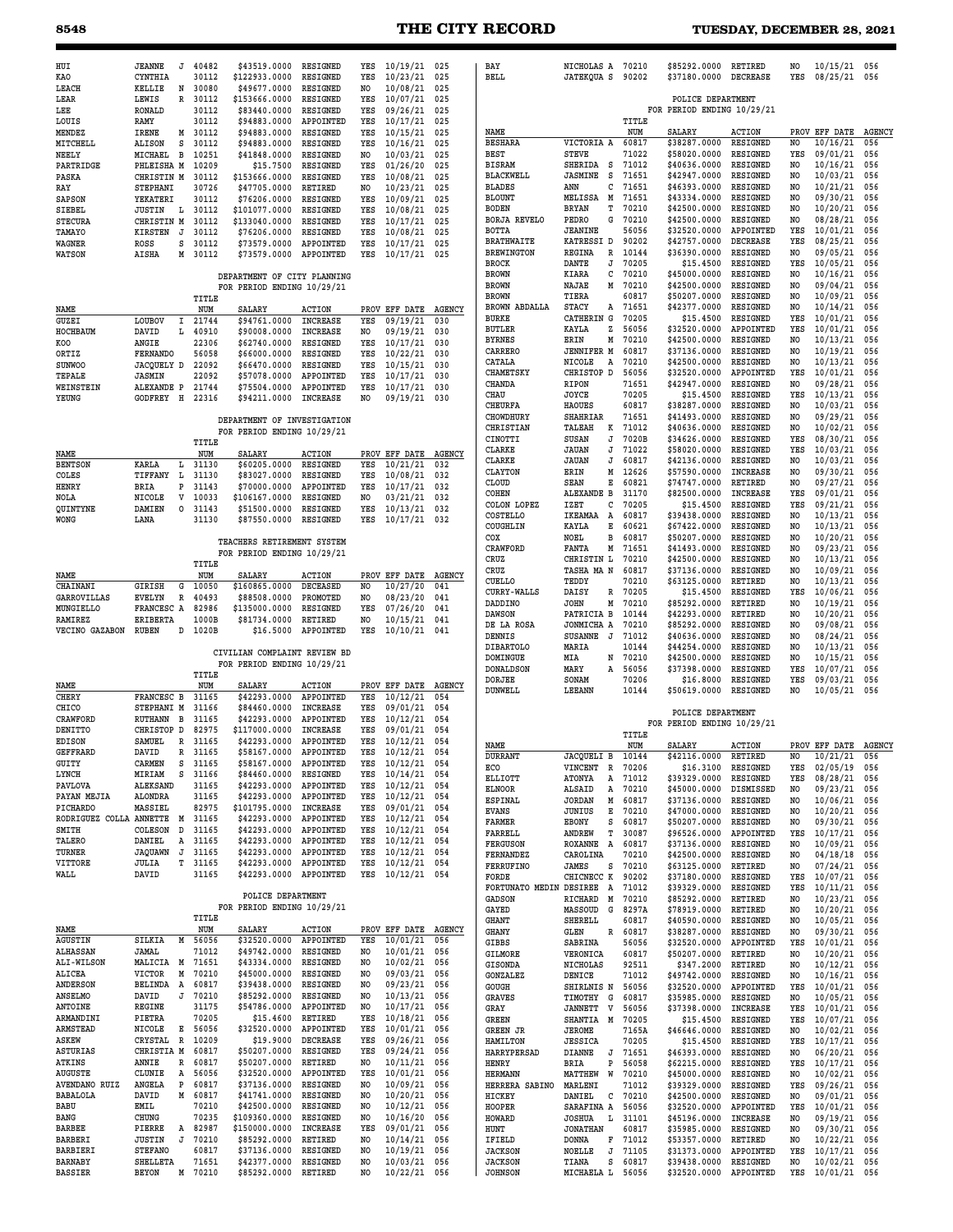$\blacksquare$ 

### **TUESDAY, DECEMBER 28, 2021 THE CITY RECORD 8549**

| <b>JOHNSON</b>             | NATASHA L                  |              | 70205          | \$15,4500                     | <b>RESIGNED</b>                    | YES                   | 10/05/21                   | 056           | MURPHY                  | ANNEMARI P                        | 7023B          | \$125531.0000                                   | RETIRED                          | NO             | 08/01/20             | 056           |
|----------------------------|----------------------------|--------------|----------------|-------------------------------|------------------------------------|-----------------------|----------------------------|---------------|-------------------------|-----------------------------------|----------------|-------------------------------------------------|----------------------------------|----------------|----------------------|---------------|
| <b>JOHNSON</b>             | PAULETT                    | L            | 71141          | \$44436.0000                  | RETIRED                            | NO.                   | 10/17/21                   | 056           | MURPHY                  | $\mathbf v$<br><b>JOSEPH</b>      | 7023A          | \$125531.0000                                   | <b>RETIRED</b>                   | NO             | 08/01/20             | 056           |
| <b>JOHNSTON</b>            | CHANTELL M                 |              | 56056          | \$32520.0000                  | APPOINTED                          | YES                   | 10/01/21                   | 056           | MURPHY                  | MICHAEL                           | 7021A          | \$97324.0000                                    | RETIRED                          | N <sub>O</sub> | 08/01/20             | 056           |
| JONES                      | EARL                       |              | 71022          | \$58046.0000                  | RETIRED                            | YES                   | 10/23/21                   | 056           | MURRAY                  | DAMIKA<br>D                       | 56056          | \$32520.0000                                    | <b>RESIGNED</b>                  | YES            | 10/09/21             | 056           |
| JONES                      | EARL                       |              | 60817          | \$50207.0000                  | RETIRED                            | NO                    | 10/23/21                   | 056           | MURRAY                  | KYLE<br>$\mathbb R$               | 31175          | \$67677.0000                                    | <b>RESIGNED</b>                  | NO.            | 09/25/21             | 056           |
| <b>JOSEPH</b>              | LOUIS                      |              | 8297A          | \$90156.0000                  | <b>RESIGNED</b>                    | N <sub>O</sub>        | 10/01/21                   | 056           | MYLES                   | <b>EDWARD</b><br>G                | 7021C          | \$125531.0000                                   | <b>RETIRED</b>                   | NO.            | 08/01/20             | 056           |
| <b>JUPITER</b>             | <b>BENDEL</b>              |              | 70210          | \$47000.0000                  | <b>RESIGNED</b>                    | NO                    | 10/22/21                   | 056           | <b>NAVEDO</b>           | REYMUNDO<br>Α                     | 70210          | \$85292.0000                                    | RETIRED                          | NO.            | 08/01/20             | 056           |
| <b>JUSTINIANO</b>          | FABIAN                     |              | 90644          | \$36915.0000                  | RESIGNED                           | YES                   | 10/21/21                   | 056           | NITTI                   | <b>GLENN</b><br>Α                 | 7021A          | \$97324.0000                                    | <b>RETIRED</b>                   | NO.            | 08/01/20             | 056           |
| KARAGKOUNI                 | ELENI                      |              | 56056          | \$32520.0000                  | APPOINTED                          | YES                   | 10/01/21                   | 056           | NUZZI                   | GREGORY                           | 70210          | \$85292.0000                                    | RETIRED                          | NO.            | 08/01/20             | 056           |
| KARIM                      | MALISSA                    |              | 56056<br>71651 | \$17.9100                     | APPOINTED<br>RESIGNED              | YES<br>NO             | 09/12/21                   | 056           | O'DONNELL               | KEVIN<br>Μ<br>N                   | 70235<br>1002A | \$109360.0000<br>\$86629.0000                   | RETIRED<br>APPOINTED             | NO.<br>YES     | 08/01/20<br>07/16/17 | 056<br>056    |
| KELLMAN<br>KHAN            | ALEXIS<br>MD               | т<br>R       | 71651          | \$41881.0000<br>\$42947.0000  | RESIGNED                           | NO                    | 09/30/21<br>10/21/21       | 056<br>056    | ORR<br>ORTIZ            | CALDER<br>JOHN<br>Α               | 7023B          | \$125531.0000                                   | <b>RETIRED</b>                   | NO.            | 08/01/20             | 056           |
|                            |                            |              |                |                               |                                    |                       |                            |               | OSULLIVAN               | DANIEL<br>P                       | 7021C          | \$125531.0000                                   | RETIRED                          | NO             | 08/01/20             | 056           |
|                            |                            |              |                | POLICE DEPARTMENT             |                                    |                       |                            |               | OTERO                   | GABRIEL                           | 70235          | \$109360.0000                                   | RETIRED                          | NO             | 08/01/20             | 056           |
|                            |                            |              |                | FOR PERIOD ENDING 10/29/21    |                                    |                       |                            |               | OZUNA                   | JAQUITA                           | 71651          | \$43334.0000                                    | RESIGNED                         | NO             | 09/22/21             | 056           |
|                            |                            |              | TITLE          |                               |                                    |                       |                            |               | PAGAN                   | DANIEL<br>J                       | 70210          | \$85292.0000                                    | RETIRED                          | NO             | 10/22/21             | 056           |
| NAME                       |                            |              | NUM            | SALARY                        | <b>ACTION</b>                      |                       | PROV EFF DATE              | <b>AGENCY</b> | PANG                    | <b>STACEY</b>                     | 56056          | \$32520.0000                                    | APPOINTED                        | YES            | 10/01/21             | 056           |
| <b>KHANDAKER</b>           | <b>KAWSHAR</b>             | М            | 71651          | \$42947.0000                  | RESIGNED                           | NO                    | 09/19/21                   | 056           | PANTALEON               | JOSE<br>R                         | 60817          | \$50207.0000                                    | RESIGNED                         | NO             | 09/23/21             | 056           |
| KING                       | <b>CHEYENNE N</b>          |              | 56056          | \$32520.0000                  | APPOINTED                          | YES                   | 10/01/21                   | 056           | PANUCCIO                | SAMUEL<br>P                       | 7023B          | \$125531.0000                                   | RETIRED                          | NO             | 08/01/20             | 056           |
| <b>KINGSTON</b>            | ADEYINKA                   |              | 70210          | \$42500.0000                  | <b>RESIGNED</b>                    | NO.                   | 10/16/21                   | 056           | PARRY                   | LESROY<br>т                       | 7021A          | \$97324.0000                                    | RETIRED                          | N <sub>O</sub> | 08/01/20             | 056           |
| KLEV                       | <b>BRIANNA</b>             | M            | 70210          | \$42500.0000                  | RESIGNED                           | NO.                   | 09/01/21                   | 056           | PATEL                   | <b>BHARAT</b><br>с                | 21849          | \$87207.0000                                    | RETIRED                          | YES            | 10/08/21             | 056           |
| KUMAR                      | MANPREET                   |              | 70210          | \$42500.0000                  | RESIGNED                           | NO                    | 08/25/21                   | 056           | PAYNTER                 | KEVIN<br>J                        | 7026B          | \$144726.0000                                   | <b>RETIRED</b>                   | NO             | 08/01/20             | 056           |
| LACHAPELL                  | JOSE                       | М            | 60817          | \$37136.0000                  | <b>RESIGNED</b>                    | NO                    | 09/23/21                   | 056           |                         |                                   |                |                                                 |                                  |                |                      |               |
| LAI                        | LI HUA<br>RICHARD          | R            | 10147<br>7021A | \$55651.0000<br>\$97324.0000  | PROMOTED<br><b>RETIRED</b>         | NO.<br>NO.            | 09/27/21<br>08/01/20       | 056<br>056    |                         |                                   |                | POLICE DEPARTMENT<br>FOR PERIOD ENDING 10/29/21 |                                  |                |                      |               |
| LAMPASONA<br>LARECE DORSEY | <b>MONASIA</b>             | J            | 71651          | \$41881.0000                  | <b>RESIGNED</b>                    | NO.                   | 09/25/21                   | 056           |                         |                                   | TITLE          |                                                 |                                  |                |                      |               |
| LEIFER                     | <b>HEATHER</b>             | к            | 95005          | \$161534.0000                 | APPOINTED                          | YES                   | 10/17/21                   | 056           | NAME                    |                                   | NUM            | SALARY                                          | <b>ACTION</b>                    | PROV           | EFF DATE             | <b>AGENCY</b> |
| LI                         | DAVID                      |              | 70210          | \$42500.0000                  | RESIGNED                           | NO                    | 10/09/21                   | 056           | PAYNTER                 | WILFRED<br>J                      | 7021B          | \$109360.0000                                   | RETIRED                          | NO             | 08/01/20             | 056           |
| LIFFEY                     | TIMOTHY                    | Е            | 7021C          | \$125531.0000                 | RETIRED                            | NO                    | 08/01/20                   | 056           | <b>PEARSON</b>          | JONATHAN O                        | 60817          | \$39438.0000                                    | <b>RESIGNED</b>                  | NO             | 10/01/21             | 056           |
| LIN                        | DAVID                      | J            | 70210          | \$63125.0000                  | RETIRED                            | NO.                   | 10/13/21                   | 056           | PEEBLES-COOK            | LATISHA                           | 60817          | \$50207.0000                                    | <b>RESIGNED</b>                  | NO             | 09/23/21             | 056           |
| LIN                        | <b>GUAN</b>                | P            | 71012          | \$39329.0000                  | <b>RESIGNED</b>                    | YES                   | 10/06/21                   | 056           | PEMBERTON               | <b>JACINTH</b><br>с               | 71012          | \$45228.0000                                    | <b>RESIGNED</b>                  | YES            | 09/03/21             | 056           |
| LITRELL                    | RANDALL                    | $\mathbf{P}$ | 7021D          | \$97324.0000                  | RETIRED                            | N <sub>O</sub>        | 10/16/21                   | 056           | PENDER                  | LAURA<br>Е                        | 7021C          | \$125531.0000                                   | RETIRED                          | NO.            | 08/01/20             | 056           |
| LIVINGSTON                 | KEITH                      |              | 7021A          | \$97324.0000                  | RETIRED                            | NO                    | 08/01/20                   | 056           | PENNA                   | DOMINICK<br>J                     | 70210          | \$63125.0000                                    | RETIRED                          | NO.            | 10/21/21             | 056           |
| LLANO                      | <b>JAVIER</b>              |              | 12200          | \$43334.0000                  | <b>RESIGNED</b>                    | NO                    | 10/09/21                   | 056           | PEREZ                   | <b>JASON</b>                      | 7021A          | \$97324.0000                                    | RETIRED                          | NO             | 08/01/20             | 056           |
| LOPEZ                      | <b>EMILY</b>               |              | 7021D          | \$97324.0000                  | <b>RETIRED</b>                     | NO.                   | 08/01/20                   | 056           | PEREZ                   | TRACY<br>N                        | 7021D          | \$97324.0000                                    | <b>RETIRED</b>                   | NO             | 08/01/20             | 056           |
| LOPEZ                      | <b>HECTOR</b>              |              | 70210          | \$85292.0000                  | <b>RESIGNED</b>                    | NO.                   | 10/01/21                   | 056           | <b>PERRONE</b>          | <b>JOHN</b><br>к                  | 7026B          | \$144726.0000                                   | RETIRED                          | NO             | 08/01/20             | 056           |
| <b>LUGO</b>                | GAUDYS                     | Е            | 7021A          | \$97324.0000                  | RETIRED                            | NO                    | 08/01/20                   | 056           | PERULLO                 | s<br>RICHARD                      | 70260          | \$131564.0000                                   | RETIRED                          | N <sub>O</sub> | 08/01/20             | 056           |
| <b>LUGO</b><br>LUI         | <b>JEANETTE</b><br>SIK FAI |              | 70210<br>70210 | \$85292.0000<br>\$42500.0000  | RETIRED<br><b>RESIGNED</b>         | NO.<br>N <sub>O</sub> | 08/01/20<br>09/01/21       | 056<br>056    | PINKNEY<br>PIPPIN       | CAMILLE<br>Α<br><b>BRIAN</b><br>G | 71012<br>12202 | \$39329.0000                                    | RESIGNED<br><b>RESIGNED</b>      | NO<br>NO       | 10/14/21             | 056<br>056    |
| LYNCH                      | JAMES                      | A            | 7023A          | \$125531.0000                 | RETIRED                            | NO                    | 08/01/20                   | 056           | POLIDURA                | DAISY                             | 60817          | \$48530.0000<br>\$50207.0000                    | <b>RESIGNED</b>                  | NO             | 10/13/21<br>10/21/21 | 056           |
| MAC DONNELL                | MARK                       | с            | 7023B          | \$125531.0000                 | RETIRED                            | NO.                   | 08/01/20                   | 056           | PORCELLI                | ALEXANDE R                        | 70235          | \$109360.0000                                   | RETIRED                          | NO             | 08/01/20             | 056           |
| MACK                       | SYDELL                     |              | 10124          | \$61756.0000                  | PROMOTED                           | N <sub>O</sub>        | 09/26/21                   | 056           | PORCELLO                | ANTOINET<br>A                     | 70205          | \$16.0800                                       | <b>RETIRED</b>                   | YES            | 10/20/21             | 056           |
| MADDEN                     | DANIEL                     | т            | 70210          | \$85292.0000                  | DEMOTED                            | NO                    | 10/14/21                   | 056           | PORTER                  | MAURICE                           | 70210          | \$85292.0000                                    | RETIRED                          | N <sub>O</sub> | 08/01/20             | 056           |
| MAHMOUD                    | AHMED                      | M            | 7021A          | \$97324.0000                  | RETIRED                            | NO                    | 08/01/20                   | 056           | POWERS                  | DAVID<br>J                        | 7023B          | \$125531.0000                                   | RETIRED                          | NO             | 08/01/20             | 056           |
| MALDONADO                  | GONZALO                    |              | 60817          | \$50207.0000                  | <b>RESIGNED</b>                    | N <sub>0</sub>        | 10/16/21                   | 056           | PRATHER                 | CANDICE<br>L                      | 7021B          | \$109360.0000                                   | <b>RETIRED</b>                   | NO             | 08/01/20             | 056           |
| MALDONADO                  | NANCY                      | Y            | 7021B          | \$109360.0000                 | RETIRED                            | NO                    | 08/01/20                   | 056           | PRESSLEY                | TAKEEMA<br>L                      | 56056          | \$32520.0000                                    | APPOINTED                        | YES            | 10/01/21             | 056           |
| MALIK                      | UZMA                       |              | 70210          | \$42500.0000                  | <b>RESIGNED</b>                    | NO.                   | 10/13/21                   | 056           | PUGLISI                 | ANDREW<br>Α                       | 7023A          | \$125531.0000                                   | RETIRED                          | NO             | 08/01/20             | 056           |
| MALONEY                    | JAMES                      |              | 7021B          | \$109360.0000                 | <b>RETIRED</b>                     | NO                    | 08/01/20                   | 056           | QUIGLEY                 | JOEY                              | 70235          | \$109360.0000                                   | <b>RETIRED</b>                   | NO             | 08/01/20             | 056           |
| MANFREDI                   | <b>JOSEPH</b>              | М            | 7023B          | \$125531.0000                 | RETIRED                            | NO                    | 08/01/20                   | 056           | QURESHI                 | SHAHID<br>Μ                       | 70260          | \$131564.0000                                   | RETIRED                          | N <sub>O</sub> | 08/01/20             | 056           |
| MANGAN                     | KEITH                      | P            | 7021A          | \$97324.0000                  | RETIRED                            | NO                    | 08/01/20                   | 056           | RAMIREZ                 | DANNY                             | 7026A          | \$144726.0000                                   | RETIRED                          | NO             | 08/01/20             | 056           |
| MANZOLILLO                 | MICHAEL                    | A            | 7021B          | \$109360.0000                 | RETIRED                            | NO.                   | 08/01/20                   | 056           | RAMOS                   | WILFREDO                          | 70260<br>70210 | \$131564.0000                                   | <b>RETIRED</b>                   | NO.            | 08/01/20             | 056           |
| MARTINEZ<br>MARTINEZ-ZERON | CARLOS<br>MELISSA          | R            | 60817<br>71012 | \$50207.0000<br>\$40636.0000  | <b>RESIGNED</b><br><b>RESIGNED</b> | N <sub>0</sub><br>NO. | 10/07/21<br>10/16/21       | 056<br>056    | RANALLO<br>RAPA         | LINDA<br><b>ASSUNTA</b><br>M      | 7021B          | \$85292.0000<br>\$109360.0000                   | <b>RETIRED</b><br><b>RETIRED</b> | NO.<br>NO      | 08/01/20<br>08/01/20 | 056<br>056    |
| MASON                      | <b>REGINA</b>              |              | 70205          | \$15.4600                     | RETIRED                            | YES                   | 09/17/21                   | 056           | RATLIFF                 | TYTEANA<br>A                      | 56056          | \$32520.0000                                    | APPOINTED                        | YES            | 10/01/21             | 056           |
| MATZELLE                   | <b>ROBERT</b>              |              | 7021B          | \$109360.0000                 | RETIRED                            | NO                    | 08/01/20                   | 056           | <b>RAY-NOEL</b>         | KHADIJAH<br>т                     | 10124          | \$61512.0000                                    | PROMOTED                         | NO             | 09/27/21             | 056           |
| MAYS                       | THOMAS                     | R            | 7021C          | \$125531.0000                 | RETIRED                            | NO                    | 08/01/20                   | 056           | <b>REGAN</b>            | MARC<br>M                         | 7021C          | \$125531.0000                                   | RETIRED                          | NO             | 08/01/20             | 056           |
| MC LAUREN                  | <b>SHAINE</b>              | с            | 60817          | \$50207.0000                  | <b>RESIGNED</b>                    | NO                    | 10/21/21                   | 056           | REILLY                  | MICHAEL<br>Α                      | 70235          | \$109360.0000                                   | RETIRED                          | NO             | 08/01/20             | 056           |
| MC NELLIS                  | JAMES                      | в            | 7021A          | \$97324.0000                  | RETIRED                            | NO.                   | 08/01/20                   | 056           | RESTIVO                 | MARK<br>Α                         | 70210          | \$85292.0000                                    | RETIRED                          | NO             | 08/01/20             | 056           |
| MCCADDEN                   | <b>JOSEPH</b>              | W            | 70210          | \$85292.0000                  | RETIRED                            | NO                    | 08/01/20                   | 056           | REYES JR                | JESUS                             | 70210          | \$85292.0000                                    | RETIRED                          | NO.            | 08/01/20             | 056           |
| MCCLURE                    | JOHN                       | М            | 7021C          | \$125531.0000                 | RETIRED                            | NO                    | 08/01/20                   | 056           | <b>RHATIGAN</b>         | JAMES<br>Е                        | 70210          | \$63125.0000                                    | <b>RETIRED</b>                   | N <sub>O</sub> | 10/13/21             | 056           |
| MCDONALD                   | YOLANDA                    |              | 71012          | \$33888.0000                  | RESIGNED                           | NO.                   | 12/15/05                   | 056           | RHEIN                   | TIMOTHY<br>G                      | 31170          | \$85099.0000                                    | <b>INCREASE</b>                  | YES            | 07/04/21             | 056           |
| MCILMURRAY                 | PATRICK                    | - J          | 7021C          | \$125531.0000                 | RETIRED                            | N <sub>O</sub>        | 08/01/20                   | 056           | RHOAD                   | PAMELA                            | 70210          | \$85292.0000                                    | RETIRED                          | NO             | 08/01/20             | 056           |
| MCINTOSH                   | <b>NICKETA</b>             |              | 60817          | \$37136.0000                  | RESIGNED                           | NO                    | 10/21/21                   | 056           | <b>RIBAR</b>            | KEVIN<br>J                        | 70210          | \$85292.0000                                    | RETIRED                          | NO             | 08/01/20             | 056           |
| MCKEITHAN<br>MCMURREN      | MONIQUE<br>DERRICK J       | W            | 60817<br>90644 | \$50207.0000<br>\$32260.0000  | RESIGNED<br>APPOINTED              | NO<br>YES             | 09/18/21<br>$10/17/21$ 056 | 056           | RICKS<br>RIDDICK        | MONAE<br>в<br>CAROLYN<br>D        | 56056<br>60817 | \$32520.0000<br>\$50207.0000                    | APPOINTED<br>RETIRED             | YES<br>NO      | 10/01/21<br>10/23/21 | 056<br>056    |
| MCPHAUL                    | JONATHAN T                 |              | 60817          | \$50207.0000                  | RESIGNED                           | NO.                   | 10/13/21                   | 056           | RIJO                    | FRANCISC P                        | 7021D          | \$97324.0000                                    | <b>RETIRED</b>                   | NO             | 08/01/20             | 056           |
| MENDEZ                     | MIGUEL                     |              | 7021A          | \$97324.0000                  | RETIRED                            | NO                    | 08/01/20                   | 056           | RIVERA                  | <b>JACQUELI</b>                   | 7021A          | \$97324.0000                                    | RETIRED                          | NO             | 08/01/20             | 056           |
| MENDEZ RODRIGUE FELIPE     |                            | A            | 60817          | \$37136.0000                  | RESIGNED                           | NO.                   | 10/21/21 056               |               | RIVERA                  | OSCAR                             | 70210          | \$85292.0000                                    | RETIRED                          | NO.            | 08/01/20             | 056           |
|                            |                            |              |                |                               |                                    |                       |                            |               | <b>ROBERTSON</b>        | <b>KAYLEIGH R</b>                 | 10232          | \$20.5700                                       | RESIGNED                         | YES            | 10/01/21             | 056           |
|                            |                            |              |                | POLICE DEPARTMENT             |                                    |                       |                            |               | ROCHE                   | LUIS<br>R                         | 70210          | \$85292.0000                                    | RETIRED                          | NO             | 08/01/20             | 056           |
|                            |                            |              |                | FOR PERIOD ENDING 10/29/21    |                                    |                       |                            |               | <b>RODRIGO</b>          | PATRICK                           | 7023B          | \$125531.0000                                   | RETIRED                          | NO             | 08/01/20             | 056           |
|                            |                            |              | TITLE          |                               |                                    |                       |                            |               | RODRIGUEZ               | DAVID                             | 70210          | \$85292.0000                                    | RETIRED                          | NO             | 08/01/20             | 056           |
| NAME                       |                            |              | NUM            | <b>SALARY</b>                 | <b>ACTION</b>                      |                       | PROV EFF DATE AGENCY       |               | RODRIGUEZ               | DAVIE                             | 7021C          | \$125531.0000                                   | RETIRED                          | NO             | 08/01/20             | 056           |
| MERCHAN<br>MEYTIN          | MIRIAM                     |              | 70210<br>70210 | \$42500.0000<br>\$63125.0000  | RESIGNED<br>RETIRED                | NO<br>NO.             | 08/17/21                   | 056           | RODRIGUEZ               | <b>GENESIS</b>                    | 71012<br>7021B | \$39329.0000<br>\$109360.0000                   | RESIGNED                         | YES<br>NO      | 10/13/21             | 056<br>056    |
| MIAH                       | DAVID<br>SHABIR            |              | A 70210        | \$42500.0000                  | RESIGNED                           | NO.                   | 10/14/21<br>10/13/21       | 056<br>056    | RODRIGUEZ<br>RODRIGUEZ  | RAFAEL<br>WILLIAM                 | 60817          | \$50207.0000                                    | RETIRED<br>RESIGNED              | NO             | 08/01/20<br>10/01/21 | 056           |
| MICHELLI                   | <b>JOHN</b>                |              | 7021C          | \$125531.0000                 | RETIRED                            | NO                    | 08/01/20                   | 056           | ROGAN                   | JOHN                              | 7026B          | \$144726.0000                                   | RETIRED                          | NO             | 08/01/20             | 056           |
| MILES                      | DARRYL                     | W            | 60817          | \$50207.0000                  | RETIRED                            | NO                    | 09/18/21                   | 056           | ROJAS                   | MONIKA<br>J                       | 60817          | \$39438.0000                                    | RESIGNED                         | NO             | 09/29/21 056         |               |
| MILETIC                    | <b>JASON</b>               |              | 7021B          | \$109360.0000                 | <b>RETIRED</b>                     | NO                    | 08/01/20                   | 056           |                         |                                   |                |                                                 |                                  |                |                      |               |
| MILLER                     | DAVID                      |              | M 70235        | \$109360.0000                 | RETIRED                            | NO.                   | 08/01/20                   | 056           |                         |                                   |                | POLICE DEPARTMENT                               |                                  |                |                      |               |
| MILLER                     | RICHARD                    |              | A 70235        | \$109360.0000                 | RETIRED                            | NO                    | 08/01/20                   | 056           |                         |                                   |                | FOR PERIOD ENDING 10/29/21                      |                                  |                |                      |               |
| MILLER                     | RONALD                     |              | 70210          | \$85292.0000                  | RETIRED                            | NO                    | 08/01/20                   | 056           |                         |                                   | TITLE          |                                                 |                                  |                |                      |               |
| MINARCZYK                  | PETER                      | J            | 70235          | \$109360.0000                 | RETIRED                            | NO.                   | 08/01/20                   | 056           | NAME                    |                                   | NUM            | SALARY                                          | <b>ACTION</b>                    |                | PROV EFF DATE AGENCY |               |
| MIRANDA                    | DAVID                      |              | M 71651        | \$42947.0000                  | RESIGNED                           | NO                    | 09/24/21                   | 056           | ROMAIN                  | CAROL<br>s                        | 71012          | \$53251.0000                                    | RESIGNED                         | NO             | 09/22/21             | 056           |
| <b>MITRA</b>               | <b>SUMON</b>               |              | 71651          | \$42947.0000                  | RESIGNED                           | NO                    | 10/03/21                   | 056           | <b>RONDEAU</b>          | <b>JANELLE</b><br>L               | 52110          | \$73982.0000                                    | APPOINTED                        | YES            | 10/12/21             | 056           |
| MOLINA                     | <b>JANEMARI</b>            |              | 70235<br>7021A | \$109360.0000<br>\$97324.0000 | RETIRED                            | NO.                   | 08/01/20<br>08/01/20       | 056<br>056    | RORIE                   | SABRINA<br>Α<br>ALEXIS<br>N       | 10251<br>70210 | \$61660.0000<br>\$42500.0000                    | INCREASE                         | NO             | 01/26/20<br>08/25/21 | 056           |
| MONTANEZ<br>MOODY          | DAVID<br>CHAD              | т<br>L       | 60821          | \$80292.0000                  | RETIRED<br>PROMOTED                | NO<br>NO              | 09/26/21                   | 056           | RULLAN<br><b>RUOCCO</b> | M<br>GREGORY                      | 70210          | \$46000.0000                                    | RESIGNED<br>RESIGNED             | NO<br>NO.      | 10/20/21             | 056<br>056    |
| MOONEY                     | CHARLES E                  |              | 7026A          | \$144726.0000                 | RETIRED                            | NO                    | 08/01/20                   | 056           | <b>RUOTOLO</b>          | G<br><b>JESSICA</b>               | 70210          | \$85292.0000                                    | RETIRED                          | NO             | 10/12/21             | 056           |
| MOORE                      | HUKM                       | Α            | 70260          | \$131564.0000                 | RETIRED                            | NO.                   | 08/01/20                   | 056           | RYAN                    | THOMAS<br>J                       | 70210          | \$46000.0000                                    | RESIGNED                         | NO             | 10/14/21             | 056           |
| MOORE                      | <b>JUSTIN</b>              | Α            | 56056          | \$32520.0000                  | APPOINTED                          | YES                   | 10/01/21                   | 056           | RYAN                    | c<br>WESLEY                       | 7021A          | \$97324.0000                                    | RETIRED                          | NO             | 08/01/20             | 056           |
| MOORE                      | <b>KENNETH</b>             |              | 7021B          | \$109360.0000                 | RETIRED                            | NO                    | 08/01/20                   | 056           | SAGER                   | ADAM<br>в                         | 7021A          | \$97324.0000                                    | RETIRED                          | NO             | 08/01/20             | 056           |
| MOORER                     | JEFFERY D                  |              | 7021C          | \$125531.0000                 | RETIRED                            | NO.                   | 08/01/20                   | 056           | SALTERS                 | HAROLD                            | 7023B          | \$125531.0000                                   | RETIRED                          | NO             | 08/01/20             | 056           |
| MORALES                    | JOEY                       |              | 7021B          | \$109360.0000                 | RETIRED                            | NO                    | 08/01/20                   | 056           | <b>SAMAROO</b>          | NANCY                             | 31175          | \$54786.0000                                    | APPOINTED                        | NO.            | 10/17/21             | 056           |
| MORALES                    | PETER                      |              | 70210          | \$85292.0000                  | RETIRED                            | NO                    | 08/01/20                   | 056           | <b>SANCHEZ</b>          | JOSE                              | 70210          | \$85292.0000                                    | RETIRED                          | NO             | 08/01/20             | 056           |
| MORTIMER                   | JAMES                      | м            | 70210          | \$85292.0000                  | RETIRED                            | NO                    | 08/01/20                   | 056           | SANDERS                 | CHRIS                             | 56056          | \$32520.0000                                    | APPOINTED                        | YES            | 10/01/21             | 056           |
| MORTON                     | ROBERT                     | Α            | 7021A          | \$97324.0000                  | RETIRED                            | NO                    | 08/01/20                   | 056           | SANDERS                 | K<br>ROBIN                        | 60821          | \$80292.0000                                    | PROMOTED                         | NO             | 09/26/21             | 056           |
| MOUTOPOULOS                | <b>JIMMY</b>               |              | 7021D          | \$97324.0000                  | RETIRED                            | N0                    | 08/01/20                   | 056           | SANSONE                 | PHILIP                            | 7023B          | \$125531.0000                                   | RETIRED                          | NO             | 08/01/20             | 056           |
| MOY<br>MUHAMMAD            | PETER<br>ABDULLAH A        |              | 70260<br>40526 | \$131564.0000<br>\$44115.0000 | RETIRED<br>INCREASE                | NO<br>NO.             | 08/01/20<br>09/07/21       | 056<br>056    | SANTAMARIA<br>SANTIAGO  | AMANDA<br>L.<br>AMANDA            | 70210<br>70210 | \$42500.0000<br>\$42500.0000                    | RESIGNED<br>RESIGNED             | NO<br>NO       | 10/12/21<br>10/12/21 | 056<br>056    |
| MULLAHY                    | MICHAEL                    | $\mathbf{C}$ | 70260          | \$131564.0000                 | RETIRED                            | NO.                   | 08/01/20                   | 056           | SANTIAGO                | <b>BIANCA</b><br>М                | 60817          | \$38287.0000                                    | RESIGNED                         | NO             | 10/08/21             | 056           |
| MUNIZ                      | FERDINAN                   |              | 7021A          | \$97324.0000 RETIRED          |                                    | NO.                   | 08/01/20 056               |               | SANTIAGO                | <b>ROBERTO</b>                    | 7023A          | \$125531.0000                                   | RETIRED                          | NO             | 08/01/20 056         |               |